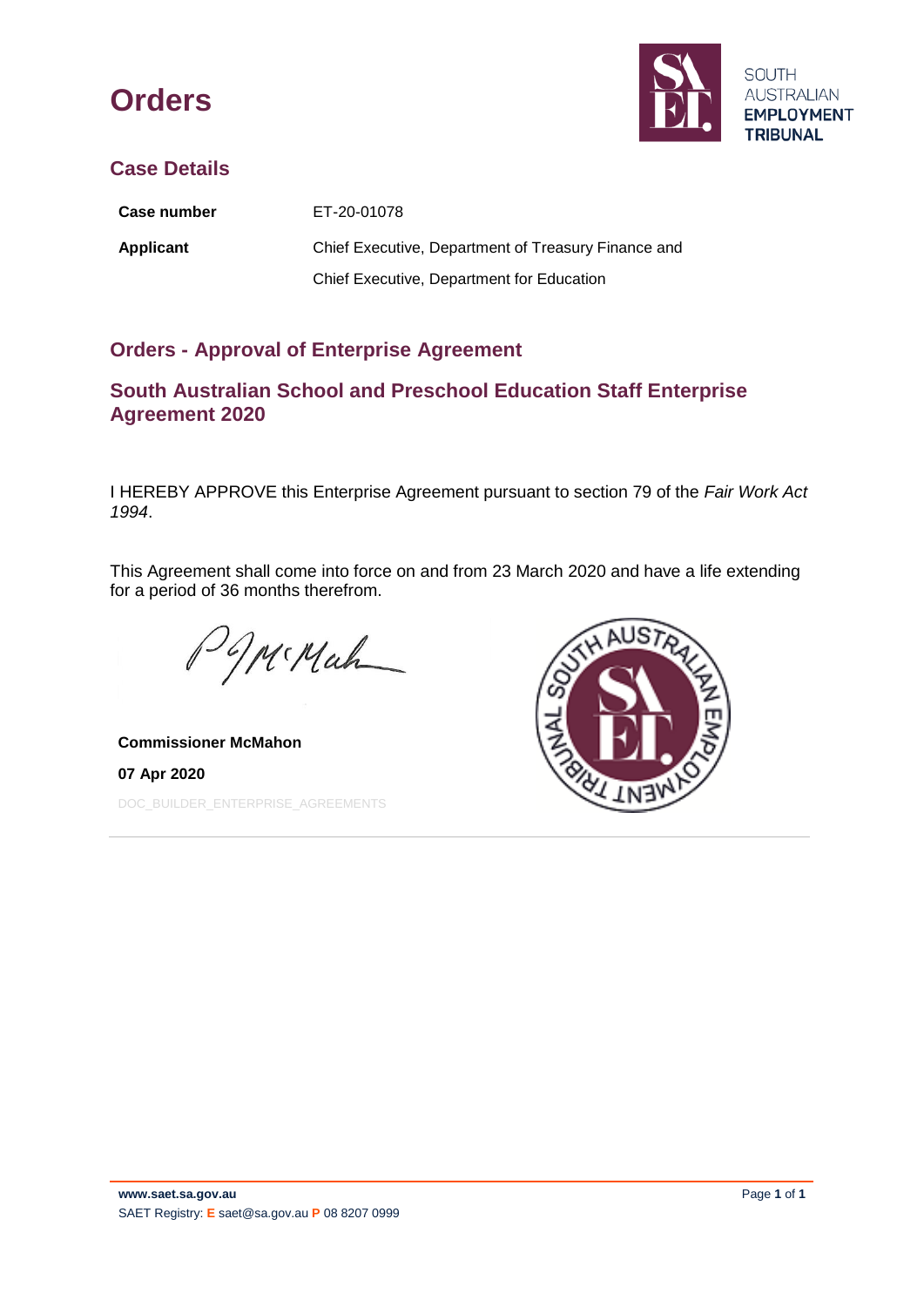# **SOUTH AUSTRALIAN SCHOOL AND PRESCHOOL EDUCATION STAFF ENTERPRISE AGREEMENT 2020**

## **PART 1 – APPLICATION AND OPERATION OF ENTERPRISE AGREEMENT**

## **CLAUSE 1.1 TITLE**

This Enterprise Agreement is to be known as the South Australian School and Preschool Education Staff Enterprise Agreement 2020.

## **CLAUSE 1.2 ARRANGEMENT**

#### 1.2.1 **By part**

*Clause no. Title*

#### **Part 1 – Application and operation of enterprise agreement**

- 1.1 Title
- 1.2 Arrangement
- 1.3 Parties bound
- 1.4 Duration
- 1.5 Awards
- 1.6 Definitions and interpretation
- 1.7 Renegotiation
- 1.8 No extra claims commitment
- 1.9 Aims and objectives

#### **Part 2 – Modes of employment – Support Staff**

- 2.1 Contract of employment SSOs and ECWs<br>2.2 Additional hours for SSOs and ECWs
- Additional hours for SSOs and ECWs
- 2.3 Permanency Criteria for AEWs
- 2.4 Information Provided on Engagement AEWs, SSOs and ECWs

#### **Part 3 – Communication, consultation and dispute resolution**

- 3.1 Procedures for preventing and settling industrial disputes
- 3.2 Workload Management Group
- 3.3 Notification of change
- 3.4 Enforcement
- 3.5 Personnel Advisory Committee
- 3.6 Work Health and Safety

#### **Part 4 – Wages and other conditions of general application**

- 4.1 Wages and salaries
- 4.2 Country incentives
- 4.3 Classifications
- 4.4 Information provided on engagement Teachers, Band A and Band B leaders
- 4.5 Paid maternity, adoption, and surrogacy leave
- 4.6 Transfer to a safe job
- 4.7 Return to work on part-time basis
- 4.8 Paid partner leave
- 4.9 Special leave
- 4.10 Domestic/relationship violence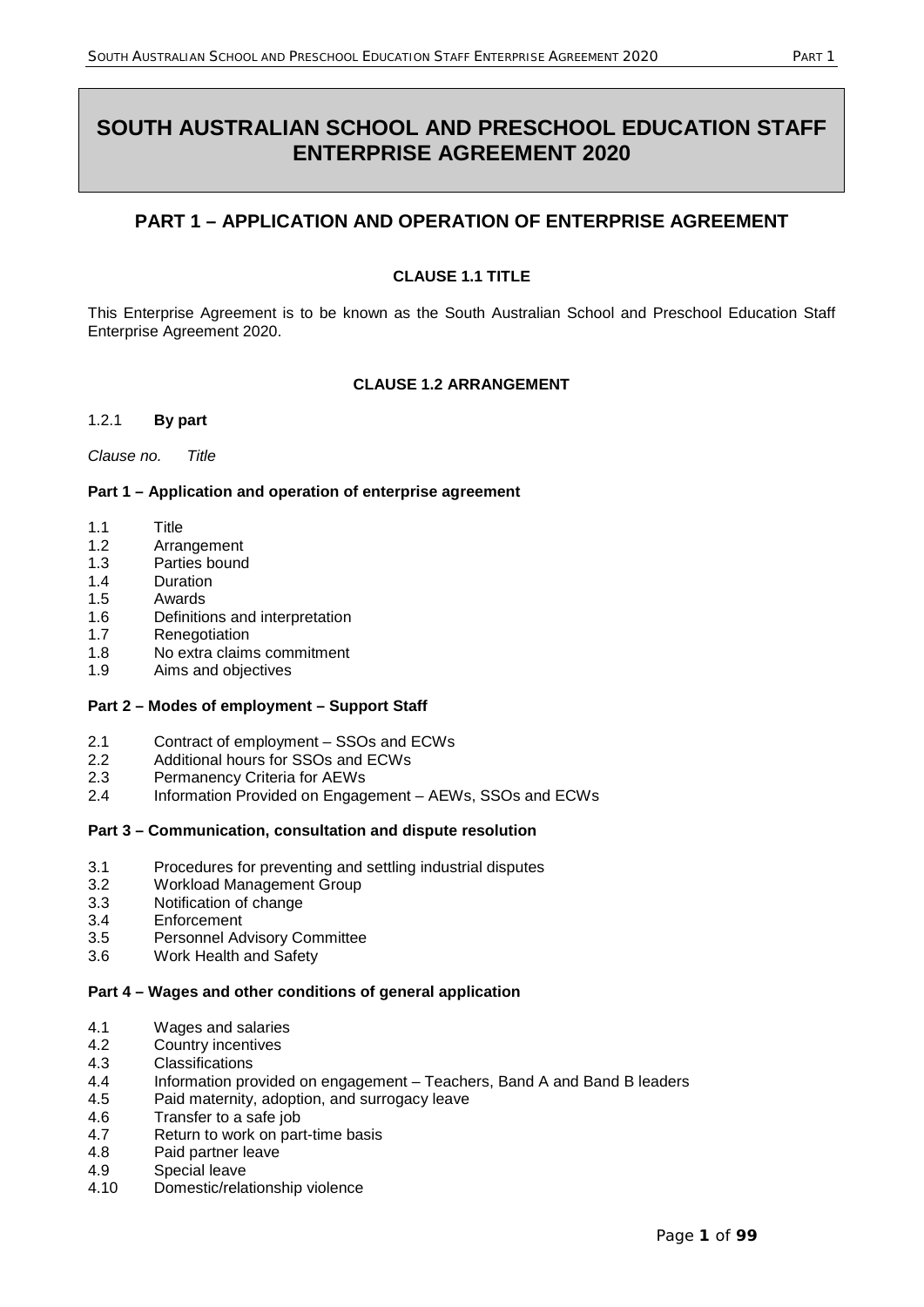- 4.11 Family Carer's Leave<br>4.12 Unions
- 4.12 Unions<br>4.13 Training
- 4.13 Training and professional development
- 4.14 Salary packaging
- 4.15 Redeployment, Retraining and Redundancy
- 4.16 Review Gender Specific Terminology

#### **Part 5 – Regulation of workload**

- 5.1 Teacher workload
- 5.2 Face to face teaching hours: Schools
- 5.3 Face to face teaching hours: Stand Alone Preschools
- 5.4 Preschool Director Leadership administration time
- 5.5 Review of "Circular 32"
- 5.6 Class sizes: Schools
- 5.7 SSO support
- 5.8 Overtime for SSOs, AEWs and ECWs
- 5.9 Grievances concerning workload in schools and preschools

#### **Part 6 – Conditions for specific categories of employees**

- 6.1 On-call and recall allowances and conditions SSOs and ECWs
- 6.2 Voluntary flexible work arrangements (VFWAs)
- 6.3 Payment of SSOs
- 6.4 Criteria Based Increment Application to SSOs, ECWs and AEWs
- 6.5 Student Toileting Allowance SSOs and ECWs
- 6.6 Teaching Staff
- 6.7 Advanced Skills Teachers (AST2)
- 6.8 Highly Accomplished Teachers (HATs) and Lead Teachers (LTs)
- 6.9 SSO placement
- 6.10 Review of ECW Work Level Definitions and Position Information
- 6.11 Review of Aboriginal Education Worker Classification Structure
- 6.12 Progression of Teachers and Preschool Teachers beyond step 4 and eligibility for appointment to a leader classification
- 6.13 Review of employment conditions of swimming and aquatics instructors
- 6.14 Site Leaders New Structure and Role Descriptors

#### **Part 7 – Signatories**

#### **Appendix 1 Redeployment, Retraining and Redundancy**

## **Schedules**

- Sch. 1 Wages and salary rates
- Sch. 1.1 Teacher classifications, Seconded Teachers, Hourly Paid Instructors (wages and salary rates)
- Sch. 1.2 Teacher classifications in preschools (wages and salary rates)
- Sch. 1.3 Leader classifications (wages and salary rates)
- Sch. 1.3A Leadership Structure and Classifications from 2013
- Sch. 1.4 Aboriginal Education Workers (wages and salary rates)
- Sch. 1.5 Early Childhood Workers (wages and salary rates)
- Sch. 1.6 School Services Officers (wages and salary rates)
- Sch. 1.7 Swimming and Aquatic Instructors (wages and salary rates)
- Sch. 2 Country incentives
- Sch. 2.1 Country incentives until 2002 (incl.)
- Sch. 2.2 Schools and preschools country incentives from 2003 (incl.)
- Sch. 3 Classifications
- Attachment 1 Step 9 Teacher Guidelines
- Sch. 4 School size and complexity rating (SSACR)
- Sch. 5 Band B Classification Descriptors and Work Level Definitions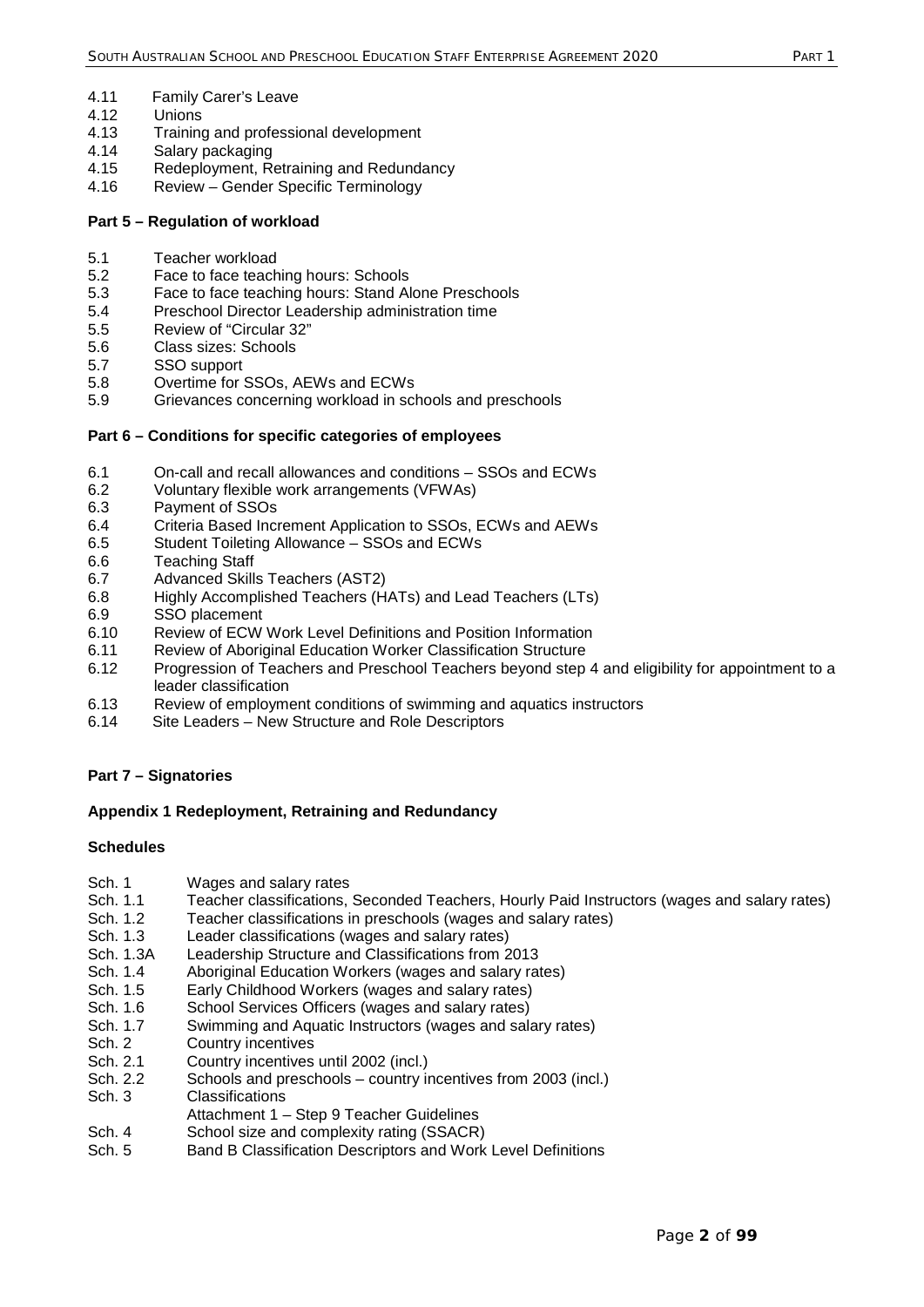## 1.2.2 **By alphabetical order**

| Clause no.       | Subject matter                                                                                                             |
|------------------|----------------------------------------------------------------------------------------------------------------------------|
| Sch. 1.4<br>1.9  | Aboriginal Education Workers (wages and salary rates)<br>Aims and Objectives                                               |
| 2.2<br>6.7       | Additional hours for SSOs and ECWs<br>Advanced Skills Teachers (AST2)                                                      |
| 1.2<br>1.5       | Arrangement<br>Awards                                                                                                      |
| Sch. 5           | Band B Classification Descriptors and Work Level Definitions                                                               |
| 4.3<br>Sch. 3    | Classifications<br>Classifications                                                                                         |
|                  | Sch. 3 Att. 1 Classifications - Step 9 Teacher Guidelines                                                                  |
| 5.6              | Class sizes: Schools                                                                                                       |
| 2.1<br>4.2       | Contract of employment - SSOs and ECWs                                                                                     |
| Sch. 2           | Country incentives<br>Country incentives                                                                                   |
| 6.4              | Criteria Based Increment Application to SSOs, ECWs and AEWs                                                                |
| 1.6              | Definitions and interpretation                                                                                             |
| 4.10<br>1.4      | Domestic/relationship violence<br>Duration                                                                                 |
| Sch. 1.5         | Early Childhood Workers (wages and salary rates)                                                                           |
| 3.4              | Enforcement                                                                                                                |
| 5.2<br>5.3       | Face to face teaching hours: Schools<br>Face to face teaching hours: Stand Alone Preschools                                |
| 4.11             | Family carer's leave                                                                                                       |
| 5.9              | Grievances concerning workload in schools and preschools                                                                   |
| 6.8<br>2.4       | Highly Accomplished Teachers (HATs) and Lead Teachers (LTs)<br>Information provided on engagement - AEWs, SSOs and ECWs    |
| 4.4              | Information provided on engagement - Teachers, Band A and Band B leaders                                                   |
| Sch. 1.3         | Leader classifications (wages and salary rates)                                                                            |
| Sch. 1.3A<br>1.8 | Leadership Structure and Classifications from 2013<br>No extra claims commitment                                           |
| 3.3              | Notification of change                                                                                                     |
| 6.1              | On-call and recall allowances and conditions - SSOs and ECWs                                                               |
| 5.8<br>4.5       | Overtime for SSOs, AEWs and ECWs<br>Paid maternity, adoption, and surrogacy leave                                          |
| 4.8              | Paid partner leave                                                                                                         |
| 1.3              | Parties bound                                                                                                              |
| 6.3<br>2.3       | Payment of SSOs<br>Permanency criteria for AEWs                                                                            |
| 3.5              | Personnel Advisory Committee5.4  Preschool Director leadership administration time                                         |
| 3.1              | Procedures for preventing and settling industrial disputes                                                                 |
| 6.12             | Progression of Teachers and Preschool Teachers beyond step 4 and eligibility for appointment<br>to a leader classification |
| 4.15             | Redeployment, Retraining and Redundancy                                                                                    |
| Appx 1           | Redeployment, Retraining and Redundancy                                                                                    |
| 1.7              | Renegotiation                                                                                                              |
| 4.7              | Return to work on part-time basis                                                                                          |
| 6.11             | Review of Aboriginal Education Worker Classification Structure                                                             |
| 5.5<br>6.10      | Review of "Circular 32"<br>Review of ECW Work Level Definitions and Position Information                                   |
| 6.13             | Review of employment conditions of swimming and aquatics instructors                                                       |
| 4.6              | Review - Gender Specific Terminology                                                                                       |
| 4.14<br>Sch. 4   | Salary packaging<br>School size and complexity rating (SSACR)                                                              |
| Part 7           | Signatories                                                                                                                |
| 6.14             | Site Leaders - New Structure and Role Descriptors                                                                          |
| 4.9<br>Sch. 1.6  | Special leave<br>School Services Officers (wages and salary rates)                                                         |
|                  |                                                                                                                            |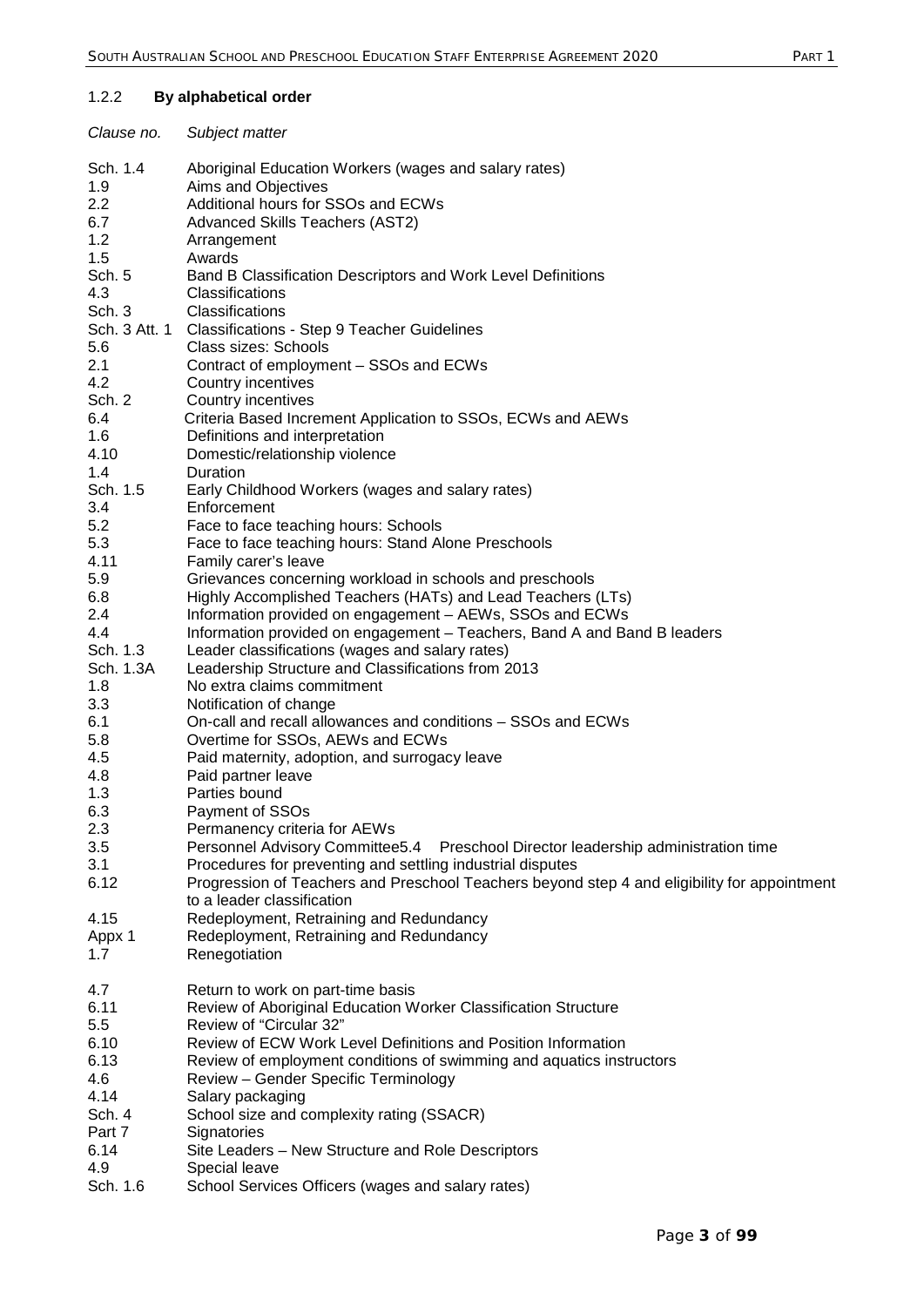| SSO placement                                                                                |
|----------------------------------------------------------------------------------------------|
| SSO support                                                                                  |
| Student Toileting Allowance – SSOs and ECWs                                                  |
| Swimming and Aquatic Instructors (wages and salary rates)                                    |
| Teacher classifications, Seconded Teachers, Hourly Paid Instructors (wages and salary rates) |
| Teacher classifications in preschools (wages and salary rates)                               |
| <b>Teaching Staff</b>                                                                        |
| Teacher Workload                                                                             |
| Title                                                                                        |
| Training and professional development                                                        |
| Transfer to a safe job                                                                       |
| Unions                                                                                       |
| Voluntary flexible work arrangements (VFWAs)                                                 |
| Wages and salary                                                                             |
| Wages and salary rates                                                                       |
| Work Health and Safety                                                                       |
| <b>Workload Management Group</b>                                                             |
|                                                                                              |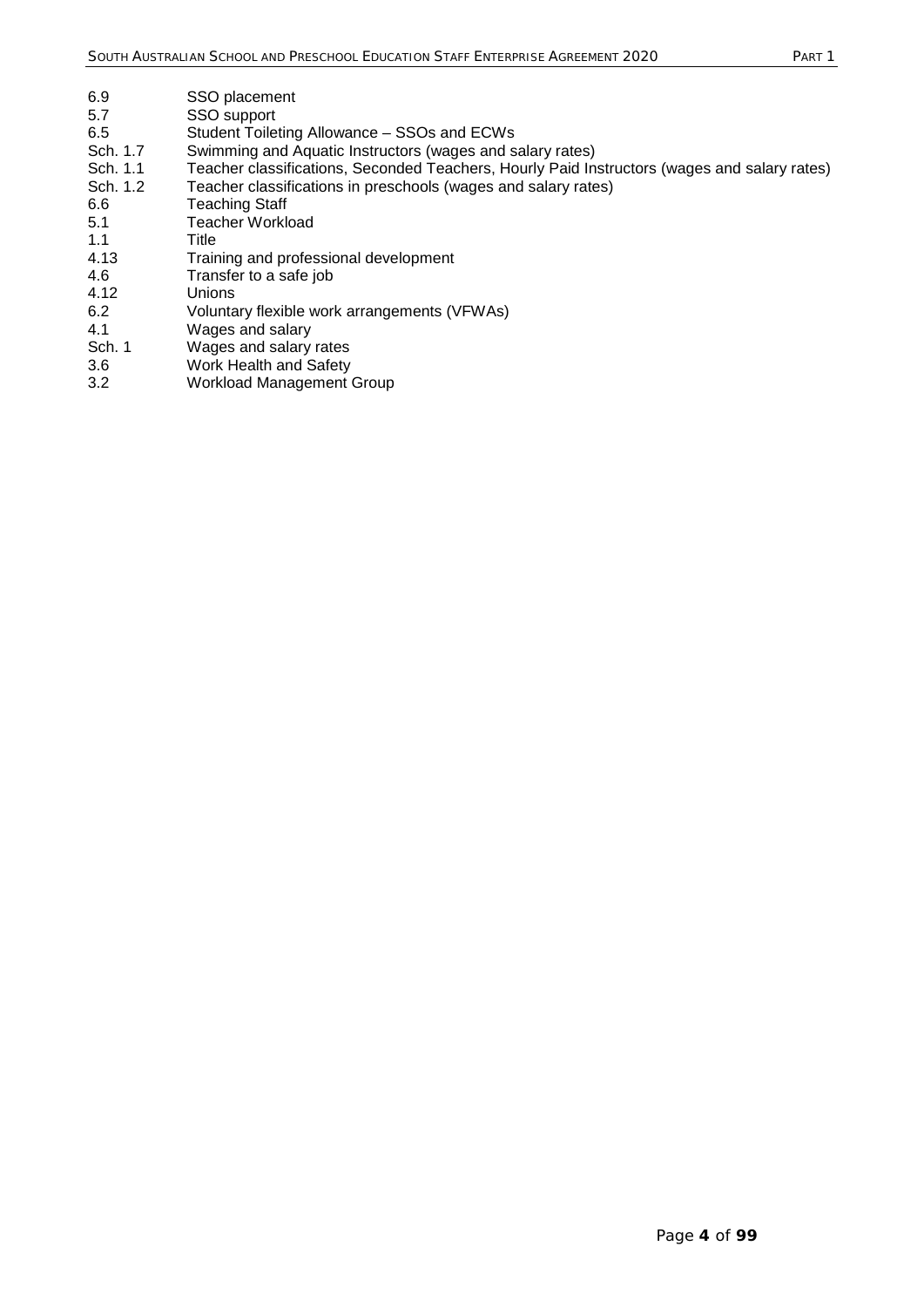#### **CLAUSE 1.3 PARTIES BOUND**

- 1.3.1 This Enterprise Agreement is binding on the following employers (or its successors within SA public sector), associations and employees:
	- (a) The Chief Executive, Department of Treasury and Finance and the Chief Executive, Department for Education;
	- (b) The Australian Education Union, South Australian Branch;
	- (c) The Public Service Association of South Australia Incorporated; and
	- (d) Employees employed in the Department for Education who have a classification specified within the Wages and Salary Schedule of this Enterprise Agreement.

## **CLAUSE 1.4 DURATION**

- 1.4.1 This Enterprise Agreement comes into operation on the date of approval of the South Australian Employment Tribunal (SAET) and has a nominal expiry three years following the date of SAET approval. This Enterprise Agreement will continue in force until superseded by a successor enterprise agreement or is rescinded.
- 1.4.2 Except where otherwise expressly stated, the operative date of the provisions of this Enterprise Agreement will be the date the SAET approves the Enterprise Agreement.
- 1.4.3 This Enterprise Agreement replaces the *South Australian School and Preschool Education Staff Enterprise Agreement 2016*.

#### **CLAUSE 1.5 AWARDS**

- 1.5.1 This Enterprise Agreement is to be read in conjunction with the following safety net awards:
	- In relation to school Teachers the *Teachers (DECS) Award*.
	- In relation to School Services Officers the *School Services Officers (Government Schools) Award*.
	- In relation to Preschool Teachers the *Pre-School (Kindergarten) Teaching Staff Award*.
	- In relation to Early Childhood Workers the *Early Childhood Worker Award*.
	- In relation to Aboriginal Education Workers the *Aboriginal Education Workers (DECS) Award*.
- 1.5.2 This Enterprise Agreement prevails to the extent of any inconsistency with the provisions of the above safety net awards.

## **CLAUSE 1.6 DEFINITIONS AND INTERPRETATION**

The following words shall have the meaning specified unless the context otherwise provides.

- 1.6.1 *"Act*" means the *Fair Work Act 1994* (SA)*.*
- 1.6.2 "*AEU"* means the Australian Education Union and includes the AEU South Australian Branch.
- 1.6.3 "*AEW"* means Aboriginal Education Worker, commonly known as Aboriginal Community Education Officer.
- 1.6.4 *"Association"* means an association that is registered under the *Fair Work Act 1994* (SA) and is a party to this Enterprise Agreement.
- 1.6.5 *"Chief Executive"* means the Chief Executive, Department for Education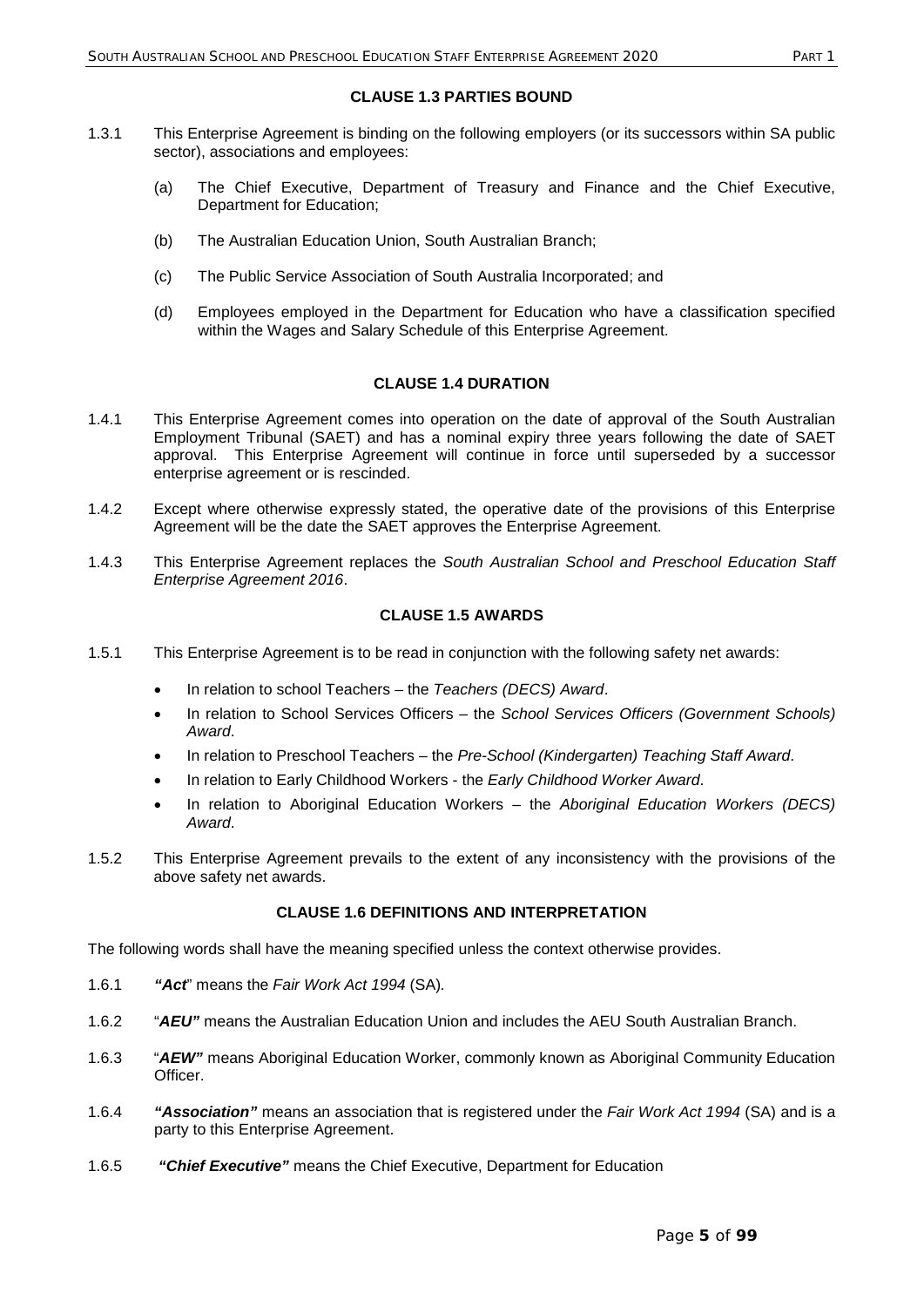- 1.6.6 *"Department*" means the Department for Education. **"***Departmental"* has a corresponding meaning.
- 1.6.7 *"ECW***"** means Early Childhood Worker.
- 1.6.8 *"Employee"* means an employee bound by this Enterprise Agreement.
- 1.6.9 *"Employer"* means the Chief Executive, Department for Education.
- 1.6.10 *"Hourly Paid Instructor"* means a person employed as such pursuant to the *Education Act 1972* (SA), to carry out duties for a prescribed number of hours and period of time.
- 1.6.11 *"Personnel Advisory Committee"* or "*PAC"* means the Personnel Advisory Committee established within a school from time to time under this Enterprise Agreement.
- 1.6.12 *"PSA"* means the Public Service Association of South Australia Incorporated.
- 1.6.13 **"***Safety Net Awards"* means the Awards listed in clause 1.5.
- 1.6.14 **"***Site"* means a preschool, school, integrated site or other location at which employees are employed.
- 1.6.15 **"SAET"** means the South Australian Employment Tribunal.
- 1.6.16 **"***Site Manager"* means the most senior person at a site.
- 1.6.17 **"***Special Authority"* means a person employed for teaching who has not gained registration as a teacher in accordance with the *Teachers Registration and Standards Act 2004* (SA).
- 1.6.18 *"SSO"* means School Services Officer.
- 1.6.19 *"Union"* means an association that is registered under the *Fair Work Act 1994* (SA) and is a party to this Enterprise Agreement.

#### **CLAUSE 1.7 RENEGOTIATION**

1.7.1 Negotiations for a successor Enterprise Agreement may commence 6 months prior to the nominal expiry date.

## **CLAUSE 1.8 NO EXTRA CLAIMS COMMITMENT**

- 1.8.1 During the life of the Enterprise Agreement subject to 1.8.2, the parties bound by this Enterprise Agreement will not pursue any further or additional claims in relation to remuneration or conditions of employment except where consistent with the National and State Wage Case Principles, or any successor thereto.
- 1.8.2 A party to this enterprise agreement is not precluded from making an application pursuant to relevant provisions of section 72B of the *Fair Work Act 1994* (SA)*.*
- 1.8.3 The no extra claims commitment will not prevent the parties bound by this Enterprise Agreement from initiating claims where specifically provided under a term of this Enterprise Agreement.
- 1.8.4 The provisions of this clause do not preclude a consent application being made to the SAET to vary the Awards as specified in clause 1.5.1 of this Agreement in respect of gender specific terminology.
- 1.8.5 The provisions of this clause do not preclude a consent application being made to the SAET to vary the Aboriginal Education Workers (DECS) Award Part 5.1 Classification of Employees.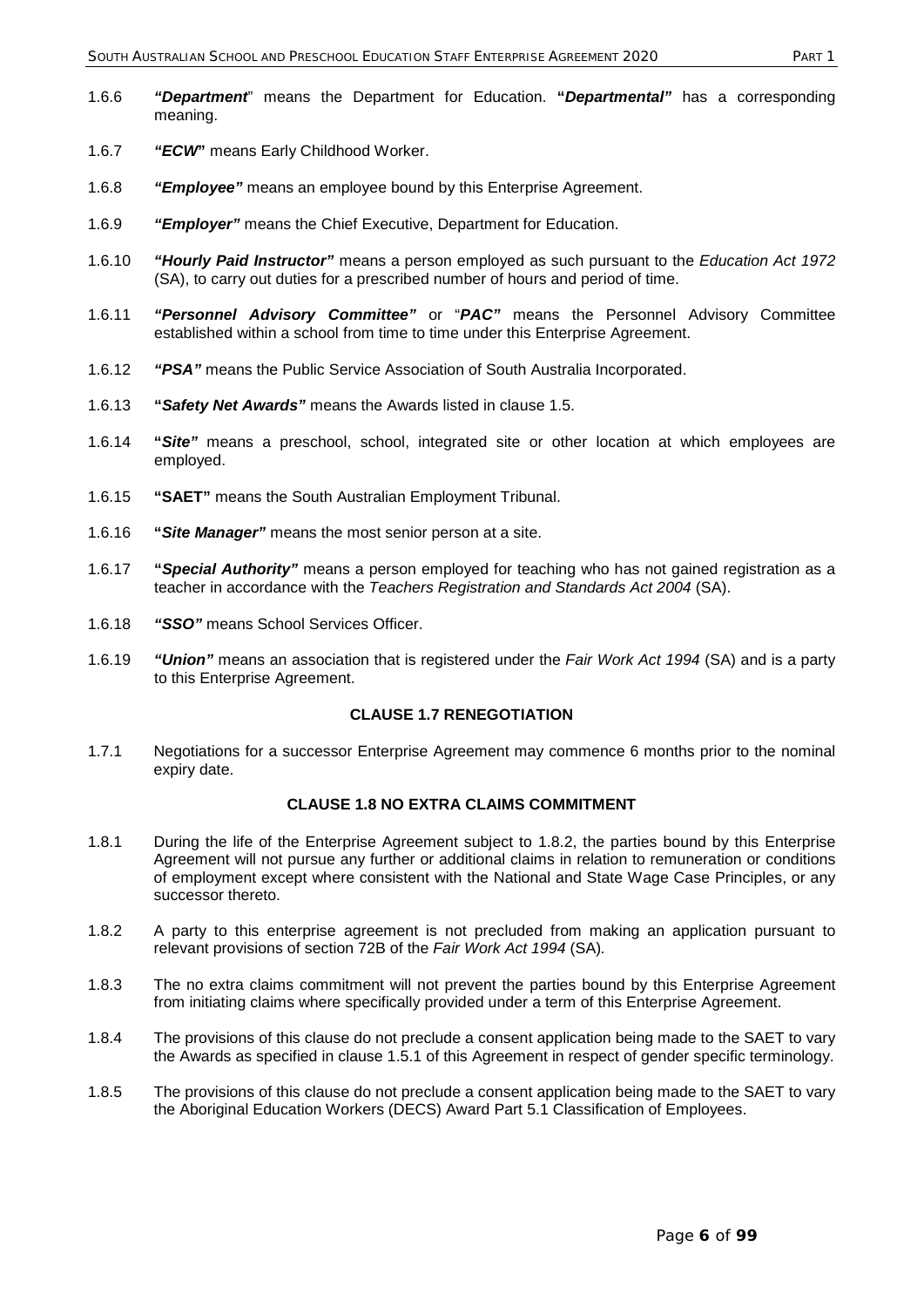#### **CLAUSE 1.9 AIMS AND OBJECTIVES**

- 1.9.1 The aims and objectives of this Enterprise Agreement are to:
	- (a) improve the structure, productivity, efficiency and effectiveness of the South Australian public education system through the introduction of initiatives at the Departmental or site level;
	- (b) attract school and preschool employees to, and retain employees in, permanent full-time or parttime employment in the South Australian public education sector and to reduce reliance on temporary contracts and/or casual employees to meet ongoing and planned workforce requirements;
		- (i) the Department recognises that permanent part or full-time employment is the preferred form of engagement for employees covered by this Enterprise Agreement;
		- (ii) the Department recognises that temporary and casual employment are not the preferred modes of employment, and the Department will work towards minimising the use of temporary and casual staff in all school and preschool sites.
	- (c) provide for continuous workplace transformation with the objective of continuous service improvement;
	- (d) improve the delivery of education to children and young people in the public education system;
	- (e) continue to implement initiatives that support appropriate workforce flexibility, mobility, development and performance;
	- (f) facilitate flexible working hours to enable employees to balance their work and other responsibilities whilst at the same time enabling sites to meet the needs of students and services;
	- (g) identify and develop strategies to ensure effective consultation and communication throughout the Department;
	- (h) develop strategies to deliver efficiencies to the employer that have regard to training and development opportunities for employees;
	- (i) identify and implement strategies to create safer working environments which will contribute to reductions in work injuries;
	- (j) ensure an ongoing stable industrial relations framework at the system, school and preschool level that assists sites to improve efficiency and performance; and
	- (k) ensure ongoing cooperation between the parties to achieve improvements in work health and safety performance.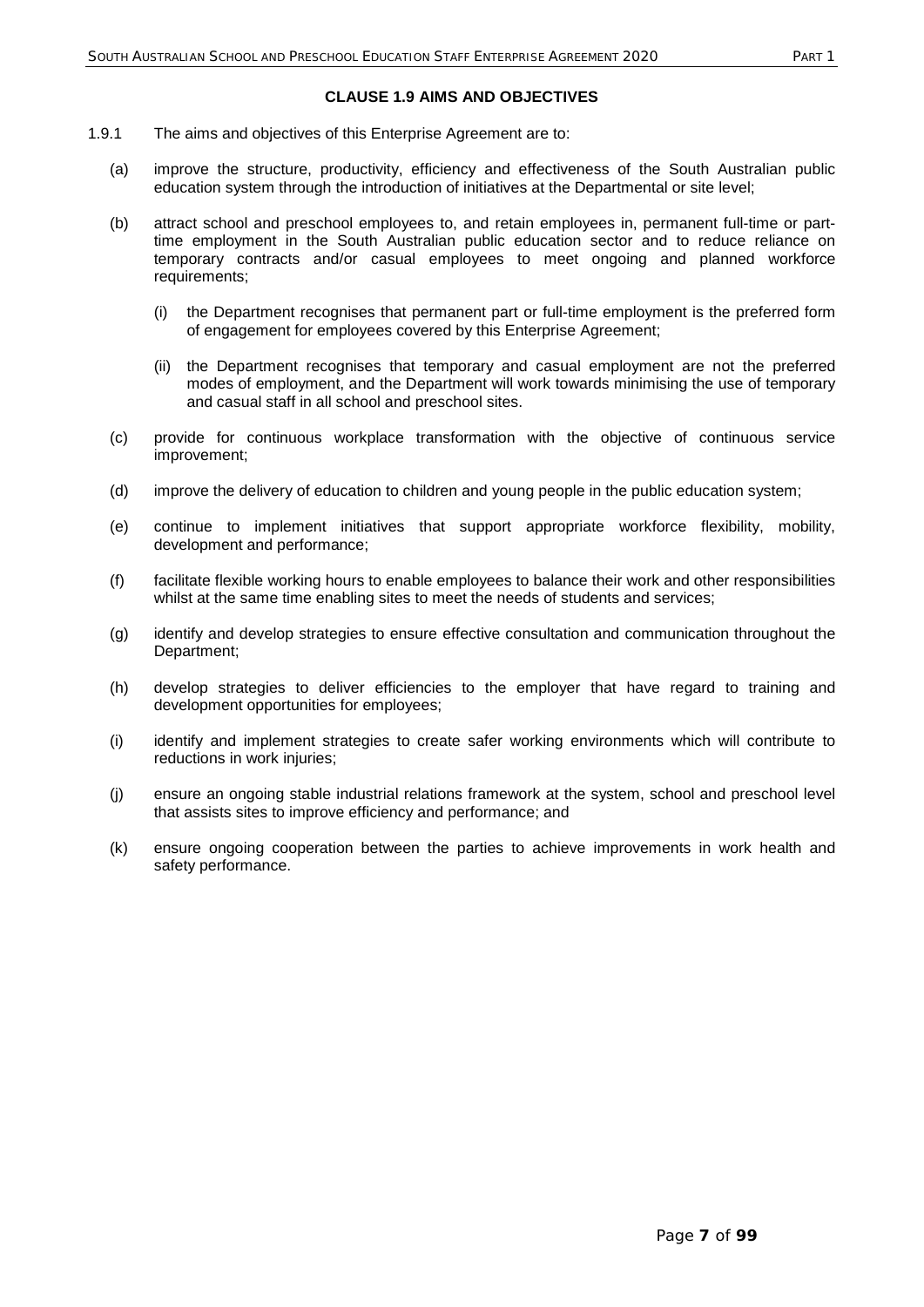## **PART 2 – MODES OF EMPLOYMENT – SUPPORT STAFF**

## **CLAUSE 2.1 CONTRACT OF EMPLOYMENT - SSOs AND ECWs**

- 2.1.1 An SSO or ECW may be engaged as an ongoing (which has the same meaning as 'permanent'), temporary or casual employee.
- 2.1.2 The contract of hiring a full-time or part-time employee will, in the absence of a written agreement to the contrary, be deemed to be hiring by the fortnight and salary will accrue from day to day and be paid in arrears.

### 2.1.3 **Full-time employment**

(a) A full-time employee is one engaged to work 37.5 hours per week over a calendar year and is entitled to recreation leave and recreation leave loading.

### 2.1.4 **Part-time employment**

- (a) A part-time employee is one engaged and paid as such to work less than 37.5 hours per week and/or 41 weeks or less per year.
- (b) A part-time employee who does **not** receive a term time loading will have a pro rata entitlement to recreation leave and leave loading on the same basis as a full-time employee.

#### **Part-time 'school term' employment**

- (a) Where a part-time employee is employed for a period(s) specified as being for the whole or part of one or more schools terms (but excluding school vacation periods), that employee will be entitled to a term time loading as calculated in subsection (d).
- (b) A part-time employee entitled to a term time loading will not be entitled to any paid recreation leave entitlements nor payment for public holidays not worked (unless the employee makes use of an accrued TOIL in accordance with clause 5.8 of this Enterprise Agreement), and will be paid fortnightly at an hourly rate computed in accordance with the following formula:

| Full-time employee salary     |     |       |      |
|-------------------------------|-----|-------|------|
| appropriate to classification |     | 116 x |      |
|                               | 313 | 100.  | 37.5 |

- (c) For the purposes of this clause:
	- (i) A part-time employee is employed for a school term or for school terms and therefore entitled to a term time loading where the period or periods of employment are specified to occur entirely within term time, but with the agreement of the Department and the employee, may include five additional working days outside of term time.
	- (ii) Term time includes the week immediately following the end of the fourth school term as determined pursuant to the *Education Act 1972* (SA).
- (d) A part-time employee who receives a term time loading is able to access their TOIL for a public holiday that falls at the beginning or the end of the school term.

#### 2.1.5 **Temporary employment**

- (a) A temporary employee is one engaged for a specified term of up to 2 calendar years except in the following circumstances:
	- (i) a person may be engaged as a temporary employee for duties required for the carrying out of a specific program, project or provision of specialist student support of a duration that may exceed 2 years as long as the term is concomitant with the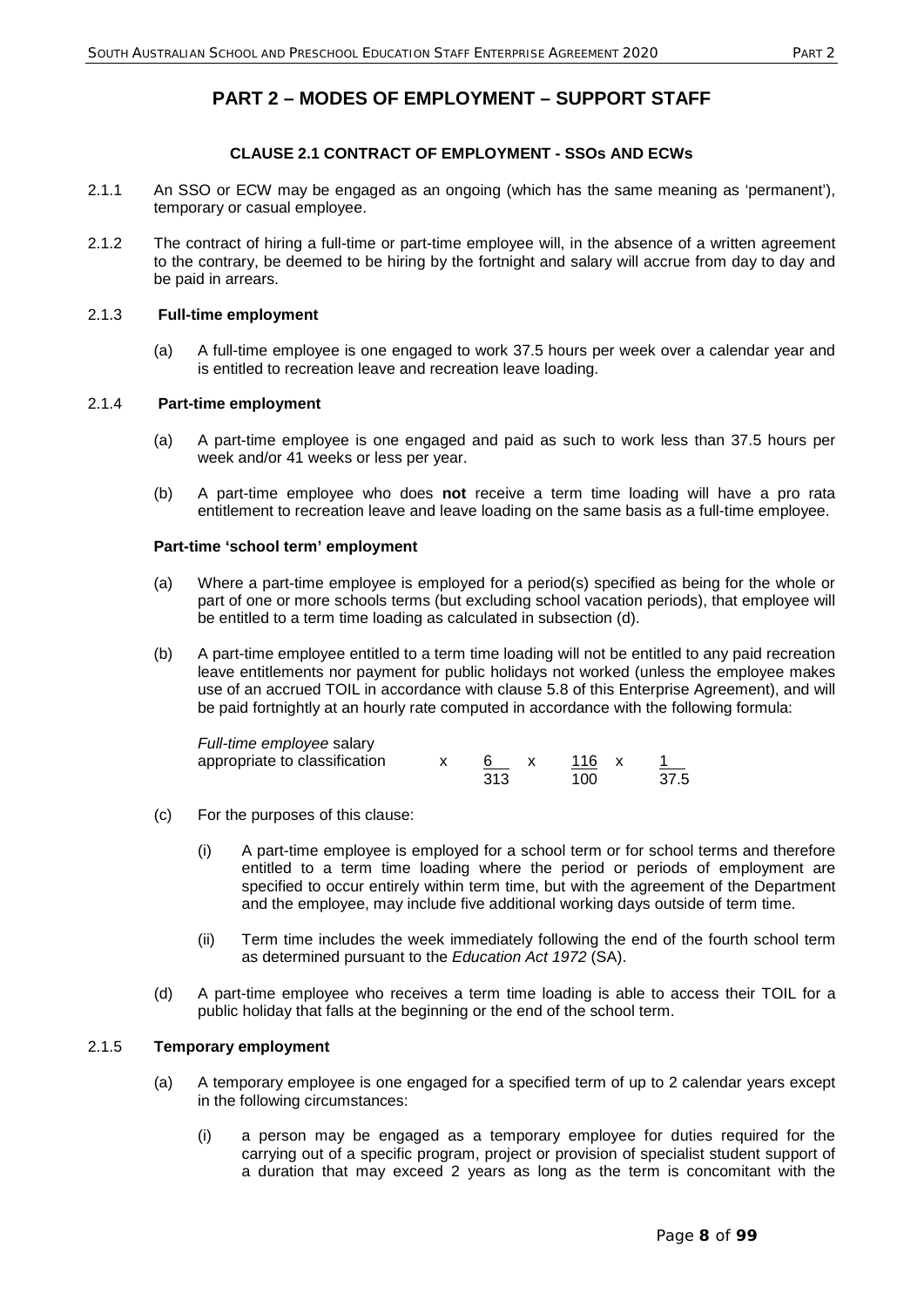defined program, project or specialist support but not so that the term of the engagement extends beyond the duration of the project, program or specialist support;

- (ii) a person may be engaged as a temporary employee for a specified term of greater than 2 years for duties required to be performed because of the absence of another employee or while selection processes are conducted in respect of the duties and the engagement may be extended but not so that the term of the engagement extends beyond the absence of the employee or the completion of the selection processes;
- (iii) a person may be engaged as a temporary employee for a specified term of greater than 2 years if the employer is satisfied that the engagement is to be funded wholly or substantially by grants or payments from a government other than the State Government or from a private or community body;
- (iv) a person may be engaged as a temporary employee for a specified term of greater than 2 years if the employer is satisfied that the position will become unsustainable due to genuine operational reasons such as enrolment decline, amalgamation or closure at a site but not so that the term of the engagement extends beyond the period of enrolment decline, amalgamation or closure.
- (v) a person may be engaged as a temporary employee for a specified term not exceeding 2 years for duties that are otherwise of a temporary nature and the engagement may be extended but not so that the term of the engagement extends beyond a total of 2 years.

#### 2.1.6 **Casual employment**

- (a) A casual employee is one engaged and paid as such provided that:
	- (i) The employment will continue for not more than 4 weeks; or
	- (ii) The employee will have hours that are irregular; or
	- (iii) The employment does not exceed 15 hours in a week.
- (b) A casual employee is entitled to a monetary loading of 25% as specified in the SSO safety net award at clause 5.6.3 and the ECW safety net award at clause 5.10.6, as appropriate. A casual SSO or ECW is not entitled to any paid leave entitlements of any sort (including public holidays not worked) except special leave at the discretion of the Department and any long service leave entitlement.

### 2.1.7 **Alteration of working times – SSOs**

The times at which work is to be performed by an SSO may be altered either by agreement, or by the Department consulting with the SSO and, having regard to the SSO's personal circumstances, giving not less than four weeks notice to the employee (provided that no notice is required in relation to a casual SSO employed for hours that are to vary from week to week).

\*NB: This clause should be read in conjunction with clause 2.4 'Information Provided on Engagement' in this Enterprise Agreement.

## **CLAUSE 2.2 ADDITIONAL HOURS FOR SSOs AND ECWs**

- 2.2.1 Vacancies of 15 hours or less per week must be offered to permanent part-time staff within the school/preschool in the first instance.
- 2.2.2 If the hours cannot be allocated within the school, they are offered to permanent part-time staff in nearby schools for allocation on the basis of merit, using a modified selection process (e.g. expression of interest). A nearby school/preschool is defined as one in the same local partnership and/or within a reasonable travelling distance.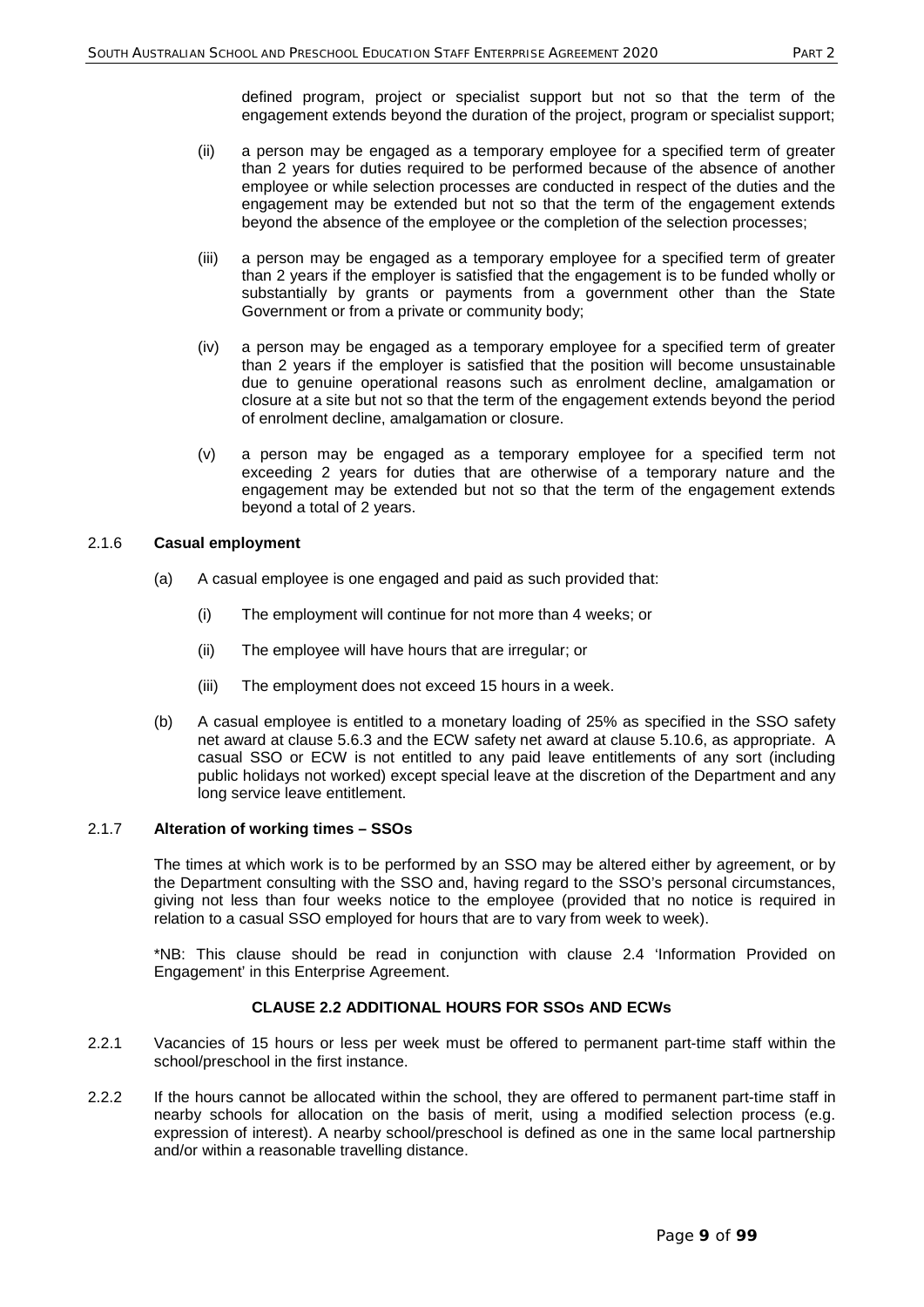2.2.3 Permanent ancillary staff interested in taking up the hours will apply to the Principal/Preschool Director. The Principal/Preschool Director will advise the appropriate People and Culture Adviser of the selection process outcome of these applications.

## **CLAUSE 2.3 PERMANENCY CRITERIA FOR AEWS**

- 2.3.1 Subject to 2.3.2 below, temporary school-based AEWs (i.e. levels 1, 2 and 3) with contracts of 15 hours or more per week will be offered permanent positions effective from the commencement of each school year that falls within the nominal life of this Enterprise Agreement.
- 2.3.2 The following criteria will apply for the purposes of 2.3.1:
	- (a) The AEW must have greater than 1 year's continuous employment in the same position, excluding term breaks; and
	- (b) A break in service of 3 months or less will extend the qualifying period by the length of the break; and
	- (c) A break in service of more than 3 months will result in the service period recommencing.
- 2.3.3 Subject to available resources and 2.3.4 below, all schools-based AEWs converted to permanency will be offered a minimum of 30 hours a week from the beginning of the relevant school year.
- 2.3.4 In the event that it is not possible to fully utilise 30 hours per week, the AEW will be offered such additional permanent hours to the extent available.
- 2.3.5 AEWs accepting additional hours as per 2.3.4 above are required to participate in a staffing placement process to ensure full utilisation of working hours.
- 2.3.6 All temporary non schools-based AEWs (i.e. levels 4 and 5) with continuous contracts greater than 1 year's duration will be offered permanent AEW 3 positions to take effect from the expiration of their tenure.
- 2.3.7 All AEWs who have 3 years continuous service in a level 4 and 5 position will be offered permanent fall back positions to AEW level 3 and 4, respectively, to take effect at the end of their tenure.
- 2.3.8 The joint Department and AEU Aboriginal Education Worker Permanency Working Party will meet on a 6 monthly basis to ensure the effective operation of clause 2.3 of this Enterprise Agreement.

## **CLAUSE 2.4 INFORMATION PROVIDED ON ENGAGEMENT – AEWS, SSOS AND ECWS**

- 2.4.1 Upon engagement, a temporary employee will be advised:
	- (a) In the case of a fixed term employee, the commencement and completion date of the engagement.
	- (b) In the case of a fixed task employee, the task or project that is to be undertaken and advice that the completion of the task or project represents the completion of the contract.
	- (c) In the case of a replacement employee, that the engagement is for the purposes of replacing a permanent employee who has a right of return to the position.
- 2.4.2 The additional information specified in 2.4.1 above will also be provided to existing employees who enter into a new temporary contract.
- 2.4.3 A casual employee will be advised as to the basis of their engagement in accordance with either 2.1.6 (a) (i), (ii) or (iii).
- 2.4.4 Upon engagement employees will be informed of any allowances to which they may be eligible.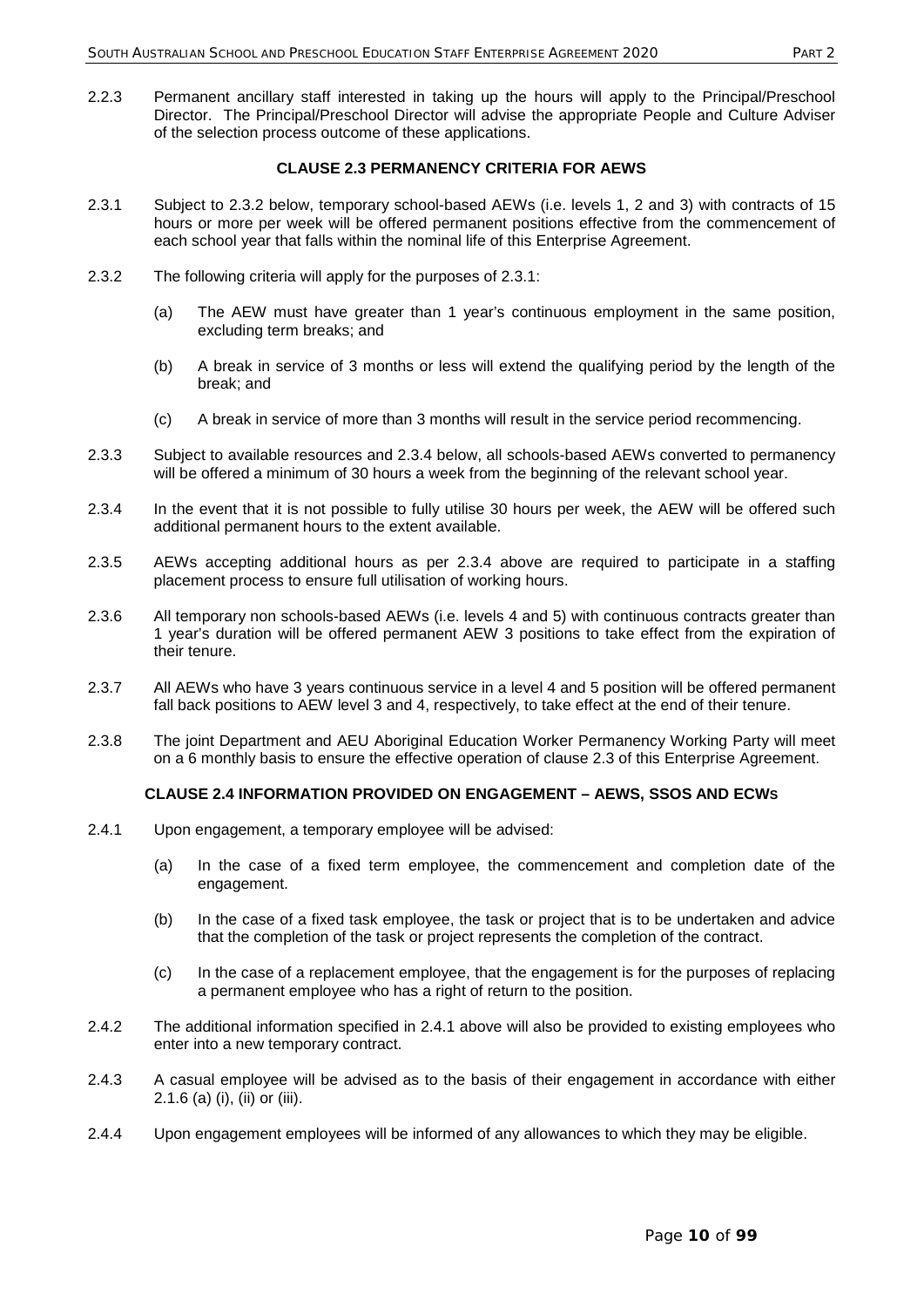## **PART 3 – COMMUNICATION, CONSULTATION AND DISPUTE RESOLUTION**

## **CLAUSE 3.1 PROCEDURES FOR PREVENTING AND SETTLING INDUSTRIAL DISPUTES**

- 3.1.1 The parties to this Enterprise Agreement will make every endeavour to facilitate the effective functioning of this procedure.
- 3.1.2 This procedure aims to avoid industrial disputes, or where a dispute occurs, to provide a means of settlement based on consultation, cooperation and discussion and the avoidance of interruption to work performance.
- 3.1.3 Without prejudice to either party, and except where a bona fide health and safety issue is involved, work should continue, without disruption by means of industrial action, on a status quo basis while matters in dispute are being dealt with in accordance with these procedures. "On a status quo basis" shall mean the work situation in place at the time the matter was first raised in accordance with this procedure.
- 3.1.4 Any grievances, industrial disputes, or matters (including matters the subject of this Enterprise Agreement) likely to create an industrial dispute arising under this Enterprise Agreement should be dealt with in the following manner:
- (a) The employee representative(s) who are parties to this Enterprise Agreement will advise the employees at each worksite of the name(s) of the representative(s) responsible for consultation on matters arising on the job.
- (b) Any employee with a dispute is able to:
	- (i) seek a personal resolution by raising the matter with the person responsible for the dispute;
	- (ii) raise it directly with the site manager; or
	- (iii) raise it with the employee representative who shall raise the matter with the most immediate site manager.
- 3.1.5 If requested by the site manager, the subject of the dispute shall be put in writing, so far as is reasonably practicable.
- 3.1.6 The site manager shall endeavour to resolve the dispute and in the case of schools, may refer the dispute to the Personnel Advisory Committee for advice.
- 3.1.7 The matter shall be addressed as soon as possible either by way of an agreed resolution or by negotiating an agreed method and timeframe for proceeding.
- 3.1.8 If the matter is not resolved at this level the employee or employee representative should ask for it to be referred to the Executive Director, People and Culture (or delegate) who shall arrange a conference to discuss the matter.
- 3.1.9 For matters which have not been resolved at the worksite level, or for matters beyond the worksite level, the following procedures shall be used:
	- (a) The parties or their representatives should notify each other in writing of the name of their nominated representatives, if any, who would be responsible for seeking resolution to matters which cannot be resolved at the worksite.
	- (b) The employee representative(s) or the representative(s) of the other parties thus accredited will be the only person(s) entitled to make representations on behalf of the employee(s).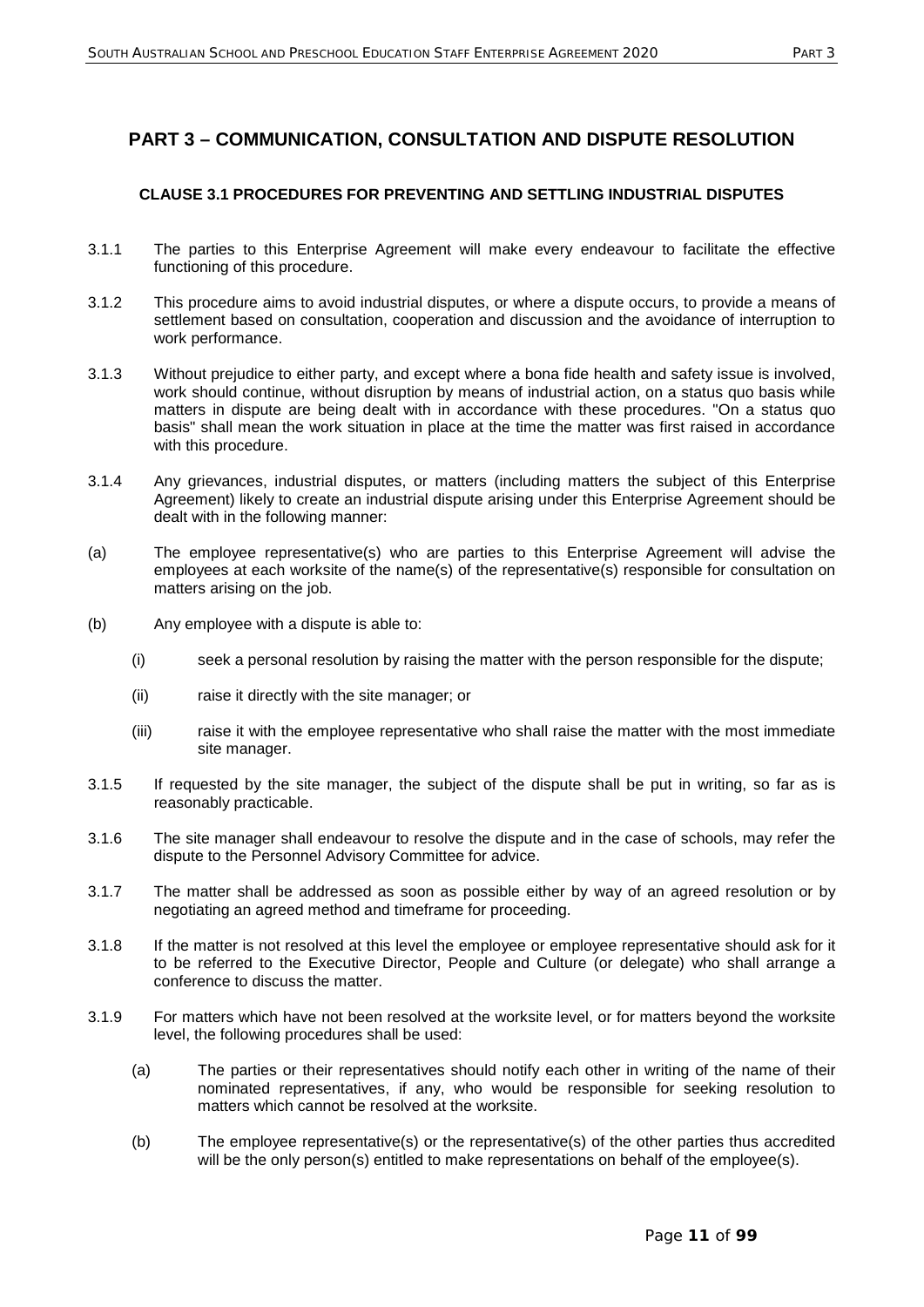- (c) The employer's representative(s) thus accredited will be responsible for dealing with matters raised by the employee representatives or other parties.
- 3.1.10 When a matter is referred to the Executive Director, People and Culture (or delegate) a conference of the relevant parties shall be called to discuss the matter. When a matter is referred to an employee representative that person shall refer it to the Executive Director, People and Culture (or delegate) who shall call a conference as described.
- 3.1.11 The conference shall be commenced within 7 business days (unless otherwise agreed) of the dispute or likely dispute having been referred to the Executive Director, People and Culture (or delegate).
- 3.1.12 At any stage in the procedure after consultation between the parties has taken place, in accordance with the procedure, either party may request, and be entitled to receive a response to its representations within a reasonable time, as may be agreed upon between the parties.
- 3.1.13 When a dispute is not resolved in accordance with this procedure, the matter may be referred to the SAET by any party to both the dispute and to this Enterprise Agreement, for conciliation and if not resolved, for arbitration.
- 3.1.14 If there is undue delay on the part of any party in responding to the matter creating a dispute or likely dispute, the party complaining of the delay may take the matter to another level of the procedure if the party believes it is desirous to do so.
- 3.1.15 In the event of a party failing to observe this procedure, the other party may take such steps as determined necessary to resolve the matter.
- 3.1.16 This procedure will not restrict the employer or its representative(s) or a duly authorised official of a union or representative of an employee making representations to each other.
- NOTE: Nothing in this clause 3.1 is to be taken as preventing a non-schools based employee who has an individual workload grievance from accessing the grievance procedure.

#### **CLAUSE 3.2 WORKLOAD MANAGEMENT GROUP**

- 3.2.1 The Department, AEU and PSA acknowledge that the workload for employees in schools and preschools should not be excessive, unreasonable or unsustainable.
- 3.2.2 The agreed terms of reference for the Workload Management Group (WMG) will be reviewed by members within three (3) months of the approval of this Enterprise Agreement.
- 3.2.3 The purpose of the WMG is to:
	- (a) Assess and evaluate the implementation and resourcing of new initiatives across the Department in relation to the potential impact on teacher, leader and ancillary staff workload.
	- (b) Evaluate existing practices with regard to workload impacts so as to develop and implement strategies to decrease workload for teachers and leaders.
	- (c) Share information on best practice ideas and solutions to managing workload.
- 3.2.4 Where appropriate, the WMG will provide recommendations to the Chief Executive regarding mitigation of workload.
- 3.2.5 The WMG will comprise of up to four representatives from the Department, up to four representatives from the AEU, and a nominee from the PSA.
- 3.2.6 The WMG will meet on a regular basis as agreed by the parties and at least once per school term.
- 3.2.7 The parties aim to take a cooperative approach to problem solving workload matters.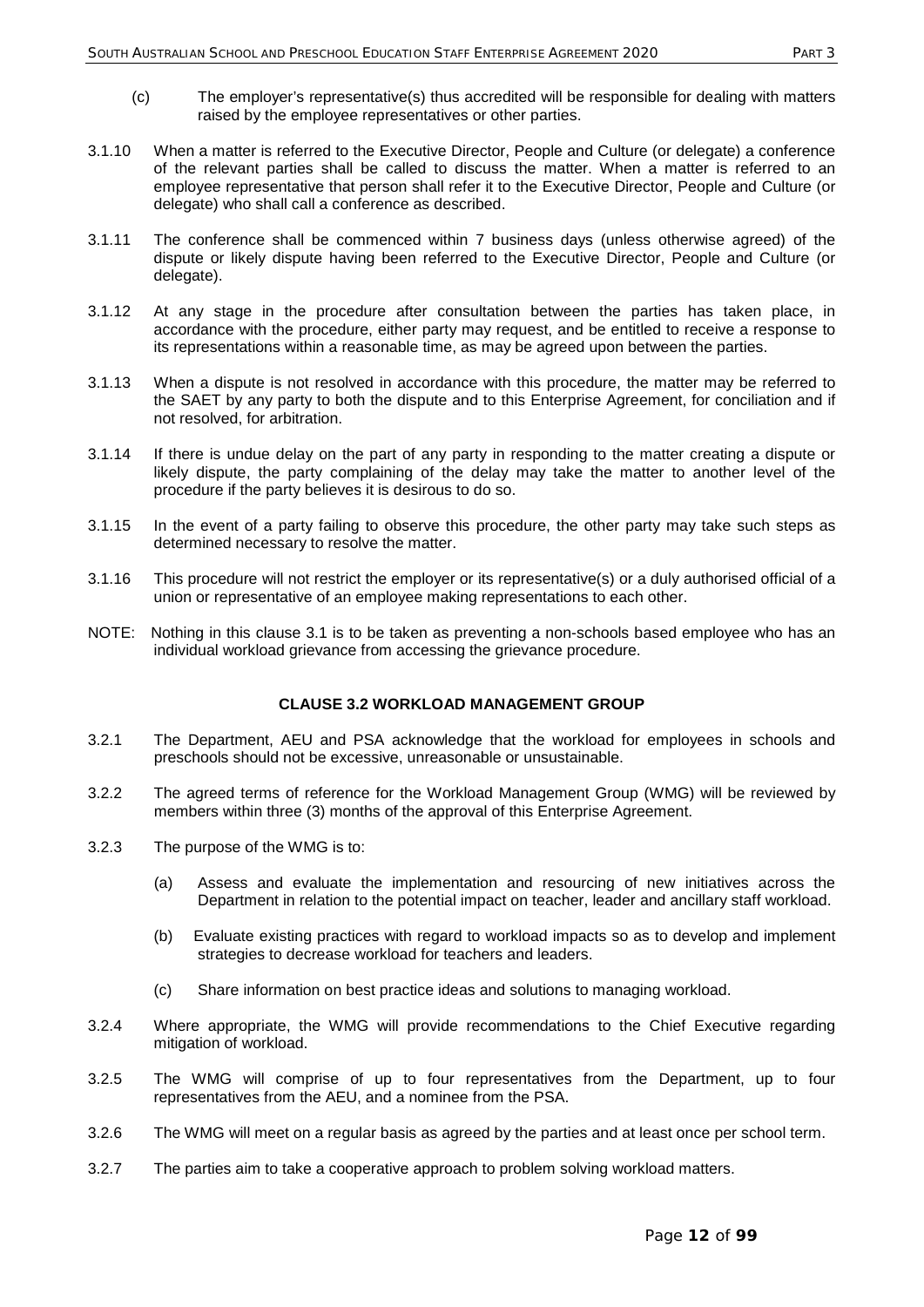- 3.2.8 The WMG will provide a report on the work that has been undertaken to the Chief Executive, Minister, Branch President, AEU and General Secretary, PSA by 30 November each year.
- 3.2.9 Matters addressed through grievance processes contained in this Enterprise Agreement do not form part of the work of the WMG unless this has been determined as part of the grievance process.

### **CLAUSE 3.3 NOTIFICATION OF CHANGE**

- 3.3.1 Where the Department at a departmental level has made a decision to introduce major changes in production, program, organisation, structure or technology that are likely to have *significant effects* on employees, the Department shall notify the employees who may be affected by the proposed changes and their union or unions.
- 3.3.2 *Significant effects* include termination of employment; major changes in the composition, operation or size of the employer's workforce or in the skills required; the integration, closure, merger or amalgamation (howsoever described) of schools, preschools or sites; the elimination or diminution of job opportunities, promotion opportunities or job tenure; the alteration of hours of work; the need for retraining or transfer of employees to other work or locations and the restructuring of jobs. Provided that where the Enterprise Agreement makes provision for alteration of any of the matters referred to herein an alteration shall be deemed not to have a *significant effect*.
- 3.3.3 The Department shall discuss with the employees affected and their union or unions, among other things, the introduction of changes referred to in clause 3.3.1, the effects the changes are likely to have on employees, measures to avert or mitigate the adverse effects of such changes on employees and shall give prompt consideration to matters raised by the employees and/or their union(s) in relation to the changes.
- 3.3.4 The discussions shall commence as early as practicable after a decision has been made by the Department to make the changes referred to in clause 3.3.1.
- 3.3.5 For the purposes of such discussion the Department shall provide to the employees concerned and their union(s), all relevant information about the changes including the nature of the changes proposed; the expected effects of the changes on employees and any other matter likely to affect employees; provided that the Department shall not be required to disclose confidential information, the disclosure of which would be inimical to the employer's interests.
- 3.3.6 For the purpose of this clause discussion involves the sharing of information and the exchange of views between the Department and employees and genuine opportunity for employees to contribute effectively to the decision making process and a bona fide opportunity to influence the decision making. Consultative arrangements put in place will ensure that the employees and union will have the choice and opportunity to be involved in the discussion process in the school.

## **CLAUSE 3.4 ENFORCEMENT**

3.4.1 If a Union reasonably believes that in respect of its members there is a purported breach or noncompliance with this Enterprise Agreement in relation to: an express basis on which this agreement is made; or a parliamentary process that reduces or removes an employment benefit; an existing condition; or a condition prescribed in this agreement, the Union may seek redress to the SAET in relation thereto.

#### **CLAUSE 3.5 PERSONNEL ADVISORY COMMITTEE**

3.5.1 The parties acknowledge that staff morale and employee job satisfaction are enhanced where the views of all employees are taken into account before decisions are made. Consultative arrangements will be established in each school site to ensure the Principal's responsibility to make school based human resource management decisions is carried out in a framework that enables staff to have genuine and direct input into the decisions that affect human resources in their school and their working life.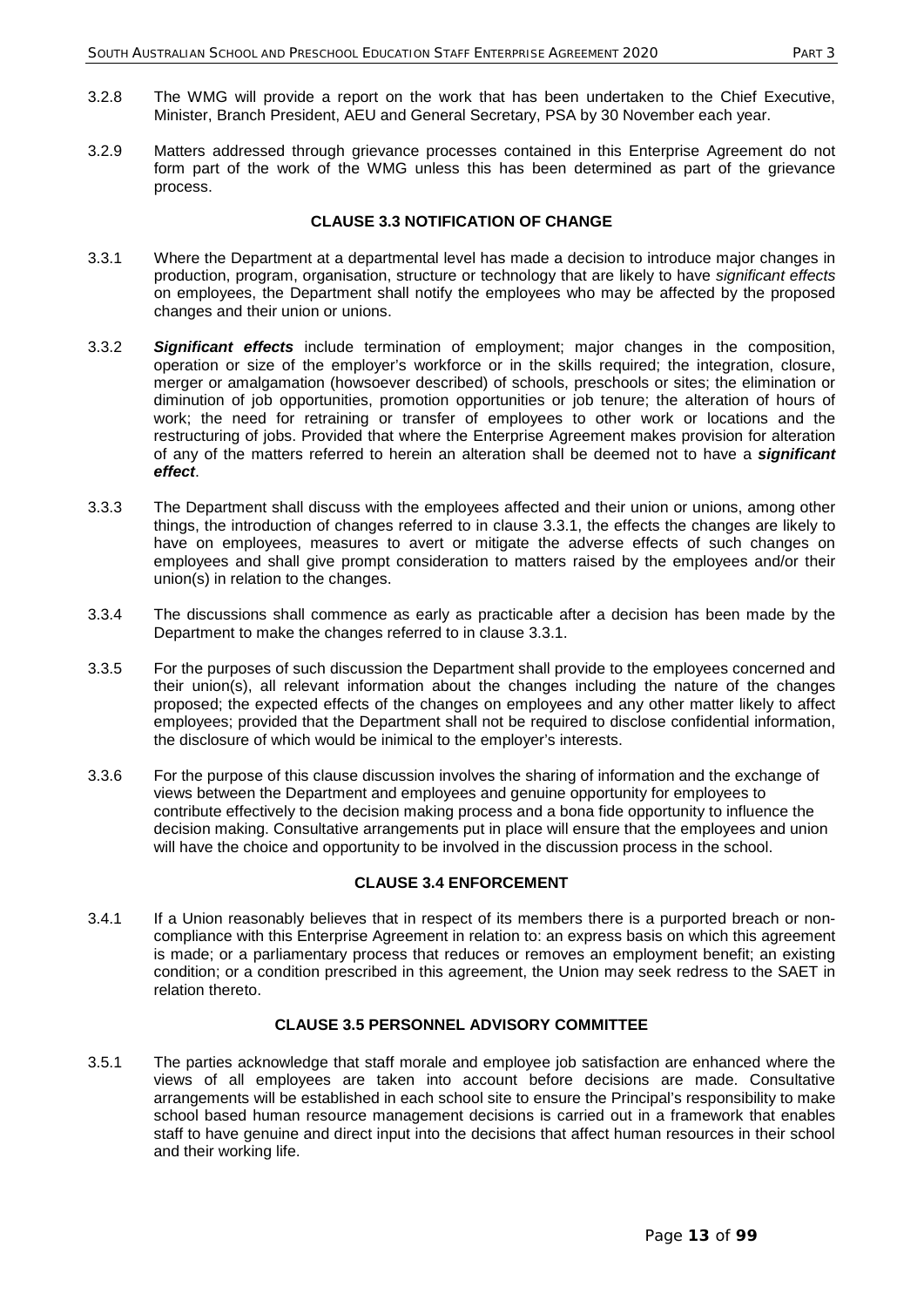- 3.5.2 The Principal is the decision maker and has delegated responsibility for human resource decisions at the school level, provided that these decisions are made in accordance with the consultation process outlined below.
- 3.5.3 Each school will establish a Personnel Advisory Committee (PAC) comprised of the following membership:
	- (a) The Principal (or nominee);
	- (b) A member elected by AEU members at the school;
	- (c) A member of the teaching staff elected by a vote of all teaching staff at the school; and
	- (d) A member of the non-teaching staff, elected by a vote of all non-teaching staff at the school.
- 3.5.4 For the purpose of this clause, consultation involves the sharing of information and the exchange of views between the Department and the employees and genuine opportunity for employees to contribute effectively to the decision making process and a bona fide opportunity to influence the decision making.
- 3.5.5 Consultative arrangements put in place will ensure that the staff will have the choice and opportunity to be involved in the consultation process in the school.
- 3.5.6 Nothing in this clause, including the development of a Human Resource Profile for the school, shall affect the rights of employees under other clauses of this Enterprise Agreement (including the procedures for preventing and settling industrial disputes under clause 3.1).
- 3.5.7 Members of the PAC will be required to consult with and represent staff in relation to human resource matters, including the development of the site's human resource profile.
- 3.5.8 When representing and consulting with staff, members of the PAC will have regard to relevant equal opportunity, work, health and safety, work life balance and workload issues.
- 3.5.9 The PAC will work with the Principal in relation to human resource matters and perform any other function as provided for by this Enterprise Agreement.
- 3.5.10 The Principal will in all cases, except where it is not practicable because of the nature or urgency of the matter, consult through the PAC at the school in relation to:
	- (a) The overall configuration of staffing within the school, including modes of employment, deployment of staff, and leadership structures within that school;
	- (b) Identification of vacancies (including whether it is appropriate to identify a vacancy as ongoing or temporary), vacancy descriptions, job and person specifications, and procedures for filling school based leadership positions (in accordance with the Merit Selection Policy and Merit Selection Procedure);
	- (c) The implementation of the Part Time Employment Procedure (excluding school teaching staff) and the Part Time Teachers (Schooling Sector) Operational Procedure including deployment of all part-time staff and access to training and development and promotion positions;
	- (d) The implementation of the required placement procedures for all teaching staff;
	- (e) The planning and organisation of the program of instruction for all staff at the school, including face to face teaching requirements and applicable part-time arrangements, the size of classes (including practical classes); arrangements for beginning teachers; the total number of students and classes for which a teacher has responsibility for preparation of lessons, report writing and assessment of student work;
	- (f) Strategies to manage work organisation, class structure, specialist teaching load, face to face teaching time, non-instruction time, leadership time and the allocation, size and configuration of classes;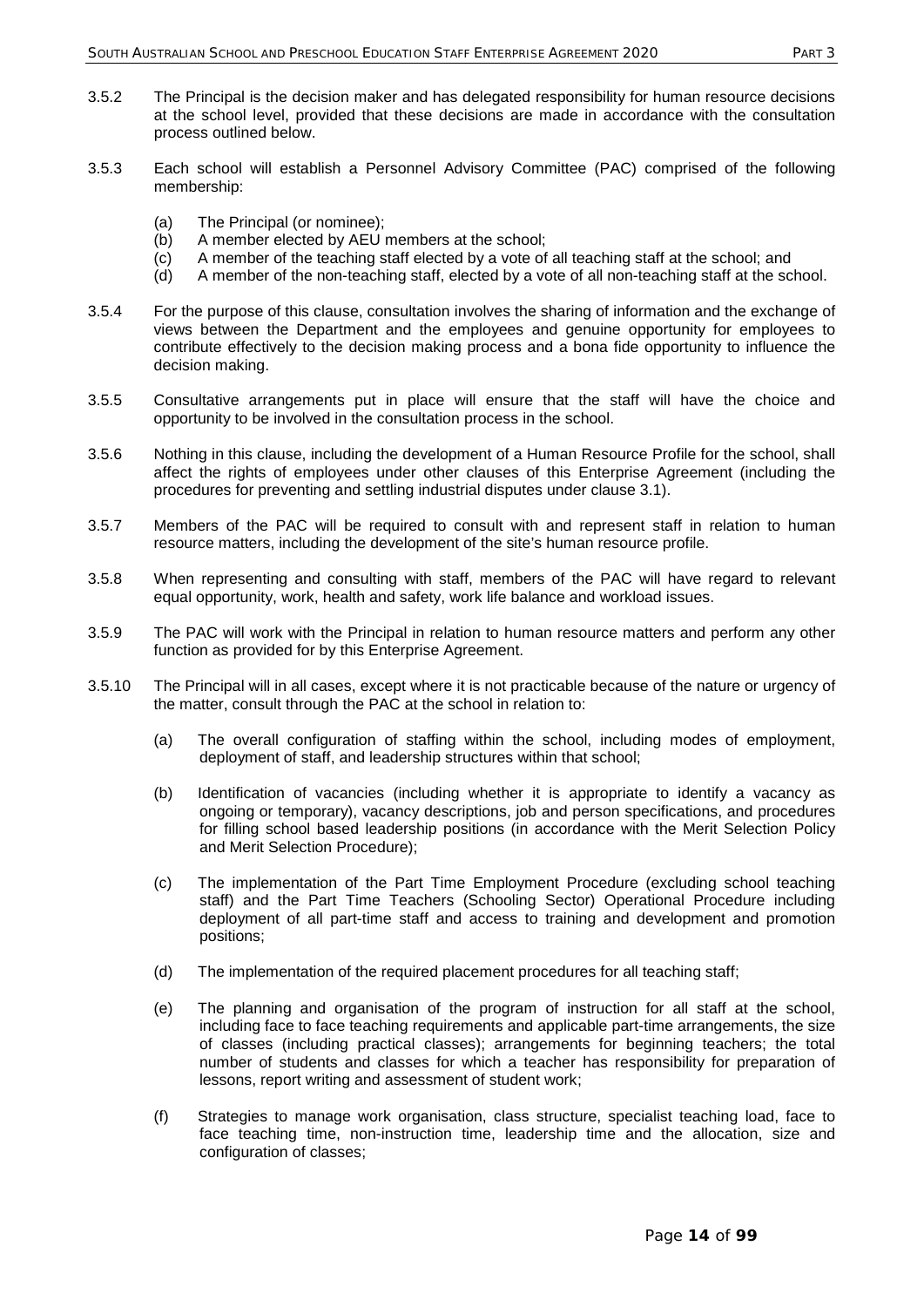- (g) Strategies to manage the workload for teachers where one or more students with an individual learning plan or students with other special needs are enrolled, including the provision of adequate release time for teachers to liaise, develop and write an individual education plan having regard to the teacher's total workload;
- (h) Determining the number, length, frequency and timing of staff meetings;
- (i) Training and development priorities within the context of school planning, ensuring equitable access for all staff to training and development within available resources;
- (j) Concerns regarding excessive workload including class size;
- (k) Strategies, where appropriate, to settle grievances in accordance with other provisions of this Enterprise Agreement; and
- (l) The use of funds allocated to a school to address teacher workload and class complexity.
- 3.5.11 For the purposes of performing the consultative role under clause 3.5.12 the PAC will be provided with information sufficient for genuine consultation including information about the funding provided to the school and information, if any, that is provided to the school about composition of staff and class sizes. Information to be provided includes:
	- (a) School Resource Entitlement Breakdown Statement;
	- (b) School Budget;
	- (c) Week 2 survey enrolments;
	- (d) School budget enrolments;
	- (e) Enrolment trends, progression, ratios and predictions; and
	- (f) Resource Entitlement Statement Notes.
- 3.5.12 In the exercise of any of its functions provided for by this Enterprise Agreement, the PAC will act in accordance with the Personnel Advisory Committee Handbook.
- 3.5.13 Where the AEU and the Department agree to changes from time to time to the PAC Handbook, the terms of each change will apply and the PAC Handbook will be amended accordingly.
- 3.5.14 Where the PSA, AEU and the Department agree to changes from time to time to the PAC Handbook insofar as the PAC Handbook deals only with SSOs, the terms of each change will apply and the PAC Handbook will be amended accordingly.

#### **Release Time for PAC Representatives**

- 3.5.15 In view of the key role the PAC has in the effective deployment of human resources within the school; the broad range of responsibilities undertaken by the PAC; and the role in grievance processes under the Enterprise Agreement, Principals will consider ways in which PAC members, will be provided with time to enable them to be effective in their roles. This includes ensuring that they have appropriate time to consult with and represent staff and attend PAC training when required. Duties such as yard-duty, relief cover or other in-school responsibilities will be reorganised to accommodate this. A reduced face to face teaching load may also assist members in their role.
- 3.5.16 Schools may use part of their funding to support release time for members of the PAC, the amount of which should be reasonable in light of the number and complexity of matters being considered by the PAC.
- 3.5.17 Under clause 5.2.20 of this Enterprise Agreement the Principal, in consultation with the PAC, must make an assessment of the range of other duties assigned to teachers. This would include the role of a PAC member.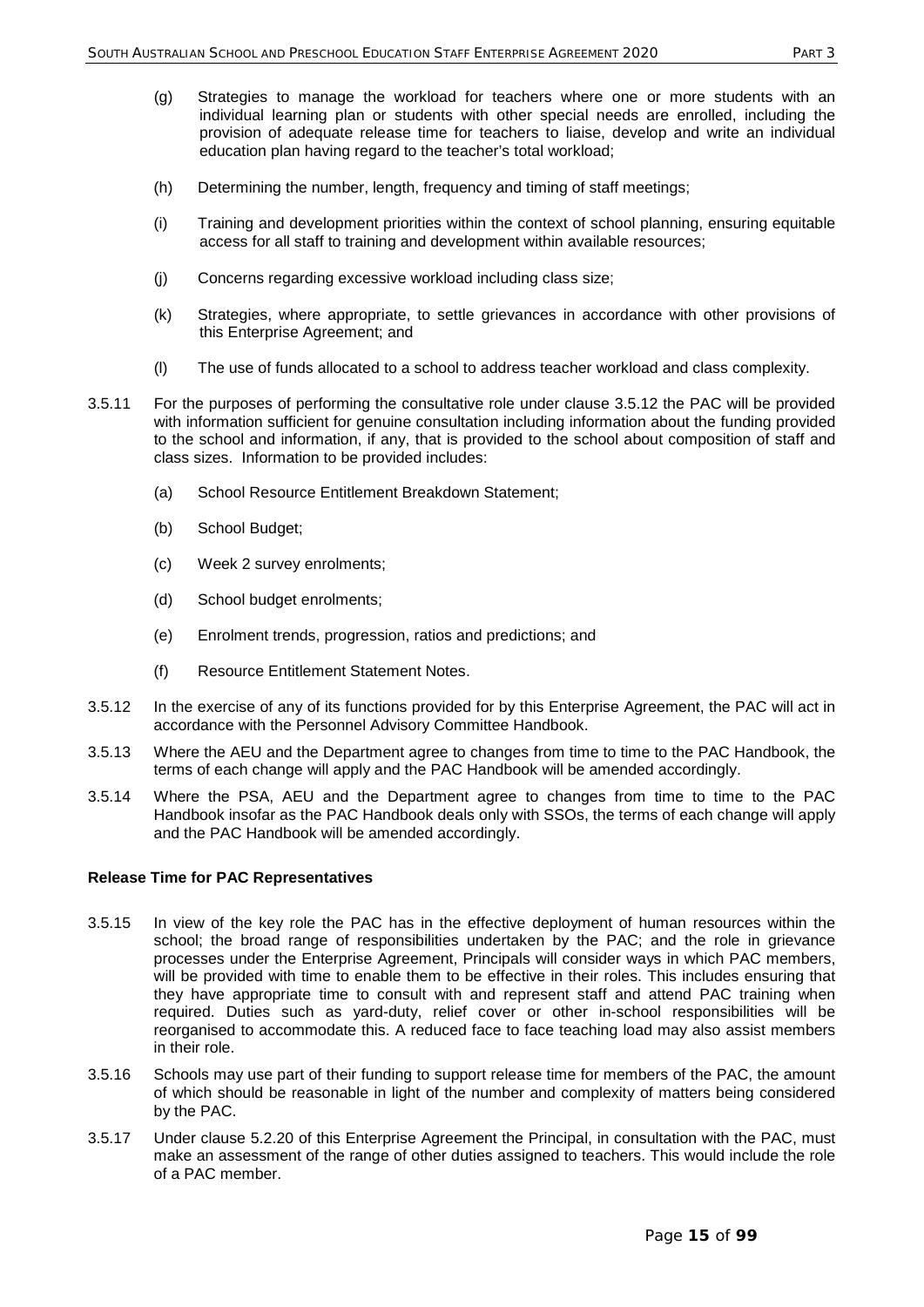## **CLAUSE 3.6 WORK HEALTH AND SAFETY**

- 3.6.1 The parties are committed to, and acknowledge the mutual benefit to, and responsibility of, the employer and employees for maintaining a safe and healthy work environment in accordance with applicable legislation.
- 3.6.2 The employer will strive to achieve best practice in preventing and minimising workplace injuries, illness and periods of absence from work in order to:
	- (a) Improve workplace health and safety;
	- (b) Improve return to work performance; and
	- (c) Reduce human and workplace costs of injury or illness.
- 3.6.3 The employer acknowledges its responsibility under relevant legislation for duty of care to employees.
- 3.6.4 The parties will work towards achieving and maintaining applicable work health and safety and injury management standards and practices, including:
	- (a) Ensuring understanding of the importance of systematically managing WHS in all work activities and workplaces through consultative processes.
	- (b) Supporting and engendering a safety culture within the Department that promotes the adoption of safe work practices.
	- (c) Achieving continuous improvement, and best practice, in work health and safety, and injury management performance.
	- (d) Implementation and continuous improvement of monitoring and reporting systems.
	- (e) Development and implementation of more flexible "return to work" options aimed at improving return to work performance.
	- (f) A collaborative approach to identifying hazards, assessing risks and implementing reasonable measures to eliminate or minimise those risks.
	- (g) Participation in pro-active prevention strategies, including adequate training for all categories of duty holders and employees, aimed at improving the health, safety and well-being of all employees.
	- (h) Achieving improved outcomes from preventative, rehabilitation and return to work strategies.
	- (i) Implementation of guidelines for working hours and managing fatigue in the workplace.
- 3.6.5 The employer acknowledges the benefits both to the organisation and individual employees gained through employees having a balance between their work and personal life.
- 3.6.6 In establishing and maintaining a safe and healthy work environment, the Department will not require an employee to have an unreasonable workload in the ordinary discharge of the employee's duties.
- 3.6.7 The employer recognises that the allocation of work (including face to face teaching; NIT duties; and other duties) must include consideration of the employee's role, overall workload and health and safety.
- 3.6.8 In the case of non-teaching employees, the employer recognises that the allocation of work (including new or revised duties) must include consideration of the employee's hours of work and health and safety. Work will be allocated so that there is not an allocation that routinely requires work to be undertaken beyond an employee's ordinary hours of work.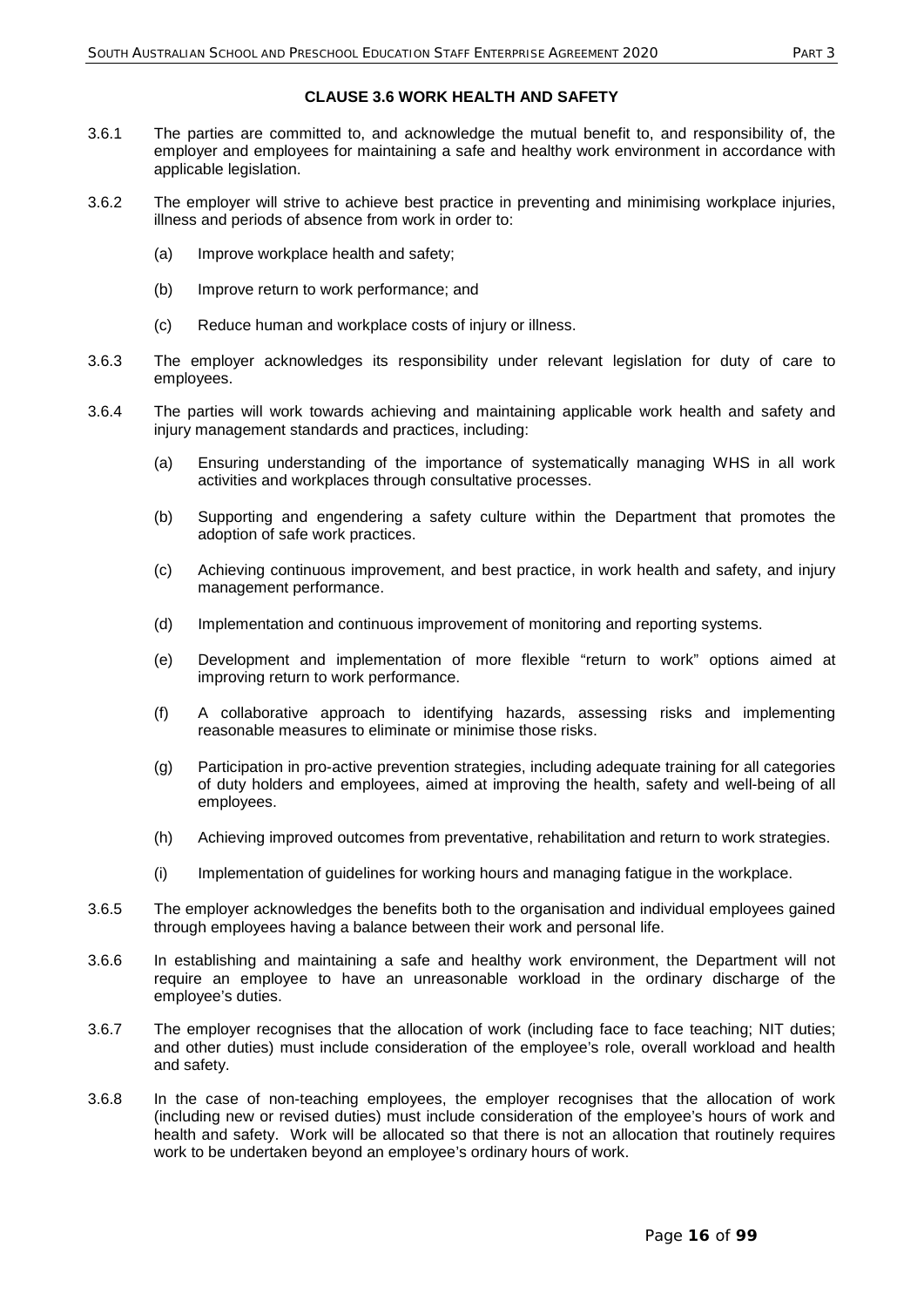3.6.9 If an individual or group of individuals believe that there is an unreasonable allocation of work leading to employees being overloaded, the individual, group of individuals, or Union concerned may first raise the allocation with local management and if applicable seek to have the allocation reviewed by the Chief Executive (or Delegate). The review will address the employees' concerns and identify how workloads can be managed so as to avoid creating unreasonable workloads.

#### **Release Time for Health and Safety Representatives**

- 3.6.10 A health and safety representative (HSR), as defined under the *Work Health and Safety Act 2012* (SA), is entitled to take such time off work as is reasonably necessary for the purposes of performing the function of a HSR under that Act. A HSR who takes time off work is entitled to take that time without the loss of any remuneration that they would have received.
- 3.6.11 In order to enable the HSR to represent the workgroup and to perform their functions effectively it is appropriate that time be provided for them to undertake their role.
- 3.6.12 The level of support required would be determined by the PAC based on, but not limited to, the factors listed below:
	- (a) Number of employees represented;
	- (b) Nature, type and similarity of work performed by the employees;
	- (c) Areas or places of work;
	- (d) The extent to which an employee may move from place to place;
	- (e) Risk factors involved in the type of work;
	- (f) Times at which work is performed;
	- (g) The functions that the representative needs to carry out in accordance with the Act.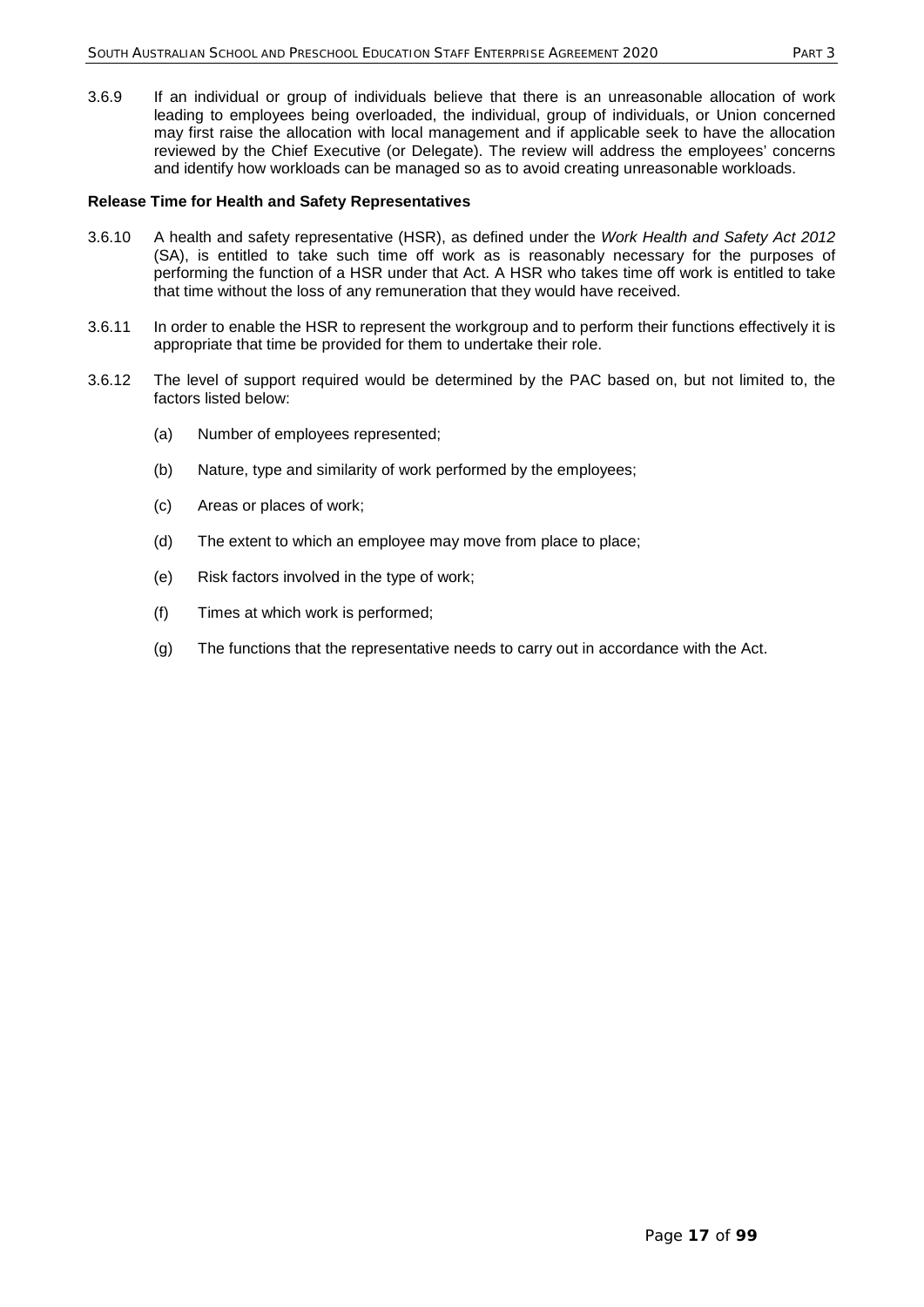## **PART 4 – WAGES AND OTHER CONDITIONS OF GENERAL APPLICATION**

## **CLAUSE 4.1 WAGES AND SALARIES**

- 4.1.1 The employer shall pay the wages and salaries as set out in Schedule 1.
- 4.1.2 Where a person (except for a preschool teacher) is engaged to work a number of hours, the hourly rate will be calculated based on the following formula; annual salary to be multiplied by 6 and divided by 313, that answer to be divided by 37.5.
- 4.1.3 Where a preschool teacher is engaged to work a number of hours, the hourly rate will be calculated based on the following formula; annual salary to be multiplied by 6 and divided by 313, that answer to be divided by 36.25.

## **CLAUSE 4.2 COUNTRY INCENTIVES**

- 4.2.1 Schedule 2 Country Incentives forms part of this Enterprise Agreement.
- 4.2.2 The provisions contained in Schedule 2.1 Country Incentives Until 2002 (incl.) apply to any teacher having service of the kind specified in Schedule 2.1.
- 4.2.3 The provisions contained in Schedule 2.2 Schools and Preschools Country Incentives From 2003 (incl.) apply to Teachers as specified in Schedule 2.2.
- 4.2.4 Despite the provisions of this clause, a teacher who is, or may become subject to the provisions of this clause may agree, in writing with the Department, to a modified scheme of country incentives to apply in respect of that teacher. In that event, the agreed scheme will apply to that teacher as if incorporated into this Enterprise Agreement.

## **CLAUSE 4.3 CLASSIFICATIONS**

4.3.1 The classification structures contained in the safety net awards continue to apply subject to the matters contained in Schedule 3.

## **CLAUSE 4.4 INFORMATION PROVIDED ON ENGAGEMENT – TEACHERS, BAND A AND BAND B LEADERS**

- 4 4.1 Upon engagement, a Teacher, Band A or Band B leader will be advised:
	- (a) Whether the engagement is on an ongoing, temporary or casual basis;
	- (b) If the engagement is on a temporary basis the employee will be advised;
		- (i) The commencement and completion date of the engagement;
		- (ii) In the case of a fixed task employee, the task or project that is to be undertaken and advice that the completion of the task or project represents the completion of the engagement;
		- (iii) In the case of a replacement employee, that the engagement is for the purposes of replacing a permanent employee who has a right of return to the position.
	- (c) The classification level of the Teacher, Band A or Band B leader;
	- (d) The current salary level of the Teacher, Band A or Band B leader;
	- (e) Any allowances for which the Teacher, Band A or Band B leader may be eligible;
	- (f) If the engagement is subject to probation, the length and terms of the probation period.
- 4.4.2 The additional information specified in 4.4.1 above will also be provided to existing employees who enter into a new temporary contract.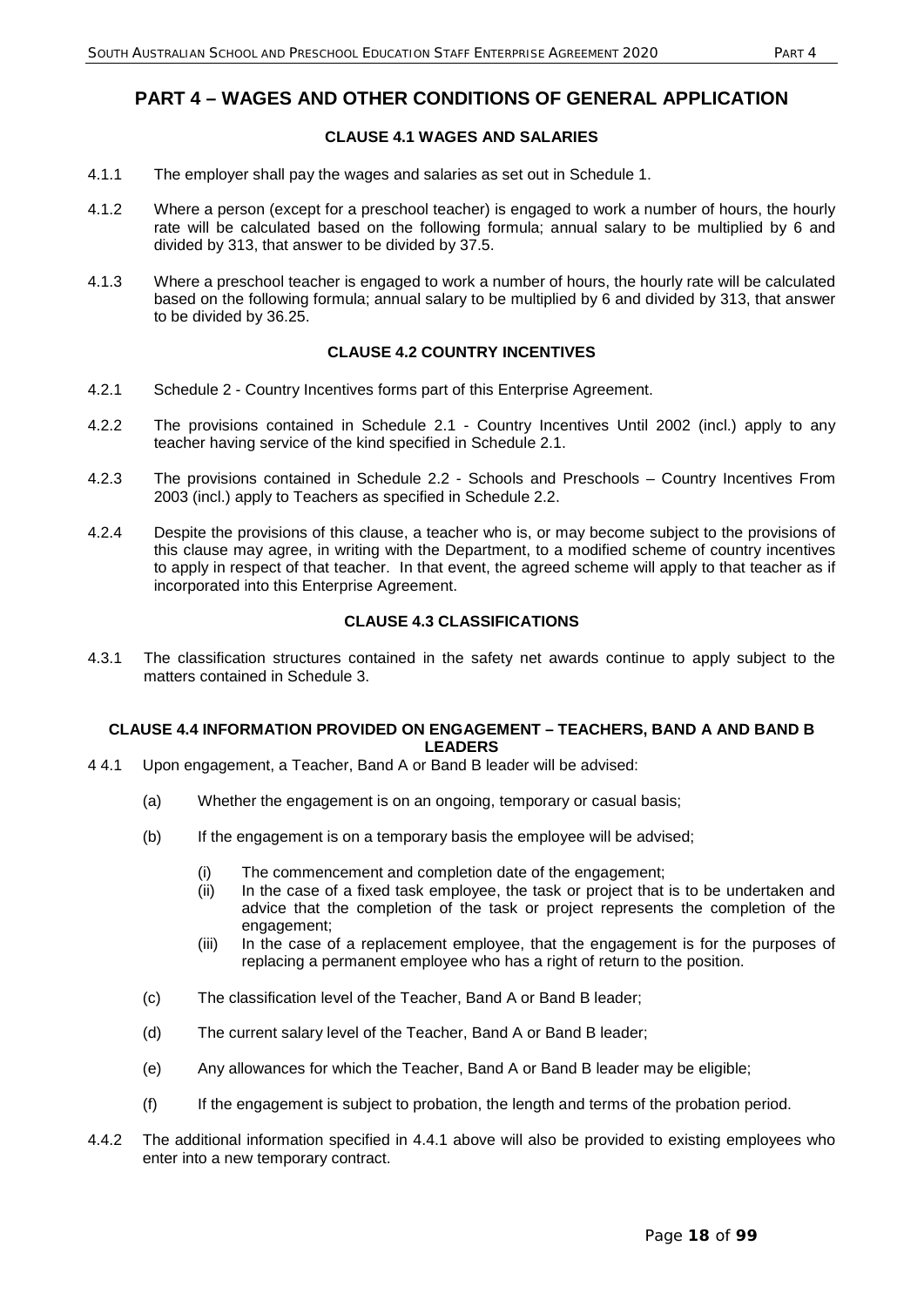#### **CLAUSE 4.5 PAID MATERNITY, ADOPTION, AND SURROGACY LEAVE**

- 4.5.1 Paid maternity leave, paid adoption leave and paid leave to enable parent-child relationships through surrogacy parenting applies in accordance with this clause. For the purpose of this clause maternity and adoption leave includes a parent taking primary caring responsibility (parent-child relationship) as a consequence of a surrogacy arrangement.
- 4.5.2 An employee who applied for and was granted maternity leave/adoption/surrogacy leave commencing on or after the date of operation of this Enterprise Agreement will, in respect of the whole or part of leave occurring on or after the date of such operation, be entitled to the benefits provided by this clause as if this clause was in force at the time of having commenced to take such leave.
- 4.5.3 Subject to this clause, an employee, other than a casual employee, who has completed 12 months continuous service prior to the birth of the child, or prior to taking custody of an adopted child is entitled to: 16 weeks paid maternity/adoption/surrogacy leave. "Adopted child" means a child under 16 years of age.
- 4.5.4 An employee who, at the time of commencing such paid maternity/adoption/surrogacy leave, has been employed in the SA public sector for not less than five (5) years (including any periods of approved unpaid leave) will be entitled to twenty (20) weeks paid maternity or adoption leave the "applicable maximum period".
- 4.5.5 The following conditions apply to an employee applying for paid maternity/adoption/surrogacy leave:
	- (a) The total of paid and unpaid maternity/adoption/surrogacy leave is not to exceed 104 weeks in relation to the employee's child. For the purpose of this clause, child includes children of a multiple birth/adoption/surrogacy.
	- (b) This leave will be paid at the employee's ordinary rate of pay from the date maternity/adoption/surrogacy leave commences. This will include country incentives zone payments, Whyalla living allowances, special class allowances, behavioural allowances, and instrumental music teachers' allowance. It will exclude locality allowances, advanced increment allowances, higher duties or other additional duties allowances. For the purposes of this clause the phrase "ordinary rate of pay" in relation to an employee in a tenured leadership position is the rate of pay of that position including the payment and allowances included by this clause.
	- (c) The paid maternity/adoption/surrogacy leave is not to be extended by public holidays, rostered days off, programmed days off or any other leave falling within the period of paid leave, subject to clause 4.5.5(d) and (e).
	- (d) The paid maternity/adoption leave is to be extended by school vacation periods.
	- (e) The paid maternity/adoption leave is to be extended by an entitlement accrued under clause 4.13 Training and Professional Development and taken in week 10 of Term 4.
- 4.5.6 At the time of applying for paid maternity/adoption/surrogacy leave, the employee may elect in writing:
	- (a) To take the paid leave in two split periods within the first 52 week period.
	- (b) To take the paid leave at full pay, half pay or any combination of full or half pay in the first 52 week period.
- 4.5.7 Employees who have worked any period of less than full-time in the preceding 12 months will have the same entitlements as full-time employees on a pro rata basis according to the average number of hours worked during the immediately preceding 12 months (disregarding any periods of leave).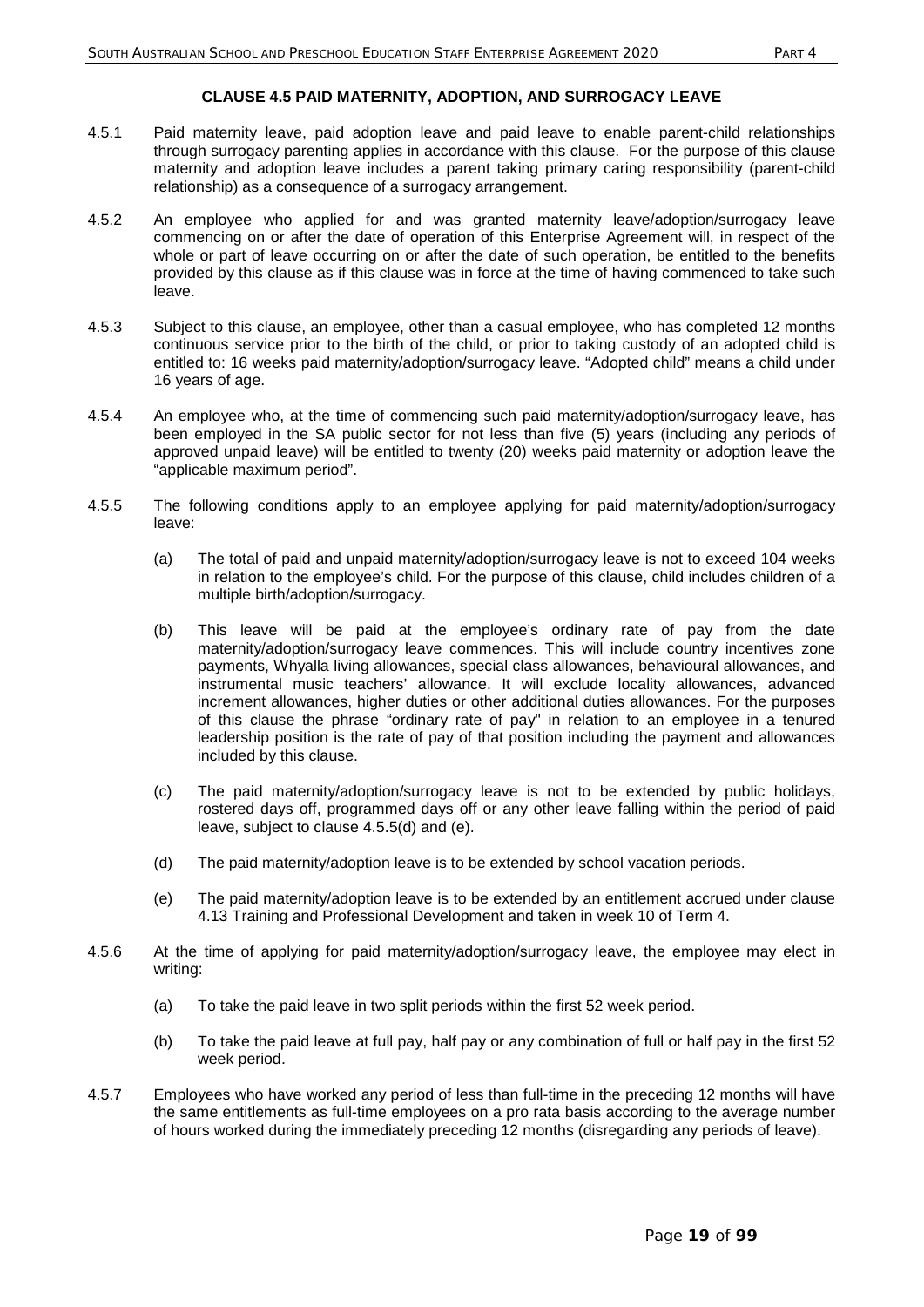- 4.5.8 In recognition of having continuity for students, a fixed term appointment as a teacher may be extended to accommodate a period of paid maternity/adoption/surrogacy leave where the teacher becomes eligible for such leave during the period of their appointment.
- 4.5.9 During periods of paid or unpaid maternity leave, sick leave with pay will not be granted for a normal period of absence for confinement. However, any illness arising from the incidence of the pregnancy may be covered by sick leave to the extent available, subject to the usual provisions relating to production of a medical certificate and the medical certificate indicates that that illness has arisen from the pregnancy.
- 4.5.10 Where both prospective parents are employees covered by this Enterprise Agreement; or if the other prospective parent is also an employee of the Department (i.e. employed by the Department under another enterprise agreement) the period of paid maternity or adoption leave (as applicable) may be shared by both employees, provided that the total period of paid maternity/adoption/surrogacy leave does not exceed the applicable maximum and the leave is taken in periods of not less than 4 weeks and has regard to the operational needs of the Department.
- 4.5.11 For the purpose of this clause, continuous service will be taken to include service for the relevant period not interrupted by breaks in service of more than three months (excluding vacation periods). In the case of service prior to the commencement of this Enterprise Agreement it shall also include:
	- (a) Employment on a regular and systemic basis for several periods of employment for the relevant period; or
	- (b) Employment on a regular and systemic basis for an ongoing period of employment for the relevant period.
- 4.5.12 The entitlements in this clause will be in addition to entitlements under the federal *Paid Parental Leave Act 2010* (Cth) (as amended from time to time).

### **CLAUSE 4.6 TRANSFER TO A SAFE JOB**

- 4.6.1 If in the opinion of a legally qualified medical practitioner:
	- (a) illness or risks arising out of the pregnancy; or
	- (b) hazards connected with the work assigned to the employee

make it inadvisable for the employee to continue her present work, the employee must, if the Chief Executive (or delegate) considers that it is practicable to do so, be transferred to a safe job at the rate and on the conditions attaching to that job until the commencement of maternity leave.

- 4.6.2 If the transfer to a safe job is not considered practicable, the employee is entitled, or the Chief Executive (or delegate) may require the employee, to take leave for such period as is certified necessary by a legally qualified medical practitioner.
- 4.6.3 Leave under this sub clause 4.6 will be treated as (no safe job) leave in addition to any other entitlement to paid parental leave under the terms of sub clause 4.5.
- 4.6.4 An employee who has completed 12 months' effective service is entitled to be paid no safe job leave under this clause.
- 4.6.5 An employee who has not completed 12 months' effective service is entitled to unpaid no safe job leave.
- 4.6.6 For the purpose of this clause effective service means a period of at least 12 months continuous service without a break of more than 3 months plus school vacation period(s) (and any other break which has been determined by the delegate that does not count towards the 12 months), prior to taking any such leave. This period includes any service with the Department or recognised by the Department.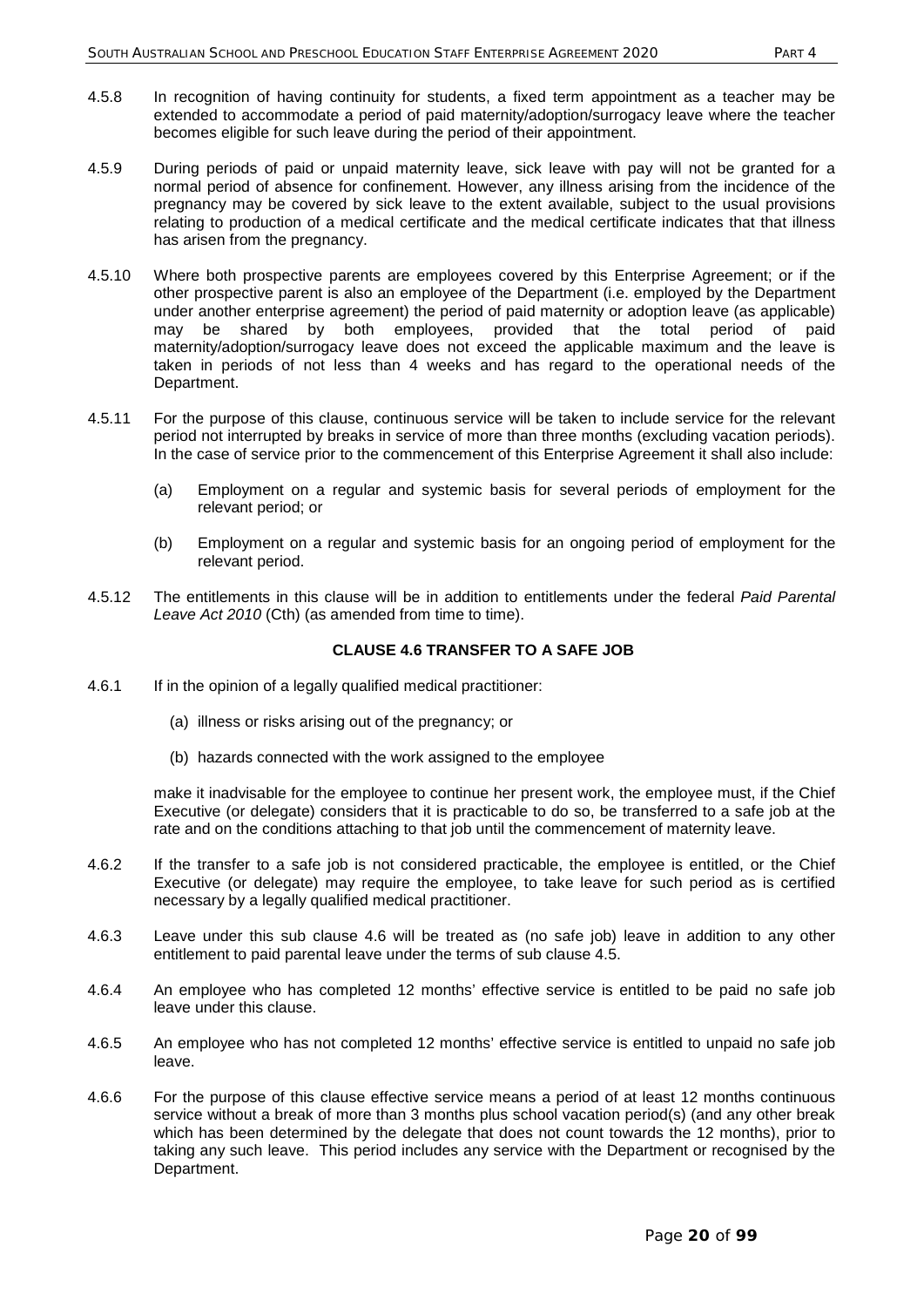## **CLAUSE 4.7 RETURN TO WORK ON A PART-TIME BASIS**

- 4.7.1 Subject to this clause, an employee is entitled to return to work after maternity/adoption/surrogacy leave on a part-time basis until the child's second birthday at the level of the employee's regular appointment. The days and hours for the part-time arrangement will be as agreed between the Chief Executive, Department for Education (or delegate) and the employee.
- 4.7.2 In the event that an employee is in a tenured leadership position prior to maternity/adoption/surrogacy leave, the employee is entitled to work on a part- time basis at the level of the tenured appointment immediately preceding the maternity/adoption/surrogacy leave until the end of the employee's tenure or until the child's second birthday, whichever occurs first.
- 4.7.3 The following conditions apply to an employee applying to return on a part-time basis:
	- (a) The employee will provide the Chief Executive with such a request giving as much notice as possible but not less than 6 weeks (excluding vacation periods) prior to the date on which the employee's maternity or adoption leave is due to expire, and will provide to the Chief Executive such information as may reasonably be required, including the proportion of time sought, and the date of the relevant child's second birthday.
	- (b) As much notice as possible but not less than 6 weeks (excluding vacation periods) prior to the relevant child's second birthday, the employee will advise the Chief Executive whether the employee will revert to employment on a full-time basis or seeks to continue to be employed on a part-time basis so that adequate time is provided to make appropriate arrangements for the employee and any consequential vacancy at the site, where necessary.
	- (c) An employee's return to work part-time will be on a non-discriminatory basis so as to operate in the same manner as any other employee returning from a period of leave.
- 4.7.4 This clause does not limit an employee's right to request parental leave on a part-time basis until the child reaches school age, in accordance with clause 6.7.15 of the *Teachers (DECS) Award* and similar clauses in the other safety net awards.

## **CLAUSE 4.8 PAID PARTNER LEAVE**

- 4.8.1 Subject to this clause, an employee (other than a casual employee) is entitled to access up to one calendar week (i.e. five working days) (pro-rata for part-time non-teaching employees) of their accrued sick leave entitlement on the birth or adoption of a child/ren for whom the employee has direct parental care responsibility. The leave will be taken as full working day/s within 3 months of the birth or adoption of the child/ren.
- 4.8.2 It is not intended that this paid partner leave entitlement will detract from any more beneficial entitlement or arrangement applicable within the Department as at the commencement of this clause (i.e. an 'existing arrangement'). An employee can make use of that existing arrangement or the paid partner leave, but not both.
- 4.8.3 Except in relation to an existing arrangement; the Department's special leave policy; or a requirement of this clause, the administrative arrangements for taking this leave will generally be as applicable to Family Carer's Leave.

## **CLAUSE 4.9 SPECIAL LEAVE**

- 4.9.1 Special Leave will be provided to employees in Government schools and preschools in accordance with the Departments Special Leave Policy or its successor.
- 4.9.2 The employer will genuinely consult with the AEU and the PSA in relation to any proposed amendment of the policy.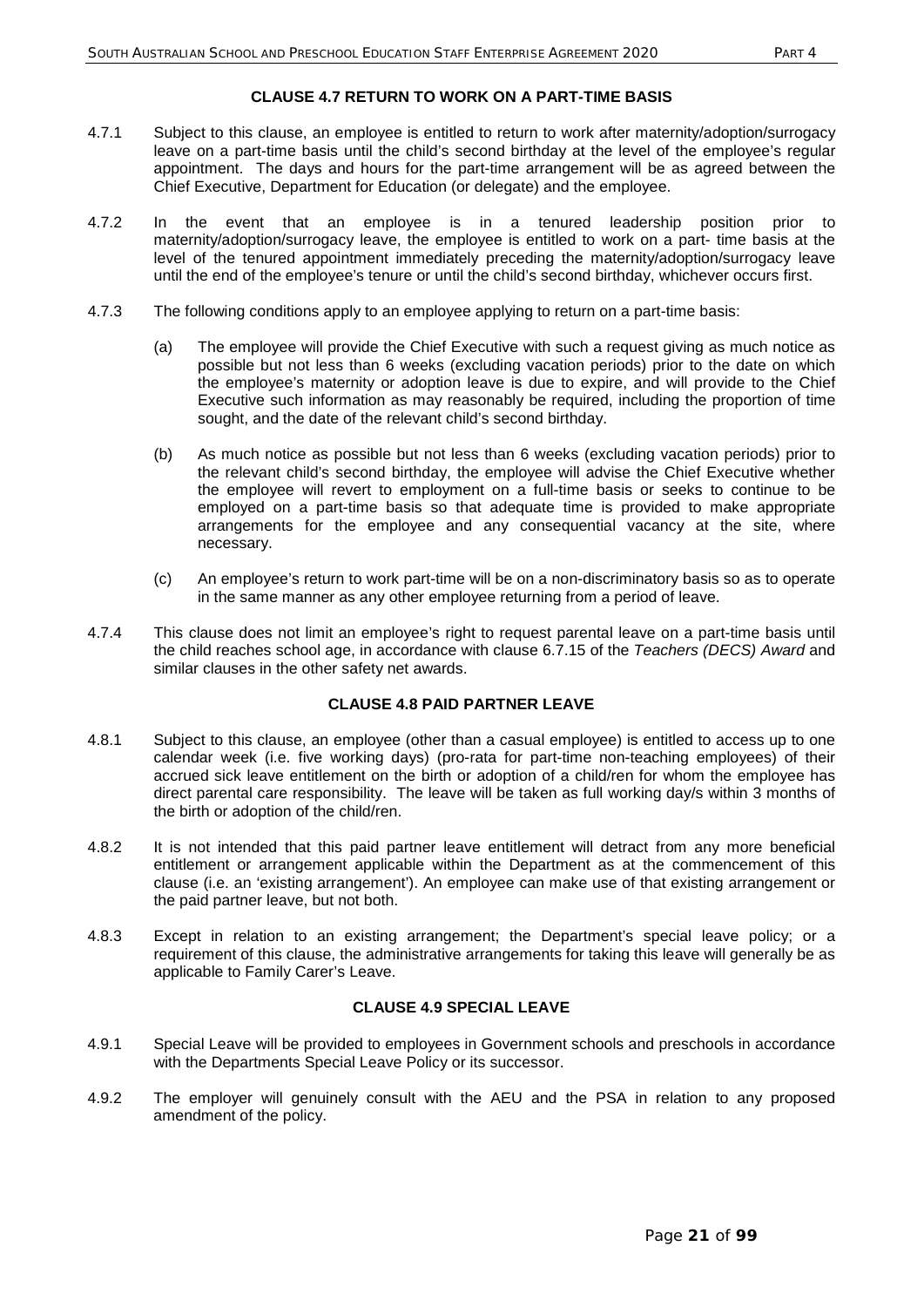## **CLAUSE 4.10 DOMESTIC / RELATIONSHIP VIOLENCE**

- 4.10.1 The parties acknowledge that an employee who is experiencing domestic or relationship violence (actual or threatened) can make reasonable use of, and the Department will provide reasonable access to, existing leave and flexible and safe working arrangements.
- 4.10.2 The parties note that Regulation 9(8) of the *Public Sector Regulations 2010* operates to apply the domestic/family violence leave provisions of up to 15 days of special leave with pay per annum to all Public Sector employees.
- 4.10.3 Employees experiencing or escaping domestic/family violence are entitled to access up to 15 days' special leave with pay in a 12 month period separately from existing leave entitlements and any applicable flexible and safe working arrangements (regardless of whether they are consistent with operational requirements). Special leave with pay for domestic and family violence is not considered to be part of the general 15 days special leave with pay for special purposes.
- 4.10.4 The Chief Executive, or delegate, will allow employees to access special leave in accordance with Commissioner for Public Sector Determination 3.1 – Employment Conditions – Hours of Work, Overtime and Leave, Section F – Special Leave with Pay and Leave Without Pay, clause f) Domestic/Family Violence Leave. In order to maintain confidentiality, public sector agencies may record special leave approved in such circumstances as *"urgent pressing necessity."*
- 4.10.5 Where more beneficial entitlements or arrangements associated with supporting employees experiencing domestic/relationship violence than those under this clause are provided for under the *South Australian Modern Public Sector Parity Enterprise Agreement: Salaried 2017* or relevant Commissioner's Determination (or their successors), those entitlements will be taken to apply to employees covered under this Enterprise Agreement.

## **CLAUSE 4.11 FAMILY CARER'S LEAVE**

- 4.11.1 Family Carer's leave will be provided to employees in accordance with the relevant provisions in the safety net awards listed at clause 1.5.1, or the relevant Department policy, whichever is the more favourable for the employee.
- 4.11.2 The ability to take this leave does not in any way limit an employee's right to apply for special leave in accordance with arrangements provided elsewhere for this leave.

## **CLAUSE 4.12 UNIONS**

- 4.12.1 Unions play an important role in the conduit of information between employees (in so far as they are union members) and management and vice versa about employment matters. It is vital to the effective operation of the Personnel Advisory Committee (PAC), consultative provisions, dispute settling procedures and other elements of this Enterprise Agreement that employees are informed of their rights and responsibilities and that the employer is promptly informed of any employee grievances or concerns.
- 4.12.2 It is recognised that the AEU and PSA assist effective workplace relations by facilitating such communication and that the smooth and effective operation of this Enterprise Agreement depends on employees being adequately represented in relation to their employment entitlements.
- 4.12.3 Union workplace representatives will be provided with reasonable access to means of communication and facilities for the purpose of undertaking union activities, provided that service delivery is not disrupted and work requirements are not unduly affected.
- 4.12.4 Such facilities include telephone, computers, access to union Web Pages, email, photocopiers, facsimile machines, storage facilities, meeting rooms, notice boards and staff notices. Reasonable access must take into account all the relevant circumstances. In the case of access to storage facilities and meeting rooms, the relevant circumstances include the ability of the Department to provide the specific facilities or room sought.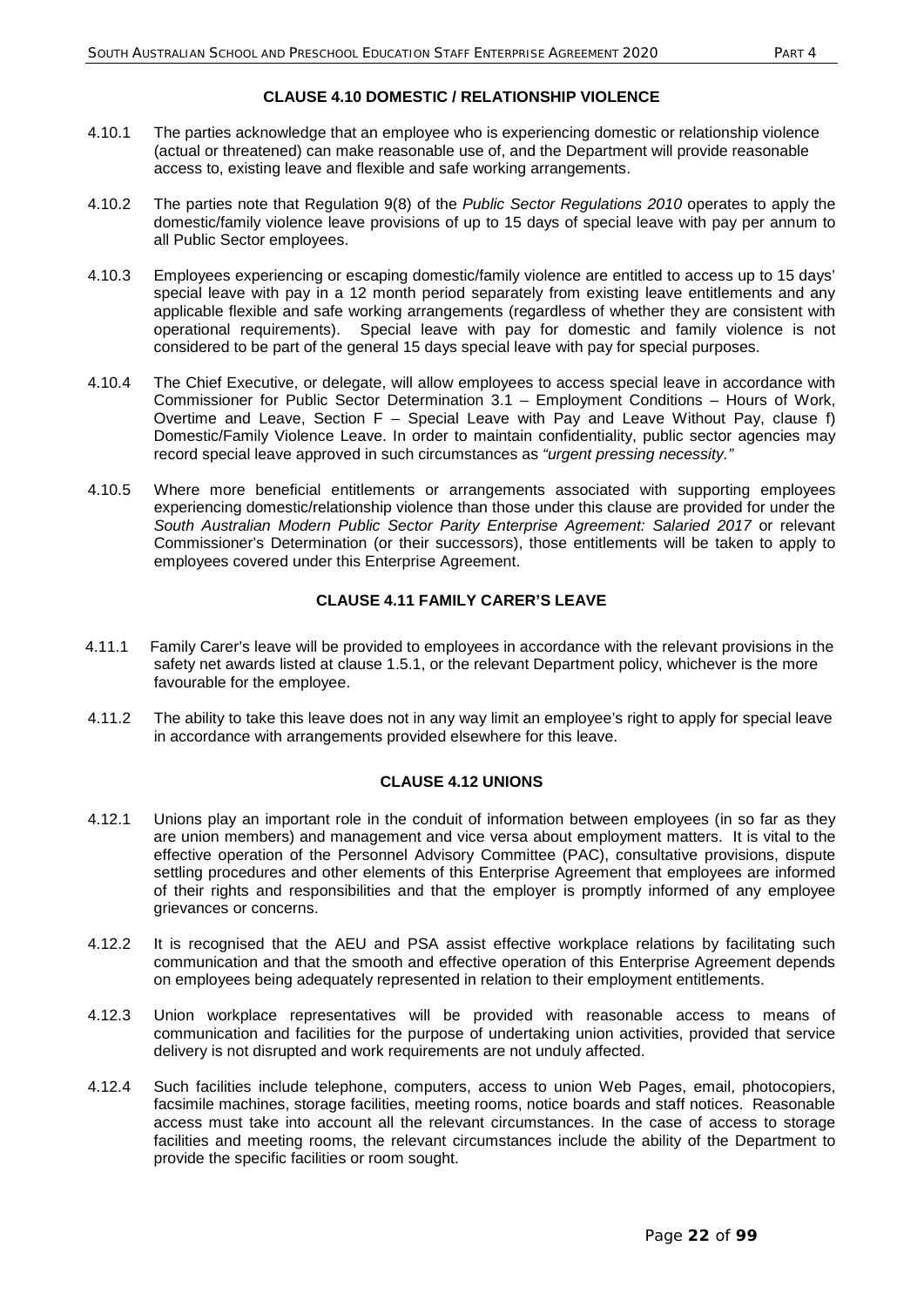4.12.5 Section 140 of the *Fair Work Act 1994* (SA) (Powers of Officials of Employee Associations), as varied from time to time, will apply with respect to matters covered by this Enterprise Agreement.

#### **CLAUSE 4.13 TRAINING AND PROFESSIONAL DEVELOPMENT**

- 4.13.1 For the purpose of this clause *eligible staff* means the following employees in schools and preschools:
	- (a) School and preschool teachers (including those in leadership positions);
	- (b) Aboriginal Education Workers (AEWs);
	- (c) School Services Officers (SSOs);
	- (d) Early Childhood Workers (ECWs);
	- (e) Seconded Teachers on teacher conditions; and
	- (f) Any other staff eligible under the Training and Professional Support Strategy.
- 4.13.2 For the purpose of this clause, outside of normal school hours means beyond those hours required of *eligible staff* at the workplace to fulfil their regular role and responsibilities.
- 4.13.3 Training and professional development undertaken by *eligible staff* must be consistent with:
	- (a) The professional requirements of their role; or
	- (b) The site, regional and/or Departmental priorities and needs as determined from time to time.
- 4.13.4 *Eligible staff* who provide an employee declaration to their site leader by the end of week 9 Term 4 each year stating that they have undertaken the equivalent of 37.5 hours (or 36.25 hours in the case of a preschool teacher or Preschool Director) of training and professional development will not be required to attend Government preschools and schools in week 10 of Term 4.
- 4.13.5 An *eligible* SSO, AEW or ECW who is requested or required and performs work during week 10 of term 4 shall be provided with time off in lieu. In the event that time off in lieu is not reasonably available, that staff member shall be remunerated for the work done in that week at their ordinary rate of pay.
- 4.13.6 Employees who undertake a proportion of the approved training and professional development activities are required to be on duty for the remaining portion of the five days (or pro rata period for part-time employees) during the final duty week of the school year. For the purpose of calculating the period required to be on duty, the smallest counting unit will be a half-day for contract teachers and SSOs and a whole day for permanent teachers.
- 4.13.7 Participation in training and professional development outside of the normal work hours at the workplace is voluntary and staff cannot be required to undertake training and professional development in their own time outside of normal work hours. Where a staff member is required to undertake Training and Professional Development during normal school hours it should not be at the staff member's expense.
- 4.13.8 Part-time employees and employees who work for part of the school year accrue benefits under this clause on a pro-rata basis, calculated in accordance with Appendix A of the Training and Professional Support Strategy Guidelines.
- 4.13.9 Pursuant to clause 4.5.5 (e) of this Enterprise Agreement, paid maternity/adoption/surrogacy leave is to be extended by any entitlement accrued under this clause and taken in week 10 of Term 4.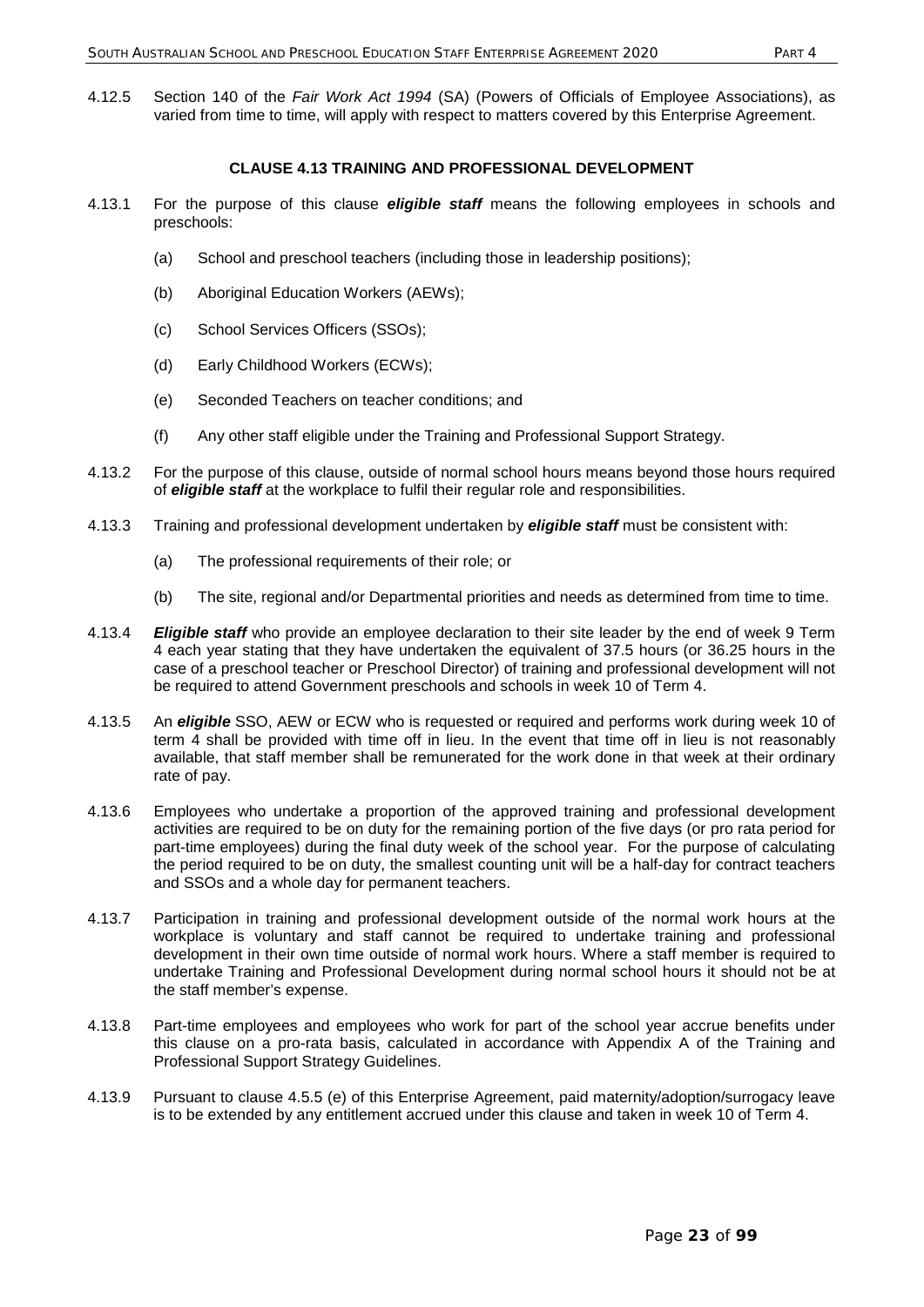- 4.14.1 This clause applies for the period an employee enters into a Salary Sacrifice Agreement. A Salary Sacrifice Agreement (SSA) is the formal administrative instrument between the employer and the employee that enables salary packaging arrangements to be put in place.
- 4.14.2 Subject to this clause, the salary payable to an employee, or applicable to a position where the occupant elects to enter into a SSA, pursuant to this Enterprise Agreement will be the salary payable under the SSA, notwithstanding any other provision in this Enterprise Agreement.
- 4.14.3 Any entitlement to payment of overtime, leave loading or shift allowance will be based on the salary that would have been payable had the employee not entered into a SSA.
- 4.14.4 Where, on cessation of employment, the employer makes a payment in lieu of notice, or a payment in respect of accrued recreation or long service leave entitlements, the payment thereof shall be based on the salary that would have been payable had the employee not entered into a SSA.

### **CLAUSE 4.15 REDEPLOYMENT, RETRAINING AND REDUNDANCY**

- 4.15.1 Terms and conditions in relation to Redeployment, Retraining and Redundancy are contained in Appendix 1 of this Enterprise Agreement.
- 4.15.2 An employee will be declared as excess to the requirements of the Department where the duties assigned or allocated to them or the role or position at their substantive classification/remuneration level are/is no longer required and it is not practicable to transfer to and, where relevant, assign the employee to other duties commensurate with their substantive remuneration level within a reasonable time (with or without the provision of additional training to the employee).
- 4.15.3 Prior to considering whether a permanent employee is excess to requirements (and formally declaring them as excess) the employer will consider suitable alternative roles, duties or positions within Department that are available or likely to become available within a reasonable time and into which the employee could be placed with or without the provision of additional training. Permanent employees will be considered for placement in accordance with the relevant Department policy and/or procedure.

## **CLAUSE 4.16 REVIEW – GENDER SPECIFIC TERMINOLOGY**

- 4.16.1 During the life of the Enterprise Agreement the Department will review the following safety net awards in relation to gender specific terminology:
	- (a) Teachers (DECS) Award;
	- (b) School Services Officers (Government Schools) Award;
	- (c) Pre-School (Kindergarten) Teaching Staff Award;
	- (d) Aboriginal Education Workers (DECS) Award; and
	- (e) Early Childhood Worker Award.
- 4.16.2 The Department will consult with the relevant parties to the above-named safety net awards in relation to proposed amendments to remove gender specific terminology where appropriate. Any proposed changes to the safety net awards are to be cost neutral.
- 4.16.3 At the consent of the parties the above safety net awards may be varied to remove references to gender specific terminology.
- 4.16.4 The review will have regard to the Australian Government Guidelines on the Recognition of Sex and Gender.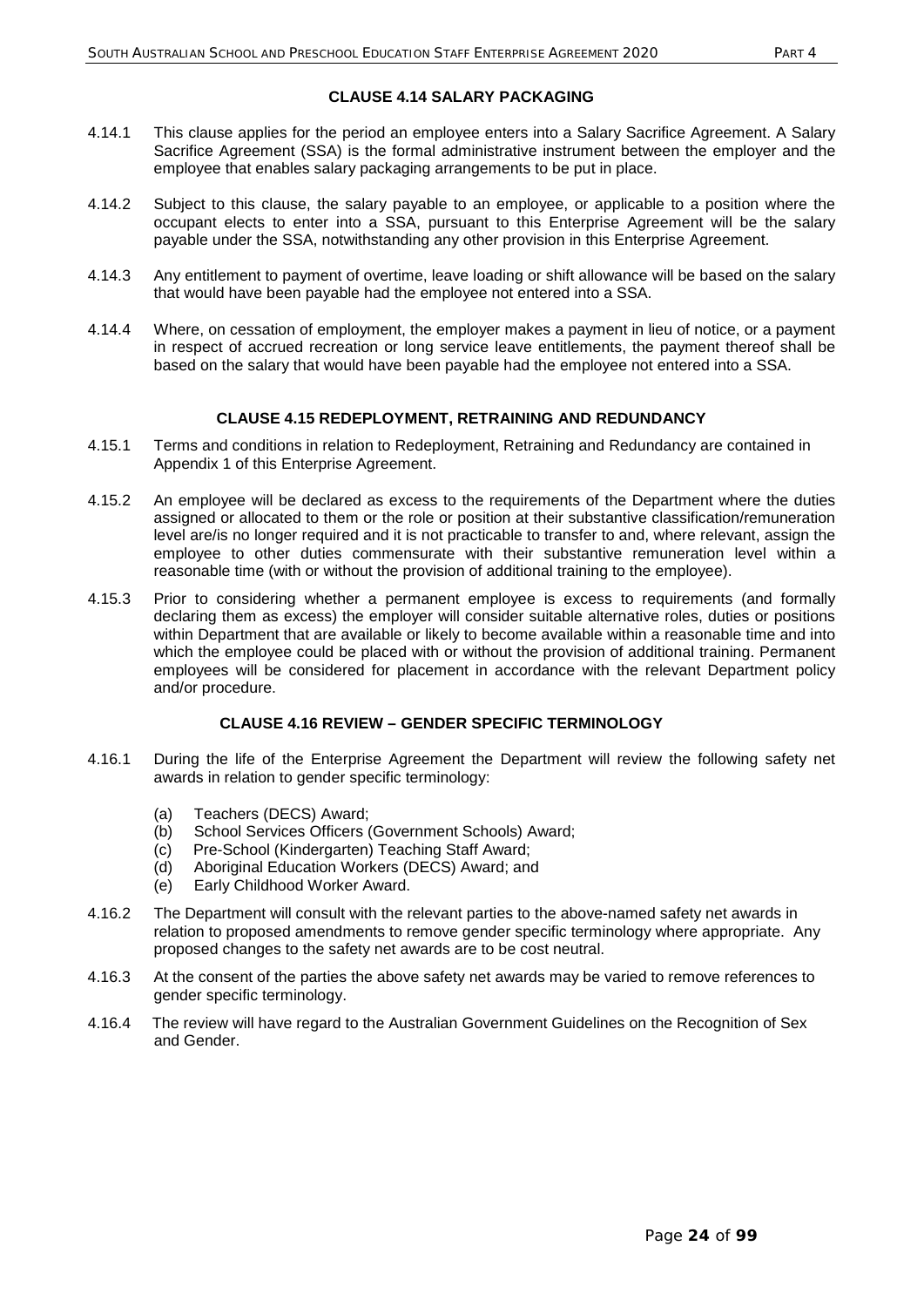## **PART 5 – REGULATION OF WORKLOAD**

## **CLAUSE 5.1 TEACHER WORKLOAD**

5.1.1 Teachers should have the opportunity to perform all of their duties within a reasonable timeframe and have fair and reasonable conditions and students/children should have ready access to their teachers. In this context, the work allocated to a teacher should, as far as practicable, provide for an equitable distribution of work across all teachers in the school/preschool.

## **CLAUSE 5.2 FACE TO FACE TEACHING HOURS: SCHOOLS**

- 5.2.1 For the purpose of clauses 5.2.2 5.2.21 a teacher means the classification of teacher, Band A and Band B leaders in schools.
- 5.2.2 For the purpose of this clause, face to face teaching, in relation to a particular teacher, means:
	- (a) Rostered teaching sessions in a documented approved course of study for which the teacher has the primary responsibility for education delivery;
	- (b) Tutoring or special needs support which is programmed;
	- (c) Relief teaching lessons;
	- (d) Pastoral care/home group activities involving student supervision, student counselling or consultation in which at least some of the activities are designed to enhance personal development;
	- (e) Rehearsals, practices, presentations, performances which are part of the curriculum;
	- (f) Work experience and vocational education program delivery and/or supervision in secondary schools;
	- (g) School excursions and camps which are part of the curriculum;
	- (h) Assemblies;
	- (i) Care group, home group and roll class;
	- (j) In class supervised eating time in school based preschools, junior primary and primary schools;
	- (k) Supervision of timeout, withdrawal and/or detention rooms which occur during student instruction time;
	- (l) Sports coaching which is required as part of the curriculum.
- 5.2.3 In the case of a student counsellor, face to face teaching includes time allocated for student counselling and consultation.
- 5.2.4 In the case of a teacher librarian, face to face teaching includes time allocated for student contact and consultation in a library.
- 5.2.5 For the purpose of this clause Non-Instruction Time (NIT) in relation to a particular teacher includes the time during school hours allocated to teachers to enable them to undertake preparation of lessons, assessment of student work, report writing and curriculum development and shall include leadership time for Band A and Band B leaders in schools. It is noted that school hours is the period of time of 1600 minutes of instruction as applied at clause 5.2.12 of this Enterprise Agreement.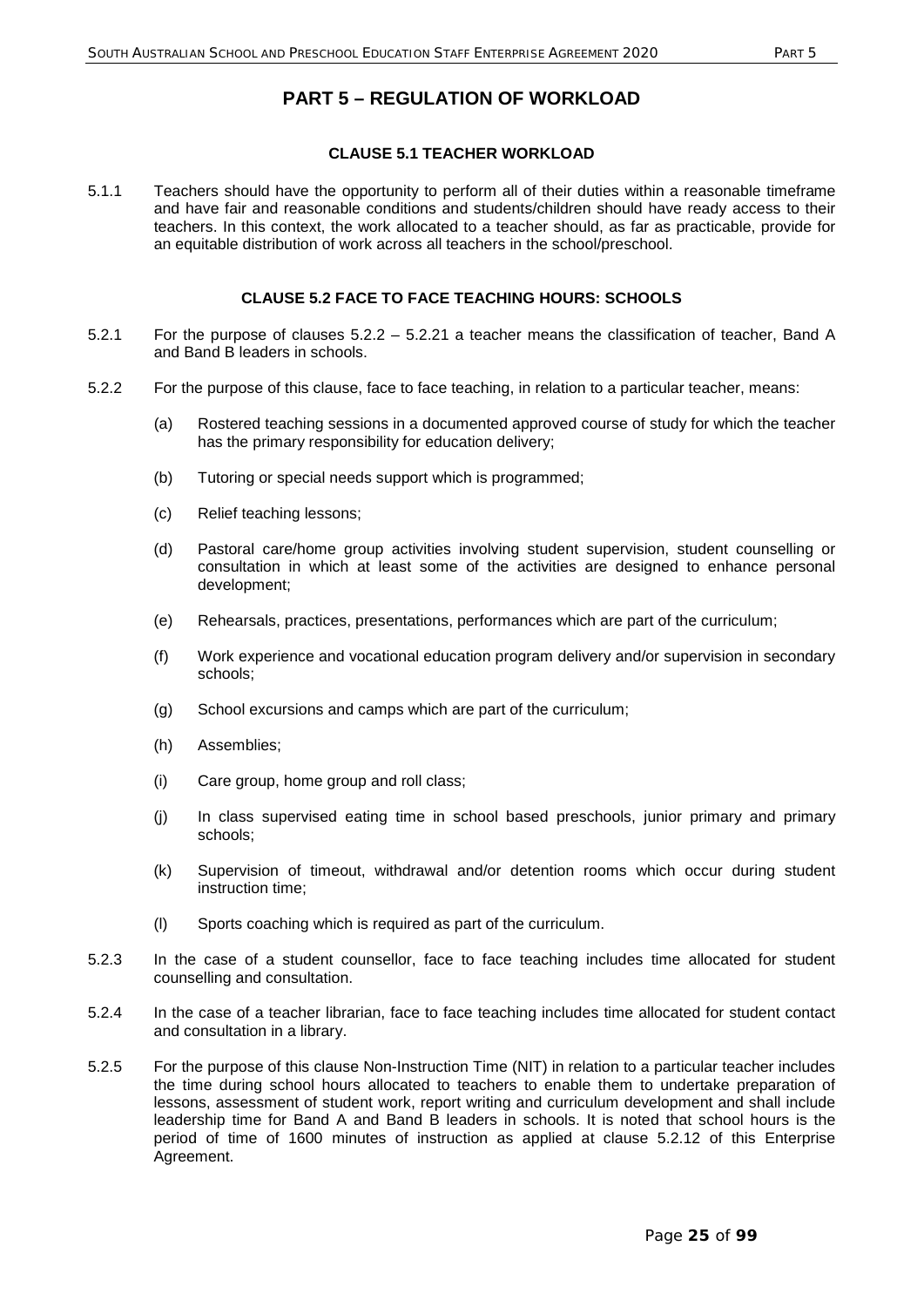- 5.2.6 At times it may be reasonable for teachers to undertake other duties as required by the line manager during the time allocated for NIT. Such arrangements must be negotiated with the teacher.
- 5.2.7 The requirement to undertake other duties does not reduce a teacher's entitlement to a minimum amount of NIT.
- 5.2.8 Each period of NIT should be a minimum of one lesson and in any case not less than 30 minutes. NIT cannot be allocated during recess or lunch breaks.
- 5.2.9 Teachers will be provided with adequate release time to liaise, develop and write an individual education plan, having regard to the teacher's total workload.
- 5.2.10 A teacher shall not be required to teach in excess of the maximum number of hours per week of face to face teaching, which may be averaged over a school term or over the school year, subject to clause 5.2.19 and provisions in the PAC Handbook.
- 5.2.11 A teacher shall be entitled to the minimum amount of NIT per week which may be averaged over a school term or over the school year, subject to clause 5.2.19 and provisions in the PAC Handbook.
- 5.2.12 Subject to clause 5.2.13 below, the maximum number of hours of face to face teaching per week or the number of face to face teaching hours averaged over a school term or the school year for teachers is:

| Classification                             | Face to face teaching | Non-Instruction time |
|--------------------------------------------|-----------------------|----------------------|
| Secondary school teacher                   | 21h per week          | 5h 40m per week      |
| Primary school teacher                     | 22h 30m per week      | 4h 10m per week      |
| School Based Preschool<br>Teacher          | 22h 30m per week      | 4h 10m per week      |
| Secondary school beginning<br>teacher      | 18h 54m per week      | 7h 46m per week      |
| Secondary school beginning<br>teacher ATSI | 16h 48m per week      | 9h 52m per week      |
| Primary school beginning<br>teacher        | 20h 15m per week      | 6h 25m per week      |
| Primary school beginning<br>teacher ATSI   | 18h per week          | 8h 40m per week      |

- 5.2.13 Notwithstanding subclauses 5.2.10, 5.2.11 and 5.2.12 above, the hours of face to face teaching and NIT will not be averaged over a school term or the school year for secondary school beginning teachers or beginning ATSI teachers or for primary school beginning teachers or beginning ATSI teachers.
- 5.2.14 Subject to 5.2.19 below, the maximum number of hours of face to face teaching per week or the number of face to face teaching hours averaged over a school term or the school year for Band B Leaders in Schools is:

| <b>Classification</b>                  | <b>Maximum face to face teaching</b> |
|----------------------------------------|--------------------------------------|
| Primary school<br>Band B-11            | 18 hours and 30 min per week         |
| Secondary school<br>Band B-1           | 17 hours and 15 min per week         |
| Primary school<br>Band B-2 to Band B-6 | 14 hours per week                    |

<span id="page-26-0"></span><sup>-</sup> $1$  This level also applies to the legacy position – see footnote 6 of Schedule 5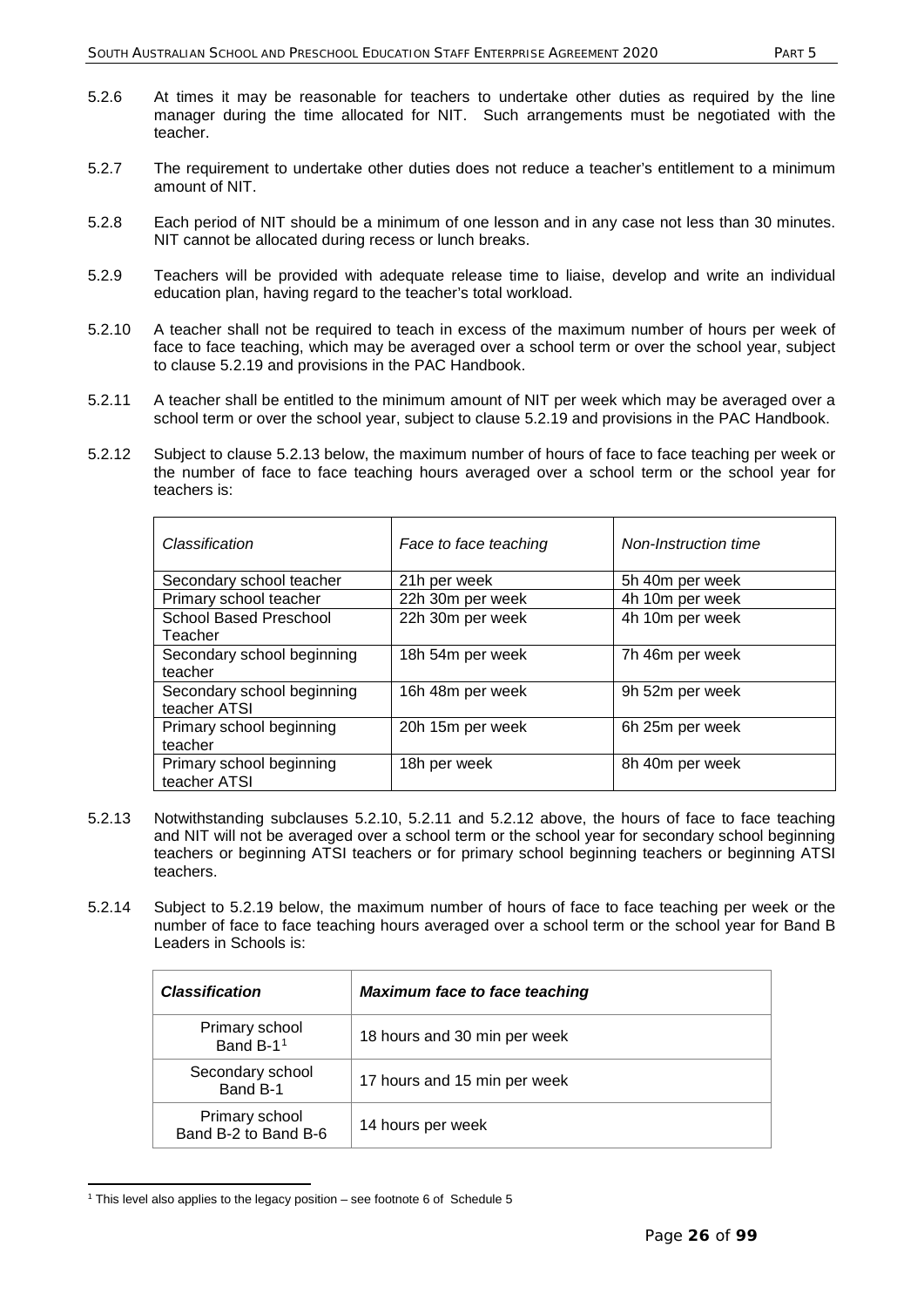| Secondary school<br>Band B-2 to Band B-6 | 13 hours per week                                            |
|------------------------------------------|--------------------------------------------------------------|
| Primary school                           | 14 hours per week (where the Weighted <sup>2</sup> enrolment |
| Deputy Principal                         | estimate is 234 students or less)                            |
| Primary school                           | 13 hours and 30 min per week (where the Weighted             |
| Deputy Principal                         | enrolment estimate is 235 to 249 students)                   |
| Primary school                           | 11 hours and 15 min per week (where the Weighted             |
| Deputy Principal                         | enrolment estimate is 250 students or more)                  |
| Secondary school<br>Deputy Principal     | 10 hours and 30 min per week                                 |

- 5.2.15 The Principal, in consultation with the PAC, may reduce the maximum face to face teaching time outlined in 5.2.14 above to take account of work volume and role diversity. Time and resourcing allocated for leadership roles should promote staff well-being and work life balance
- 5.2.16 From the commencement of the 2020 school year and subject to 5.2.19 below, the maximum number of hours of face to face teaching per week or the number of face to face teaching hours averaged over a school term or the school year for Band A Leaders in Schools is:

| <b>Classification</b>                     | Maximum face to face teaching    |
|-------------------------------------------|----------------------------------|
| Weighted enrolment 1 to 99<br>students    | 11 hours and 15 minutes per week |
| Weighted enrolment 100 to<br>114 students | 9 hours per week                 |
| Weighted enrolment 115 to<br>129 students | 6 hours and 45 minutes per week  |
| Weighted enrolment 130 to<br>144 students | 4 hours and 30 minutes per week  |
| Weighted enrolment 145 to<br>159 students | 2 hours and 15 minutes per week  |
| Weighted enrolment over<br>160 students   | 0 minutes per week               |

- 5.2.17 For teachers working in area, combined, special schools, units and classes, behavioural units, learning centres and NAP units, the face to face teaching hours and non-instruction time will be those corresponding to the level of schooling (i.e. primary or secondary) in which the teacher spends the majority of their face to face teaching time.
- 5.2.18 Face to face teaching hours and non-instruction time outlined in clauses 5.2.12, 5.2.13, 5.2.14 and 5.2.16 will be provided on a pro rata basis for part-time teachers.
- 5.2.19 A Teacher and the Principal in consultation with the PAC may agree:
	- (a) An alternative maximum number of weekly face to face teaching hours to be undertaken by a teacher.
	- (b) The averaging of the maximum weekly number of face to face teaching hours over a term or the school year and a corresponding adjustment of the minimum weekly NIT, except in relation to the classifications set out in subclause 5.2.13.
	- (c) The crediting of the face to face teaching hours or a part thereof that the teacher would have worked but for a period of attendance on a camp or excursion.

<span id="page-27-0"></span><sup>-</sup><sup>2</sup> In a Primary school the Weighted enrolment is October estimated enrolments.

In an Area school the Weighted enrolment is the October estimated primary enrolments and twice the February secondary enrolments.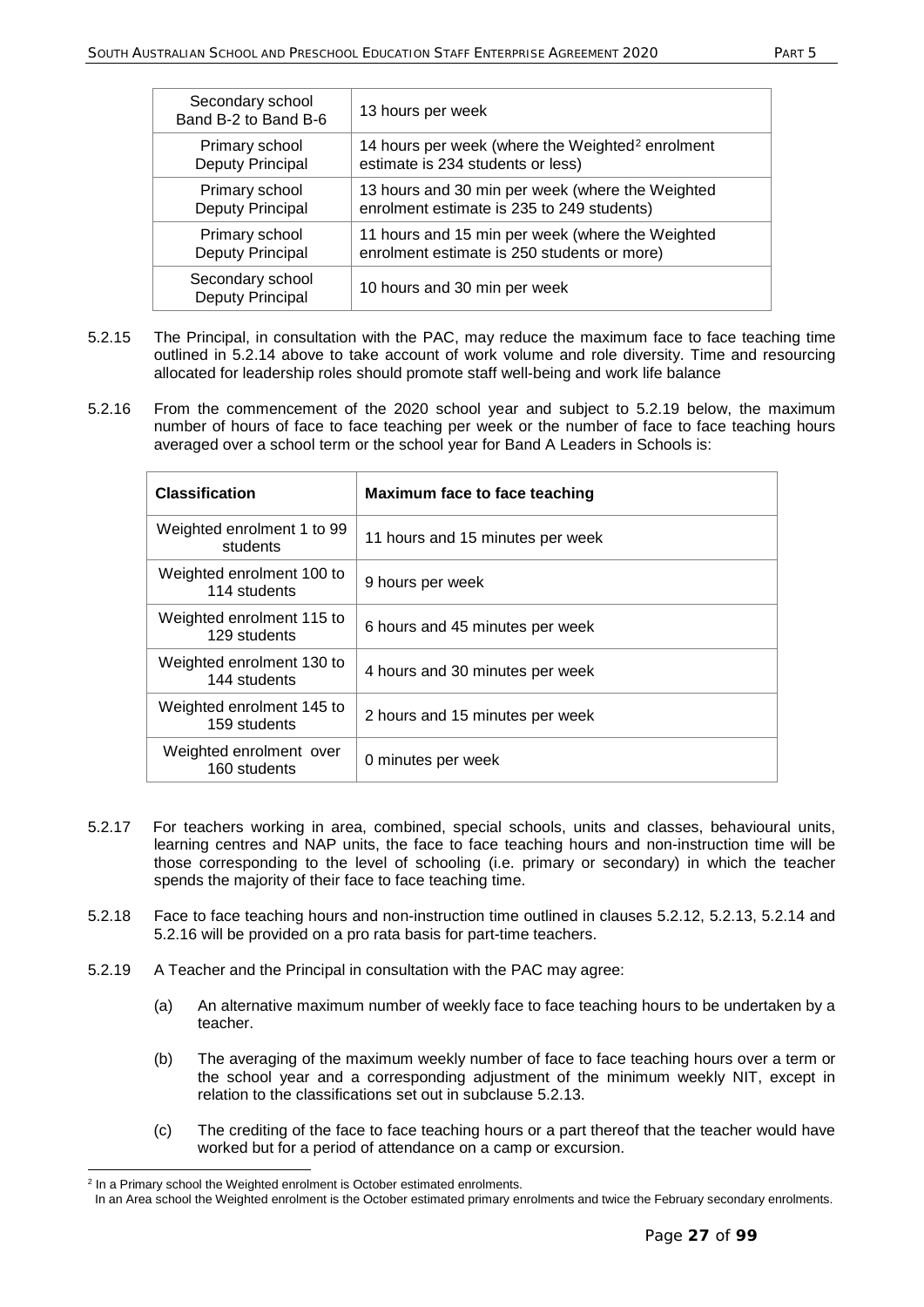- (d) The adjustment of the maximum weekly number of face to face teaching hours or some other suitable accommodation when a teacher is required to teach outside school hours for rehearsals, practices, presentations, performances, sports coaching, camps and excursions or any other agreed activity which is part of the curriculum.
- (e) An alternative minimum weekly NIT taking into account the factors set out in clause 5.2.20
- 5.2.20 In addition to face to face teaching, teachers may be required by the Principal in consultation with the PAC to undertake a range of other duties. In the distribution of other duties, the following factors are to be taken into account:
	- (a) As far as practicable, the equitable distribution of other duties within the school;
	- (b) The relative importance of the various duties to be undertaken;
	- (c) The time required to perform the duties;
	- (d) The range and frequency of tasks to be performed;
	- (e) The classification, qualifications, training and experience of the teacher; and
	- (f) Whether the teacher has an appropriate level of NIT to assist with preparation, assessment and reporting requirements.
- 5.2.21 In considering other duties, the Principal, in consultation with the PAC, will have regard to reassigning or managing better those duties.
- 5.2.22 In identifying a teacher's total workload, the Principal, in consultation with the PAC, will take into account the range of duties identified below. These duties are characterised as core duties of teachers, to be managed by the Principal, in consultation with the PAC, and may include:
	- (a) Preparation of lessons, assessment of student work beyond NIT entitlement;
	- (b) Student reports;<br>(c) Curriculum deve
	- Curriculum development;
	- (d) Parent teacher interviews and parent consultation;
	- (e) Managing class based student records which are for those students that a teacher is responsible for;
	- (f) Yard duties;
	- (g) Student health and wellbeing;
	- (h) Recording student attendance;
	- (i) Participating in performance management;
	- (j) Work Health and Safety as it relates to classroom practice.
- 5.2.23 Relief Lessons Above Maximum Face To Face Teaching Load:
	- (a) For the purpose of this clause a teacher means the classification of teacher Band A and Band B leaders in schools but consistent with clause 5.2.13, excludes secondary beginning teachers or beginning ATSI teachers or for primary school beginning teachers or beginning ASTI teachers.
	- (b) With regard to clause 5.2.10 in circumstances where the taking of a relief lesson would result in a teacher's face to face teaching load exceeding the maximum as provided in clause 5.2.12, 5.2.14 and 5.2.16 or by an agreed arrangement pursuant to clause 5.2.19, all reasonable endeavours should be made to engage a Temporary Relief Teacher (TRT) or Permanent Relief Teacher (PRT).
	- (c) In circumstances where a TRT or PRT cannot be engaged, prior to assigning the taking of a relief lesson, regard should be given to the teacher's teaching load and the reasonableness of increasing that load.
	- (d) In determining whether the additional hour/s are reasonable or unreasonable, the Principal and teacher, in consultation with the PAC, should have regard to: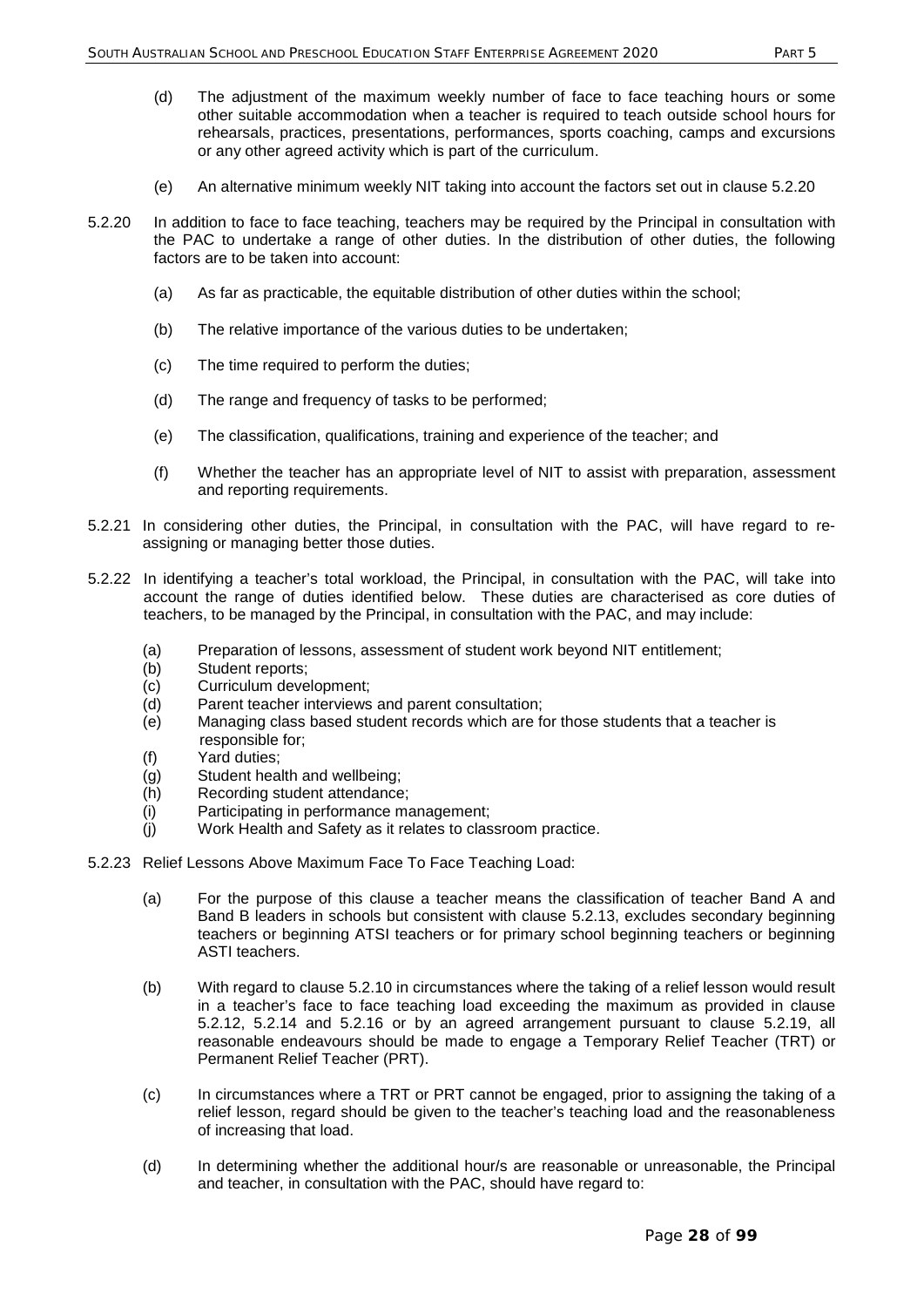- (i) Any risk to the employee's health and safety from working the additional hours;
- (ii) The teacher's workload;
- (iii) The employee's personal circumstances, including family responsibilities;
- (iv) The needs of the workplace in which the employee is employed;
- (v) Any notice given by the employer of any request or requirement to work the additional hours;
- (vi) Any notice given by the employee or his or her intention to refuse to work the additional hours;
- (vii) The teacher's experience, expertise and qualifications;
- (viii) The nature of the employee's role and level of responsibility; and
- (ix) Any other relevant matter.
- (e) Where a teacher, agrees to take a relief lesson that results in a face to face teaching time in excess of their provision, they will be entitled to the equivalent amount of non-instruction time. This additional NIT should be provided as soon as practicable after the relief lesson has been taken and at a time agreed between the employee and their manager, but in any event no later than 10 working days after the relief lesson has been taken.
- (f) In the event that the NIT is not able to be taken within the agreed period, the employee will instead receive an additional payment for the time worked in taking the relief lesson, calculated as follows: Annual salary x 1.25 x 12 / 313 / 75 = hourly rate (where the time worked will be rounded up to the nearest quarter of hour worked).
	- (i) The relevant annual salary is the salary applicable to the relevant employee at the time the employee performs face to face teaching in excess of maximum face to face teaching (this includes the salary applicable to a short term appointment in a higher classification than the employee's substantive classification).
	- (ii) There is no "cap" on the maximum annual salary applicable to (i) above.
- 5.2.24 Requirement To Work In Excess Of Maximum Face To Face Teaching Load:
	- (a) If a teacher agrees to teach in excess of their maximum face to face teaching load as provided in clause 5.2.12 and 5.2.13 or an agreed averaging arrangement pursuant to clause 5.2.19, they will be entitled to the equivalent amount of non-instruction time. This additional NIT should be provided as soon as practicable and at a time agreed between the teacher and their manager.
	- (b) In the event that the NIT is not able to be taken within the agreed period, the teacher will instead receive an additional payment for the hours worked in excess of their maximum face to face teaching load calculated as follows: Annual salary x 1.25 x 12 / 313 / 75 = hourly rate (where the time worked will be rounded up to the nearest quarter of hour worked).
		- (i) The relevant annual salary is the salary applicable to the relevant employee at the time the employee performs face to face teaching in excess of maximum face to face teaching (this includes the salary applicable to a short term appointment in a higher classification than the employee's substantive classification).
		- (ii) There is no "cap" on the maximum annual salary applicable to (i) above.

#### **CLAUSE 5.3 FACE TO FACE TEACHING HOURS: STAND ALONE PRESCHOOLS**

- 5.3.1 This clause applies to stand alone preschools and as soon as administratively possible following signing of the Agreement.
- 5.3.2 For the purpose of this clause:
	- 5.3.2.1 a "stand alone preschool" is a preschool/kindergarten for the purposes of the Preschool (Kindergarten) Teaching Staff Award ("**the Award")** which does not form part of, and which is not administered as part of, a school.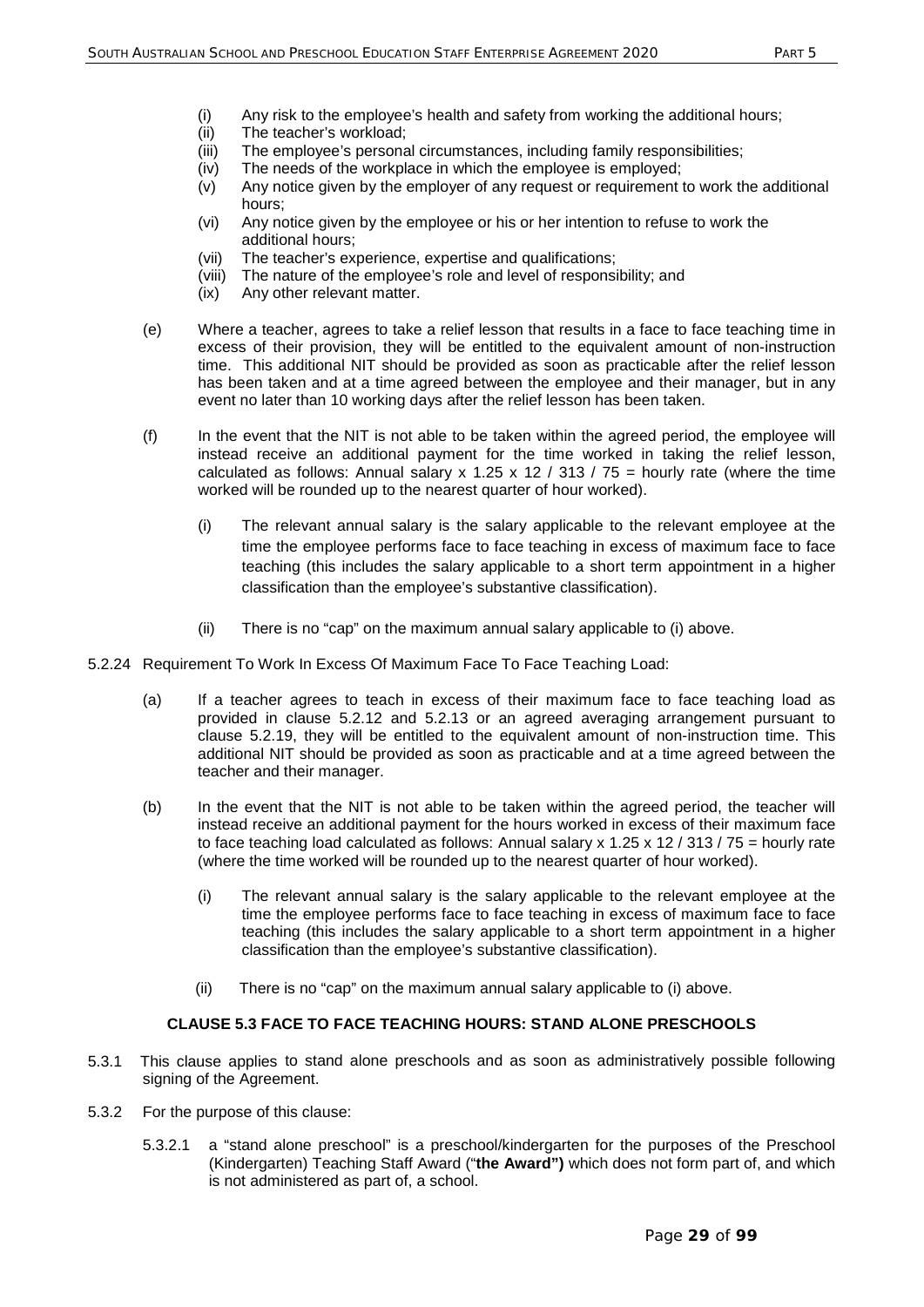- 5.3.2.2 a teacher means a person engaged as a teacher or Preschool Director in a stand-alone preschool.
- 5.3.3 For the purpose of this clause, face to face teaching, in relation to a particular teacher, means the planned teaching session time for children in their eligible years involving the delivery of the preschool program and includes in group session eating time.
- 5.3.4 Face to face teaching does not include meal breaks; preschool director administration time; and preparation and reorganisation time, including routine set up and pack-up before and after planned teaching sessions.
- 5.3.5 For the purpose of this clause non instruction time (NIT) in relation to a particular teacher includes time during the working week allocated to teachers to enable them to undertake session planning and programming; assessment of children's achievement; report writing and curriculum development.
- 5.3.6 At times it may be reasonable for teachers to undertake other duties as required by the line manager during the time allocated for NIT. Such arrangements must be negotiated with the teacher.
- 5.3.7 The requirement to undertake other duties does not reduce a teacher's entitlement to a minimum amount of NIT.
- 5.3.8 Teachers will be provided with adequate release time to liaise, develop and write an individual education plan, having regard to the teacher's total workload.
- 5.3.9 A teacher shall not be required to teach in excess of the maximum number of hours per week of face to face teaching.
- 5.3.10 In consultation with the work group, a teacher's face to face teaching may be averaged over a fortnight, preschool term or over the preschool year to meet service delivery of the preschool program.
- 5.3.11 The maximum number of hours of face to face teaching per week or the number of face to face teaching hours averaged over a fortnight, term or year for teachers is 24 hours per week.
- 5.3.12 The minimum number of hours of Non Instruction Time for teachers is 2 hours 30 minutes per week.
- 5.3.13 Face to face teaching hours and NIT will be provided on a pro-rata basis for part –time teachers.
- 5.3.14 A teacher and Preschool Director may agree an alternative maximum number of weekly face to face teaching hours to be undertaken by the teacher and a corresponding adjustment of the minimum weekly NIT.
- 5.3.15 In addition to face to face teaching and NIT, teachers will be required by the Preschool Director to undertake a range of other duties within the working week. In distribution of other duties, the following factors are taken into account:
	- 5.3.15.1 as far as practicable, the equitable distribution of other duties within the preschool
	- 5.3.15.2 the relative importance of various duties to be undertaken
	- 5.3.15.3 the time required to perform the duties
	- 5.3.15.4 the range and frequency of tasks to be performed
	- 5.3.15.5 the classification, qualifications, training and experience of the teacher;
	- 5.3.15.6 whether the teacher has an appropriate level of NIT to assist with preparation, assessment and reporting requirements.
- 5.3.16 In considering other duties, the Preschool Director will have regard to reassigning or managing better those duties.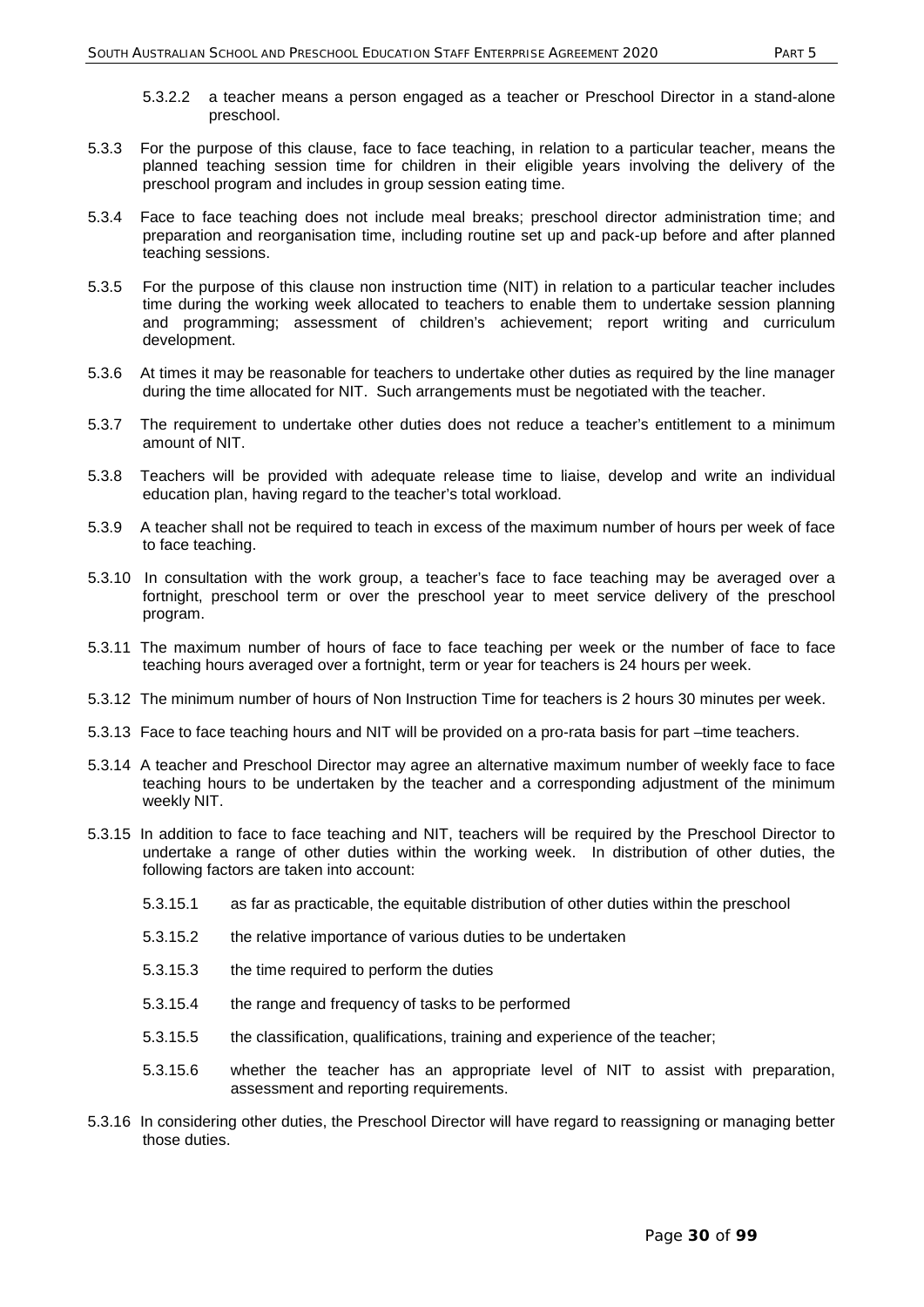- 5.3.17 In identifying a teacher's total workload, the Preschool Director will take into account the range of duties identified below. These duties are characterised as core duties of teachers, to be managed by the Preschool Director, and may include:
	- 5.3.17.1 session planning and programming; assessment of children's achievement; report writing and curriculum development beyond NIT entitlement
	- 5.3.17.2 Parent teacher interviews and parent consultation
	- 5.3.17.3 Managing children's records for whom the teacher is responsible
	- 5.3.17.4 Children's health and wellbeing
	- 5.3.17.5 Recording attendance of children
	- 5.3.17.6 Participating in performance management
	- 5.3.17.7 Work Health and Safety as it relates to classroom practice
	- 5.3.17.8 Preparation and reorganisation time, including routine set up and pack-up before and after planned teaching sessions.
	- Note: It is intended that this clause will not lead to an unreasonable increase in workload for Preschool Directors.

### **CLAUSE 5.4 PRESCHOOL DIRECTORS LEADERSHIPS ADMINISTRATION TIME**

- 5.4.1 Leadership Administration Time is to be provided to Band A leaders in stand-alone preschools as follows:
	- (a) Band A-1 (PSD1) 12 TRT days per annum
	- (b) Band A-1 (PSD2) 17 TRT days per annum
	- (c) Band A-2 (PSD3) 20 TRT days per annum
	- (d) Band A-3 (PSD4) 20 TRT days per annum

#### **CLAUSE 5.5 REVIEW OF 'CIRCULAR 32'**

- 5.5.1 The Department, in consultation with the AEU, will undertake a review of the application of the Department guideline known as "Circular 32", which concerns staff contact time, non-contact time, preparation time, programming time, directors' administration time and meal breaks.
- 5.5.2 The review will occur during the life of this Enterprise Agreement with a view to informing future enterprise bargaining negotiations.

### **CLAUSE 5.6 CLASS SIZES: SCHOOLS**

- 5.6.1 This clause recognises that there are varied forms of teaching arrangements (including practical classes, team teaching and lecture/tutorials) and different structural options, (including B-12 arrangements, senior school arrangements and senior campuses) that optimise student learning opportunities.
- 5.6.2 The organisation of teaching should provide and maintain, so far as is practicable, a working environment that is safe and without risks to health.
- 5.6.3 In this context, and within the fixed resources provided to schools and the physical facilities, class size should be planned on the minimum number of students possible.
- 5.6.4 The teacher to students ratio in a class ("class size") shall on average across the year levels specified not be greater than: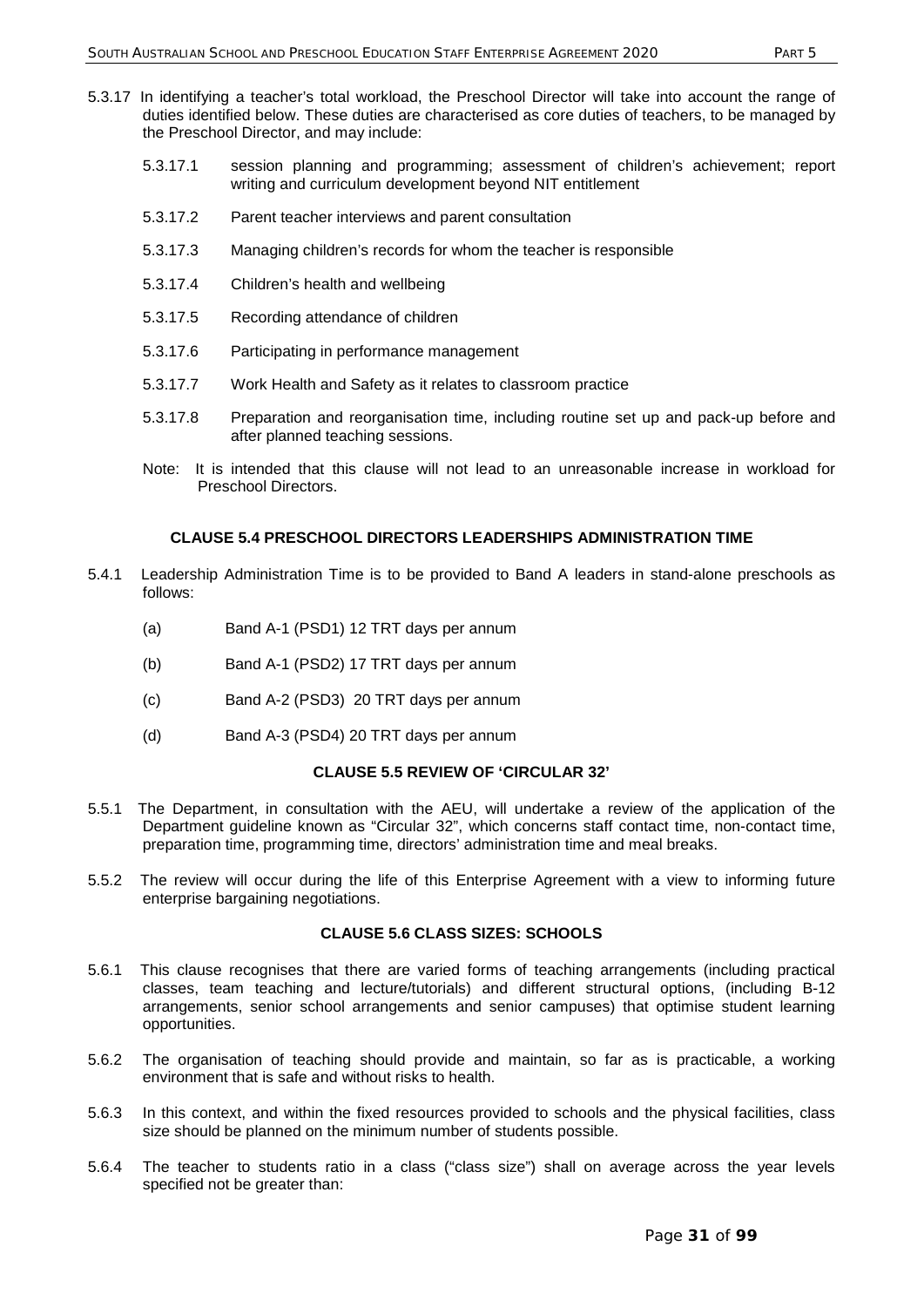| (a) | years $R$ to 2:    | 26 |
|-----|--------------------|----|
| (b) | vears $3$ to $7$ : | 30 |
| (c) | vears 8, 9 & 10:   | 29 |
| (d) | vears 11 & 12:     | 26 |

In intensive English Language Centres the teacher to students ratio in a class ('class size") shall on average not be greater than:

| (e) | Primary Intensive English Language Centre:   | 15 |
|-----|----------------------------------------------|----|
| (f) | Secondary Intensive English Language Centre: |    |
|     | a. Language class:                           | 15 |
|     | b. Literacy class:                           | 10 |

- 5.6.5 The teacher to students ratio in Special Schools, Special Units and Special Classes shall on average not be greater than:
	- (a) 1:12 for Primary or Secondary special classes and Language and Communication special classes.
	- (b) 1:8 for Identified Disabled students and Very High Sustained Students in a Special School or Special Unit, Junior Primary special class and Language and Communication special classes.
	- (c) 1:4 for High Sustained (formerly Sensory Impaired) classes in a Special School or Special Unit.
- 5.6.6 Where a teacher teaches a mainstream composite class the class size shall be the lower of the on average maximums prescribed in clause 5.6.4 (a), (b), (c) and (d).
- 5.6.7 If the teacher, the Principal and the PAC agree, the nominated maximum ratio in any particular class may be averaged across the school year.
- 5.6.8 If the teacher, the Principal and the PAC agree, the class size in any particular class may be greater than that specified in clauses 5.6.4 and 5.6.5 if the increased average class size is consistent with the equitable distribution of duties between the teachers of the school.

## 5.6.9 **Practical class size**

- (a) Schools are required to provide and maintain, as far as is practicable, a working environment that is safe and without risks to health.
- (b) A practical class includes a subject or course where the use of equipment and/or material of a potentially dangerous nature are involved and/or a class in which students are undertaking manual or other tasks requiring greater individual supervision of the classroom activity.
- (c) Schools should plan for the minimum practical class sizes possible within available resources. Practical class sizes should be determined having regard to the nature of the activities, the nature of the equipment used, the maturity and competence of the students and the capabilities of the teacher to provide expert supervision.

#### 5.6.10 **Mainstream Class Size When Students With Individual Plans Are Enrolled**

- (a) The Principal and PAC will consult with teachers about workload matters associated with teaching a mainstream class when students with individual learning plans or students with other special needs are enrolled.
- (b) In classes where a teacher teaches the same student or group of students with an individual learning plan or other special needs for the majority of their face to face teaching load the PAC will consult directly with the teacher to determine the best strategies to address the workload.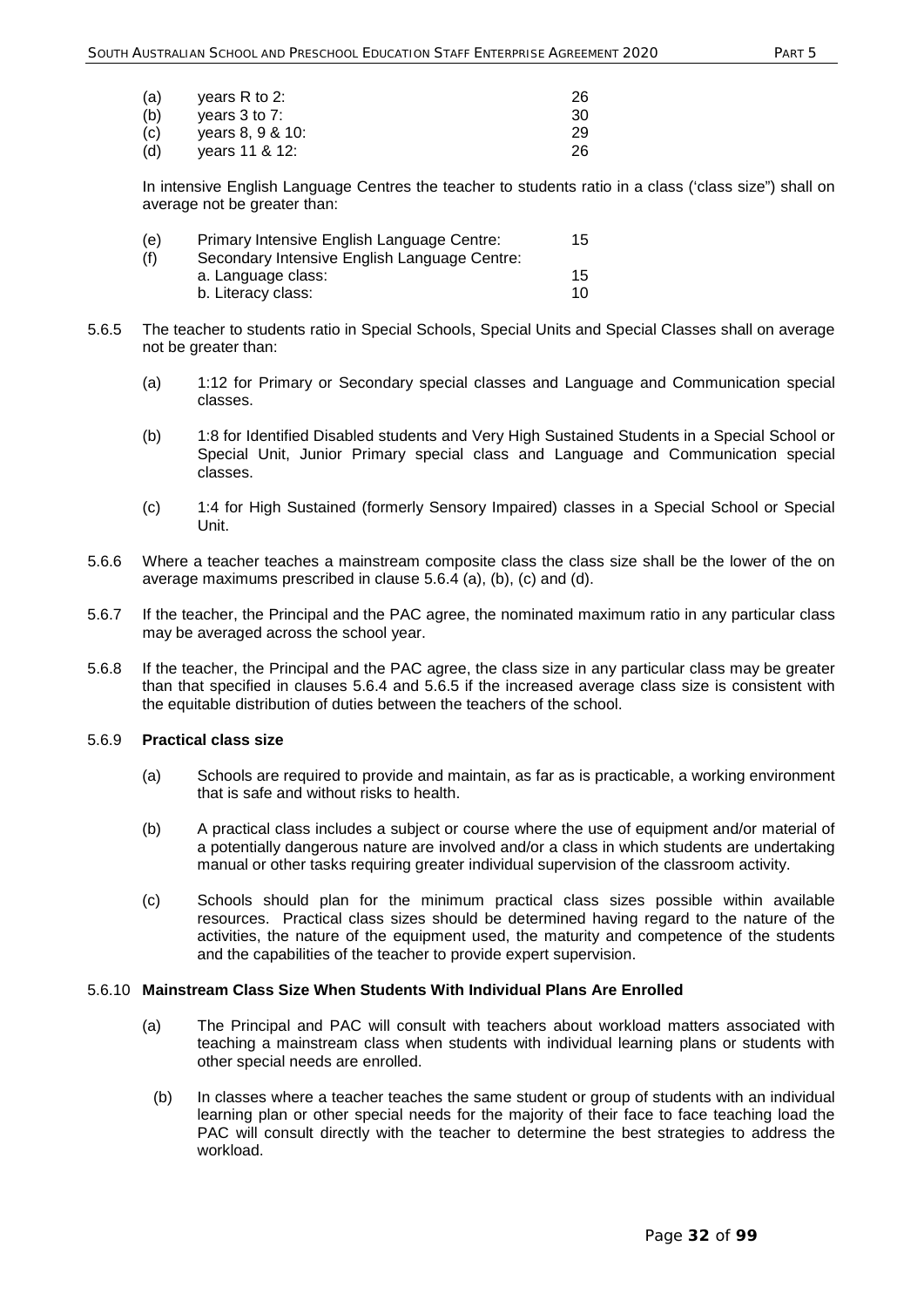- (c) Where a class has one or more students with an individual learning plan or students with other special needs the PAC should plan for the minimum class size possible having regard to the following:
	- (i) the nature of the students disability or special needs;
	- (ii) the number of students with individual plans enrolled in the class;
	- (iii) the level of support the students need and are provided with;
	- (iv) the maturity and capabilities of the students;
	- (v) the educational needs of all students in the class;
	- (vi) ensuring a safe working environment without risk to health;
	- (vii) nature of the activities and equipment to be used;
	- (viii) the workload of the teacher;
	- (ix) an appropriate level of NIT to assist the teacher with increased preparation, assessment and reporting requirements;
	- (x) qualifications, experience and capabilities of the teacher;
	- (xi) the adverse impact on the size of the other classes across those year levels.

## **CLAUSE 5.7 SSO SUPPORT**

5.7.1 There shall be a minimum of one (1) SSO present while a class in a special school, special unit or special small class is being taught.

## **CLAUSE 5.8 OVERTIME FOR SSOs, AEWS AND ECWs**

#### **Definitions**

- 5.8.1 "*Overtime"* means:
	- (a) In the case of an employee working less than full time hours, approved hours worked in excess of the employee's daily ordinary hours;
	- (b) In the case of an employee working full time hours, approved hours in excess of 8 hours in any one day or in excess of 38 hours in any one week; and
	- (c) In the case of a school based AEW working full-time hours of 35 hours per week, approved hours in excess of 7.5 hours in any one day or in excess of 35.5 hours in any one week; and
	- (d) For all employees, all approved hours worked on Saturdays, Sundays, and Public Holidays, other than work performed on any such day which constitutes part of an SSO's, AEW's or ECW's normal hours of duty.

#### 5.8.2 "*Appropriate Manager"* means:

- (a) The Principal (or his or her delegate) for employees in schools.
- (b) The Preschool Director, (or his or her delegate) for employees in preschools.
- (c) Manager, State-wide Community Education, Aboriginal Services (or his or her delegate) for non-school based AEWs.
- 5.8.3 "*Approved hours"* mean hours worked with the approval of the Appropriate Manager.
- 5.8.4 In calculating overtime each day or shift is to stand alone.

#### **Requirement to work overtime**

5.8.5 An employee may be required to work reasonable overtime.

#### **Payment for overtime – full-time employees**

5.8.6 Except as otherwise provided in this clause, full-time SSOs, AEWs and ECWs who qualify for *overtime* payment are to be paid on the following basis for overtime worked: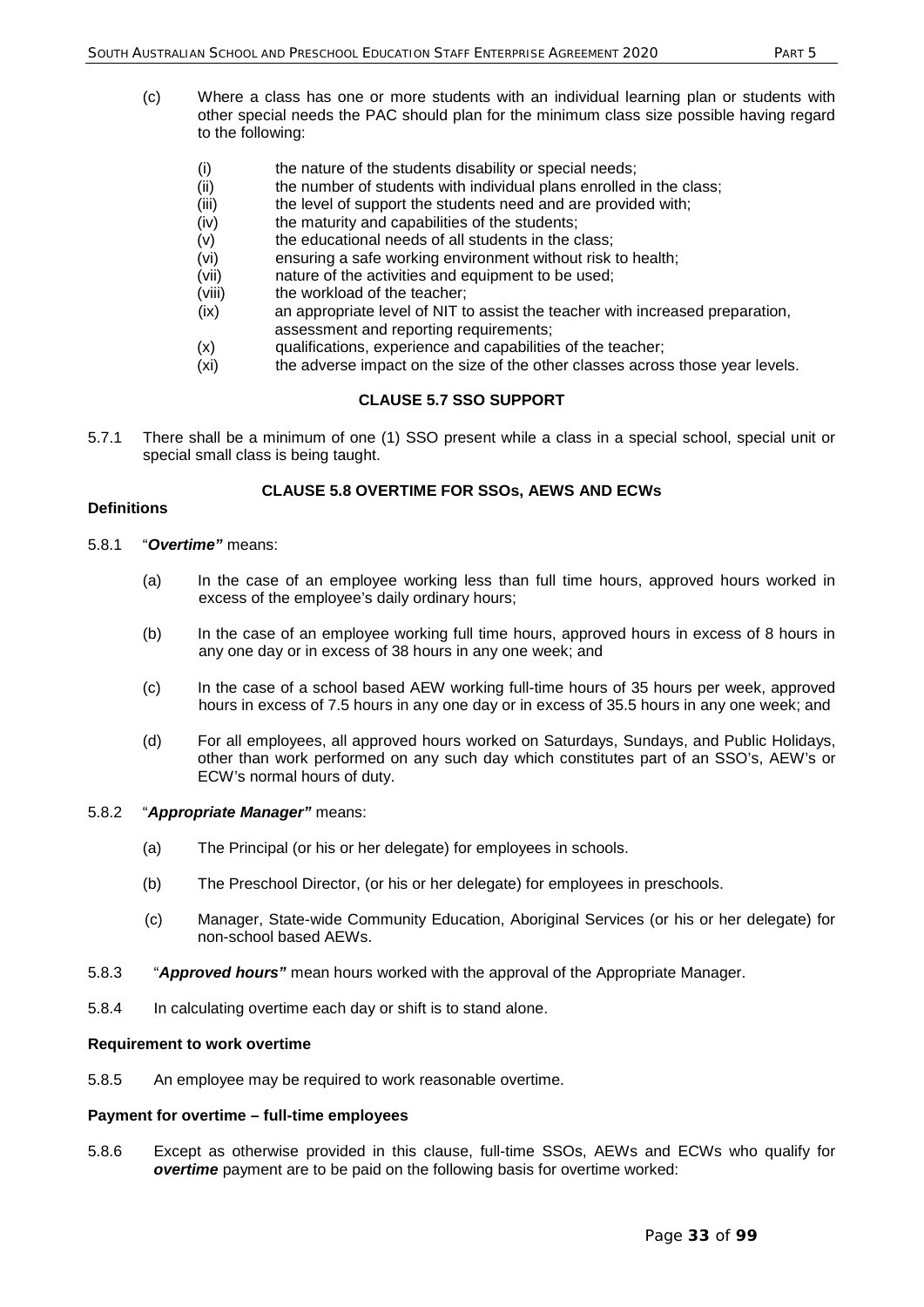- (a) On Monday to Friday inclusive at the rate of time and a half for the first 3 hours and double time thereafter;
- (b) On a Saturday (other than a Saturday which is a public holiday) at a rate of time and a half for the first 3 hours and double time thereafter, except that all time worked in the afternoon will be at the rate of double time with a minimum payment as for 3 hours work at the appropriate rate;
- (c) On a Sunday at the rate of double time for all time worked with a minimum payment as for 3 hours work at such rate;
- (d) On a Public Holiday at the rate of double time and a half for all time worked with a minimum payment as for 3 hours work at such rate.
- (e) Paid overtime for an SSO, AEW or ECW who is in receipt of a loading will be calculated without regard to that loading.
- (f) Payment for overtime does not extend to any SSO, AEW or ECW:
	- (i) Paid an allowance in lieu of overtime;
	- (ii) Whose salary (or salary and allowances in the nature of salary) exceeds the maximum salary of the SSO5 classification, as applying from time to time.
- (g) Where an SSO's, AEW's or ECWs salary exceeds the maximum salary for the SSO4 classification, as applying from time to time, the hourly overtime rate is to be calculated on that salary.

#### **Payment for overtime – SSOs, AEWs and ECWs working less than full-time hours**

5.8.7 Payment of *overtime* worked by SSOs, AEWs and ECWs working less than full time hours will only occur when TOIL is unable to be taken within the stated time frame in accordance with 5.8.10 and 5.8.12.

### **Time off in lieu of overtime (TOIL)**

- 5.8.8 Except for overtime worked on a public holiday, a full time SSO, AEW or ECW may request, and if agreed by the appropriate manager, may take time off with pay equal to the *overtime* worked in lieu of receiving overtime payment.
- 5.8.9 *Overtime* worked by SSOs, AEWs and ECWs working less than full time hours will be compensated by TOIL.
- 5.8.10 TOIL should be taken at a time that is mutually agreed between the *appropriate manager* and the SSO, AEW or ECW concerned. TOIL should be taken as soon as practicable after the overtime has been worked but in any event it is to be taken no later than 35 days after the overtime is worked. For the purposes of calculating the 35 day period for employees in receipt of a term time loading, school vacation periods will be excluded.
- 5.8.11 In the event that TOIL is not taken within the period specified in 5.8.10, overtime will be paid to the SSO, AEW or ECW in accordance with 5.8.6.
- 5.8.12(a**)** A part-time SSO or ECW who is employed during term time and is entitled to a term time loading will be provided a reasonable opportunity by the appropriate manager to accrue their TOIL to a maximum of 37.5 hours and for no more than 12 months to compensate for any restriction of working time caused by a public holiday or public holidays, provided that the total number of hours of TOIL used do not exceed the total hours which would have been worked had the public holiday or public holidays not occurred.
	- (b) Any accrued TOIL not used within a 12 month period to compensate for a public holiday should be taken as TOIL as per clauses 5.8.9 to 5.8.11.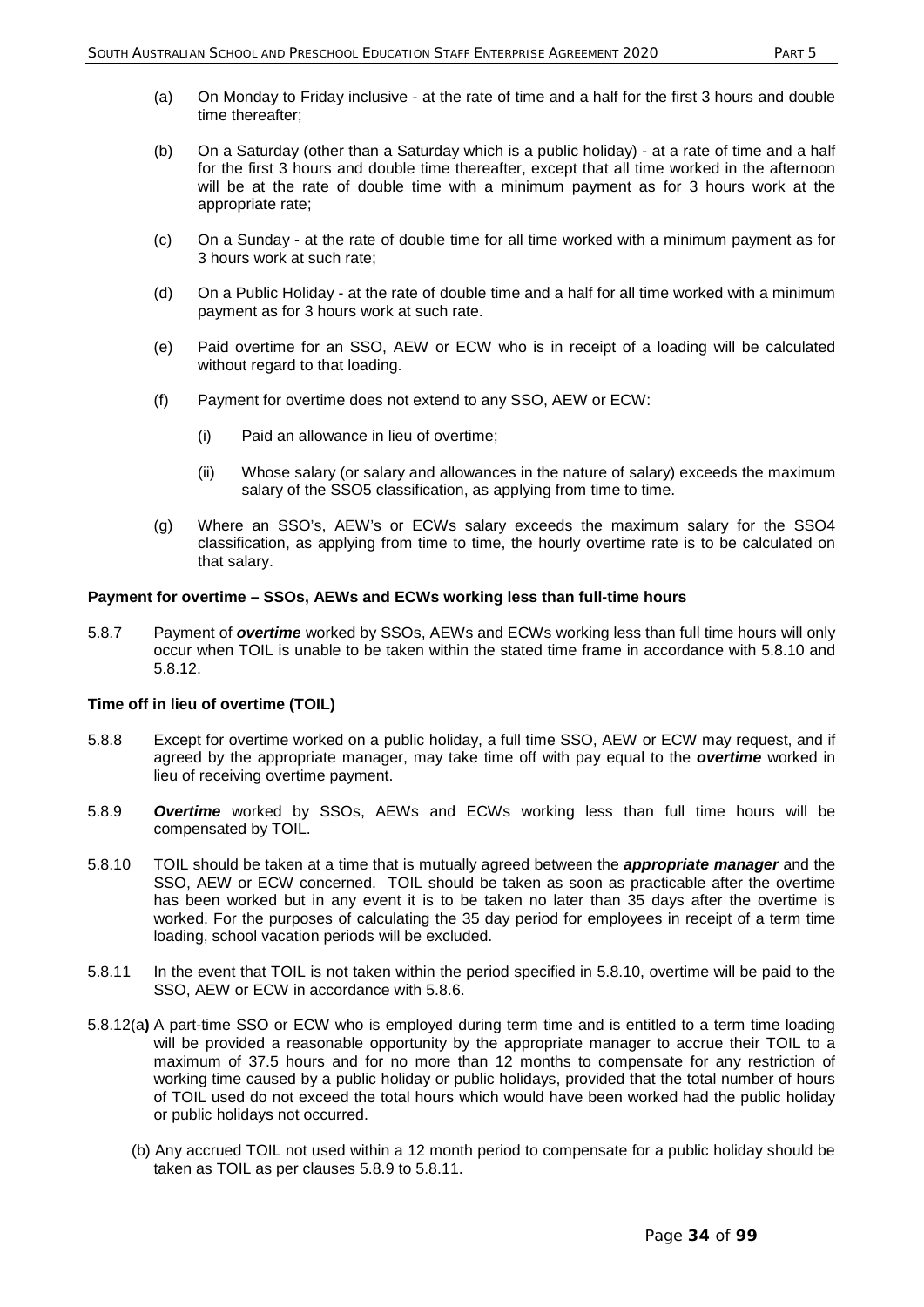(c) Accrued TOIL cannot be transferred from the site at which they were accrued unless the employee is transferred at Departmental convenience.

#### **Meal breaks**

- 5.8.13 An SSO, AEW or ECW who undertakes more than 2 approved hours work after normal finishing time on week days, is entitled to an unpaid break of at least 30 minutes. The "normal finishing time" for this purpose is the time an employee, with the agreement of the appropriate manager, normally finishes work for the day.
- 5.8.14 Where as a result of urgent and unavoidable work an SSO, AEW or ECW has approval to work through their lunch break and is not entitled to any consequential loading or payment in respect of that period or the period of work until a break is taken, the SSO, AEW or ECW is entitled to take their break at the earliest opportunity. Where such SSO, AEW or ECW is not able to take a break prior to the completion of their work during that day or shift, the SSO, AEW or ECW is entitled to accrue as TOIL the period of the break not taken.

#### **Hours off duty when overtime is worked**

- 5.8.15 When *overtime* work is necessary it will, whenever reasonably practicable, be so arranged that an SSO, AEW or ECW has at least 8 consecutive hours off duty between the work of successive days.
- 5.8.16 An SSO, AEW or ECW who works so much *overtime* between the cessation of ordinary work on any one day and the commencement of ordinary work the next day that they have not had at least 8 consecutive hours off duty between those times, will be released after completion of the *overtime* until they have had 8 consecutive hours off duty. This will be without loss of pay for ordinary working time that occurs during such absence.
- 5.8.17 If on the instructions of the Department, an SSO, AEW or ECW resumes or continues work without having had such 8 consecutive hours off duty the employee will be paid at double time until released from duty for such period and is entitled to be absent until they have had 8 consecutive hours off duty without loss of pay for ordinary working time which occurs during such absence.

## **CLAUSE 5.9 GRIEVANCES CONCERNING WORKLOAD IN SCHOOLS AND PRESCHOOLS**

- 5.9.1 An individual teacher (including Band A or B leader), SSO, AEW or ECW member may raise concerns regarding excessive workload directly through the relevant consultative committee, namely:
	- (a) in the case of employees at schools, the Personnel Advisory Committee (PAC);
	- (b) in the case of employees at preschools, the workgroup.
- 5.9.2 Matters which may specifically be of concern to teaching staff include range of duties, the level of face to face teaching, level of non-instruction time, class or group size, yard and bus duty, lunch care program, meeting attendance, administration and leadership time; and extra-curricula activities.
- 5.9.3 Matters which may specifically be of concern to SSOs, AEWs and ECWs include work roster, range of duties, time allocated for duties, meeting attendance and TOIL arrangements.
- 5.9.4 In considering the grievance the consultative committee will take into consideration the balance of workload for the individual as well as the comparative workload of other staff.
- 5.9.5 The matter should be addressed expeditiously and, in any case, within five working days of written notification of the grievance.
- 5.9.6 Should the grievance not be resolved in the consultative committee, the aggrieved employee may elect to use the grievance procedure contained in clause 3.1, commencing at the level identified in clause 3.1.9.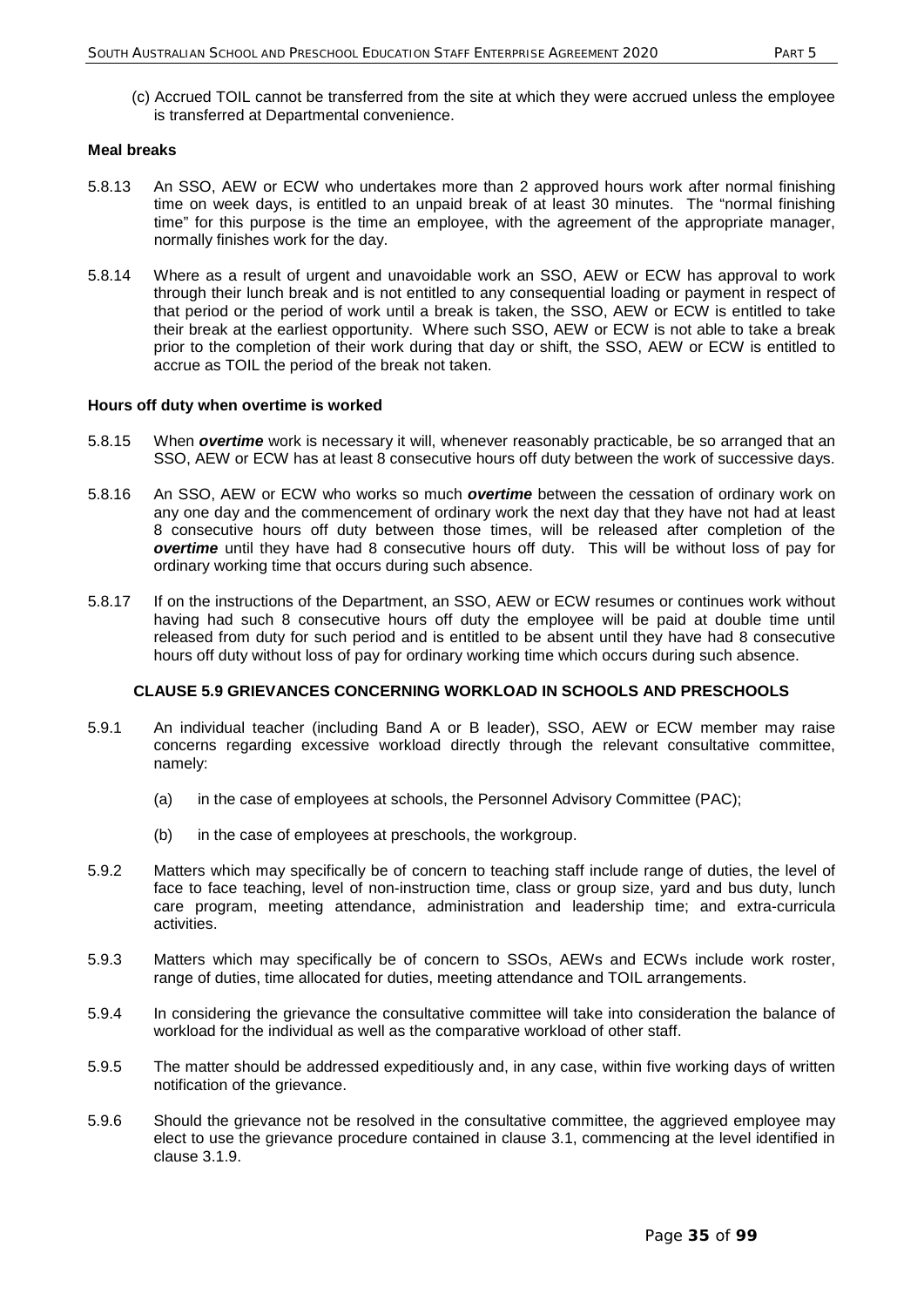# **PART 6 – CONDITIONS FOR SPECIFIC CATEGORIES OF EMPLOYEES**

# **CLAUSE 6.1 ON-CALL AND RECALL ALLOWANCES AND CONDITIONS – SSOs AND ECWs**

#### **Allowances**

- 6.1.1 SSOs or ECWs who are rostered to be on-call of a night time, will be paid an allowance for each night as follows:
	- (a) \$32.85 on and from 1 October 2018;
	- (b) \$33.20 on and from 1 May 2019;
	- (c) \$34.00 on and from 1 May 2020;
	- (d) \$34.80 on and from 1 May 2021; and
	- (e) \$35.60 on and from 1 May 2022.
- 6.1.2 SSOs or ECWs who are rostered to be on-call during a full Saturday, Sunday or public holiday or any day that the SSO or ECW would normally be rostered off duty, will be paid an allowance per day as follows:
	- (a)  $$57.40$  on and from 1 October, 2018;<br>(b)  $$58.00$  on and from 1 May 2019;
	- \$58.00 on and from 1 May 2019;
	- (c) \$59.35 on and from 1 May 2020;
	- (d) \$60.75 on and from 1 May 2021; and
	- (e) \$62.20 on and from 1 May 2022.

#### **On-call conditions**

- 6.1.3 No SSO or ECW should be rostered or required to be on-call more frequently than a total of 7 days every 14 days. Any arrangement that would require an SSO or ECW to be on-call more frequently than this must only be introduced where the SSO or ECW concerned genuinely agrees.
- 6.1.4 The frequency, duration, etc. of being on-call is to be established through consultation with the SSOs or ECWs affected and if requested by the Principal or Preschool Director, their representatives, having particular regard to Work Health and Safety considerations.
- 6.1.5 SSOs or ECWs who are on-call must be contactable whilst on-call but will not be restricted to their residence.
- 6.1.6 SSOs or ECWs who are on-call will be provided with any equipment required for their work (except where existing provisions or other agreed arrangements, which require SSOs or ECWs to provide their own equipment, are in place).
- 6.1.7 Existing telephone rental and business calls reimbursement provisions contained in the relevant awards, determinations and other manuals of conditions of employment, etc. covering the SSOs or ECWs bound by this Enterprise Agreement are not affected by these provisions and will continue to apply.

### **Recall to Work**

- 6.1.8 Subject to 6.1.9 below, SSOs and ECWs will be entitled to payment for all time worked, with a minimum of 3 hours paid, at overtime rates (or time off in lieu by agreement) when on-call and recalled to work necessitating their attendance at the workplace or other worksite.
- 6.1.9 Subject to 6.1.10 below, SSOs and ECWs will be entitled to payment at overtime rates (or time off in lieu by agreement) for work performed from home when on-call, provided that the total time spent so working on any day and/or night is at least 30 minutes.
- 6.1.10 The rate of pay to be used for calculating the payment for overtime worked in the circumstances described in 6.1.8 and 6.1.9 is the SSOs or ECWs normal rate for overtime purposes.
- 6.1.11 All SSOs or ECWs who travel to work as a result of receiving a recall to work will: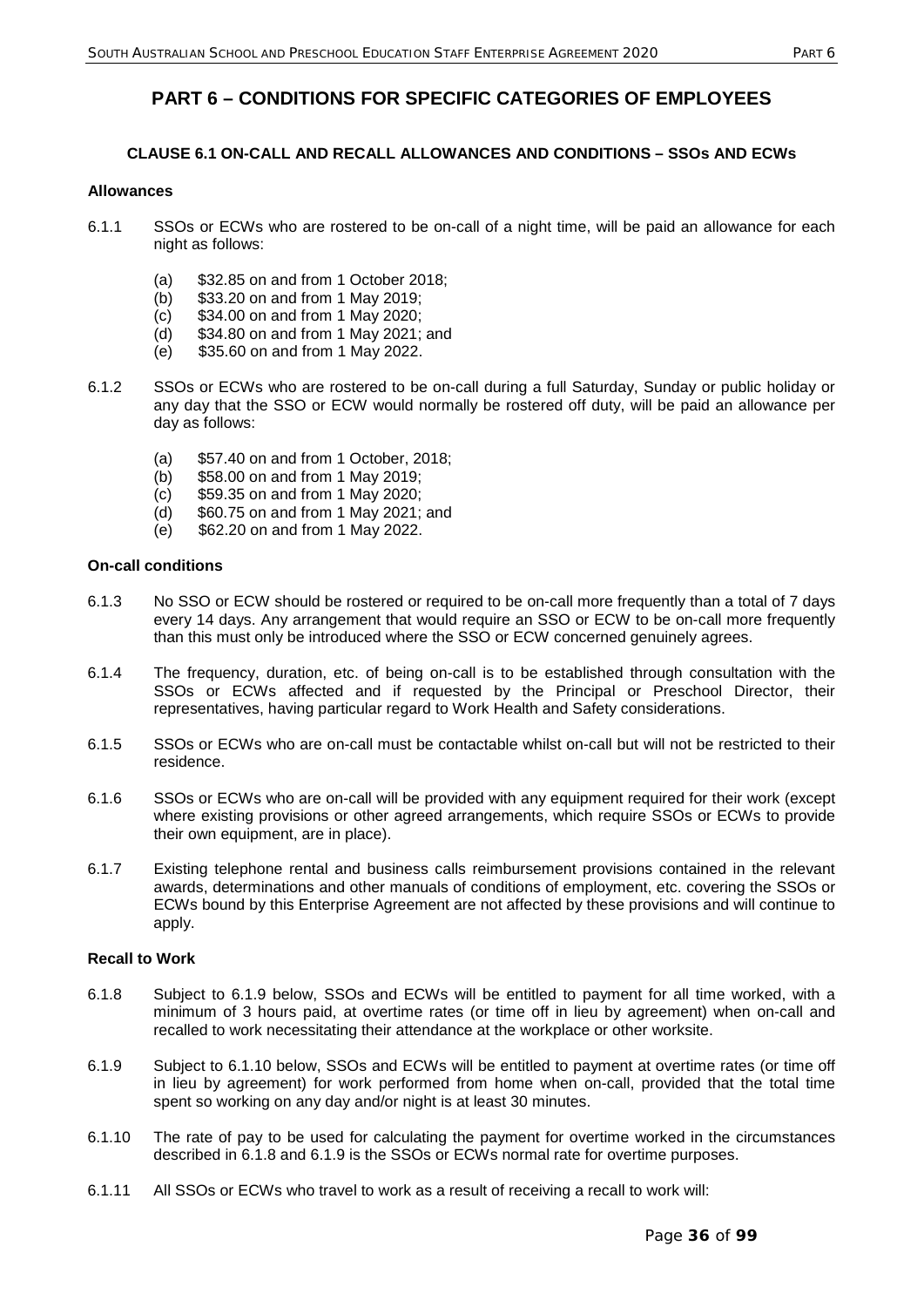- (a) Be reimbursed for use of a private motor vehicle for the journey to and from the workplace using the shortest, most practicable route (together with any parking fees) (provided that no SSO or ECW will be required to use a private vehicle for work purposes); or
- (b) Be permitted to use a taxi at the employer's expense to travel to and from the workplace; or
- (c) Be permitted to use a Government vehicle to travel to and from the workplace (with any parking fees to be reimbursed).

#### **Reimbursement of child care costs**

- 6.1.12 Where an SSO or ECW is given less than 24 hours prior notice that the SSO or ECW is required to work outside of their fortnightly ordinary hours of work, and consequently the SSO or ECW utilises paid child care, the employer will reimburse the reasonable child care costs incurred by the SSO or ECW arising from performing such work, subject to this clause.
- 6.1.13 The prior period of 24 hours is to be calculated from the time at which the work is to begin.
- 6.1.14 The work, or the hour/s to be worked, is not part of a regular or systemic pattern of work or hours performed by the SSO or ECW.
- 6.1.15 The reimbursement will be in respect of the reasonable costs incurred by the SSO or ECW in respect of the work.
- 6.1.16 Reimbursement will be made for child care costs in respect of Registered Care or Approved Care after all other sources of reimbursement have been exhausted. Where the child care costs are incurred for child care not in a registered or approved centre, reimbursement will be made in accordance with a child care reimbursement rate, and guidelines, published from time to time by the Department.
- 6.1.17 The SSO or ECW will provide the agency with a Child Benefit Claim Form for either Registered Care or Approved Care, tax invoice/receipt, or other supporting documentation as may from time to time be required detailing the cost incurred, or reimbursement sought, in respect of the work.

#### **Reclassification date**

6.1.18 Where an SSO, ECW or AEW makes an application for reclassification to the Chief Executive in writing on a form approved by the Chief Executive, and if that application is acceded to, the operative date for reclassification will be the date of lodgement of the application.

#### **CLAUSE 6.2 VOLUNTARY FLEXIBLE WORK ARRANGEMENTS (VFWAS)**

- 6.2.1 For the purposes of this clause, an employee means a SSO with administrative responsibilities (i.e. those without classroom support duties).
- 6.2.2 The parties acknowledge the mutual benefit to the Department and the employee of VFWAs to balance work and other (including family) commitments.
- 6.2.3 The Chief Executive of the Department (or delegate) will consider an employee's request to participate in a VFWA having regard to both the operational needs of the Department or particular workplace, and the employee's circumstances.
- 6.2.4 Clauses 6.2.5 to 6.2.8 inclusive apply for the period an employee participates in a VFWA.
- 6.2.5 Subject to this clause, the salary or wages payable to an employee or applicable to a position, where the employee elects to participate in a VFWA, will be adjusted to take account of the VFWA in which the employee is participating, notwithstanding any other provision in, or Schedule of this Enterprise Agreement.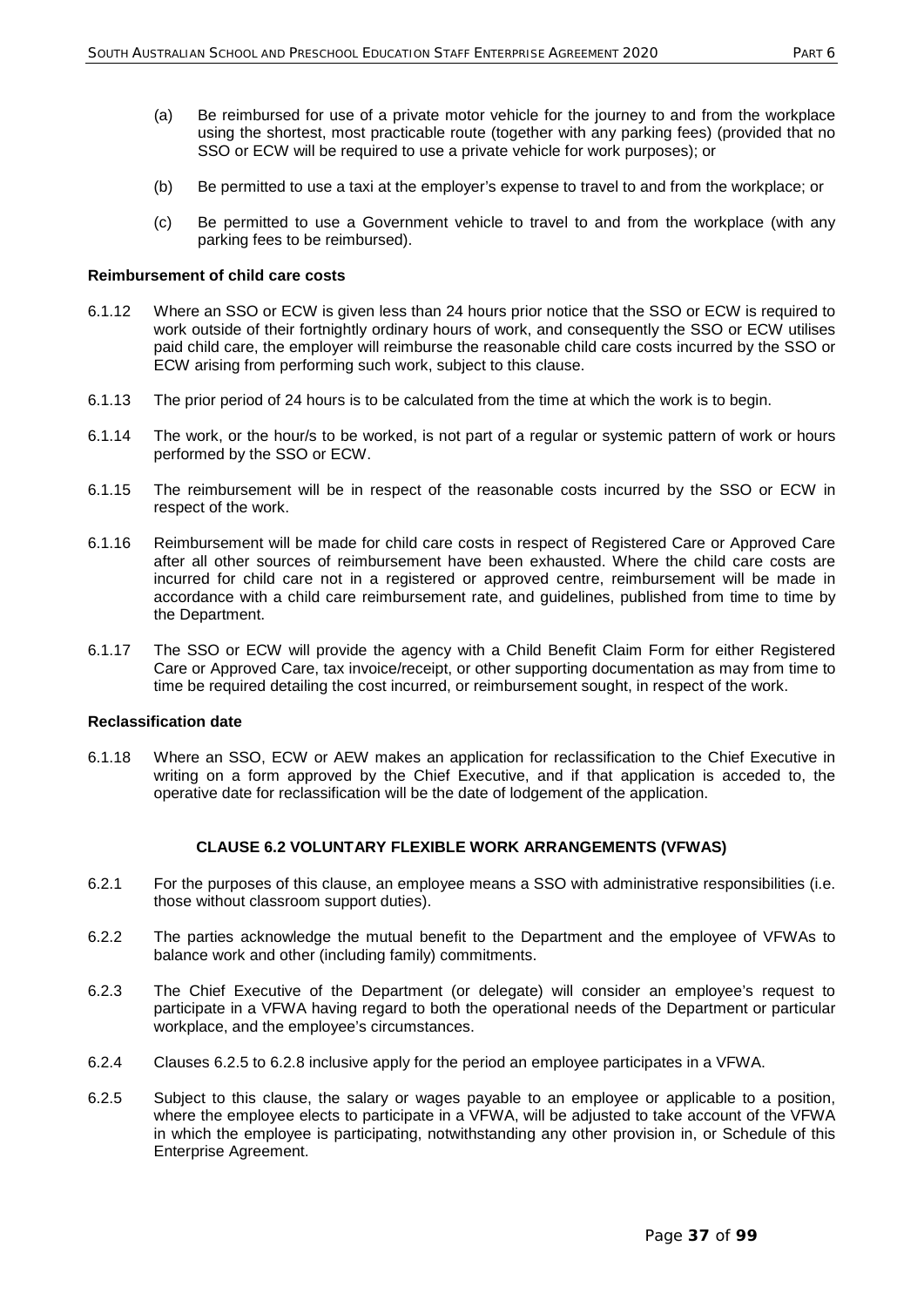- 6.2.6 Where an employee is participating in a Purchased Leave type of VFWA, the rate of pay to be used for calculating overtime payments, leave loading or shift penalties will be the rate of pay that would have been payable had the employee not been participating in the Purchased Leave arrangement.
- 6.2.7 Where an employee is participating in a Compressed Weeks type of VFWA, the nominated normal hours for any day will constitute the employee's ordinary hours for the day. Overtime will only be payable where the employee is required to work hours in excess of those ordinary hours on any day or in excess of the total of those ordinary hours in a week.
- 6.2.8 Where, on cessation of employment, the Department makes a payment in lieu of notice; or a payment in respect of accrued recreation or long service leave entitlements (instead of transferring leave credits to another public sector employer in the event the employee immediately becomes employed by that public sector employer), the payment thereof (or the transferred leave credits) shall have regard to any period/s in which the employee participated in a VFWA and be adjusted accordingly.

## **CLAUSE 6.3 PAYMENT OF SSOS**

- 6.3.1 A full-time SSO is entitled to be paid fortnightly in arrears the salary specified in the Schedule 1.6 to this Enterprise Agreement.
- 6.3.2 A part-time SSO is entitled to be paid fortnightly in arrears an hourly rate for the hours for which he or she is engaged.
- 6.3.3 A casual SSO is entitled to be paid fortnightly in arrears an hourly rate for each hour worked and a casual loading as prescribed by the safety net award and will not be entitled to any recreation leave, sick leave nor payment for public holidays.

## **CLAUSE 6.4 CRITERIA BASED INCREMENT APPLICABLE TO SSOs, ECWs AND AEWs**

- 6.4.1 Criteria based increments apply to SSOs, ECWs and AEWs Level 1 and 2 for progression to the top increment level. The rates are provided for in Schedule 1.4 (AEW), Schedule 1.5 (ECW) and Schedule 1.6 (SSO).
- 6.4.2 From the first full pay period commencing on or after 23 January 2020 criteria based increments will apply to SSO, ECW or AEW Levels 3 and above for progression to a new top increment level. The rates are provided for in Schedule 1.4 (AEW), Schedule 1.5 (ECW) and Schedule 1.6 (SSO).
- 6.4.3 An employee classified as an SSO, ECW or AEW is eligible to apply for progression to the criteria based increment subject to the following:
	- (i) the employee has attained the relevant qualification as required by the Department;
	- (ii) the employee has completed 12 months at the current top step of the relevant level; and
	- (iii) the employee is not currently subject of unsatisfactory performance management processes.
- 6.4.4 The operative date for a successful application will be the first full pay period on or after the date of lodgement of the application except where an applicant classified at Level 3 or above provides evidence that he or she met the criteria before the commencement of the 2020 school year, in which case, the operative date will be first full pay period on or after 23 January 2020.
- 6.4.7 If an eligible employee's application is not successful then the employee may lodge a grievance with the Chief Executive (or their delegate).
- 6.4.8 The Department will make available a list of recognised qualifications and will consult with the AEU and PSA about applicable qualifications as varied from time to time to meet operational or program needs. The Department will establish an online application process for employee applications.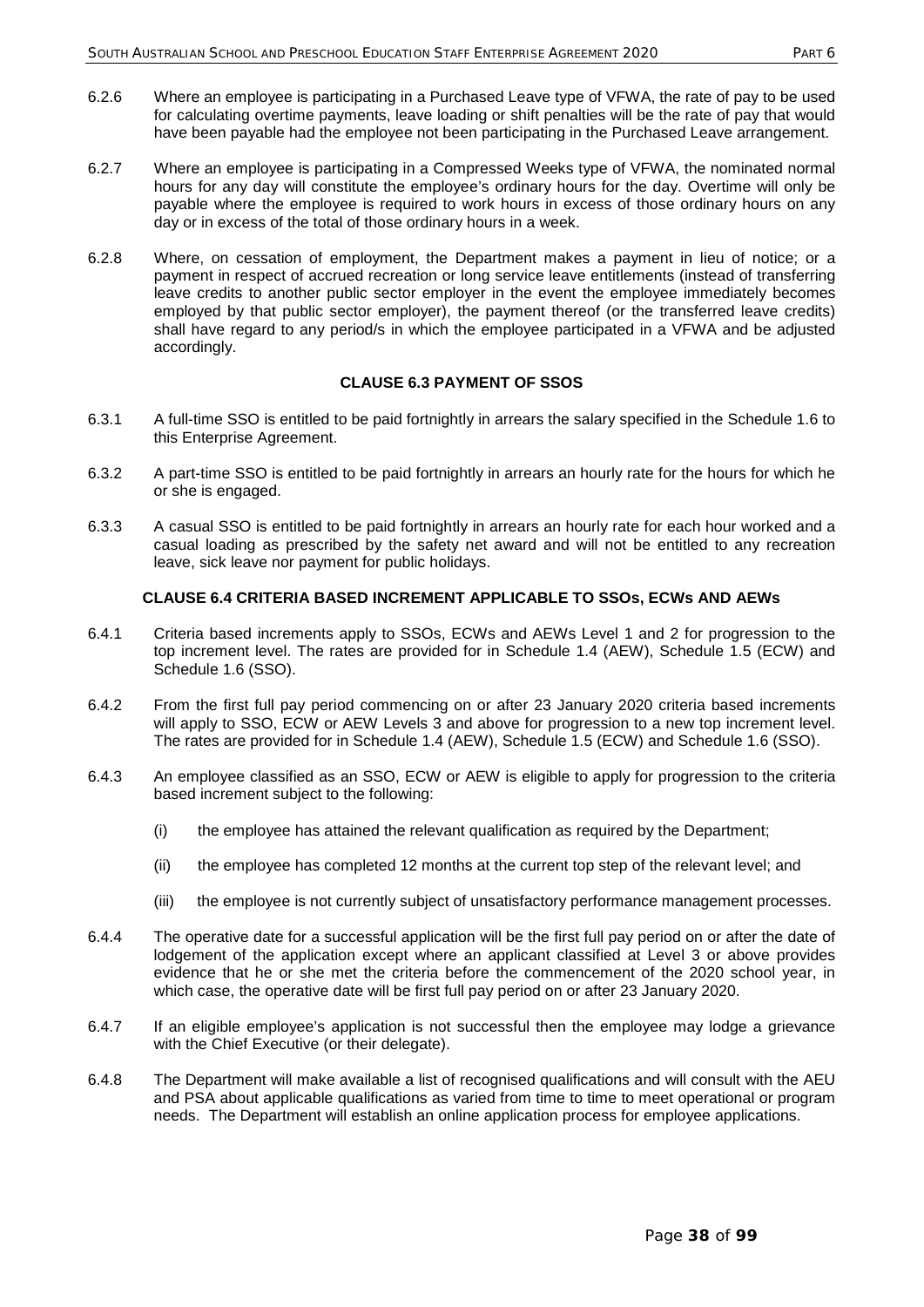## **CLAUSE 6.5 STUDENT TOILETING ALLOWANCE – SSOs and ECWs**

- 6.5.1 SSOs and ECWs who, as part of their role statement, have the primary responsibility for toileting care for students with a recognised continence plan, will be paid an allowance (pro-rata for parttime employees) as follows:
	- (a) \$533 per annum from the first full pay period on or after 1 October 2018;
	- (b) \$538 per annum from the first full pay period on or after 1 May 2019;
	- (c) \$551per annum from the first full pay period on or after 1 May 2020;
	- (d) \$564 per annum from the first full pay period on or after 1 May 2021; and
	- (e) \$577 per annum from the first full pay period on or after 1 May 2022.
- 6.5.2 This allowance accrues and is payable on a fortnightly basis under the same conditions as payment for the Locality Allowances.

## **CLAUSE 6.6 TEACHING STAFF**

#### **Recruitment and selection of teaching staff**

- 6.6.1 The placement of teachers in schools or positions will occur in accordance with the Teacher Recruitment and Selection Policy and Procedures for the Recruitment and Selection of Teaching Staff in Schools.
- 6.6.2 Where the AEU and the Department agree to changes from time to time to the Policy and Procedures, the terms of each such change will apply and the Teacher Recruitment and Selection Policy and Procedures document shall be taken to have been amended accordingly
- 6.6.3 The Department may consider it appropriate to depart from the Policy and Procedure in special circumstances. In such circumstances, the Department will on each occasion provide the AEU with details of the proposed departure and consult accordingly.

#### **Part-time Teachers**

- 6.6.4 To the extent that they are consistent with the conditions in this Enterprise Agreement, the employment conditions of part-time teachers in schools in the Part Time Teachers (Schooling Sector) Operational Procedure apply.
- 6.6.5 The Department may change the Part Time Teachers (Schooling Sector) Operational Procedure after consulting with the AEU.

#### **Part-time Teachers (schooling sector) – Timetabling**

- 6.6.6 The time worked by a part-time teacher will be fixed and constant over a normal fortnightly period. School management is encouraged to consider the impact on part-time teachers when deciding the style of timetable to be adopted by the school. In timetabling part-time teachers, principals in consultation with staff, will take all reasonable steps to accommodate the requests of part-time teachers in terms of their preferred working days. Their time will be organised in half day blocks wherever possible. Teachers will not be required to teach split working days unless the teacher requests his/her working day to be structured in that way and negotiates this at the school level.
- 6.6.7 Timetables, once set, should not be varied if the changes proposed impact on the negotiated working arrangements of part-time teachers, unless a negotiated agreement has been made with the part-time teachers likely to be affected by the change. If timetabling issues are unable to be resolved, the teacher may refer the issue to the PAC.

## **Seconded Teachers**

6.6.8 Officers of the teaching service who are seconded ("seconded officers") to carry out duties under the direction of professional officers engaged in administration or supervision of education will be paid in accordance with Schedule 1.1.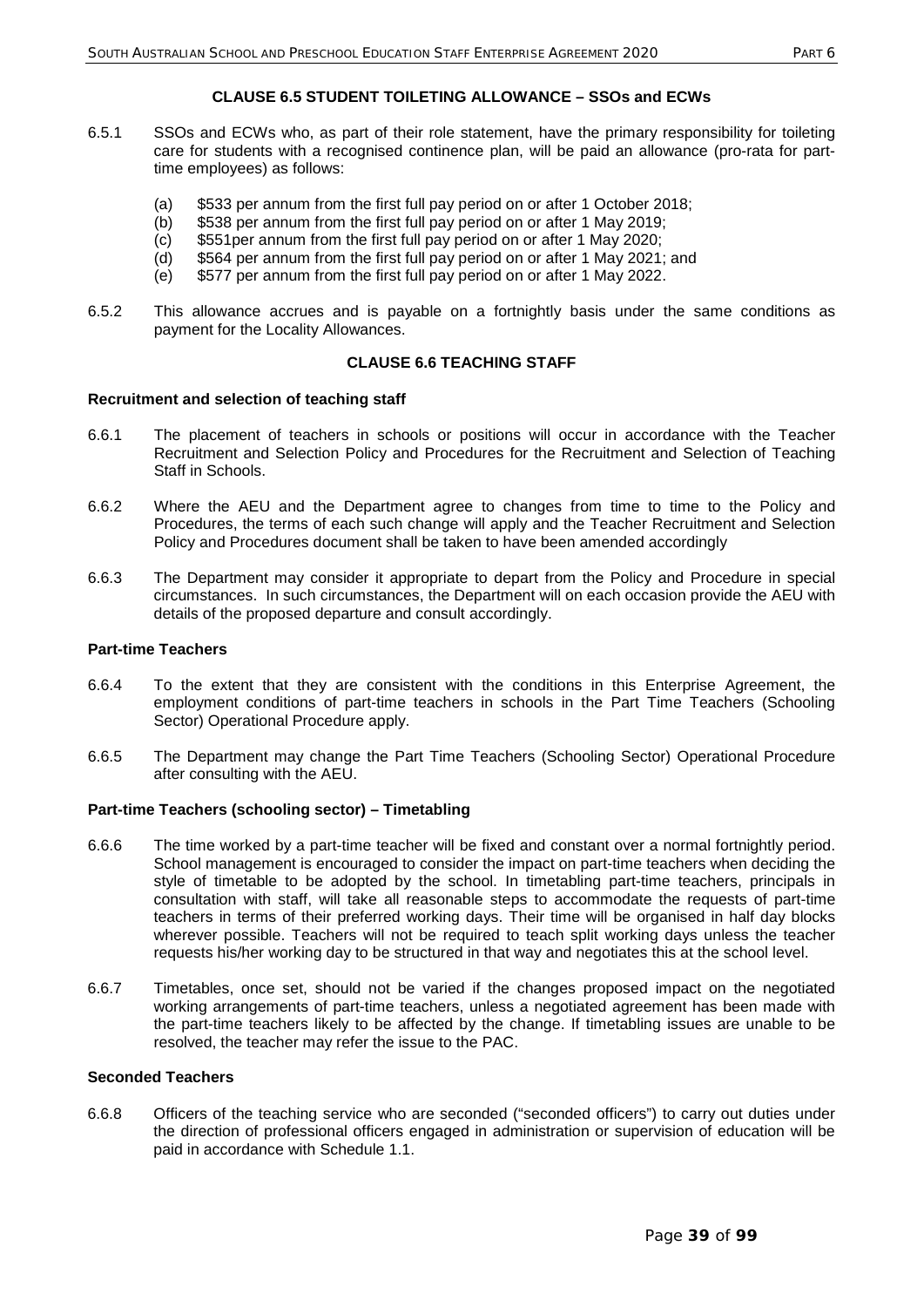- 6.6.9 To the extent that they are consistent with the conditions in this Enterprise Agreement, the conditions of employment for seconded teachers will be as per the Departments Policy South Australian Seconded Teachers Conditions, Policies and Procedures Document, as may be varied from time to time.
- 6.6.10 The Department may change the South Australian Seconded Teachers Conditions, Policies and Procedures Document after consulting with the AEU.
- 6.6.11 The criteria for appointment as a level 1, 2 and 3 Seconded Teacher are contained in Schedule 3 Classifications.
- 6.6.12 Subject to clause 6.6.13 and 6.6.14 ordinary working hours of full time seconded officers will be an average of 37.5 per week to be worked between the period 8.00 am to 6.00 pm.
- 6.6.13 The Department may reasonably require a seconded teacher to work additional hours and/or outside the period 8.00 am to 6.00 pm.
- 6.6.14 Excess hours may be compensated through agreement for the seconded officer to take equivalent time off.
- 6.6.15 If a seconded teacher is required to travel in order to carry out his or her duties, the following will apply:
	- (a) as far as practicable, travel should occur within the seconded officer's normal working hours, failing which excess hours may be compensated by agreement to take equivalent time off;
	- (b) allowances and conditions for the use of a seconded teacher's own motor vehicle are as provided for in clause 8.7 of the *SA Public Sector Salaried Employees Interim Award;*
	- (c) a seconded teacher must not, under any circumstances, be required to use his or her own privately owned or leased vehicle for official purposes.

#### **Extension of school day in re-entry schools**

- 6.6.16 Re-entry schools will, as far as reasonably practicable, arrange timetables to ensure all staff members are able to attend staff meetings in order to contribute to the school's decision making processes.
- 6.6.17 A teacher may be required to teach after 5:00pm on no more than two evenings per week. In that week, any further teaching undertaken outside normal hours shall be subject to the agreement of the officer concerned.
	- (a) Where a teacher is required to teach after 5:00pm on only one evening per week, those hours shall form part of the teacher's face to face teaching load but an additional 50% of the hours so worked that evening may be taken off in lieu of non-instruction time.
	- (b) Where a teacher is required to teach after 5:00pm on two evenings per week, the hours so worked during the first evening will attract credit as in (a) above, whilst the hours so worked during the second evening will attract credit of one and one half hours against the teacher's face to face teaching load for each hour of teaching undertaken.
	- (c ) Where a teacher undertakes teaching outside normal hours other than in (a) or (b) above, each hour of teaching undertaken by the teacher will attract credit as in (a) above.
- 6.6.18 No staff member will be required to work split shifts and unduly lengthy days are to be avoided.
- 6.6.19 Staff required to work out of hours will be entitled to a compulsory meal break of half an hour after five hours work.
- 6.6.20 Where early morning work occurs, the day should be adjusted accordingly and as negotiated with the Principal or other designated officer. The practice at each school will be reviewed at the end of each year.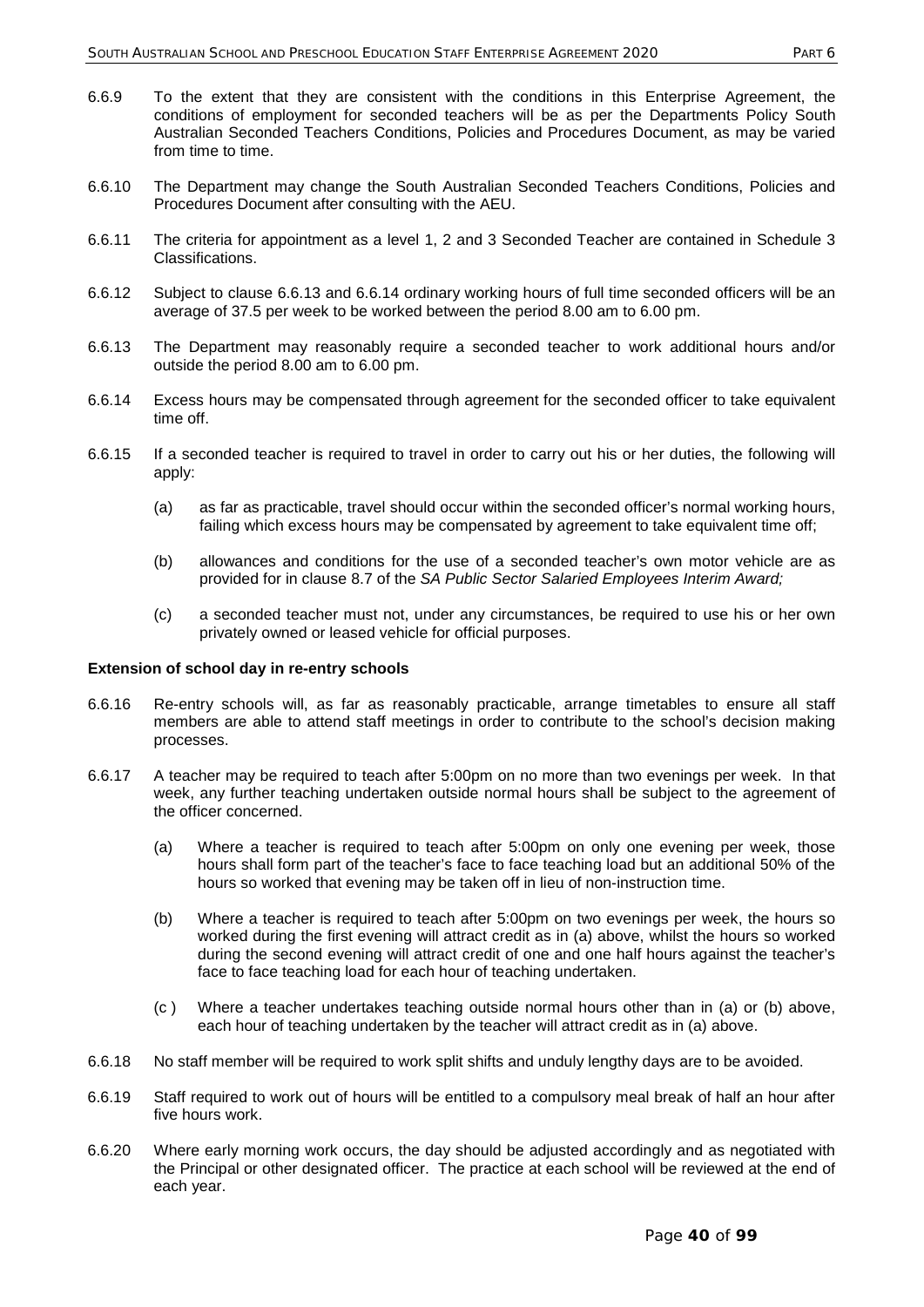## **CLAUSE 6.7 ADVANCED SKILLS TEACHERS (AST2)**

- 6.7.1 Clause 6.7.1 and 6.7.2 operate subject to clause 6.7.4
- 6.7.2 If the following teachers apply to be assessed at the level of Advanced Skills Teacher (AST 2) they must be assessed:
	- (a) A Step 9 Teacher;
	- (b) A Teacher in his or her final year of tenure as a Band A or Band B classification;<br>(c) Preschool Director in his or her final year of tenure;
	- Preschool Director in his or her final year of tenure;
- 6.7.3 A Teacher who is assessed as satisfying the AST 2 criteria is entitled to be paid at that level commencing on and from the first pay period on or after the first duty day in the year following the year in which the Teacher is assessed, be entitled to be paid at the level.
- 6.7.4 No further applications will be accepted for the AST2 classification level after the end of Week 4, Term 1 in the 2022 school year. Teachers who hold the AST2 classification as at that time will continue to hold that classification level as their substantive classification level until their resignation/retirement from the teaching service or the Department.
- 6.7.5 During the life of this Enterprise Agreement, the Department, and AEU, will promote the classifications of Highly Accomplished and Lead Teacher as the most appropriate means of recognising exemplary teachers who use their skill, understanding and practice to influence and improve the practice of their colleagues and have a positive impact on student learning.

## **CLAUSE 6.8 HIGHLY ACCOMPLISHED TEACHERS (HAT) AND LEAD TEACHERS (LT)**

- 6.8.1 The HAT and LT salary level contained in Schedule 1.1 of this Agreement will be paid to teachers in defined HAT and LT positions approved by the Department.
- 6.8.2 National certification at the HAT and LT career stage will be required to hold a HAT or LT position.
- 6.8.3 Appropriate and required time release for defined HAT and LT positions in sites will be determined at the local level.
- 6.8.4 Where advertising is required, HAT and LT positions will be filled through a merit selection process as determined by the Department.
- 6.8.5 The number of HAT or LT positions that are made available shall be determined by the Department.
- 6.8.6 Appointments to a HAT or LT position will be for a period of up to 5 years subject to:
	- holding national certification at the HAT or LT career stage; and
	- remaining at the site in which the HAT or LT position is located.
- 6.8.7 Teachers who have been nationally certified as a HAT or LT demonstrate teacher leadership and an ongoing commitment to excellence in teaching and to influencing the practice of colleagues. Nationally certified teachers are certified for 5 years and are eligible to apply for renewal of their certification if they maintain their commitment to teaching excellence and influencing colleague practice which is evidenced as part of bi-annual performance development processes.

## **CLAUSE 6.9 SSO PLACEMENT**

- 6.9.1 This clause is to be read in substitution of clause 4.4 of the SSO safety net award, provided that the terms of the document entitled "Procedure for the Recruitment and Selection of Ancillary Staff in Schools and Preschools" will not be affected except to the extent of inconsistency with this Enterprise Agreement or variation agreed from time to time as between the Department, the AEU and the PSA.
- 6.9.2 An SSO may apply to transfer or be required to transfer from a school or any other place at which the employee is employed.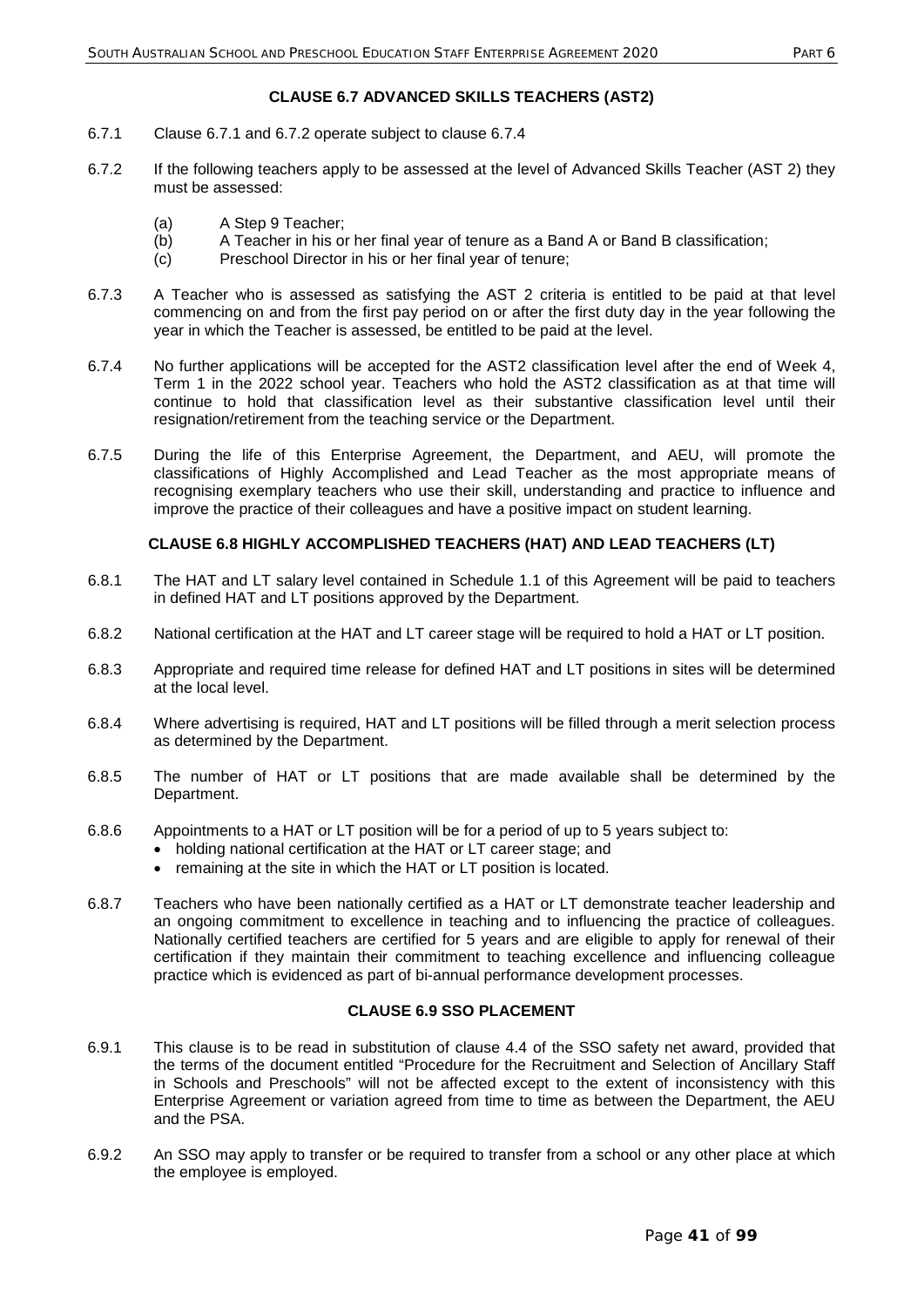- 6.9.3 The Department will describe all known SSO vacancies to enable SSOs to assess a position before applying for transfer or placement.
- 6.9.4 An SSO may be required to transfer for genuine operational reasons, including, for example:
	- (a) where there is a decline in school enrolment;
	- (b) where a school has established a School Services Officer deployment plan and the skills of current employees does not match the plan;
	- (c) where two or more schools have amalgamated or a school has closed.

#### **Staff participation in the required placement process**

- 6.9.5 The Principal must advise the whole staff of the extent of the reduction required.
- 6.9.6 All permanent ancillary staff, whether full-time or part-time, must be treated equally in the required transfer process.
- 6.9.7 The Principal must consult with the staff about the process to be used to effect required transfer(s). The ancillary staff must be given time to meet to consider and discuss the process. At each stage of the process all ancillary staff potentially affected by the requirement to transfer must be consulted.
- 6.9.8 Once the process is completed, the Principal must forward the required placement form to their Human Resources Consultant.
- 6.9.9 Where agreement cannot be reached the Principal should consult with the Education Director.
- 6.9.10 The only exemption which may be granted from the requirement for a school to undertake the required placement process is in relation to remote/isolated schools where due to distance factors it is unreasonable to require an employee to transfer. Requests for exemption should provide information regarding distances between employees' residences to nearest other school(s) and any other relevant information. Each request will be considered based on the circumstances of the school and employee.
- 6.9.11 In seeking an exemption a school is expected to take into consideration the effect of attrition, voluntary transfer and voluntary reduction in hours of work.
- 6.9.12 For the purposes of this sub-clause, a "remote/isolated school" is a school attracting 5.0 or more base plus isolation points as per Schedule 2.1 Appendix 1B of this Enterprise Agreement. Notwithstanding, a school attracting a lesser number of isolation points (excluding a metropolitan school) may seek from the Department an exemption and such a request will be considered by the Department on its merits.

#### **Placement of employees affected by required placement**

- 6.9.13 Where an employee has been identified for required placement, the following conditions will apply:
	- (a) Metropolitan

An employee may be required to move to another school within a reasonable distance from his/her home.

- (b) Country An employee may be required to move to a school within reasonable commuting distance of his/her home. If no suitable vacancy exists, then it may be decided that in some cases a transfer may be unreasonable. In such instances consideration will be given to the temporary retention of the school's surplus entitlement.
- 6.9.14 Where a school has been given approval to maintain over entitlement hours this will be considered if an ancillary staff vacancy occurs.
- 6.9.15 Required transferees will retain the hours of their existing appointment and will not be required to work in more than two locations. If appointments are made to two locations, the transferee will only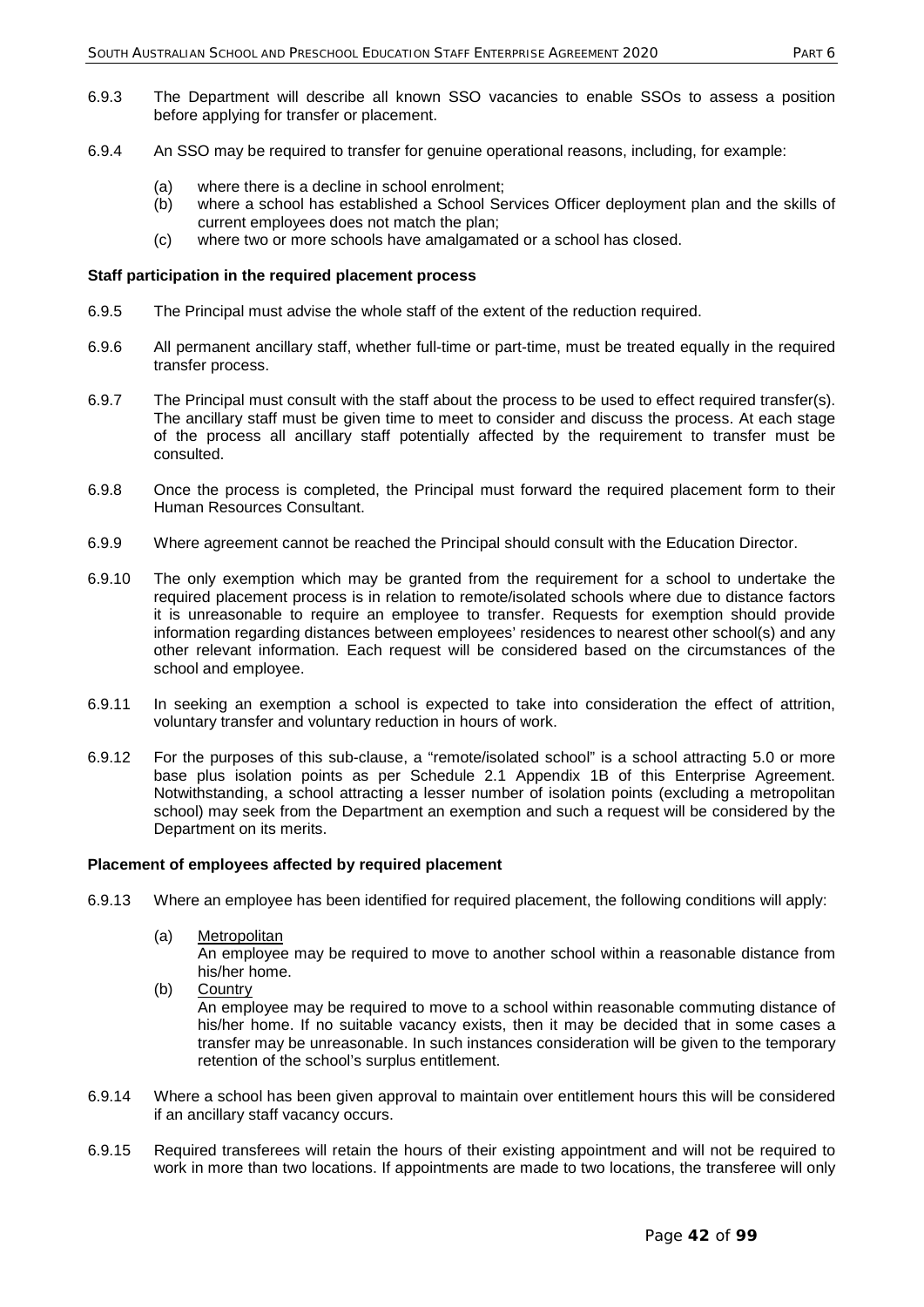be required to work in one school on a given day unless both locations with independent site numbers are on the same campus and no travelling time is involved.

- 6.9.16 When a required transfer or a voluntary transfer from a school which is over entitlement involves a person prepared to move from one country location to another country location, or the metropolitan area to a country location, or a country location to the metropolitan area, any removal costs incurred may be at the Departments expense in accordance with current Public Service provisions provided, in relation to a voluntary transfer, this action results in the school being staffed at entitlement level.
- 6.9.17 When a required transferee is also a tied transferee with a partner who is an employee of the Department, only one employee may claim removal expenses.
- 6.9.18 Required transferees will have the opportunity to visit schools once details of placement have been conveyed to them. Any costs associated with such a visit including travel will be borne by the transferee.
- 6.9.19 Ancillary staff relocated under the provisions of this scheme will normally not be required to undergo another relocation for two years.

#### **Appeals against required transfers**

- 6.9.20 In the first instance negotiation with the relevant Human Resources Consultant should take place. If this negotiation fails to satisfy any concerns of the employee/s identified as required transferee/s the appeal should be referred to the Assistant Director, Workforce Management (or nominee) for resolution. If it does not produce the required resolution the required transferee can activate the following process.
- 6.9.21 Appeals against a required transfer will be considered by an Appeal Committee if an employee believes the transfer could cause personal hardship or would be otherwise harsh, unjust or unreasonable. Submissions must be in writing. The Appeal Committee will normally comprise:
	- (a) an independent Chairperson who is mutually acceptable to the parties;
	- (b) a Departmental representative;<br>(c) a representative of the AEU or t
	- a representative of the AEU or the PSA, as nominated by the appellant.
- 6.9.22 When considering submissions, the Appeal Committee will take into account the extent of the personal hardship likely to be experienced by the employee and/or dependant(s). "Dependant" is defined as a spouse or partner in an established relationship; child or stepchild; or invalid relatives for whom the employee is the provider of essential care.
- 6.9.23 The employee may be represented by a nominee from the appropriate union.
- 6.9.24 The Appeal Committee will advise the Assistant Director, Workforce Management of its decision in terms similar to one of the following:
	- (a) the relocation to be deferred for one school year or for a shorter period as appropriate; or
	- (b) in exceptional circumstances exemption from any need for relocation; or
	- (c) the appeal is denied; or
	- (d) any other decision appropriate to the circumstances.
- 6.9.25 The Assistant Director, Workforce Management will advise the employee of the Committee's decision in writing.

## **CLAUSE 6.10 REVIEW OF ECW WORK LEVEL DEFINITIONS AND POSITION INFORMATION**

6.10.1 During the life of the Enterprise Agreement, the Department, the AEU and PSA will review the applicability of the new work level definitions and position information to ECWs in preschools.

### **CLAUSE 6.11 REVIEW OF ABORIGINAL EDUCATION WORKER CLASSIFICATION STRUCTURE**

6.11.1 During the life of this Enterprise Agreement the Department in conjunction with the AEU and PSA will finalise agreed amendments to the work level definitions of the Aboriginal Education Workers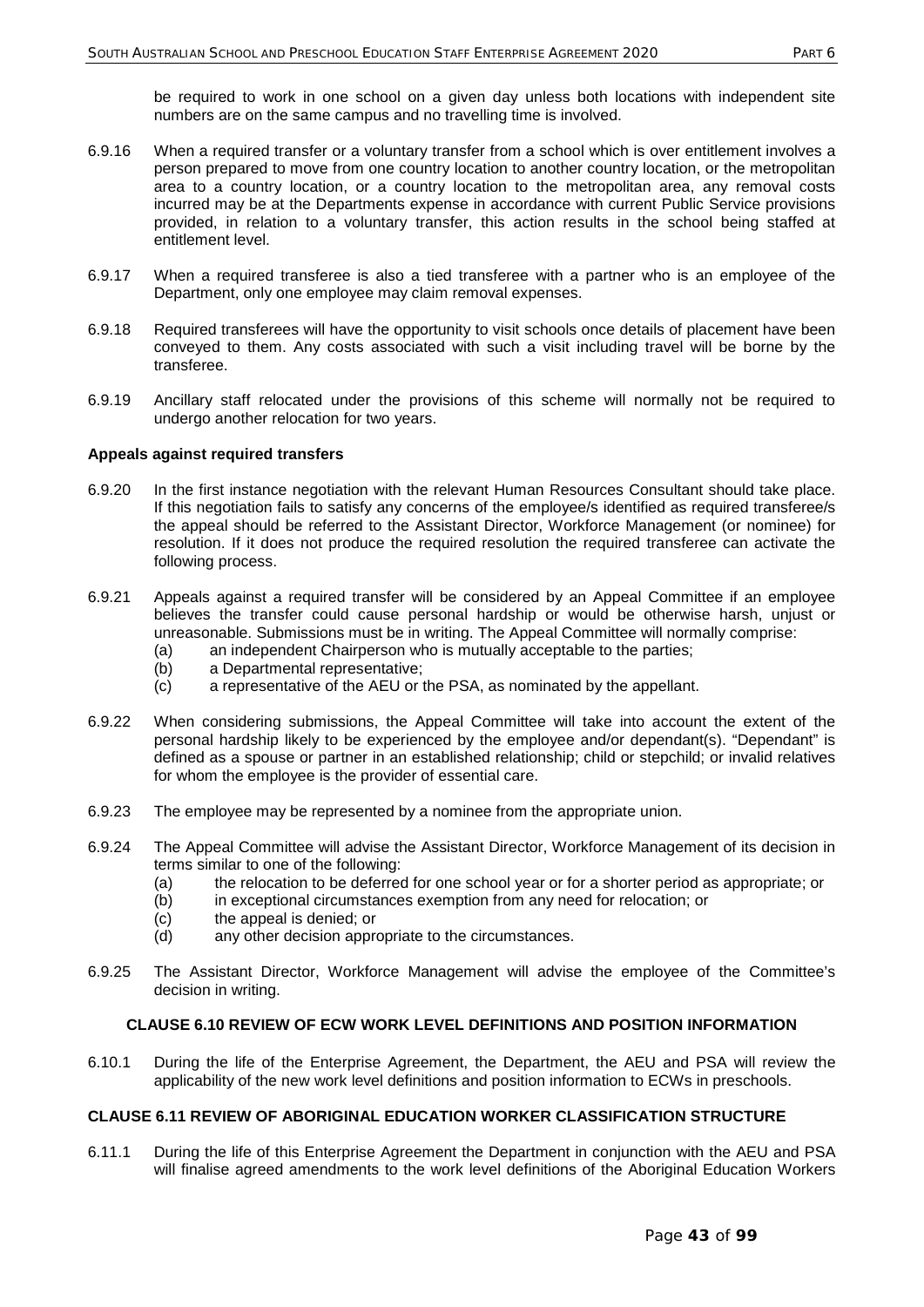classification, which will include the introduction of a new level definition for an AEW level 6 classification.

6.11.2 In the event that the parties reach agreement on a new work level definition for an AEW level 6 classification, this Enterprise Agreement will be read to provide for salary levels as set out in Schedule 1.4.

## **CLAUSE 6.12 – PROGRESSION OF TEACHERS AND PRESCHOOL TEACHERS BEYOND STEP 4 AND ELEGIBILITY FOR APPOINTMENT TO A LEADER CLASSIFICATION**

- 6.12.1 In this clause:
	- (a) "**the Act**" means the *Teachers Registration and Standards Act 2004* (SA);
	- (b) "**existing provisionally registered teacher**" or "**existing provisionally registered leader**" means a teacher or leader who was employed at the time when this Enterprise Agreement came into operation and who holds provisional registration.
	- (c) "**full registration**" means registration under section 21(1) of the Act;
	- (c) "**provisional registration**" means registration under section 21(2) of the Act.
- 6.12.2 Notwithstanding clause 4.2 of the Teachers (DECS) Award and clause 5.1 of the Pre-School Kindergarten Teaching Staff Award, unless otherwise authorised by the employer the following provisions apply with effect from the commencement of the Enterprise Agreement:
- 6.12.3 Teacher classifications within Schools and Preschools
	- (a) For the purposes of Schedules 1.1 and 1.2 of this Agreement, a teacher will not be eligible to be progress to teacher increment step 4 and beyond, or be appointed as a Highly Accomplished Teacher, Lead Teacher or Seconded Teacher unless the teacher holds full registration.
	- (b) An existing provisionally registered teacher who is classified at Step 4 or higher will not be eligible to progress to a higher step or be eligible for a new appointment as a Highly Accomplished Teacher, Lead Teacher or Seconded Teacher, until the teacher obtains full registration
- 6.12.4 Leader and Other Classifications
	- (a) A teacher will not be eligible to be appointed as a Band A or Band B Leader, Highly Accomplished Teacher, Lead Teacher or Seconded Teacher unless the teacher has obtained full registration.
	- (b) An existing provisionally registered leader will remain on their current classification for the term of their appointment but will not be eligible for a new appointment as a Leader, Highly Accomplished Teacher, Lead Teacher or Seconded Teacher until full registration has been obtained.

Note: This clause will not affect the Department addressing what the Department considers to be exceptional circumstances.

## **CLAUSE 6.13 – REVIEW OF EMPLOYMENT CONDITIONS OF SWIMMING AND AQUATIC INSTRUCTORS**

6.13.1 Subject to consultation between the Department and the AEU, and approval of recommendations by the Chief Executive, any agreed changes to the employment status, employment conditions and classification structures for swimming and aquatics instructors will be made by variation to the Enterprise Agreement.

# **CLAUSE 6.14 – SITE LEADERS –NEW STRUCTURE AND ROLE DESCRIPTORS**

6.14.1 Band A leadership classifications are in Schedule 3. Band B leadership classification descriptors for schools will be applicable from the commencement of the 2013 school year and are in accordance with Schedule 5.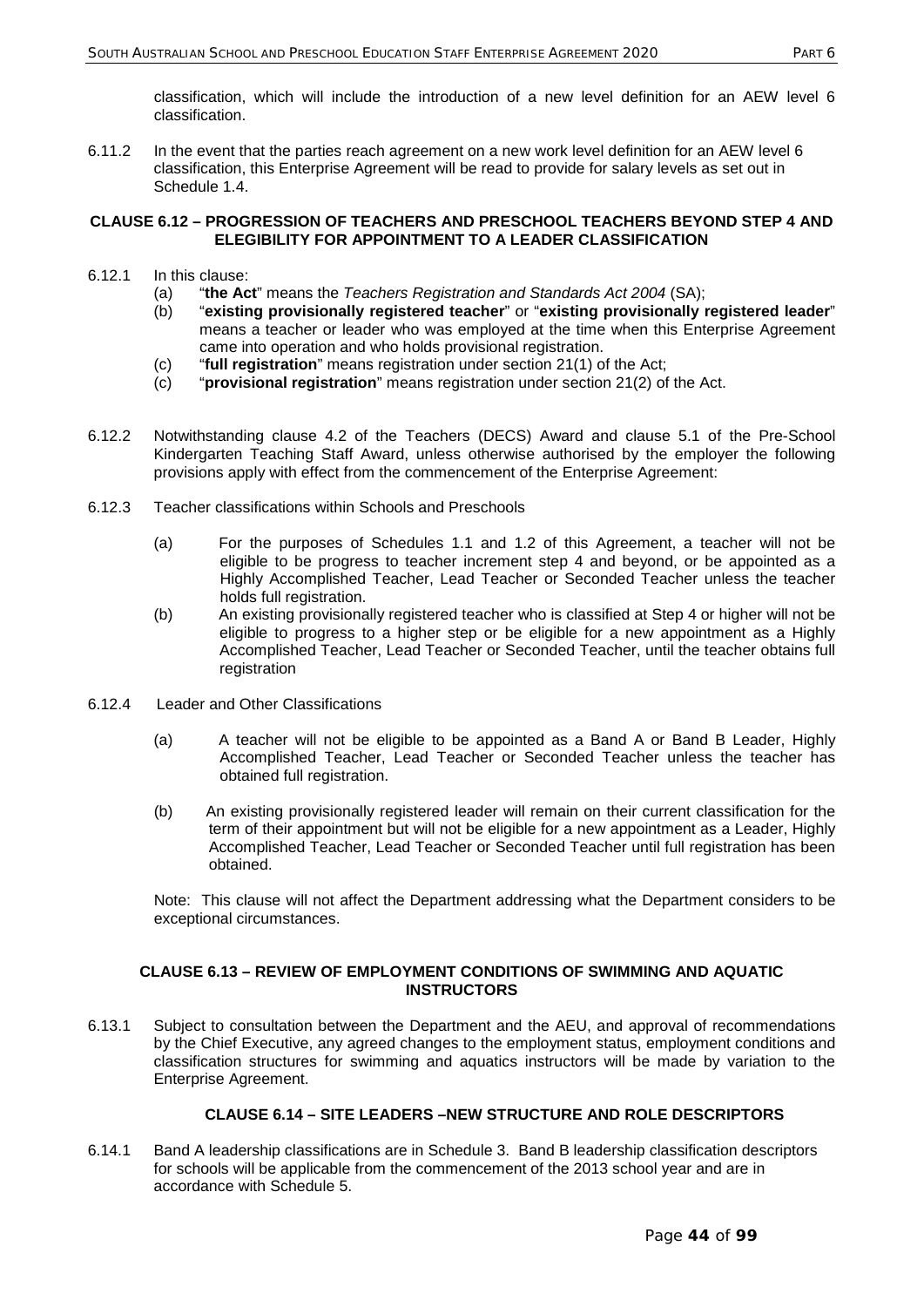# **PART 7 - SIGNATORIES**

# **Employer Signatories**

 $E.Brooks$ 

Chief Executive, Department of the Treasury and Finance (as the declared employer for the purposes of the Fair Work Act 1994 (SA))

**Witness** 

 $- - - -$ 

Chief Executive, Department for Witness Education

## **Registered Association Signatories**

The Australian Education Union, South Australian Branc

The Public Service Association of South Australia Incorporated

**Witness** 

Witness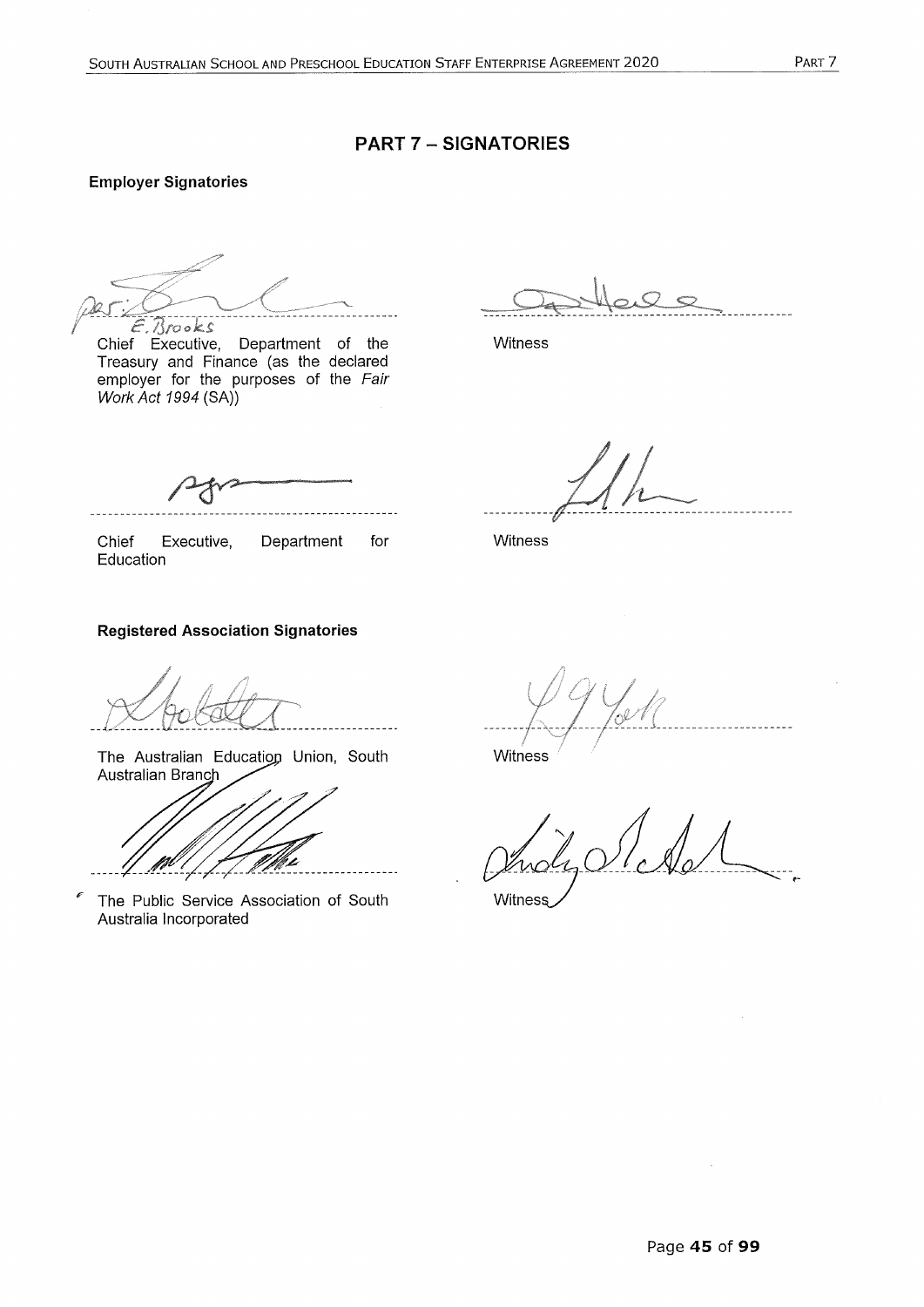# **APPENDIX 1 – REDEPLOYMENT, RETRAINING AND REDUNDANCY**

- 1. The parties acknowledge the following principles that outline the core elements proposed for a redeployment, retraining and redundancy policy. Implementation will be supported by information contained in relevant Recruitment and Selection Policies on managing excess employees.
- 2. The parties acknowledge that this policy is not intended to cover performance-related matters and/or misconduct that are the subject of provisions contained in the Department's Managing Unsatisfactory Performance Guideline. This Guideline will apply in the event that an employee declared excess declines to elect an option, participate in this process or refuses a reasonable alternative role.
- 3. The Department is a dynamic workplace with diversity of skills, capabilities and employees. These principles recognise this diversity and the challenges that the wider economic environment will place on the:
	- a. need for increased flexibility towards changing skills sets;
	- b. the retention of existing skills and capabilities over time; and
	- c. managing service delivery within available resources.
- 4. The Department will manage workforce careers, training and redeployment to meet current and future service delivery and capability needs within the Department and, wherever possible, limit the use of temporary and casual staff.
- 5. Employees will adapt and develop capabilities to meet changing needs and challenges and those who are engaged on an ongoing basis and become displaced as a result of restructuring ("declared excess employees") will engage in opportunities for retraining and redeployment.
- 6. Where the Department undertakes a restructure/re-organisation it will consult with employees/employee associations and actively case-manage an employee declared excess.
- 7. An employee declared excess will be advised in writing to that effect; provided with access to and considered for vacancies and invited to consider voluntary separation with appropriate payments.

Where an employee declared excess has been unsuccessful in obtaining an alternative ongoing position in the Department and/or the SA Public Sector after 12 months (since written advice of being declared excess), they may be separated with a suitable payment.

8. An employee who is placed in ongoing or temporary employment of no less than 12 months must be formally advised that they are no longer an excess employee. The 12 month period will include the cumulative effect of extensions in the same funded position.

## **The Department will:**

- a. Ensure compliance with the *Education Act 1972* (SA), *Public Sector Act 2009* (SA), *Children's Services Act 1985* (SA) and other applicable legislation; with applicable industrial instruments (enterprise agreements and awards) made under the *Fair Work Act 1994* (SA) and with relevant Departmental policies and procedures, Commissioner's determinations or guidelines including:
	- i. Consult with employees and employee associations about significant restructuring/re-organisation that is expected to result in fewer roles/positions.
	- ii. Ensure that the use of temporary and casual staff is reduced wherever possible.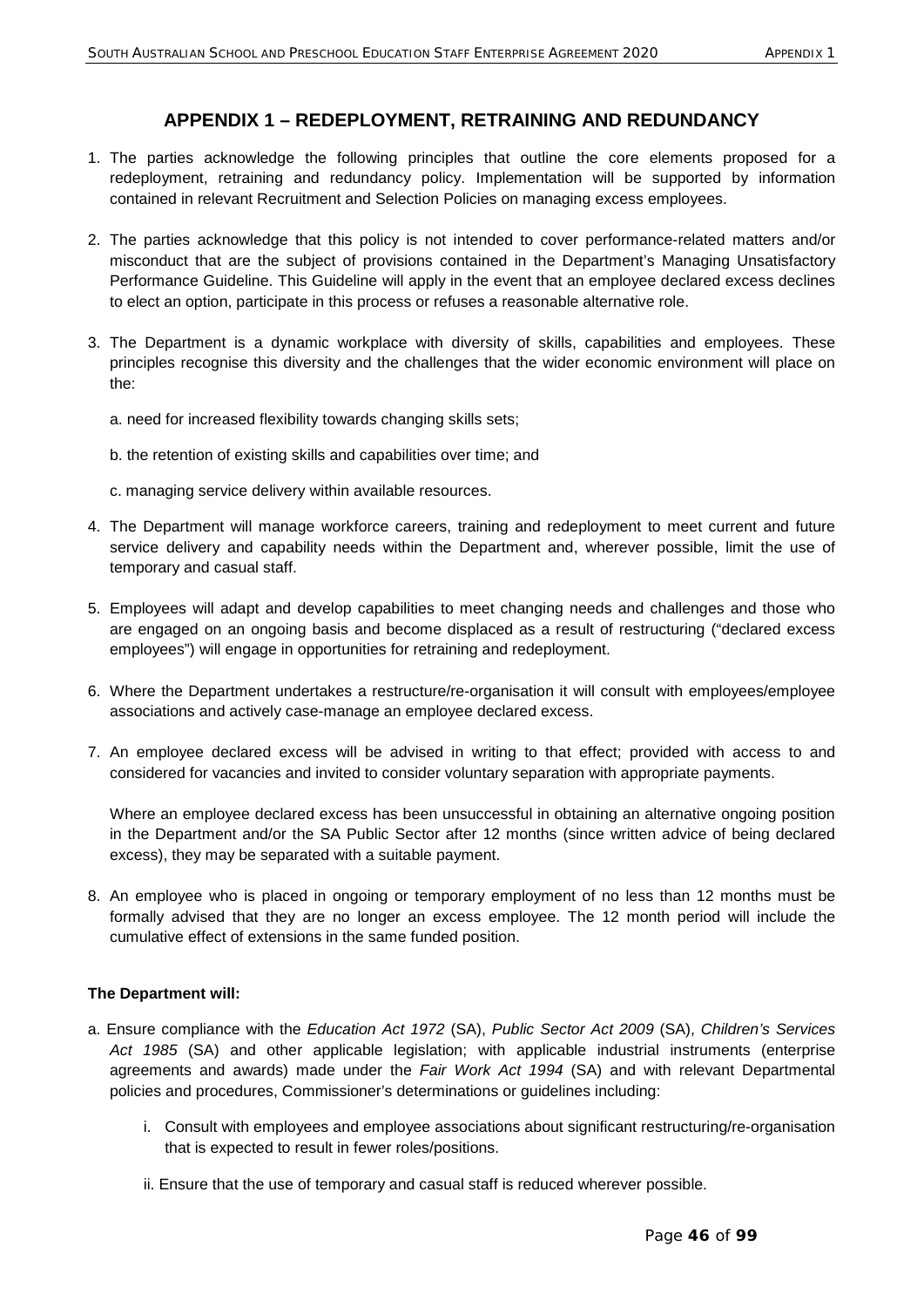- iii. Ensure available roles and vacancies are promoted/advertised and support employees to be redeployed.
- iv. Actively case-manage excess employees to effectively assist in any transition to new roles including:
	- 1. providing access to vacancies and interview/active consideration for a role (which may occur at the same time as the role is being advertised) where an excess employee is identified for/applies for a vacancy and there is a skills and capabilities match;
	- 2. provide access to retraining support that may be available in accordance with terms and conditions specified from time to time, including arrangements that may apply to particular occupational groups, or restructures; and
	- [3](#page-47-0). adhere to voluntary separation arrangements<sup>3</sup> and/or release of an employee.
- b. Where an employee has not been able to secure a new role by the end of the 12 month period and has declined consideration of an early voluntary separation package during that time, they may be separated with a suitable payment.
- c. The period for counting towards the 12 months as an excess employee commences at the date of the written advice to the employee that they are declared excess.

## **Excess Employees**

-

- a. Excess Employees are responsible for actively adapting and developing their skills including:
	- i. Following receipt of written advice of being declared an excess employee, actively consider and indicate their preferred option: to either work to secure another ongoing role/position i.e. redeployment; seek the applicable case manager's assistance; or seek an invitation for an early separation payment.
	- ii. Co-operating with the Department or an agency to which they may be assigned, participate in retraining opportunities and make every effort to adapt to and undertake the role/s or position/s identified or into which she/he is placed or assigned.
	- iii. Work with a nominated person or external service provider who is allocated to assist with a restructure and/or redeployment, including counselling; skills and capability development; and consideration of opportunities within the public or private sectors.
	- iv. Must accept as quickly as possible and must not refuse assignment or placement into an alternative or another role/position that is a reasonable match with their skills and capabilities (incl. with training) $4$ .
- b. Continue to be subject to processes and requirements (legislative, policy and administrative) applicable to a public sector employee.<sup>[5](#page-47-2)</sup>

<span id="page-47-0"></span><sup>&</sup>lt;sup>3</sup> Treasurer's Budget Statement June 2015: TVSP 10 weeks plus 2 weeks payment per year of service to a maximum of 52 weeks.

<span id="page-47-1"></span><sup>4</sup> This is intended to be broadly considered: does the person have the skills and capabilities to perform the duties to a substantial extent (including with training). That is, there does not need to be direct match with all of the requirements of the role/position.

<span id="page-47-2"></span><sup>&</sup>lt;sup>5</sup> This includes any review, appeal and/or performance management process/es that may apply to the employee or that may be utilised by the Department.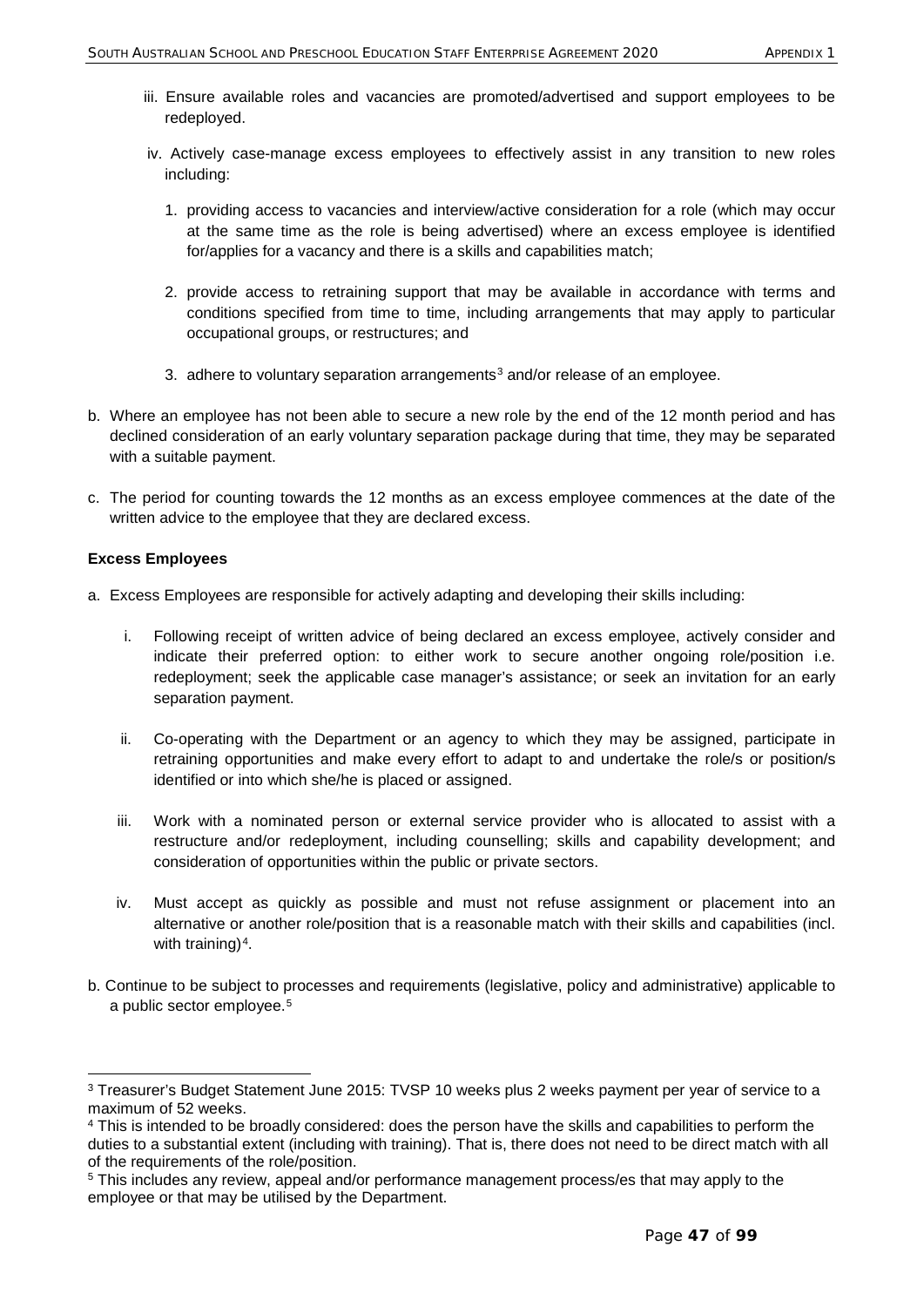### **Application of separation payments**

- a. An applicable voluntary separation arrangement must be offered to an excess employee if they have not been successful in gaining an alternative ongoing position within the first 3 months of being declared excess (date of written notice).
- b. Where an employee declared excess identifies a preference for redeployment/retraining and declines the invitation to express interest in an early separation package in the first 3 months, then the quanta of any future invitation to accept a separation package will be reduced:
	- i. Redeployment period more than 3 months and up to 6 months 50% reduction;
	- ii. Redeployment period greater than 6 months and up to 9 months 75% reduction.

The Department must notify the union/s, and at the same time the Commissioner for Public Sector Employment (CPSE), at least three months prior to the employee being due to reach the end of the 12 months of being excess.

Excess employees may be separated with a suitable package in the event that they are unable to be placed at the end of 12 months.

Where a significant number of employees are to be declared excess then the CPSE must be advised at the earliest opportunity.

This Appendix is to be read in conjunction with relevant Department policies and procedures.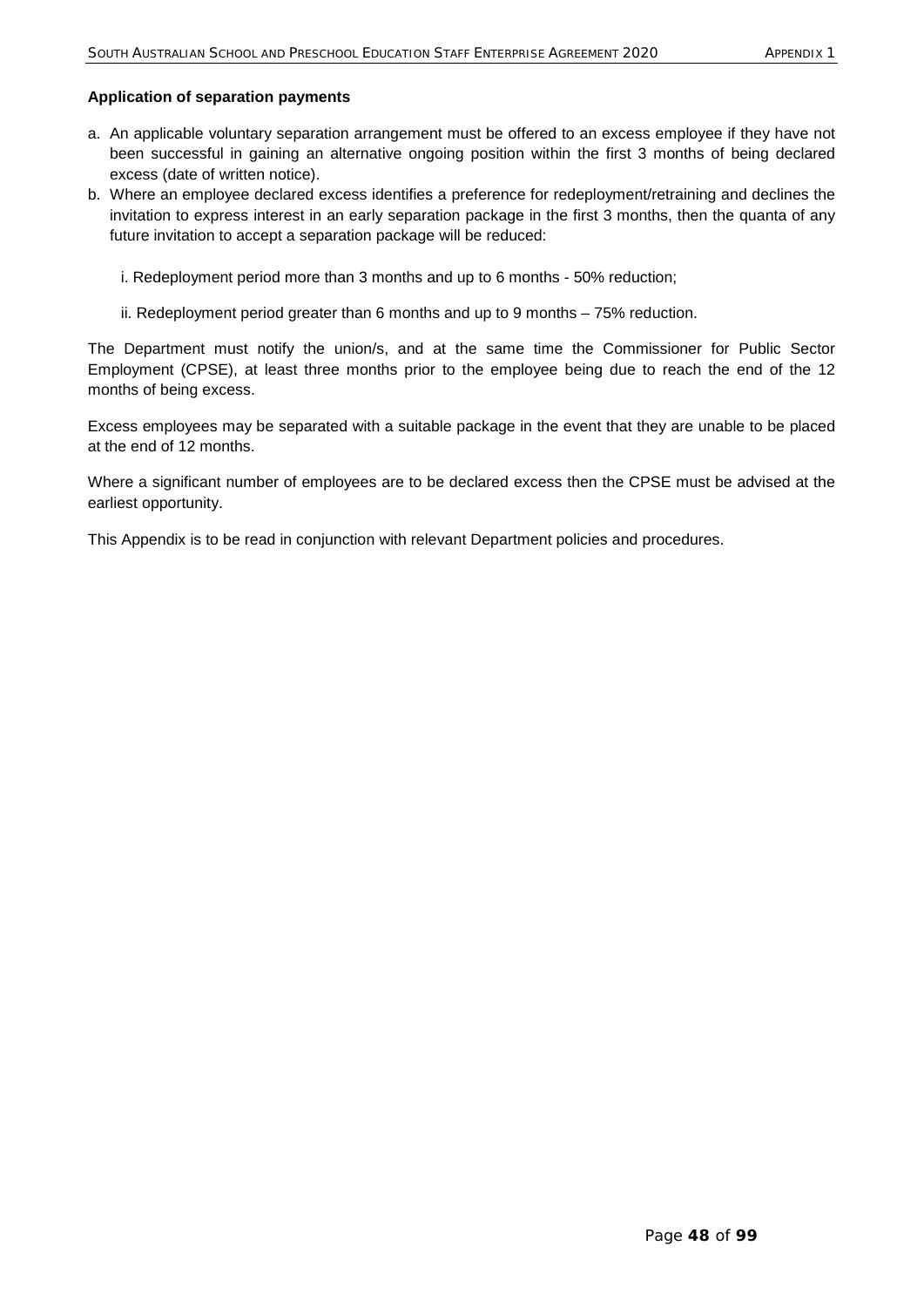# **SCHEDULE 1 - WAGES AND SALARY RATES**

# **SCHEDULE 1.1 - TEACHER CLASSIFICATIONS**

OPDATE 01:10:2018 ffpp on or after

| Classification                                     | Step             | Current            | $1st$ ffpp on<br>or after<br>1.10.2018 | $1st$ ffpp on<br>or after<br>1.05.2019 | $1st$ ffpp on<br>or after<br>1.05.2020 | $1st$ ffpp on<br>or after<br>1.05.2021 | $1st$ ffpp on<br>or after<br>1.05.2022 |
|----------------------------------------------------|------------------|--------------------|----------------------------------------|----------------------------------------|----------------------------------------|----------------------------------------|----------------------------------------|
| <b>Special Authority</b>                           |                  | 59,396             | 60,198                                 | 60,800                                 | 62,229                                 | 63,691                                 | 65,188                                 |
| <b>Band 1</b>                                      |                  |                    |                                        |                                        |                                        |                                        |                                        |
| <b>Teachers</b>                                    | $\mathbf{1}$     | 68,126             | 69,046                                 | 69,736                                 | 71,375                                 | 73,052                                 | 74,769                                 |
|                                                    | $\mathbf 2$      | 71,638             | 72,605                                 | 73,331                                 | 75,054                                 | 76,818                                 | 78,623                                 |
|                                                    | 3                | 75,153             | 76,168                                 | 76,930                                 | 78,738                                 | 80,588                                 | 82,482                                 |
|                                                    | $*_{4}$          | 78,664             | 79,726                                 | 80,523                                 | 82,415                                 | 84,352                                 | 86,334                                 |
|                                                    | 5                | 82,187             | 83,297                                 | 84,130                                 | 86,107                                 | 88,131                                 | 90,202                                 |
|                                                    | $\,6$            | 85,699             | 86,856                                 | 87,725                                 | 89,787                                 | 91,897                                 | 94,057                                 |
|                                                    | 7                | 89,213             | 90,417                                 | 91,321                                 | 93,467                                 | 95,663                                 | 97,911                                 |
|                                                    | 8                | 93,965             | 95,234                                 | 96,186                                 | 98,446                                 | 100,759                                | 103,127                                |
| (AST1 (Key Teacher<br>Fallback))                   | 9                | 98,806             | 100,140                                | 101,141                                | 103,518                                | 105,951                                | 108,441                                |
| AST2 (Key Teacher<br>Fallback)**                   |                  | 102,464            | 103,847                                | 104,885                                | 107,350                                | 109,873                                | 112,455                                |
| <b>Highly Accomplished</b><br><b>Teacher (HAT)</b> |                  |                    | 108,672                                | 109,759                                | 112,338                                | 114,978                                | 117,680                                |
| <b>Lead Teacher (LT)</b>                           |                  | 107,224<br>113,341 | 114,871                                | 116,020                                | 118,746                                | 121,537                                | 124,393                                |
| <b>Seconded Teachers</b>                           |                  |                    |                                        |                                        |                                        |                                        |                                        |
| <b>SEC TCHER</b>                                   | 1                | 107,911            | 109,368                                | 110,462                                | 113,058                                | 115,715                                | 118,434                                |
| <b>SEC TCHER</b>                                   | $\boldsymbol{2}$ | 115,003            | 116,556                                | 117,722                                | 120,488                                | 123,319                                | 126,217                                |
| <b>SEC TCHER</b>                                   | 3                | 122,099            | 123,747                                | 124,984                                | 127,921                                | 130,927                                | 134,004                                |
| <b>Hourly Paid Instructors</b>                     |                  |                    |                                        |                                        |                                        |                                        |                                        |
| Class 4                                            | 1                | 47.55              | 48.20                                  | 48.70                                  | 49.85                                  | 51.00                                  | 52.20                                  |
| Class 3                                            | 1                | 70.10              | 71.05                                  | 71.75                                  | 73.45                                  | 75.20                                  | 76.95                                  |
| Class 2                                            | 1                | 85.25              | 86.40                                  | 87.25                                  | 89.30                                  | 91.40                                  | 93.55                                  |
| Class 1                                            | Min              | 89.50              | 90.70                                  | 91.60                                  | 93.75                                  | 95.95                                  | 98.20                                  |
|                                                    | Max              | 130.55             | 132.30                                 | 133.60                                 | 136.75                                 | 139.95                                 | 143.25                                 |

# **Criteria**

\* For the purposes of this Schedule, and notwithstanding clause 4.2 of the Teachers (DECS) Award, unless otherwise authorised by the employer the following provisions apply with effect from the commencement of the Enterprise Agreement:

- 1. A teacher will not be eligible to be progress to teacher increment step 4 and beyond, or be appointed as a Highly Accomplished Teacher, Lead Teacher or Seconded Teacher unless the teacher has obtained full registration by the Teachers Registration Board.
- 2. Existing provisionally registered employees would remain on their current increment at step 4 or beyond and will not be eligible to progress to the next increment or be eligible for a new appointment as a Highly Accomplished Teacher, Lead Teacher or Seconded Teacher until full registration has been obtained by the Teachers Registration Board.
- \*\* After the end of Week 4, Term 1 in the 2022 school year, no further applications will be accepted for the AST2 classification Level. Teachers who hold the AST2 classification as at that time will continue to hold that classification level as their substantive classification level until the cessation of their appointment as an officer of the teaching service.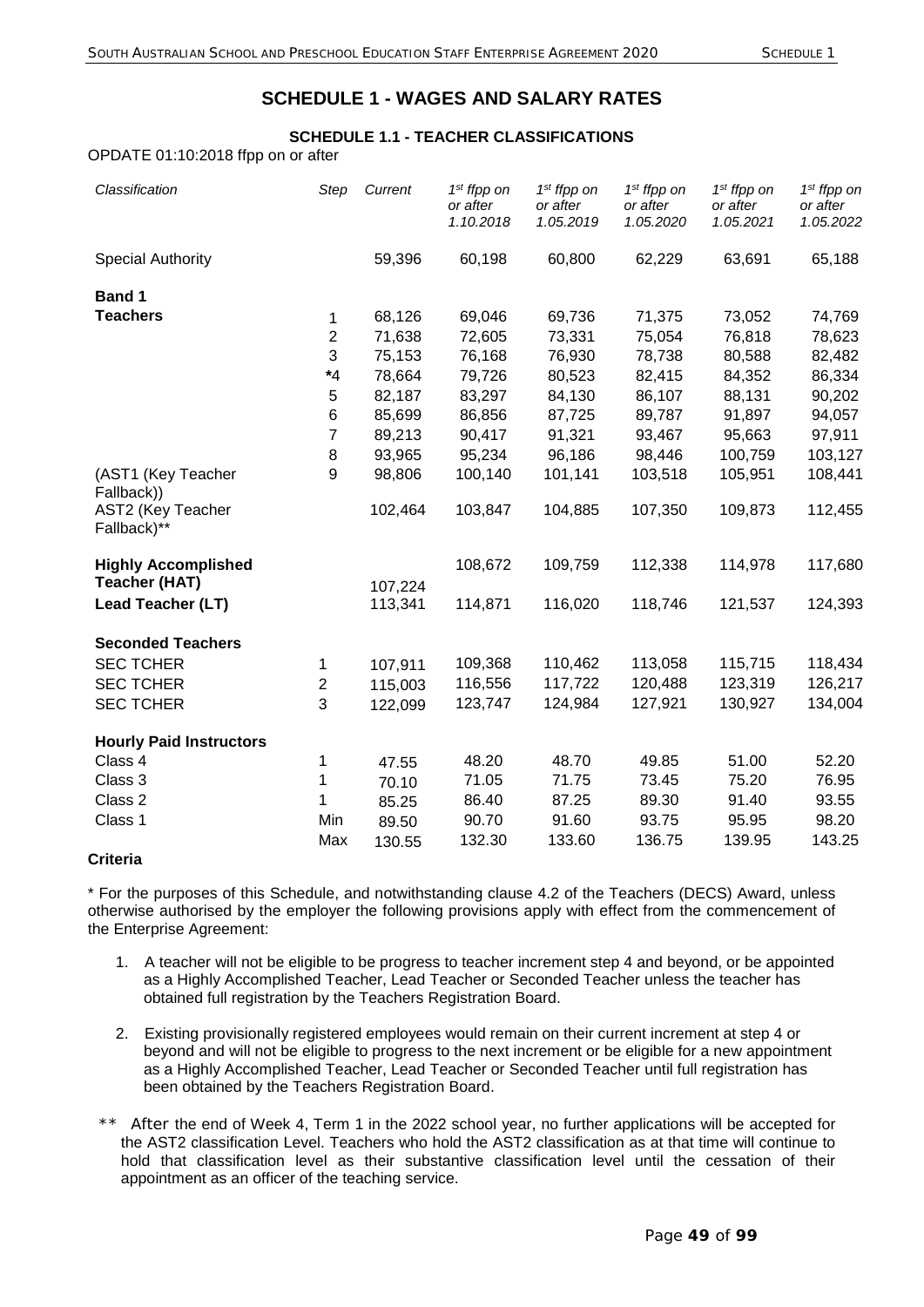## **SCHEDULE 1.2 – TEACHER CLASSIFICATIONS IN PRESCHOOLS**

#### OPDATE 01:10:2018 ffpp on or after

| Classification                                                   | Step                                       | Current                                                                                | 1 <sup>st</sup> ffpp on<br>or after<br>1.10.2018                                        | 1 <sup>st</sup> ffpp on<br>or after<br>1.05.2019                                        | 1 <sup>st</sup> ffpp on<br>or after<br>1.05.2020                                        | 1 <sup>st</sup> ffpp on<br>or after<br>1.05.2021                                         | 1 <sup>st</sup> ffpp on<br>or after<br>1.05.2022                                         |
|------------------------------------------------------------------|--------------------------------------------|----------------------------------------------------------------------------------------|-----------------------------------------------------------------------------------------|-----------------------------------------------------------------------------------------|-----------------------------------------------------------------------------------------|------------------------------------------------------------------------------------------|------------------------------------------------------------------------------------------|
| <b>Special Authority</b>                                         |                                            | 59,396                                                                                 | 60,198                                                                                  | 60,800                                                                                  | 62,229                                                                                  | 63,691                                                                                   | 65,188                                                                                   |
| Teachers                                                         | 1<br>2<br>3<br>*4<br>5<br>6<br>7<br>8<br>9 | 68,126<br>71,638<br>75,153<br>78,664<br>82,187<br>85,699<br>89,213<br>93,965<br>98,806 | 69,046<br>72,605<br>76,168<br>79,726<br>83,297<br>86,856<br>90,417<br>95,234<br>100,140 | 69,736<br>73,331<br>76,930<br>80,523<br>84,130<br>87,725<br>91,321<br>96,186<br>101,141 | 71,375<br>75,054<br>78,738<br>82,415<br>86,107<br>89,787<br>93,467<br>98,446<br>103,518 | 73,052<br>76,818<br>80,588<br>84,352<br>88,131<br>91,897<br>95,663<br>100,759<br>105,951 | 74,769<br>78,623<br>82,482<br>86,334<br>90,202<br>94,057<br>97,911<br>103,127<br>108,441 |
| AST2 (Key Teacher<br>Fallback)**                                 |                                            | 102,464                                                                                | 103,847                                                                                 | 104,885                                                                                 | 107,350                                                                                 | 109,873                                                                                  | 112,455                                                                                  |
| <b>Highly Accomplished</b><br>Teacher (HAT)<br>Lead Teacher (LT) |                                            | 107,224<br>113,341                                                                     | 108,672<br>114,871                                                                      | 109,759<br>116,020                                                                      | 112,338<br>118,746                                                                      | 114,978<br>121,537                                                                       | 117,680<br>124,393                                                                       |

# **Criteria**

\* For the purposes of this Schedule, and notwithstanding clause 5.1 of the Pre-School (Kindergarten) Teaching Staff Award, unless otherwise authorised by the employer the following provisions apply with effect from the commencement of the Enterprise Agreement:

- 1. A teacher will not be eligible to be progress to teacher increment step 4 and beyond, or be appointed as a Highly Accomplished Teacher or Lead Teacher unless the teacher has obtained full registration by the Teachers Registration Board.
- 2. Existing provisionally registered employees would remain on their current increment at step 4 or beyond and will not be eligible to progress to the next increment or be eligible for a new appointment as a Highly Accomplished Teacher, Lead Teacher or Seconded Teacher until full registration has been obtained by the Teachers Registration Board.
- \*\* After the end of Week 4, Term 1 in the 2022 school year, no further applications will be accepted for the AST2 classification Level. Teachers who hold the AST2 classification as at that time will continue to hold that classification level as their substantive classification level until the cessation of their appointment as an officer of the teaching service.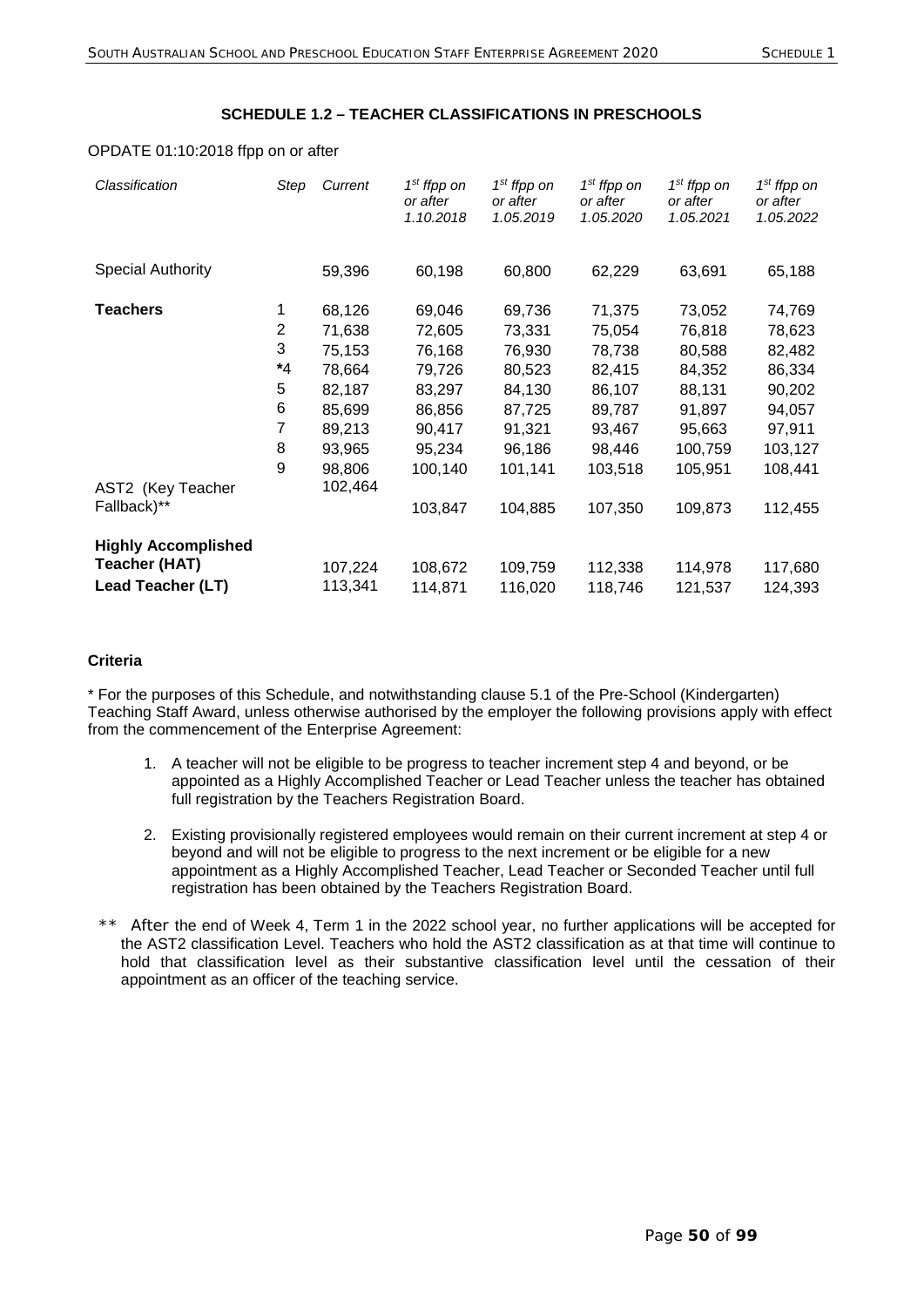## **SCHEDULE 1.3A – LEADER STRUCTURE AND CLASSIFICATIONS FROM 2013**

OPDATE 24:01:2013 ffpp on and from



\* It is proposed to translate COR0201 to temporary Band B-0 (i.e. current salary point and with no future appointments at that level)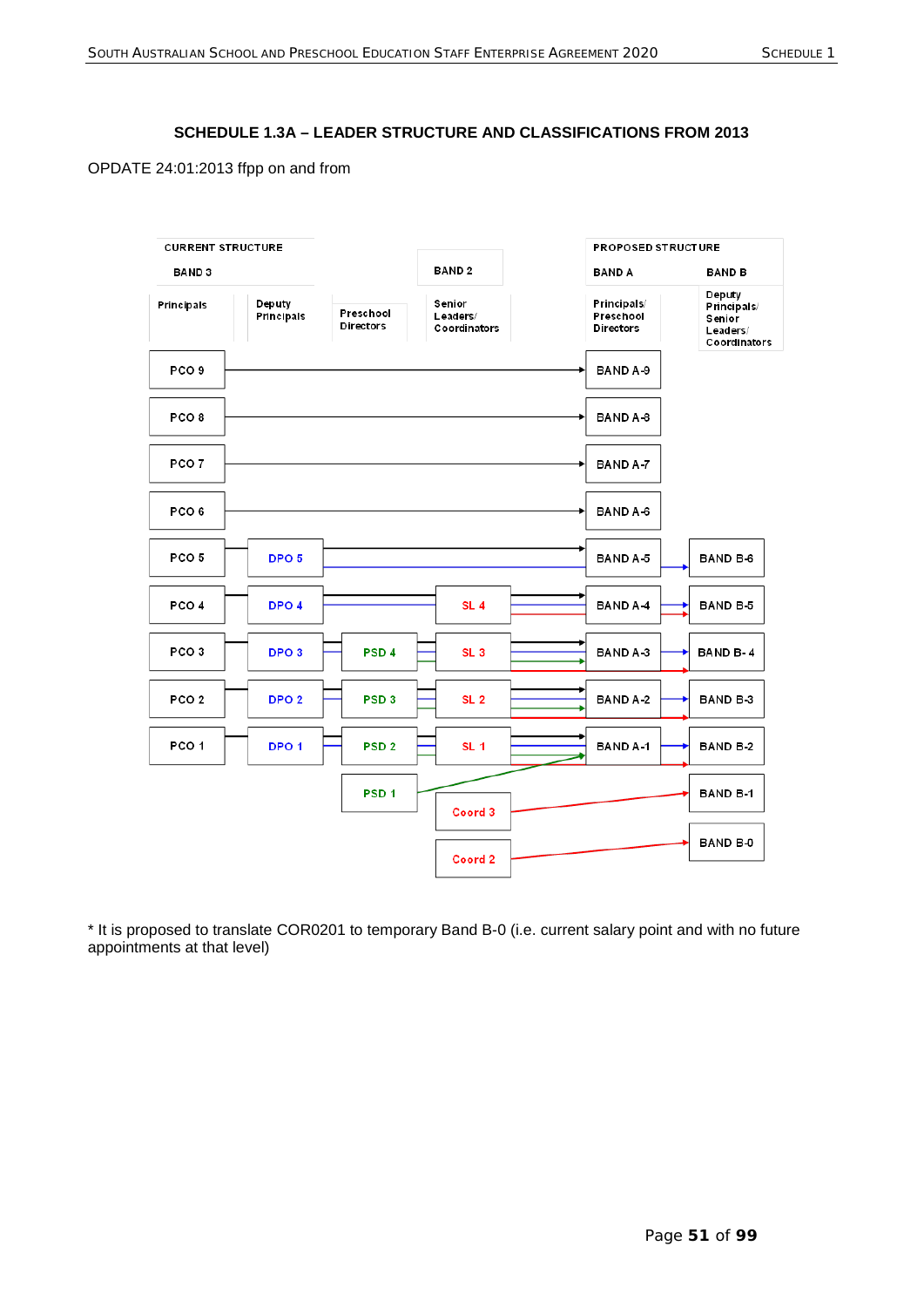## **SCHEDULE 1.3B – LEADER CLASSIFICATIONS**

#### OPDATE 1.10.2018 ffpp on or after

| Classification                                                                                    | Current                                                                   | 1 <sup>st</sup> ffpp on<br>or after<br>1.10.2018                          | 1 <sup>st</sup> ffpp on<br>or after<br>1.05.2019                          | $1st$ ffpp on<br>or after<br>1.05.2020                                    | $1st$ ffpp<br>on or after<br>1.05.2021                                    | 1 <sup>st</sup> ffpp on or<br>after<br>1.05.2022                          |
|---------------------------------------------------------------------------------------------------|---------------------------------------------------------------------------|---------------------------------------------------------------------------|---------------------------------------------------------------------------|---------------------------------------------------------------------------|---------------------------------------------------------------------------|---------------------------------------------------------------------------|
| <b>Band A</b><br><b>Principals/</b><br><b>Preschool</b><br><b>Directors</b>                       |                                                                           |                                                                           |                                                                           |                                                                           |                                                                           |                                                                           |
| Band A-1                                                                                          | 109,739                                                                   | 111,769                                                                   | 113,446                                                                   | 117,246                                                                   | 121,174                                                                   | 125,233                                                                   |
| Band A-2                                                                                          | 116,945                                                                   | 119,108                                                                   | 120,895                                                                   | 124,945                                                                   | 129,131                                                                   | 133,457                                                                   |
| Band A-3                                                                                          | 124,155                                                                   | 126,452                                                                   | 128,349                                                                   | 132,649                                                                   | 137,093                                                                   | 141,686                                                                   |
| Band A-4                                                                                          | 131,364                                                                   | 133,794                                                                   | 135,801                                                                   | 140,350                                                                   | 145,052                                                                   | 149,911                                                                   |
| Band A-5                                                                                          | 138,578                                                                   | 141,142                                                                   | 143,259                                                                   | 148,058                                                                   | 153,018                                                                   | 158,144                                                                   |
| Band A-6                                                                                          | 145,783                                                                   | 148,480                                                                   | 150,707                                                                   | 155,756                                                                   | 160,974                                                                   | 166,367                                                                   |
| Band A-7                                                                                          | 152,994                                                                   | 155,824                                                                   | 158,161                                                                   | 163,459                                                                   | 168,935                                                                   | 174,594                                                                   |
| Band A-8                                                                                          | 160,202                                                                   | 163,166                                                                   | 165,613                                                                   | 171,161                                                                   | 176,895                                                                   | 182,821                                                                   |
| Band A-9                                                                                          | 166,667                                                                   | 169,750                                                                   | 172,296                                                                   | 178,068                                                                   | 184,033                                                                   | 190,198                                                                   |
| <b>Band B</b><br><b>Deputy</b><br>Principals/<br><b>Senior</b><br>Leaders/<br><b>Coordinators</b> |                                                                           |                                                                           |                                                                           |                                                                           |                                                                           |                                                                           |
| Band B-0<br>Band B-1<br>Band B-2<br>Band B-3<br>Band B-4<br>Band B-5<br>Band B-6                  | 102,938<br>107,224<br>109,739<br>116,945<br>124,155<br>131,364<br>138,578 | 104,328<br>108,672<br>111,220<br>118,524<br>125,831<br>133,137<br>140,449 | 105,371<br>109,759<br>112,332<br>119,709<br>127,089<br>134,468<br>141,853 | 107,847<br>112,338<br>114,972<br>122,522<br>130,076<br>137,628<br>145,187 | 110,381<br>114,978<br>117,674<br>125,401<br>133,133<br>140,862<br>148,599 | 112,975<br>117,680<br>120,439<br>128,348<br>136,262<br>144,172<br>152,091 |

## **Criteria**

For the purposes of this Schedule, and notwithstanding clause 4.2 of the Teachers (DECS) Award and clause 5.1 of the Pre-School (Kindergarten) Teaching Staff Award, from the commencement of this Enterprise Agreement, unless otherwise authorised by the employer a teacher will not be eligible to progress to a teacher increment step 4 and beyond, or be appointed as a Highly Accomplished Teacher, Lead Teacher or Band A or Band B Leader unless the teacher has obtained full registration by the Teachers Registration Board.

Existing provisionally registered Leaders will remain on their current classification for the term of their appointment but will not be eligible to:

1. Progress to a teacher increment step 4 and beyond or for a new appointment as a Highly Accomplished Teacher, Lead Teacher, Seconded Teacher, or Band A or Band B Leader until full registration has been obtained by the Teachers Registration Board.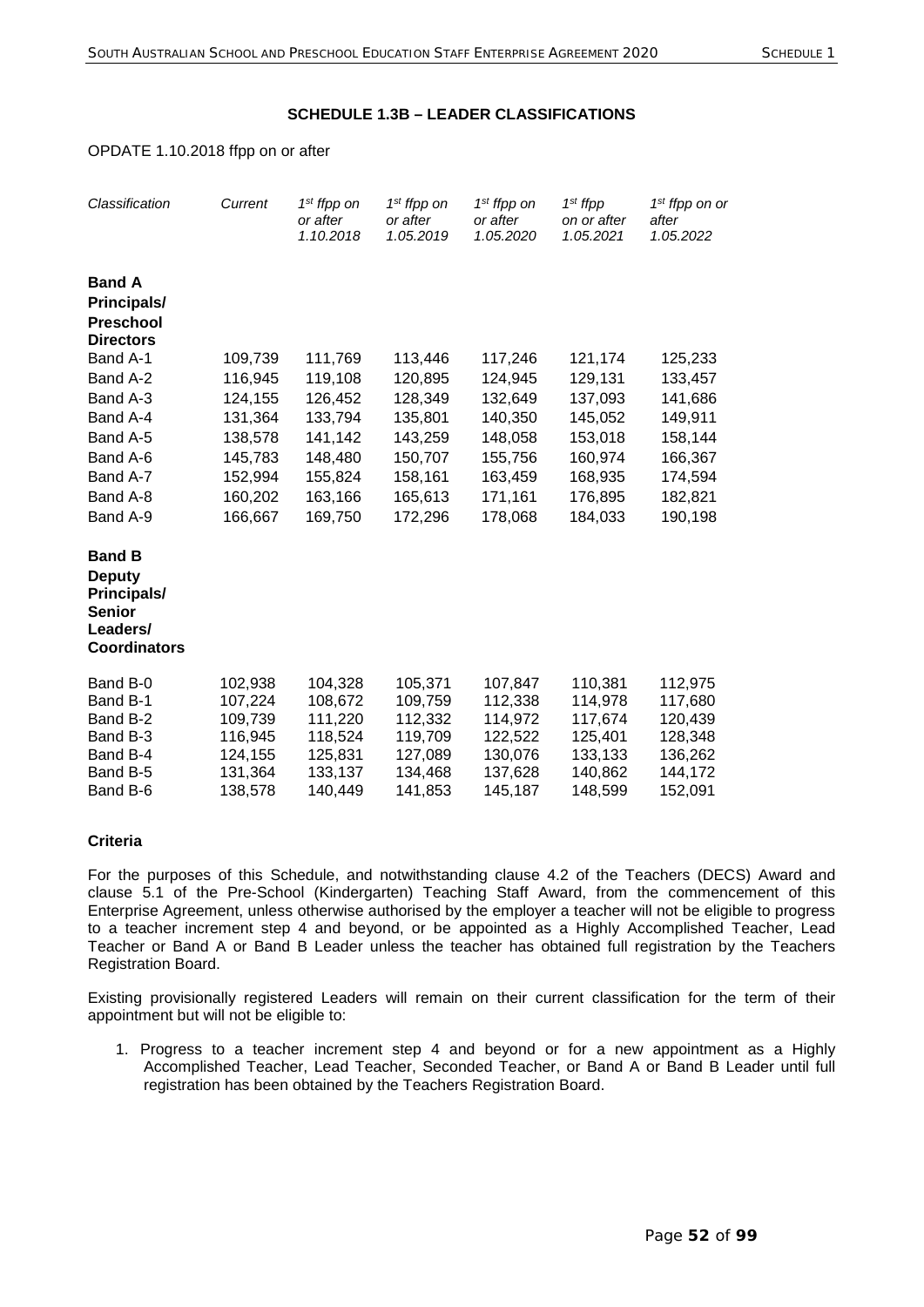### **SCHEDULE 1.4 – ABORIGINAL EDUCATION WORKERS**

#### OPDATE 01:10:2018 ffpp on or after

| Classification | <b>Step</b>             | Current | 1 <sup>st</sup> ffpp on<br>or after<br>1.10.2018 | $1st$ ffpp on<br>or after<br>1.05.2019 | 1 <sup>st</sup> ffpp on<br>or after<br>1.05.2020 | 1 <sup>st</sup> ffpp on<br>or after<br>1.05.2021 | 1 <sup>st</sup> ffpp on<br>or after<br>1.05.2022 |
|----------------|-------------------------|---------|--------------------------------------------------|----------------------------------------|--------------------------------------------------|--------------------------------------------------|--------------------------------------------------|
| AEW-1          | 1                       | 54,002  | 54,731                                           | 55,278                                 | 56,577                                           | 57,907                                           | 59,268                                           |
|                | $\overline{\mathbf{c}}$ | 57,093  | 57,864                                           | 58,443                                 | 59,816                                           | 61,222                                           | 62,661                                           |
|                | 3                       | 58,235  | 59,021                                           | 59,611                                 | 61,012                                           | 62,446                                           | 63,913                                           |
| AEW-2          | 1                       | 61,089  | 61,914                                           | 62,533                                 | 64,003                                           | 65,507                                           | 67,046                                           |
|                | $\overline{\mathbf{c}}$ | 64,732  | 65,606                                           | 66,262                                 | 67,819                                           | 69,413                                           | 71,044                                           |
|                | 3                       | 67,700  | 68,614                                           | 69,300                                 | 70,929                                           | 72,596                                           | 74,302                                           |
|                | 4                       | 68,842  | 69,771                                           | 70,469                                 | 72,125                                           | 73,820                                           | 75,555                                           |
| AEW-3          | 1                       | 73,092  | 74,079                                           | 74,820                                 | 76,578                                           | 78,378                                           | 80,220                                           |
|                | 2                       | 76,064  | 77,091                                           | 77,862                                 | 79,692                                           | 81,565                                           | 83,482                                           |
|                | 3                       |         | 78,104                                           | 78,885                                 | 80,739                                           | 82,636                                           | 84,578                                           |
| AEW-4          | 1                       | 78,790  | 79,854                                           | 80,653                                 | 82,548                                           | 84,488                                           | 86,473                                           |
|                | 2                       | 80,608  | 81,696                                           | 82,513                                 | 84,452                                           | 86,437                                           | 88,468                                           |
|                | 3                       | 82,429  | 83,542                                           | 84,377                                 | 86,360                                           | 88,389                                           | 90,466                                           |
|                | 4                       |         | 84,555                                           | 85,401                                 | 87,408                                           | 89,462                                           | 91,564                                           |
| AEW-5          | 1                       | 85,338  | 86,490                                           | 87,355                                 | 89,408                                           | 91,509                                           | 93,659                                           |
|                | 2                       | 88,121  | 89,311                                           | 90,204                                 | 92,324                                           | 94,494                                           | 96,715                                           |
|                | 3                       | 90,909  | 92,136                                           | 93,057                                 | 95,244                                           | 97,482                                           | 99,773                                           |
|                | 4                       |         | 93,150                                           | 94,082                                 | 96,293                                           | 98,556                                           | 100,872                                          |
| AEW-6          | 1                       |         | 98,407                                           | 99,391                                 | 101,727                                          | 104,118                                          | 106,565                                          |
|                | $\overline{2}$          |         | 101,044                                          | 102,054                                | 104,452                                          | 106,907                                          | 109,419                                          |
|                | 3                       |         | 104,053                                          | 105,094                                | 107,564                                          | 110,092                                          | 112,679                                          |

**NOTE**: School Based Aboriginal Education Workers (i.e. Aboriginal Education Workers employed to work in a school/s) will be paid at a rate as specified in this Schedule for 35 hours attendance at work per week. This is in recognition of the role they undertake, pursuant to clause 5.1.7 of the Aboriginal Education Workers (DECS) Award and provides some acknowledgement for cultural knowledge and of community responsibilities.

#### **Criteria**

Criteria based increment progression for employees classified at Levels 1 or 2 was operative from the commencement of the 2013 school year (ffpp on or after 24 January 2013), and for employees classified at Levels 3 and above is operative from the commencement of the 2020 school year (ffpp on or after 23 January 2020).

An employee is eligible to apply for progression to the criteria-based increment subject to the following:

- (i) the employee has attained the relevant qualifications as required by the Department;
- (ii) the employee has completed 12 months at the current top step of the relevant level; and
- (iii) is not currently subject of unsatisfactory performance management processes.

The operative date for a successful application will be the first full pay period on or after the date of lodgement of the application except where an applicant classified at Level 3 or above provides evidence that they met the criteria before the commencement of the 2020 school year, in which case the operative date will be first full pay period on or after 23 January 2020.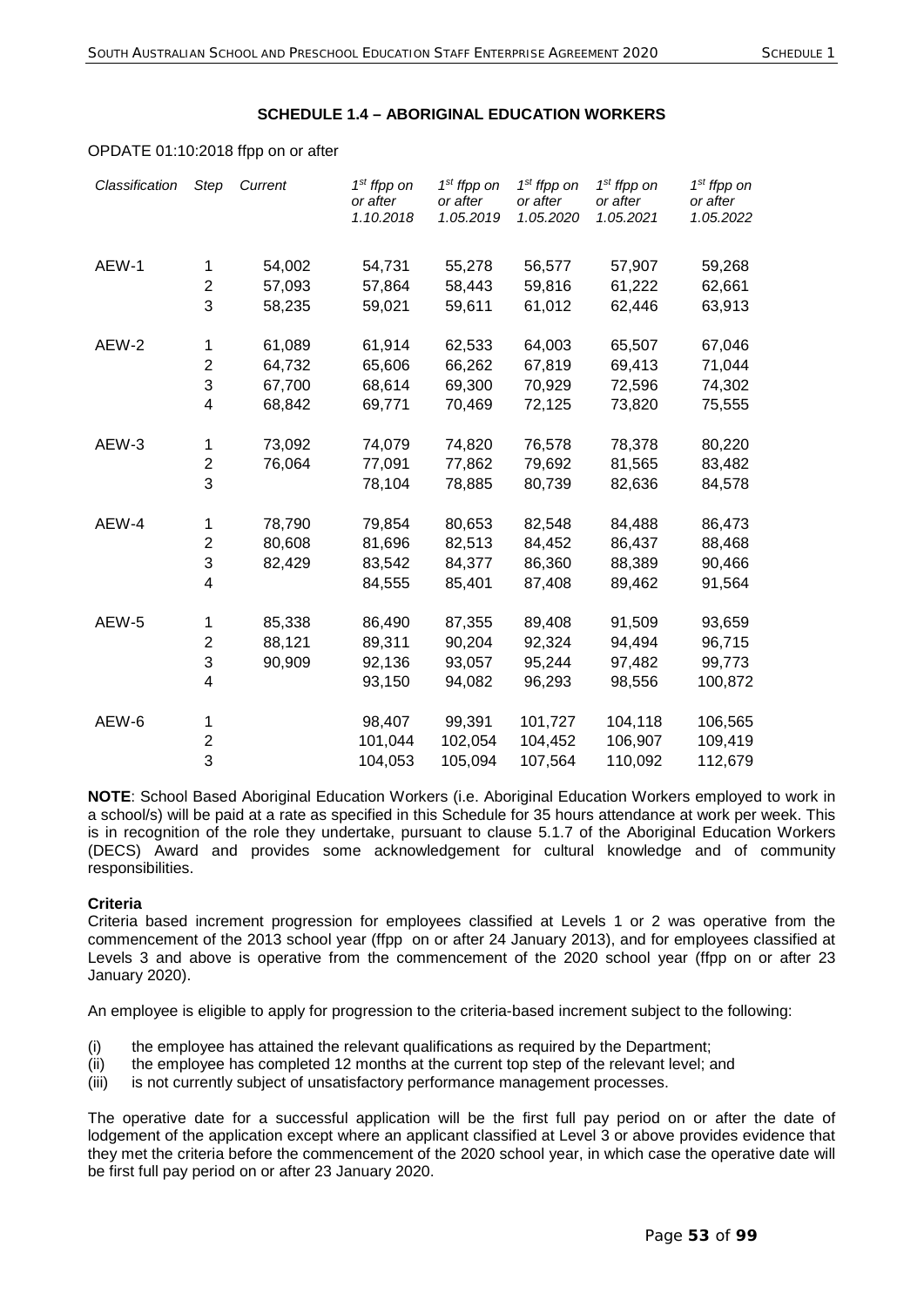## **SCHEDULE 1.5 - EARLY CHILDHOOD WORKERS**

| Classification | Step | Current | $1st$ ffpp on<br>or after<br>1.10.2018 | 1 <sup>st</sup> ffpp on<br>or after<br>1.05.2019 | $1st$ ffpp on<br>or after<br>1.05.2020 | $1st$ ffpp on<br>or after<br>1.05.2021 | $1st$ ffpp on<br>or after<br>1.05.2022 |
|----------------|------|---------|----------------------------------------|--------------------------------------------------|----------------------------------------|----------------------------------------|----------------------------------------|
| ECW-1          | 1    | 46,791  | 47,423                                 | 47,897                                           | 49,023                                 | 50,175                                 | 51,354                                 |
|                | 2    | 49,214  | 49,878                                 | 50,377                                           | 51,561                                 | 52,773                                 | 54,013                                 |
|                | 3    | 50,667  | 51,351                                 | 51,865                                           | 53,084                                 | 54,331                                 | 55,608                                 |
|                | 4    | 51,999  | 52,701                                 | 53,228                                           | 54,479                                 | 55,759                                 | 57,069                                 |
|                | 5    | 53,337  | 54,057                                 | 54,598                                           | 55,881                                 | 57,194                                 | 58,538                                 |
|                | 6    | 54,789  | 55,529                                 | 56,084                                           | 57,402                                 | 58,751                                 | 60,132                                 |
|                | 7    | 55,931  | 56,686                                 | 57,253                                           | 58,598                                 | 59,975                                 | 61,384                                 |
| ECW-2          | 1    | 58,913  | 59,708                                 | 60,305                                           | 61,722                                 | 63,172                                 | 64,657                                 |
|                | 2    | 61,340  | 62,168                                 | 62,790                                           | 64,266                                 | 65,776                                 | 67,322                                 |
|                | 3    | 63,761  | 64,622                                 | 65,268                                           | 66,802                                 | 68,372                                 | 69,979                                 |
|                | 4    | 64,903  | 65,779                                 | 66,437                                           | 67,998                                 | 69,596                                 | 71,232                                 |
| ECW-3          | 1    | 68,604  | 69,530                                 | 70,225                                           | 71,875                                 | 73,564                                 | 75,293                                 |
|                | 2    | 71,035  | 71,994                                 | 72,714                                           | 74,423                                 | 76,172                                 | 77,962                                 |
|                | 3    | 73,460  | 74,452                                 | 75,197                                           | 76,964                                 | 78,773                                 | 80,624                                 |
|                | 4    |         | 75,465                                 | 76,220                                           | 78,011                                 | 79,844                                 | 81,720                                 |
|                |      |         |                                        |                                                  |                                        |                                        |                                        |

## OPDATE 01:10:2018 ffpp on or after

### **Definitions**

- 1. Early Childhood Worker *Kindergarten Employee* refers to a person who works in a preschool education service with eligible children or other specifically approved kindergarten program.
- 2. *Coextensive* means term time as prescribed for Government primary schools conducted pursuant to the *Education Act 1972* (SA), as amended.

#### **Calculation of annual rate of pay**

1. A full-time *Kindergarten Employee* whose employment is *coextensive* with that from time to time prescribed for Government primary schools conducted pursuant to the *Education Act 1972* (SA), as amended, will be paid an annual rate of pay based on 207 duty days of employment within a single school year, calculated in accordance with the following formula:

| Full-time employee salary     |     | 116 | 41.4 |
|-------------------------------|-----|-----|------|
| appropriate to classification | 313 | 100 |      |

#### **Criteria**

Criteria based increment progression for employees classified at Levels 1 or 2 was operative from the commencement of the 2013 school year (ffpp on or after 24 January 2013), and for employees classified at Level 3 is operative from the commencement of the 2020 school year (ffpp on or after 23 January 2020).

An employee is eligible to apply for progression to the criteria-based increment subject to the following:

- (i) the employee has attained the relevant qualifications as required by the Department;
- (ii) the employee has completed 12 months at the current top step of the relevant level; and
- (iii) is not currently subject of unsatisfactory performance management processes.

The operative date for a successful application will be the first full pay period on or after the date of lodgement of the application except where an applicant classified at Level 3 provides evidence that they met the criteria before the commencement of the 2020 school year, in which case the operative date will be first full pay period on or after 23 January 2020.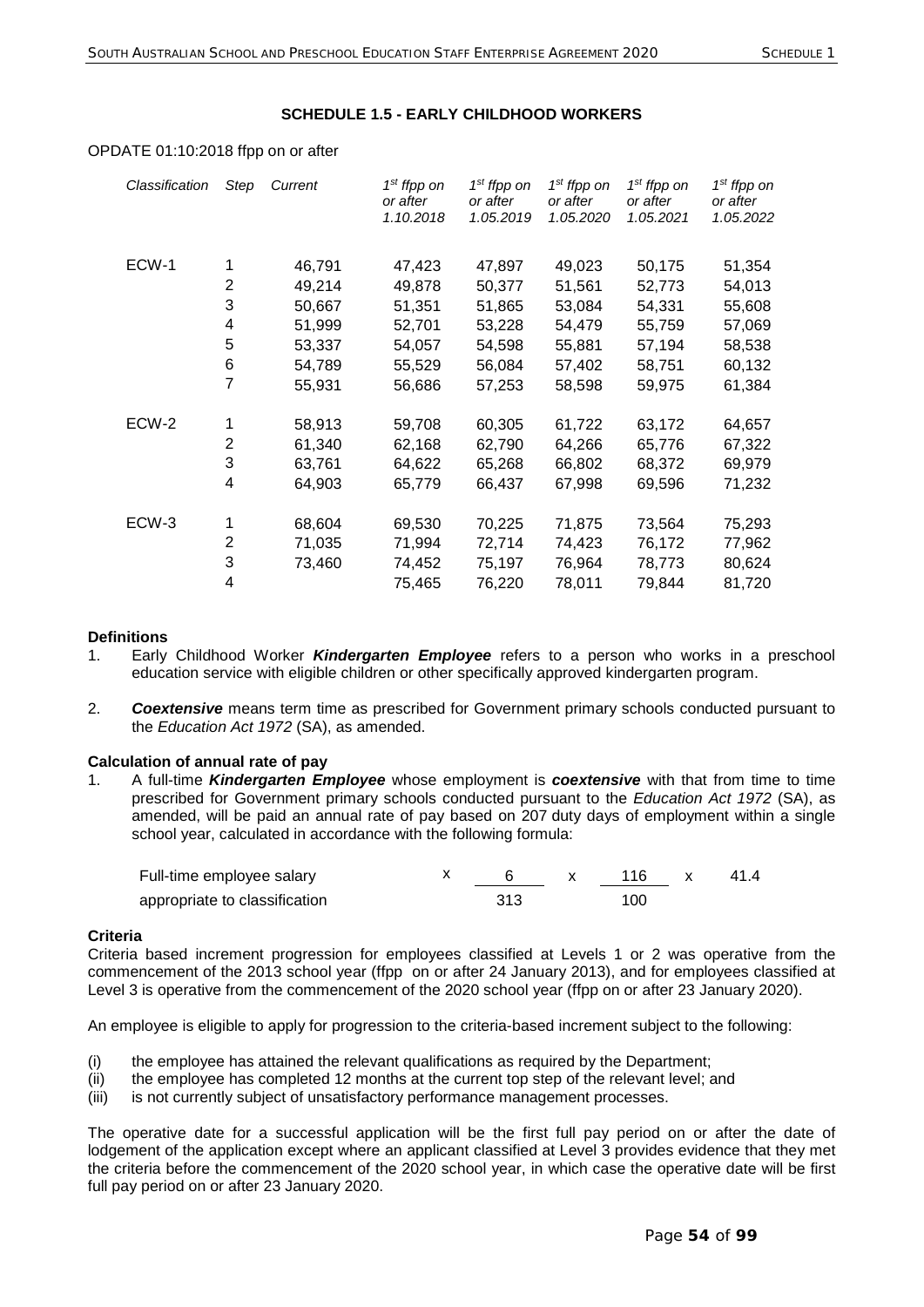## **SCHEDULE 1.6 – SCHOOL SERVICES OFFICERS**

OPDATE 01:10:2018 ffpp on or after

| Classification | <b>Step</b>               | Current | 1 <sup>st</sup> ffpp on<br>or after<br>1.10.2018 | $1st$ ffpp on<br>or after<br>1.05.2019 | $1st$ ffpp on<br>or after<br>1.05.2020 | 1 <sup>st</sup> ffpp on<br>or after<br>1.05.2021 | 1 <sup>st</sup> ffpp on<br>or after<br>1.05.2022 |
|----------------|---------------------------|---------|--------------------------------------------------|----------------------------------------|----------------------------------------|--------------------------------------------------|--------------------------------------------------|
| <b>SSO-1</b>   | $\mathbf 1$               | 46,791  | 47,423                                           | 47,897                                 | 49,023                                 | 50,175                                           | 51,354                                           |
|                | $\overline{\mathbf{c}}$   | 49,214  | 49,878                                           | 50,377                                 | 51,561                                 | 52,773                                           | 54,013                                           |
|                | 3                         | 50,667  | 51,351                                           | 51,865                                 | 53,084                                 | 54,331                                           | 55,608                                           |
|                | $\overline{\mathbf{4}}$   | 51,999  | 52,701                                           | 53,228                                 | 54,479                                 | 55,759                                           | 57,069                                           |
|                | 5                         | 53,337  | 54,057                                           | 54,598                                 | 55,881                                 | 57,194                                           | 58,538                                           |
|                | $\,6$                     | 54,789  | 55,529                                           | 56,084                                 | 57,402                                 | 58,751                                           | 60,132                                           |
|                | $\overline{7}$            | 55,931  | 56,686                                           | 57,253                                 | 58,598                                 | 59,975                                           | 61,384                                           |
| <b>SSO-2</b>   | $\mathbf 1$               | 58,913  | 59,708                                           | 60,305                                 | 61,722                                 | 63,172                                           | 64,657                                           |
|                | $\boldsymbol{2}$          | 61,340  | 62,168                                           | 62,790                                 | 64,266                                 | 65,776                                           | 67,322                                           |
|                | 3                         | 63,761  | 64,622                                           | 65,268                                 | 66,802                                 | 68,372                                           | 69,979                                           |
|                | 4                         | 64,903  | 65,779                                           | 66,437                                 | 67,998                                 | 69,596                                           | 71,232                                           |
| SSO-3          | $\mathbf 1$               | 68,604  | 69,530                                           | 70,225                                 | 71,875                                 | 73,564                                           | 75,293                                           |
|                | $\overline{\mathbf{c}}$   | 71,035  | 71,994                                           | 72,714                                 | 74,423                                 | 76,172                                           | 77,962                                           |
|                | $\ensuremath{\mathsf{3}}$ | 73,460  | 74,452                                           | 75,197                                 | 76,964                                 | 78,773                                           | 80,624                                           |
|                | $\overline{\mathbf{4}}$   |         | 75,465                                           | 76,220                                 | 78,011                                 | 79,844                                           | 81,720                                           |
| <b>SSO-4</b>   | 1                         | 78,790  | 79,854                                           | 80,653                                 | 82,548                                 | 84,488                                           | 86,473                                           |
|                | $\boldsymbol{2}$          | 80,608  | 81,696                                           | 82,513                                 | 84,452                                 | 86,437                                           | 88,468                                           |
|                | 3                         | 82,429  | 83,542                                           | 84,377                                 | 86,360                                 | 88,389                                           | 90,466                                           |
|                | $\overline{\mathbf{4}}$   |         | 84,555                                           | 85,401                                 | 87,408                                 | 89,462                                           | 91,564                                           |
| <b>SSO-5</b>   | 1                         | 88,730  | 89,928                                           | 90,827                                 | 92,961                                 | 95,146                                           | 97,382                                           |
|                | $\overline{\mathbf{c}}$   | 92,125  | 93,369                                           | 94,303                                 | 96,519                                 | 98,787                                           | 101,108                                          |
|                | 3                         | 95,762  | 97,055                                           | 98,026                                 | 100,330                                | 102,688                                          | 105,101                                          |
|                | $\overline{\mathbf{4}}$   | 99,397  | 100,739                                          | 101,746                                | 104,137                                | 106,584                                          | 109,089                                          |
|                | 5                         |         | 101,752                                          | 102,770                                | 105,185                                | 107,657                                          | 110,187                                          |
| SSO-6          | 1                         | 104,561 | 105,973                                          | 107,033                                | 109,548                                | 112,122                                          | 114,757                                          |
|                | $\boldsymbol{2}$          | 107,364 | 108,813                                          | 109,901                                | 112,484                                | 115,127                                          | 117,832                                          |
|                | 3                         | 110,562 | 112,055                                          | 113,176                                | 115,836                                | 118,558                                          | 121,344                                          |
|                | $\overline{\mathbf{4}}$   |         | 113,068                                          | 114,199                                | 116,883                                | 119,630                                          | 122,441                                          |

#### **Criteria**

Criteria based increment progression for employees classified at Levels 1 or 2 was operative from the commencement of the 2013 school year (ffpp on or after 24 January 2013), and for employees classified at Levels 3 and above is operative from the commencement of the 2020 school year (ffpp on or after 23 January 2020).

An employee is eligible to apply for progression to the criteria-based increment subject to the following:

- (i) the employee has attained the relevant qualifications as required by the Department;
- (ii) the employee has completed 12 months at the current top step of the relevant level; and

(iii) is not currently subject of unsatisfactory performance management processes.

The operative date for a successful application will be the first full pay period on or after the date of lodgement of the application except where an applicant classified at Level 3 or above provides evidence that they met the criteria before the commencement of the 2020 school year, in which case the operative date will be first full pay period on or after 23 January 2020.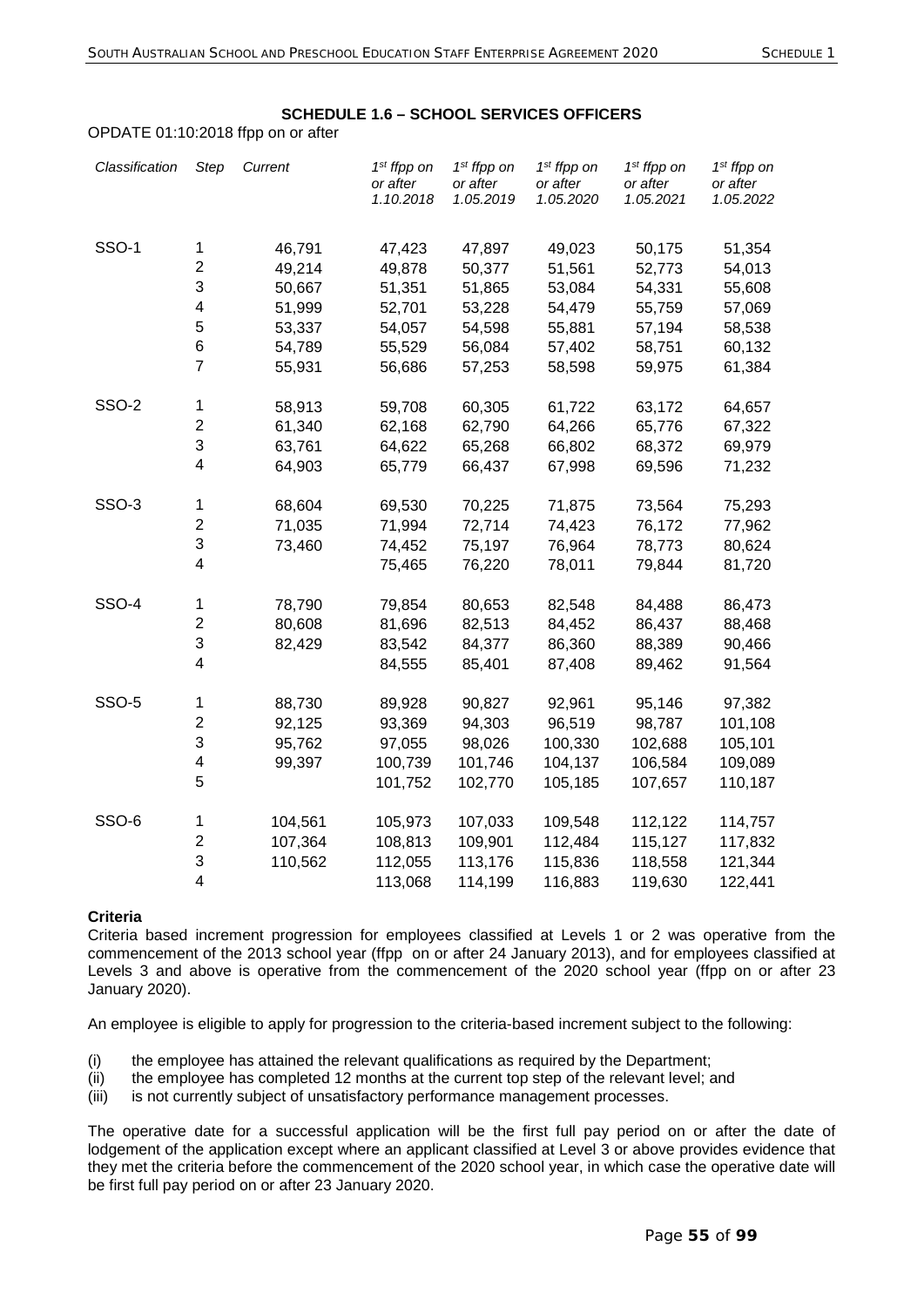# **SCHEDULE 1.7 – SWIMMING AND AQUATIC INSTRUCTORS**

# OPDATE 01:10:2018 ffpp on or after

| Classification              | Current | 1 <sup>st</sup> ffpp on<br>or after<br>1.10.2018 | 1 <sup>st</sup> ffpp on<br>or after<br>1.05.2019 | $1st$ ffpp on<br>or after<br>1.05.2020 | 1 <sup>st</sup> ffpp on<br>or after<br>1.05.2021 | 1 <sup>st</sup> ffpp on<br>or after<br>1.05.2022 |
|-----------------------------|---------|--------------------------------------------------|--------------------------------------------------|----------------------------------------|--------------------------------------------------|--------------------------------------------------|
| Instructor in<br>Charge (C) | 70.10   | 71.05                                            | 71.75                                            | 73.45                                  | 75.20                                            | 76.95                                            |
| 2 <sup>nd</sup> in Charge   | 58.95   | 59.75                                            | 60.35                                            | 61.75                                  | 63.20                                            | 64.70                                            |
| Senior Instructor           | 52.00   | 52.70                                            | 53.25                                            | 54.50                                  | 55.80                                            | 57.10                                            |
| Instructor                  | 47.55   | 48.20                                            | 48.70                                            | 49.85                                  | 51.00                                            | 52.20                                            |
| Assistant<br>Instructor     | 27.25   | 27.60                                            | 27.90                                            | 28.55                                  | 29.20                                            | 29.90                                            |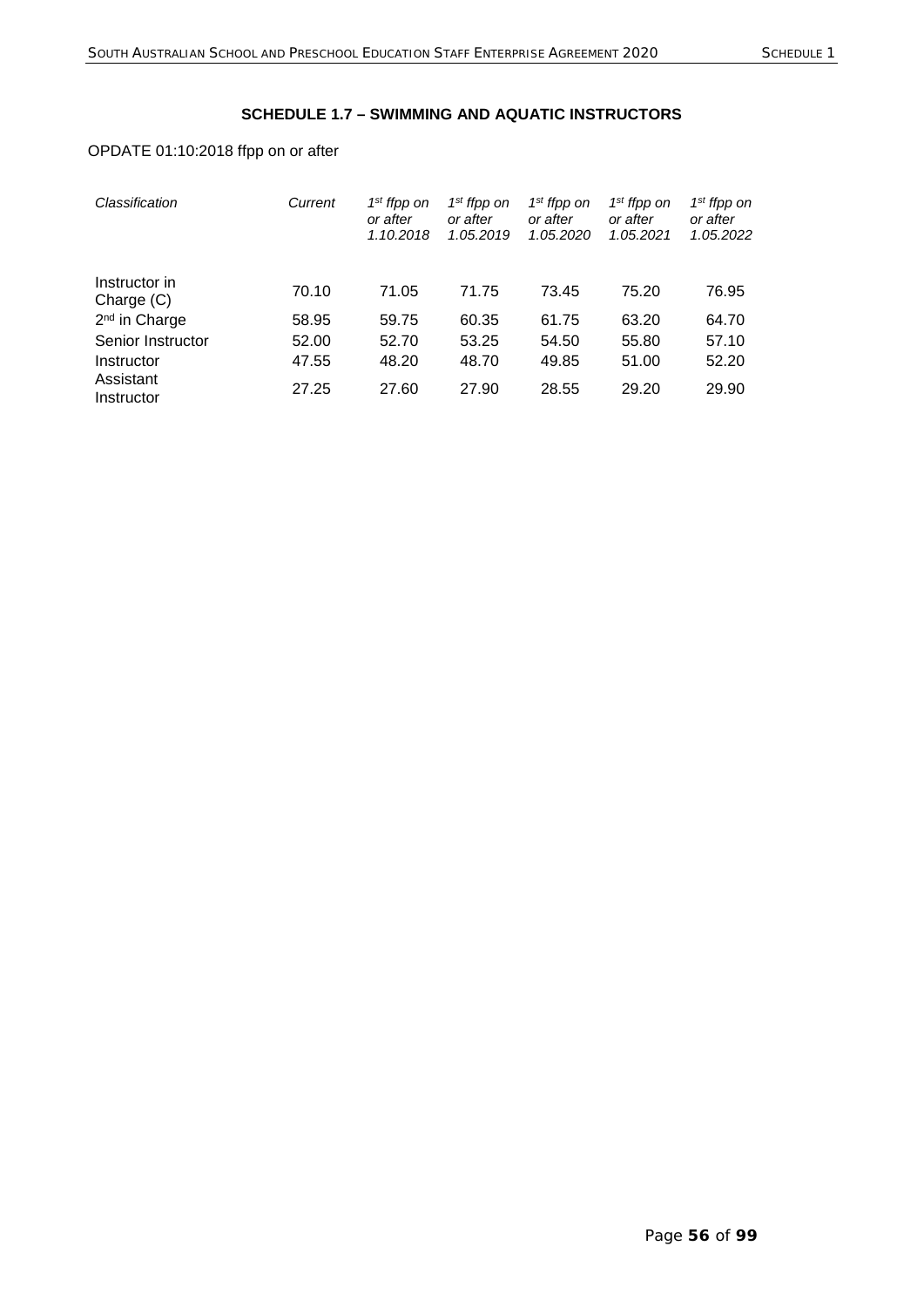# **SCHEDULE 2 – COUNTRY INCENTIVES**

## **SCHEDULE 2.1 – COUNTRY INCENTIVES UNTIL 2002 (INCL.)**

- 1. After 4 years service in a country school, a teacher in Band 1, an Advanced Skills Teacher a Senior or a Special Senior appointed prior to 7/12/94 shall be entitled to a transfer to a permanent position in a school in the metropolitan area.
- 2. A teacher in Band 1, an Advanced Skills Teacher, a Senior or a Special Senior appointed prior to 7/12/94 who has worked in a school that attracts 3.0 isolation placement points:
	- 2.1. for two years; shall be entitled to a transfer to another country school; or
	- 2.2. for three years; shall be entitled to a transfer to a school in the metropolitan area.
	- 2.3. Only Teachers(including an Advanced Skills Teacher, a Senior or a Special Senior) covered by this Schedule appointed on or after 7/12/94 for 1995, to any of the schools covered by this Schedule, in the following circumstances, namely:
		- 2.3.1. teachers appointed to permanent vacancies in all schools attracting 3.0 and 4.0 isolation points and,
		- 2.3.2. teachers appointed to vacancies created as a result of the former incumbent being appointed as a Band A leader or a Band B leader,
		- 2.3.3. shall be entitled to transfer to a permanent position in a school in the metropolitan area after four years service in a country school.
	- 2.4. Band 1 Teachers, Advanced Skills Teachers, Key Teachers, and Band B leaders appointed as Seniors, Special Seniors, Coordinators, Assistant Principals shall be paid a \$500 allowance on the satisfactory completion of each year of approved study if:
		- 2.4.1. they have served at least 4 years in a designated school accrued from 1990 or thereafter and have remained in the designated school area; and/or
		- 2.4.2. during the first two years subsequent to their return to the metropolitan area, if they have served 6 years in a designated school accrued from 1990 or thereafter.
- 3. Band 1 Teachers, Advanced Skills Teachers, Key Teachers, and Band B leaders appointed as Seniors, Special Seniors, Coordinators, Assistant Principals in Aboriginal and Anangu Schools shall be entitled to one term study leave with pay after 2 years of service in these schools after 1/1/90.
- 4. For the purposes of this clause:
	- 4.1. *Service* means service accrued from commencement of the 1987 school year.
	- 4.2. *Qualifying period* means the period of service referred to in sub-clause 4.3.
	- 4.3. Subject to this clause, teachers will receive the following periods of leave with pay (or at the employees' option to receive the equivalent in monetary terms) after continuous service in a designated school, or in two schools, which together attract 9.5 or more isolation placement points:
		- 4.3.1. one term's leave on full pay after six years of continuous service;
		- 4.3.2. two term's leave on full pay after eight years of continuous service;
		- 4.3.3. one year's leave on full pay after ten years of continuous service.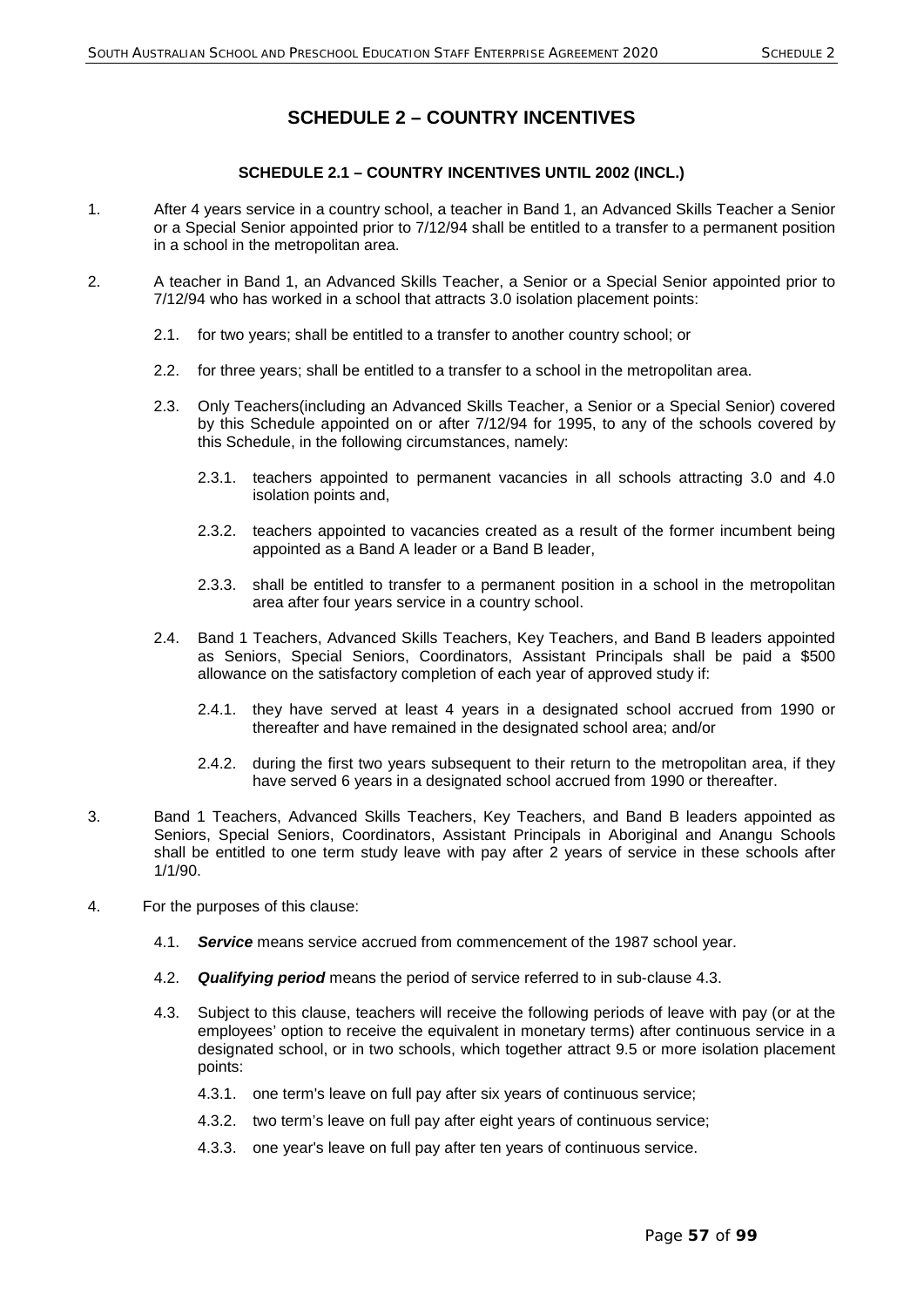- 4.4. Periods of leave without pay for more than a term, other than accouchement leave or parenting leave, will result in the qualifying period recommencing; and
	- 4.4.1. No period of leave without pay, including accouchement or parenting leave, will count towards the qualifying period.
- 4.5. Teachers will be eligible for this incentive leave on only one occasion in each location(s).
- 5. Teachers who complete 7 years of country service in a school that attracts 3.5 or more isolation placement points, will receive an allowance determined by the Department on the basis of the reasonable cost of removal from that location to the metropolitan area. This allowance will be paid at the completion of the school year and will continue to be paid at the completion of each year, up to the end of the 10th year in that school.
- 6. Band 1 teachers shall be entitled to:
	- 6.1. An allowance equivalent to one additional salary increment up to a maximum of Step 8, for teachers remaining beyond four years in a school which attracts 3.5 isolation placement points;
	- 6.2. An allowance equivalent to two additional salary increments, up to a maximum of Step 8, for remaining beyond four years in a school which attracts 5.5 or more isolation placement points.
- 7. Subject to this clause, Band A leaders in Aboriginal and Anangu Schools will be eligible to receive the following incentives:
	- 7.1. A four-week induction program. This should include attendance at the Principal Induction Program (one week), Aboriginal Culture and Studies Course at the Aboriginal Education Unit (one week) and two weeks negotiated observation programs. 50% of the induction program should be taken during school vacations.
	- 7.2. Teachers who have completed three years continuous service in a Band A position in an Aboriginal or Anangu School and employees remaining in a Band A position are entitled to an allowance equivalent to the annual rent paid on their "Real Estate Management" residence at the end of year to a maximum of \$2000 in their fourth and subsequent years.
	- 7.3. After 3 years continuous service in a Band A position in an Anangu School a teacher will be granted one term's approved Training and Development leave. Teachers completing three years continuous service in a Band A position in an Aboriginal School or Yalata Anangu School will be granted a term's approved Training and Development leave. Teachers will be eligible for this incentive leave on only one occasion in each location.
	- 7.4. After 3 years continuous service in a Band A position in Anangu or Aboriginal Schools a teacher will be offered a Band A position within 150 km of Adelaide for a period of 2 years, or salary maintenance without pegging in another location for a further 2 years.
	- 7.5. For the purposes of this clause:
		- 7.5.1. *Anangu Schools* means schools located in the communities of Pipalyatjara, Amata, Fregon, Ernabella, Mimili, Murputja, Kenmore Park and Indulkana. *Aboriginal Schools* means schools located in the communities of Yalata, Koonibba, Oodnadatta, Marree, Raukkan and Point Pearce.
		- 7.5.2. The operative date for the purpose of determining service in relation to these incentives is teachers appointed to Band A positions in Aboriginal and Anangu schools from the beginning of the 1990 school year.
- 8. For the purposes of this Schedule:
	- 8.1. *Isolation placement points* means the points determined in accordance with the Appendix attached to this Schedule.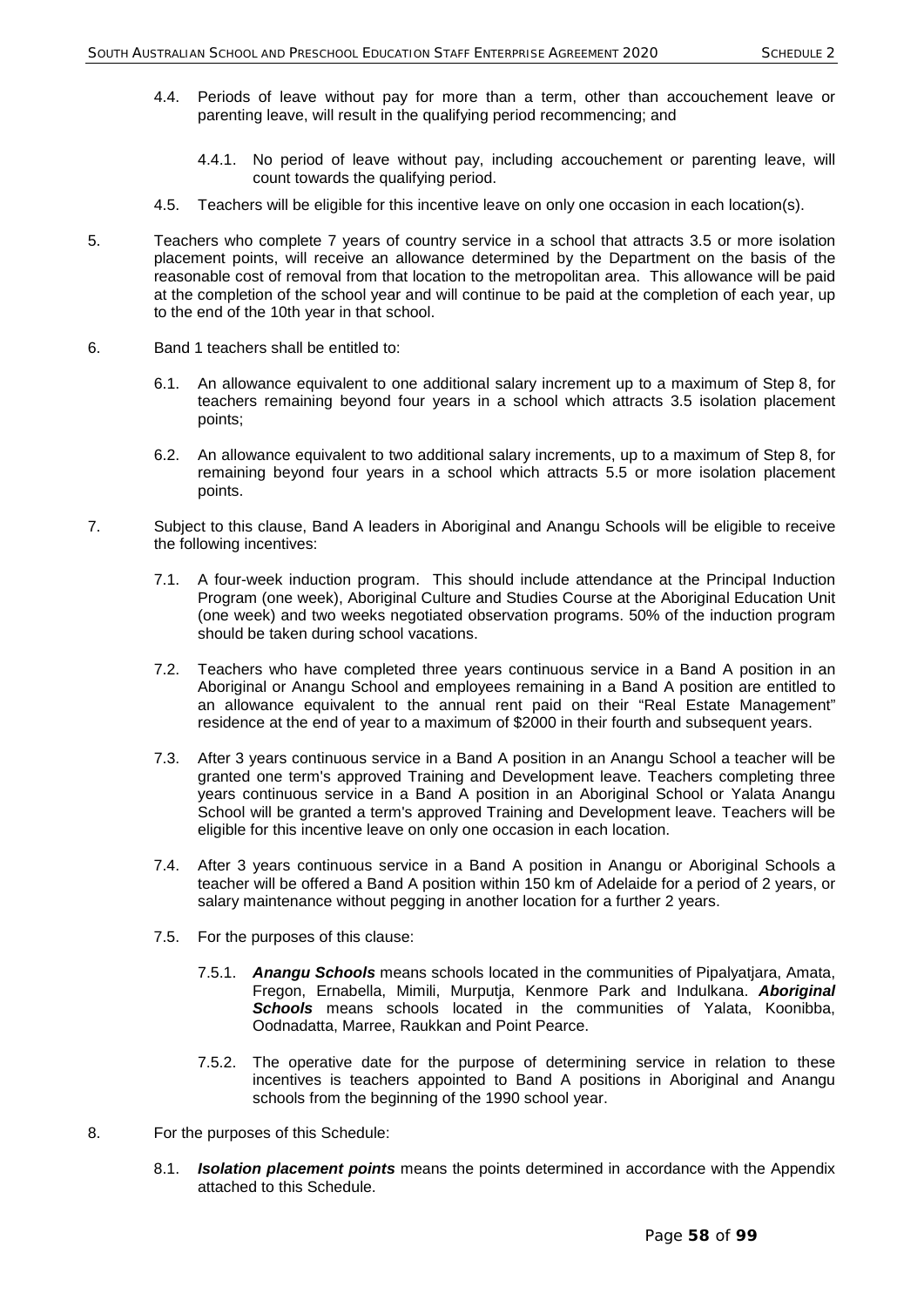- 8.2. *Band 1 teacher* means a teacher paid in accordance with the applicable salary Schedule of this Enterprise Agreement.
- 8.3. *Band B leader* means a teacher holding a position with a classification referred to in the applicable salary schedule as a Band B Promotional Classification, other than a Deputy Principal.
- 8.4. *Band A leader* means a teacher holding a position as a Principal or Deputy Principal.
- 8.5. *Designated school* means a school included in Appendix 1A of this Schedule.
- 8.6. *Country School* means a school included in Appendix 1B of this Schedule.
- 9. Band A leaders Clauses 4 and 5 in this Schedule apply to all Band A leaders effective from January 1990.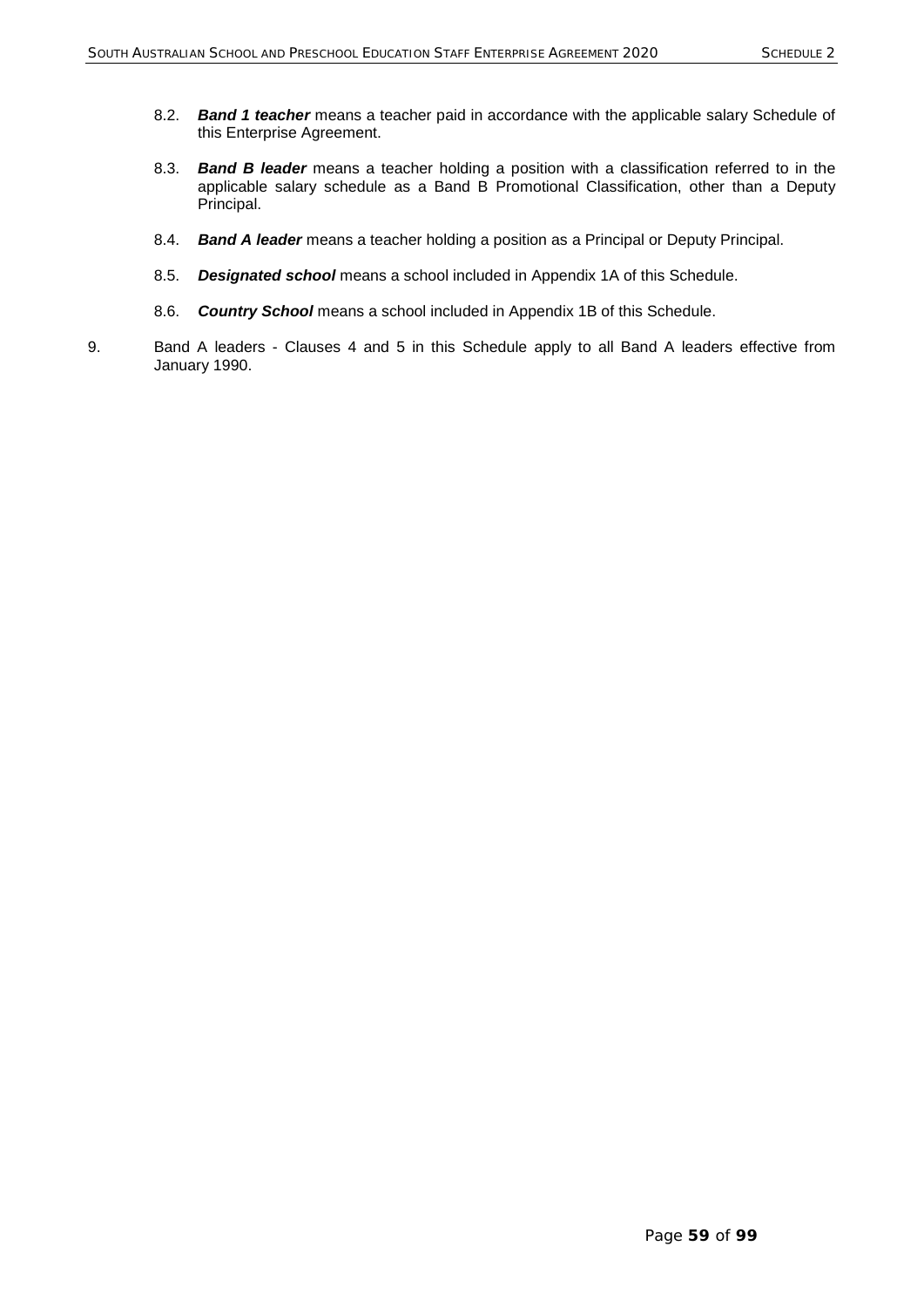# **SCHEDULE 2.1 – APPENDIX 1A – LIST OF DESIGNATED SCHOOLS**

# **Area Schools including CPC's**

| Booleroo Centre |            | Leigh Creek | Penneshaw          |
|-----------------|------------|-------------|--------------------|
| Brown's Well    | Elliston   | Lock        | Quorn              |
| Ceduna          | Hawker     | Miltaburra  | Roxby Downs        |
| Cleve           | Karcultaby | Mintabie    | <b>Streaky Bay</b> |
| Coober Pedy     | Kimba      | Orroroo     | Woomera            |
| Cowell          | Kingston   | Parndana    | Wudinna            |

# **Junior and Primary Schools including CPC's**

| Andamooka<br>Augusta Park<br>Carlton (to 2002) | Melrose<br><b>Memorial Oval</b><br>Napperby | Port Neill<br>Port Pirie West | Whyalla Stuart<br>Whyalla Town<br>Willsden |
|------------------------------------------------|---------------------------------------------|-------------------------------|--------------------------------------------|
| <b>Fisk Street</b>                             | Nicolson Avenue                             | <b>Risdon Park</b>            | Wilmington                                 |
| <b>Flinders View</b>                           | Peterborough                                | Solomontown                   |                                            |
| <b>Hincks Avenue</b>                           | Pinnaroo                                    | <b>Stirling North</b>         |                                            |
| Lake Wangarry                                  | Port Augusta West                           | Ungarra                       |                                            |
| Long Street                                    | Port Germein                                | Warramboo                     |                                            |

# **High Schools**

| Edward John Eyre | Peterborough | Stuart  |
|------------------|--------------|---------|
| John Pirie       | Port Augusta | Whyalla |

# **Special Schools (Centres and Units)**

Pt Augusta Special Learning Centre Pt Pirie Special School Spencer Special Education Unit The Haven Western Area Behaviour Support Unit Western Area Centre for Hearing Impaired Children Whyalla Special School

# **Aboriginal and Anangu Schools**

| Amata               | Kenmore Park | Oak Valley   | Watarru |
|---------------------|--------------|--------------|---------|
| Carlton (from 2002) | Koonibba     | Oodnadatta   | Yalata  |
| Ernabella           | Marree       | Pipalyatjara |         |
| Fregon              | Mimili       | Point Pearce |         |
| Indulkana           | Murputja     | Raukkan      |         |
|                     |              |              |         |

# **Rural Schools**

Penong

# **Other Schools and Support Services**

Pt Augusta School of the Air Pitjantjatjara Yankuytjatjara Education Services Office (Ernabella) Remote and Isolated Children's Education Program (RICE)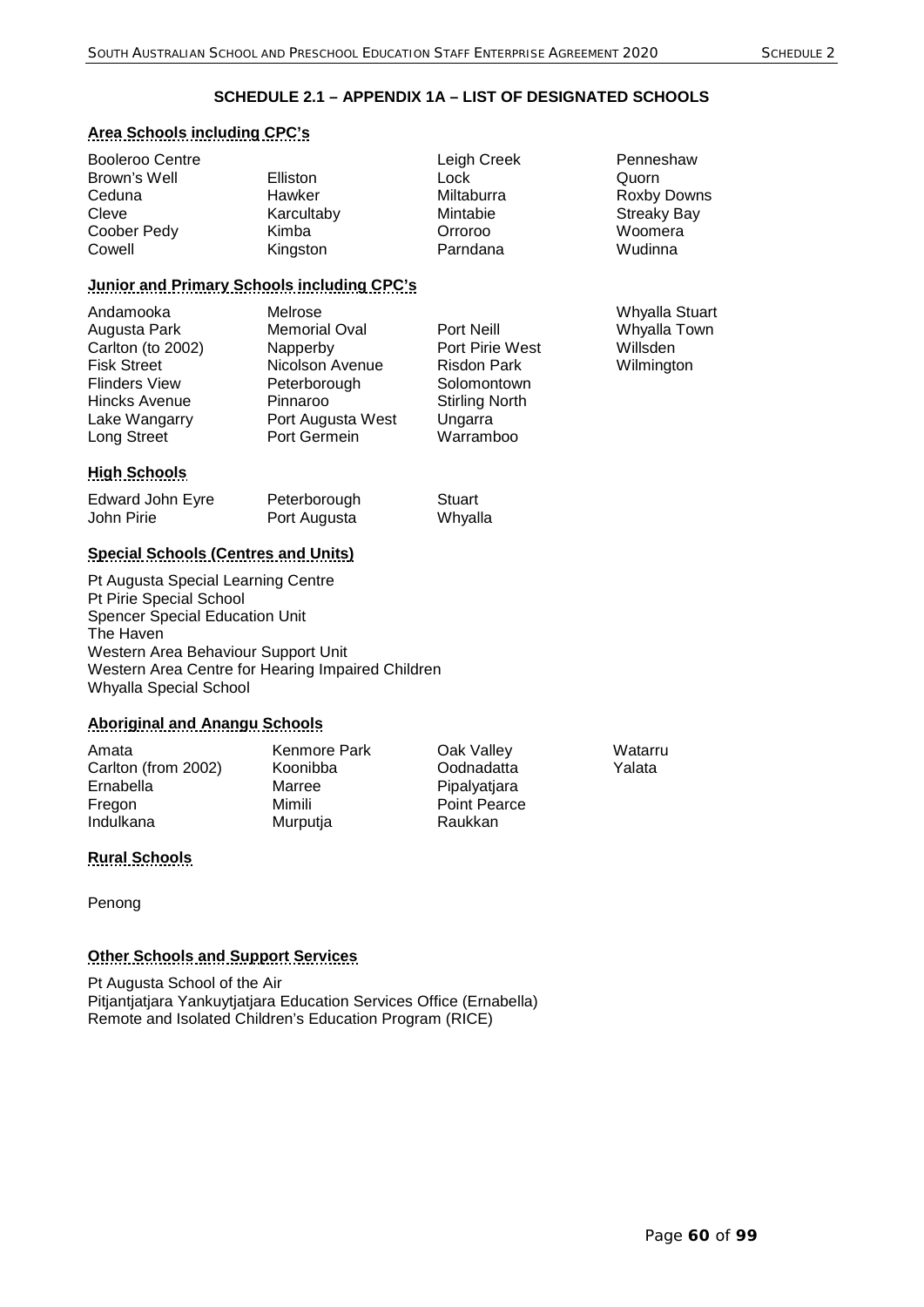## **SCHEDULE 2.1 – APPENDIX 1B – LIST OF COUNTRY SCHOOLS SHOWING BASE PLUS ISOLATION POINTS**

# **COUNTRY SCHOOLS SCHEDULE SHOWING BASE PLUS ISOLATION POINTS (FROM BEGINNING 1995)**

## **(Each school receives 1.0 base point included in the points listed below)**

| <b>SCNO</b> | <b>SCHOOL</b>        |     | <b>SCNO</b> | <b>SCHOOL</b>          |     | <b>SCNO</b> | <b>SCHOOL</b>        |     |
|-------------|----------------------|-----|-------------|------------------------|-----|-------------|----------------------|-----|
| 980         | Airdale PS           | 3.5 |             | 1998]                  |     | 928         | <b>Grant HS</b>      | 4.5 |
| 226         | <b>Alford PS</b>     | 3.5 | 729         | Coomandook             | 3.0 | 166         | <b>Hallett PS</b>    |     |
| 751         | Allendale East       | 4.5 |             | AS                     |     |             | [closed 1997]        |     |
|             | AS                   |     | 730         | Coonalpyn PS           | 3.5 | 167         | Hamley Bridge        | 2.0 |
| 1001        | Amata Anangu         | 7.0 | 731         | Coorabie RS-           | 6.5 |             | <b>PS</b>            |     |
|             | S                    |     |             | Annex                  |     | 175         | Hawker AS            | 4.5 |
| 509         | Andamooka PS         | 5.0 |             | Pe[closed 1997]        |     | 938         | <b>Hincks Avenue</b> | 4.5 |
| 732         | Ardrossan AS         | 3.0 | 735         | Cowell AS              | 5.0 |             | <b>PS</b>            |     |
| 425         | Auburn PS            | 2.5 | 111         | <b>Crystal Brook</b>   | 3.5 | 1174        | Indulkana            | 7.0 |
| 990         | Augusta Park         | 4.0 |             | PS                     |     |             | Anangu S             |     |
|             | <b>PS</b>            |     | 754         | <b>Cummins AS</b>      | 5.5 | 694         | Iron Baron PS        | 2.5 |
| 769         | Balaklava HS         | 2.5 | 114         | Curramulka PS          | 3.5 |             | [closed 1992]        |     |
| 477         | Balaklava PS         | 2.5 | 117         | Darke Peak PS          | 5.0 | 191         | Iron Knob            |     |
| 506         | <b>Barmera PS</b>    | 3.5 | 1640        | Disability S-E D       | 4.5 |             | PS[closed            |     |
| 519         | <b>Beachport PS</b>  | 4.5 | 1641        | Disability S-          | 2.0 |             | 1998]                |     |
| 532         | Berri PS             | 4.0 |             | Mlands [closed         |     | 777         | Jamestown            | 3.5 |
| 571         | Blanchetown          | 3.0 |             | 1980]                  |     |             | Comm Sch             |     |
|             | <b>PS</b>            |     | 1646        | Disability S-          | 3.5 |             | (formerly HS)        |     |
| 586         | <b>Blyth PS</b>      | 3.0 |             | Pirie Y                |     | 193         | Jamestown            | 3.5 |
| 600         | Booborowie PS        | 3.5 | 1642        | <b>Disability Ser-</b> | 4.0 |             | <b>PS[closed</b>     |     |
| 771         | Booleroo             | 4.0 |             | Riv/L                  |     |             | 2000]                |     |
|             | Centre HS            |     | 102         | East Murray AS         | 3.5 | 194         | Jervois PS           | 2.5 |
| 603         |                      | 4.0 |             | [closed 2018]          |     | 792         | John Pirie SS        | 3.5 |
|             | <b>Booleroo</b>      |     |             | <b>Edithburgh PS</b>   |     |             | Kadina               | 3.0 |
|             | Centre PS            |     | 126         |                        | 3.5 | 778         |                      |     |
| 894         | <b>Bordertown HS</b> | 4.0 |             | [closed 2016]          |     |             | <b>Memorial HS</b>   |     |
| 733         | <b>Bordertown PS</b> | 4.0 | 1030        | <b>Edward John</b>     | 4.5 | 196         | Kadina PS            | 3.0 |
| 633         | <b>Brentwood</b>     |     |             | Eyre HS                |     | 197         | Kalangadoo PS        | 4.5 |
|             | RS[closed            |     | 128         | <b>Elliston AS</b>     | 5.5 | 957         | Kangaroo Inn         | 4.5 |
|             | 1997]                |     | 1034        | Ernabella              | 7.0 |             | AS                   |     |
| 752         | <b>Brinkworth PS</b> | 3.5 |             | Anangu S               |     | 1123        | Karcultaby AS        | 5.5 |
| 330         | Brown's Well         | 4.0 | 755         | Eudunda AS             | 2.5 | 672         | Karkoo PS            | 5.5 |
|             | Dist AS              |     | 7194        | Far West               | 3.0 |             | [closed 2010]        |     |
| 1432        | <b>Burra</b>         | 3.5 |             | Resource               |     | 756         | Karoonda AS          | 3.0 |
|             | Community S          |     |             | Un[closed 1993]        |     | 757         | Keith AS             | 3.5 |
| 702         | <b>Bute PS</b>       | 3.0 | 968         | <b>Fisk Street PS</b>  | 4.5 | 1696        | Kenmore Park         | 7.0 |
| 704         | Cadell PS            | 3.5 | 1396        | <b>Flinders View</b>   | 4.0 |             | An S                 |     |
| 707         | Caltowie             |     |             | PS                     |     | 205         | Keyneton PS          | 2.0 |
|             | PS[closed            |     | 138         | <b>Frances PS</b>      | 4.0 | 736         | Kimba AS             | 5.0 |
|             | 1998]                |     | 1382        | Fraser Park PS         | 2.0 | 758         | Kingscote AS         | 4.0 |
| 747         | Cambrai AS           | 2.5 | 1196        | Fregon Anangu          | 7.0 | 737         | Kingston C S         | 4.0 |
| 981         | Carlton PS           | 4.0 |             | S                      |     | 209         | Kingston O M         | 3.5 |
| 712         | Carrieton            |     | 144         | Georgetown PS          | 3.5 |             | <b>PS</b>            |     |
|             | PS[closed            |     |             | [closed 2016]          |     | 899         | Kirton Point PS      | 5.5 |
|             | 1998]                |     | 145         | Geranium PS            | 3.5 | 211         | Kongorong PS         | 4.5 |
| 734         | Ceduna AS            | 5.5 | 775         | Gladstone HS           | 3.5 | 212         | Koolunga PS          | 3.5 |
| 773         | Clare HS             | 2.5 | 147         | Gladstone PS           | 3.5 | 1003        | Koonibba Ab S        | 6.0 |
| 719         | Clare PS             | 2.5 | 148         | Glenburnie PS          | 4.5 | 215         | Kulpara PS           | 2.5 |
| 753         | Cleve AS             | 5.0 | 1217        | Glencoe Central        | 4.5 |             | [closed 2000]        |     |
| 721         | Cobdogla PS          | 3.5 |             | PS                     |     | 217         | Kybybolite PS        | 4.5 |
| 724         | Compton PS           | 4.5 | 776         | Glossop HS             | 4.0 |             | [closed 1999]        |     |
| 920         | Coober Pedy          | 6.0 | 153         | Glossop PS             | 4.0 | 563         | Lake Wangary         | 5.5 |
|             | AS                   |     | 1645        | Gordon                 | 4.5 |             | <b>PS</b>            |     |
| 727         | Cook AS[closed       |     |             | <b>Education Cnt</b>   |     | 759         | Lameroo              | 3.5 |
|             |                      |     |             |                        |     |             |                      |     |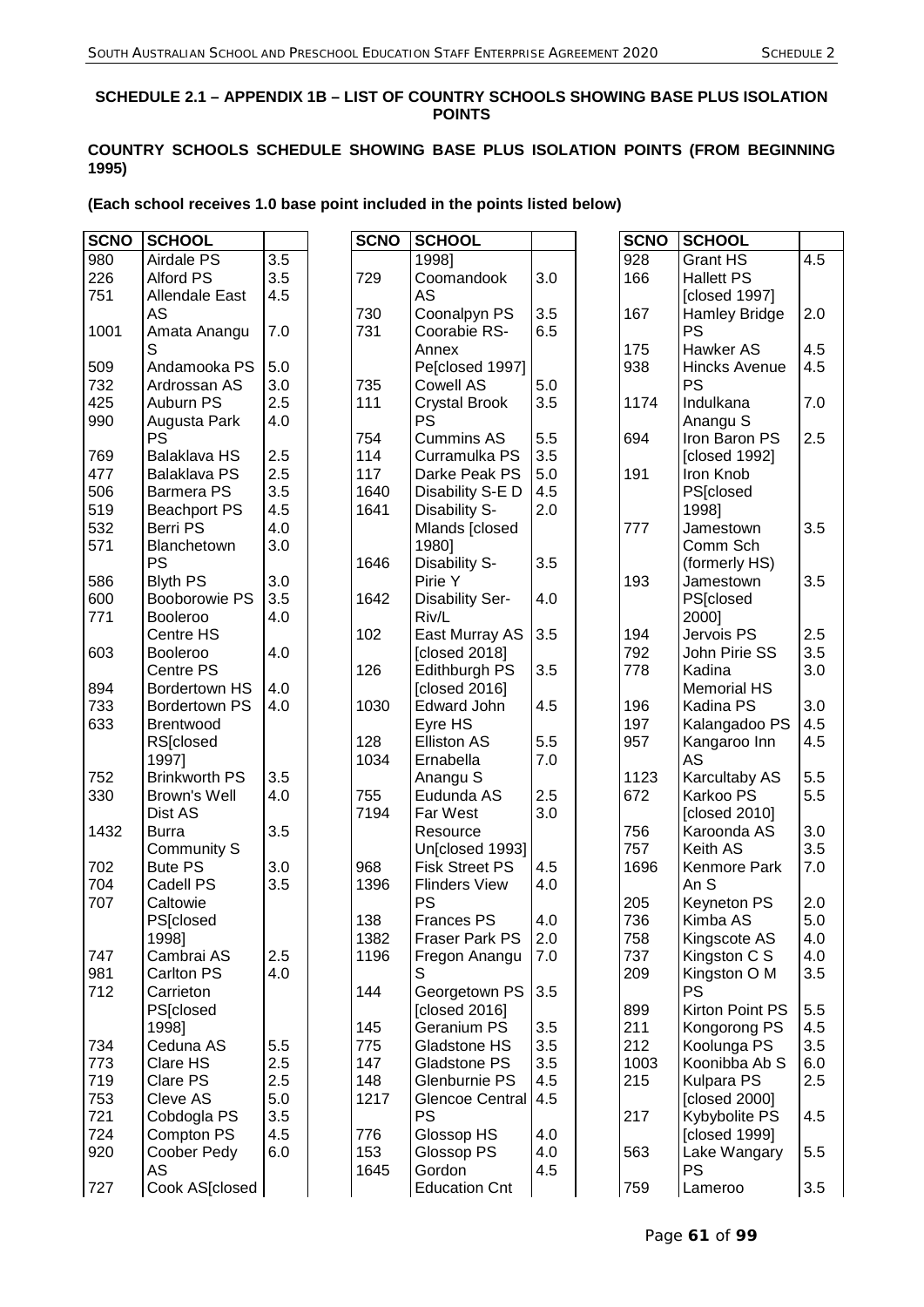Ē

| <b>SCNO</b> | <b>SCHOOL</b>          |     |  |
|-------------|------------------------|-----|--|
|             | <b>Regional CS</b>     |     |  |
| 220         | Laura PS               | 3.5 |  |
| 748         | Leigh Creek AS         | 5.0 |  |
| 1158        | Lincoln                | 5.5 |  |
|             |                        |     |  |
|             | Gardens                |     |  |
|             | (formerly South)       |     |  |
|             | PS                     |     |  |
| 230         | Lock AS                | 5.0 |  |
| 1133        | Long Street PS         | 4.5 |  |
| 235         | Loveday                | 3.5 |  |
|             | <b>Primary School</b>  |     |  |
|             |                        |     |  |
| 895         | Loxton HS              | 4.0 |  |
| 678         | <b>Loxton North</b>    | 4.0 |  |
|             | PS                     |     |  |
| 760         | Loxton PS              | 4.0 |  |
| 749         | Lucindale AS           | 4.5 |  |
| 238         | Lyrup PS               | 4.0 |  |
|             | [closed 2012]          |     |  |
| 761         | <b>Maitland AS</b>     | 3.5 |  |
|             |                        |     |  |
| 241         | <b>Mallala PS</b>      | 2.0 |  |
| 1170        | Mannum HS              | 2.0 |  |
| 738         | Mannum PS              | 2.0 |  |
| 245         | Manoora PS             | 2.5 |  |
| 1667        | Marla Primary          | 6.5 |  |
|             | School [closed         |     |  |
|             | 1999]                  |     |  |
| 248         | Marree Ab S            | 5.5 |  |
|             |                        |     |  |
| 1795        | McDonald Park          | 4.5 |  |
|             | JPS                    |     |  |
| 1087        | McDonald Park          | 4.5 |  |
|             | PS                     |     |  |
| 911         | <b>McRitchie Cres</b>  |     |  |
|             | PS[closed              |     |  |
|             | 1998]                  |     |  |
| 253         | Melrose PS             | 4.0 |  |
| 479         | <b>Memorial Oval</b>   | 4.5 |  |
|             | PS                     |     |  |
|             |                        |     |  |
| 750         | Meningie AS            | 3.0 |  |
| 265         | Mil Lel PS             | 4.5 |  |
| 780         | Millicent HS           | 4.5 |  |
| 605         | <b>Millicent North</b> | 4.5 |  |
|             | PS                     |     |  |
| 970         | Millicent South        | 4.5 |  |
|             | PS                     |     |  |
| 1121        | Miltaburra AS          | 5.5 |  |
| 1527        | Mimili Anangu S        | 7.0 |  |
|             |                        |     |  |
| 781         | <b>Minlaton AS</b>     | 3.5 |  |
| 1794        | Mintabie AS            | 7.0 |  |
| 269         | Mintaro/Farrell        | 3.0 |  |
|             | F PS                   |     |  |
| 274         | Monash PS              | 4.0 |  |
| 1488        | Moonta AS              | 3.5 |  |
| 279         | Moorak PS              | 4.5 |  |
| 280         | Moorook PS             | 3.5 |  |
|             |                        |     |  |
| 282         | Morgan PS              | 3.5 |  |
| 287         | Mt Bryan PS            | 3.5 |  |
| 288         | Mt Burr PS             | 4.5 |  |
| 1312        | Mt Gambier             | 4.5 |  |
|             | East JPS               |     |  |
| 692         | Mt Gambier             | 4.5 |  |
|             | East PS                |     |  |
|             |                        |     |  |

| <b>SCNO</b> | SCHOOL          |     |
|-------------|-----------------|-----|
| 784         | Mt Gambier HS   | 4.5 |
| 1333        | Mt Gambier      |     |
|             | North           |     |
|             |                 |     |
|             | JPS[closed      |     |
|             | 1997]           |     |
| 953         | Mt Gambier      | 4.5 |
|             | North PS        |     |
| 1650        | Mulga Street    | 4.5 |
|             | PS              |     |
| 297         | Mundulla PS     | 4.0 |
| 1859        |                 | 7.0 |
|             | Murputja        |     |
|             | Anangu S        |     |
| 785         | Murray Bridge   | 2.0 |
|             | НS              |     |
| 1270        | Murray Bridge   | 2.0 |
|             | JPS             |     |
| 299         | Murray Bridge   | 2.0 |
|             | PS              |     |
| 116         |                 | 2.0 |
|             | Murray Bridge   |     |
|             | SpS             |     |
| 950         | Murray Bridge   | 2.0 |
|             | Sth PS          |     |
| 302         | Mypolonga PS    | 2.5 |
| 592         | Nangwarry PS    | 4.5 |
| 308         | Napperby PS     | 3.5 |
| 786         | Naracoorte HS   | 4.5 |
|             |                 |     |
| 309         | Naracoorte PS   | 4.5 |
| 936         | Naracoorte Sth  | 4.5 |
|             | PS              |     |
| 311         | Narrung PS      | 3.5 |
| 1000        | Nepabunna Ab    |     |
|             | S[closed 1998]  |     |
| 1307        | Nicolson        | 4.5 |
|             | Avenue JPS      |     |
| 677         | Nicolson        | 4.5 |
|             |                 |     |
|             | Avenue PS       |     |
| 320         | O B Flat PS     | 4.5 |
| 1672        | OAC:Pt          | 4.0 |
|             | Augusta SOA     |     |
|             | [closed 1959]   |     |
| 324         | Oodnadatta Ab   | 7.0 |
|             | S               |     |
| 740         | Orroroo AS      | 4.0 |
| 325         | Owen PS         | 2.5 |
|             |                 |     |
| 593         | Padthaway PS    | 4.0 |
| 326         | Palmer PS       | 2.0 |
| 651         | Parndana AS     | 4.0 |
| 331         | Paskeville PS   | 3.0 |
| 336         | Penneshaw AS    | 4.0 |
| 931         | Penola HS       | 4.5 |
| 763         | Penola PS       | 4.5 |
| 338         | Penong PS       | 6.0 |
| 789         | Peterborough    | 4.0 |
|             | НS              |     |
|             |                 |     |
| 339         | Peterborough    | 4.0 |
|             | PS              |     |
| 764         | Pinnaroo PS     | 4.0 |
| 1526        | Pipalyatjara An | 7.0 |
|             | S               |     |
| 846         | Point Pearce Ab | 3.5 |
|             | S               |     |
|             |                 |     |

| <b>SCNO</b> | <b>SCHOOL</b>         |     |
|-------------|-----------------------|-----|
| 351         | Poonindie PS          | 5.5 |
| 790         | Port Augusta          | 4.0 |
|             | SS                    |     |
| 367         | Price PS              | 3.0 |
| 355         | Pt Augusta            | 4.0 |
|             |                       |     |
|             | West PS               |     |
| 741         | Pt Broughton          | 3.5 |
|             | AS                    |     |
| 357         | Pt Germein PS         | 4.0 |
| 358         | Pt Kenny PS           | 5.5 |
| 791         | Pt Lincoln HS         | 5.5 |
| 1277        | Pt Lincoln JPS        | 5.5 |
| 359         | Pt Lincoln PS         | 5.5 |
| 1801        | Pt Lincoln            | 5.5 |
|             | Special S             |     |
| 361         | Pt Neill PS           | 5.0 |
| 214         | Pt Pirie Sp S         | 3.5 |
| 363         | Pt Pirie West         | 3.5 |
|             | PS                    |     |
| 364         | Pt Victoria PS        |     |
|             | <b>[closed</b>        |     |
|             | 1997]                 |     |
| 365         | Pt Vincent PS         | 3.5 |
| 366         | Pt Wakefield PS       | 2.5 |
| 793         | Quorn AS              | 4.5 |
| 372         | Ramco PS              | 3.5 |
| 845         | Raukkan AB S          | 3.5 |
| 290         | <b>Reidy Park PS</b>  | 4.5 |
| 375         | Rendelsham PS         | 4.5 |
| 794         | <b>Renmark HS</b>     | 4.0 |
| 1279        | Renmark JPS           | 4.0 |
| 377         | <b>Renmark North</b>  | 4.0 |
|             | PS                    |     |
| 376         | <b>Renmark PS</b>     | 4.0 |
| 378         | <b>Renmark West</b>   | 4.0 |
|             | PS                    |     |
| 685         | Risdon Park PS        | 3.5 |
| 1413        | <b>Riverland Dist</b> | 4.0 |
|             | Off                   |     |
| 962         | <b>Riverland Sp S</b> | 4.0 |
| 795         | Riverton and          | 2.5 |
|             | Dist HS               |     |
| 383         | <b>Riverton PS</b>    | 2.5 |
| 384         | Robe PS               | 4.5 |
| 385         | Robertstown PS        | 3.0 |
| 1817        | <b>Roxby Downs</b>    | 5.0 |
|             | AS                    |     |
| 389         | Saddleworth PS        | 2.5 |
| 608         | Salt Creek PS         | 3.5 |
|             | [closed 2011]         |     |
| 400         | Sedan PS              | 2.5 |
| 742         | Snowtown AS           | 3.0 |
| 406         | Solomontown           | 3.5 |
|             | PS                    |     |
| 1370        | South East            | 4.5 |
|             | CHIC [closed          |     |
|             | 1992]                 |     |
| 407         | <b>Spalding PS</b>    | 3.5 |
| 1643        | Spencer Disab         | 4.0 |
|             | Ser                   |     |
| 411         | Stansbury PS          | 3.5 |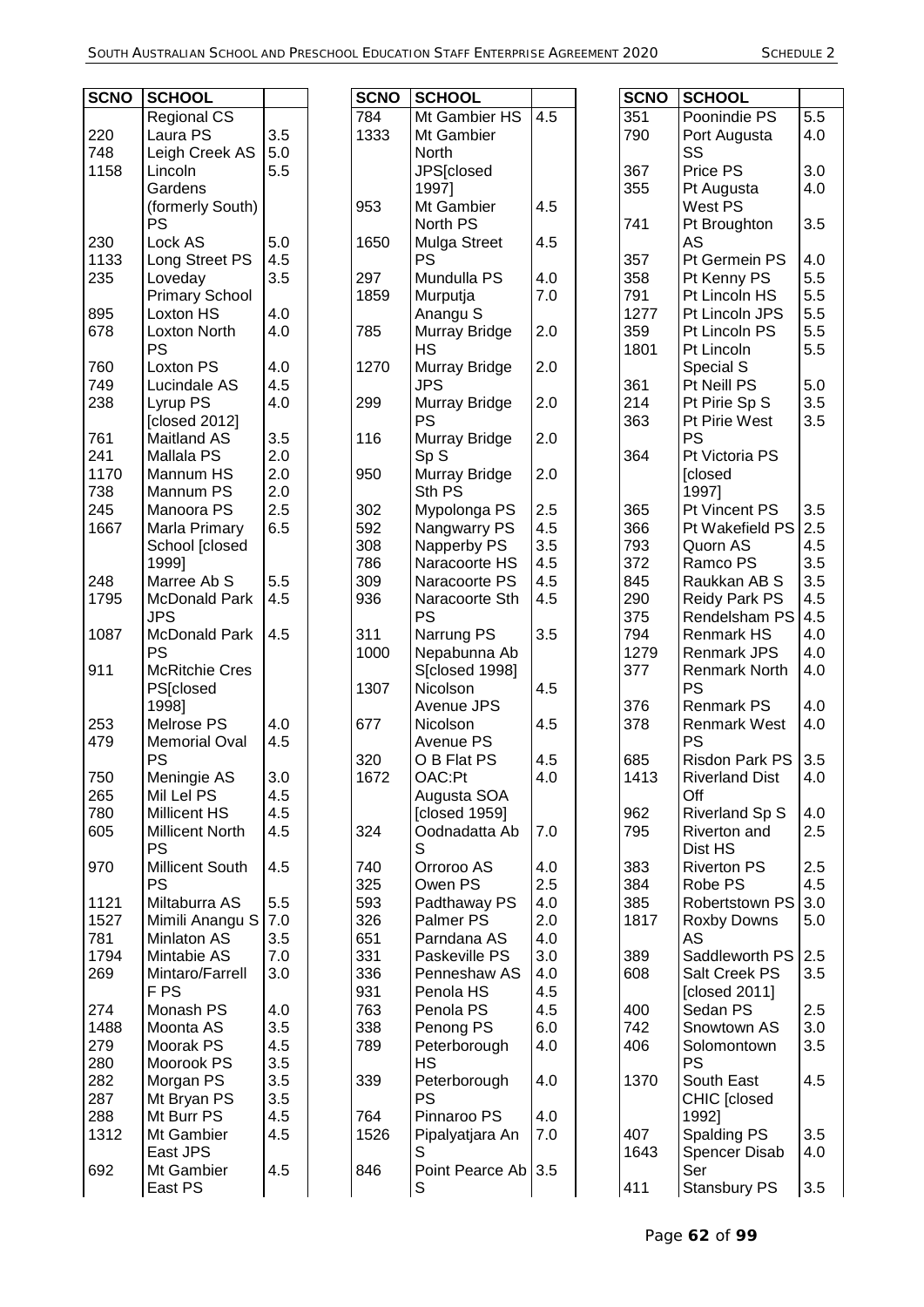| <b>SCNO</b> | <b>SCHOOL</b>         |     |
|-------------|-----------------------|-----|
| 1481        | <b>Stirling North</b> | 4.0 |
|             | PS                    |     |
| 745         | <b>Streaky Bay AS</b> | 5.5 |
| 1195        | <b>Stuart HS</b>      | 4.5 |
| 422         | <b>Suttontown PS</b>  | 4.5 |
| 423         | Swan Reach            | 3.0 |
|             | AS                    |     |
| 424         | Tailem Bend PS        | 2.5 |
| 426         | Tantanoola PS         | 4.5 |
| 428         | Tarcoola AS           |     |
|             | [closed 1997]         |     |
|             | <b>Tarlee PS</b>      | 2.0 |
| 430<br>431  |                       | 4.5 |
|             | Tarpeena PS           |     |
|             | [closed 2011]         |     |
| 435         | <b>Terowie RS</b>     | 3.5 |
|             | [closed 2010]         |     |
| 438         | <b>Tintinara AS</b>   | 3.5 |
| 442         | <b>Truro PS</b>       | 2.0 |
| 743         | Tumby Bay AS          | 5.0 |
| 446         | <b>Ungarra PS</b>     | 5.0 |
| 800         | <b>Waikerie HS</b>    | 3.5 |
| 456         | <b>Waikerie PS</b>    | 3.5 |
| 460         | <b>Wallaroo Mines</b> | 3.5 |
|             | <b>PS</b>             |     |
| 459         | <b>Wallaroo PS</b>    | 3.5 |
| 467         | Warooka PS            | 3.5 |
| 468         | Warramboo PS          | 5.0 |
| 469         | <b>Wasleys PS</b>     | 2.0 |
| 470         | <b>Watervale PS</b>   | 2.5 |
| 629         | <b>Wharminda PS</b>   | 5.0 |
|             | [closed 31            |     |
|             | 2008]                 |     |
| 822         | Whyalla HS            | 4.5 |
| 559         | Whyalla Sp S          | 4.5 |
| 1293        | <b>Whyalla Stuart</b> | 4.5 |
|             | <b>JPS</b>            |     |
| 625         | Whyalla Stuart        | 4.5 |
|             | PS                    |     |
| 478         | Whyalla Town          | 4.5 |
|             | PS                    |     |
| 1308        | Willsden JPS          | 2.0 |
|             | [closed 1994]         |     |
| 679         | Willsden PS           | 4.0 |
| 483         | <b>Wilmington PS</b>  | 4.0 |
| 486         | <b>Winkie PS</b>      | 4.0 |
|             | [closed2015]          |     |
| 487         | Wirrabara PS          | 4.0 |
|             | [closed 2017]         |     |
| 491         | <b>Wolseley PS</b>    | 2.0 |
|             | [closed 1994]         |     |
| 746         | Woomera AS            | 5.0 |
| 765         | Wudinna AS            | 5.0 |
| 500         | Yacka PS              |     |
|             | [closed 1997]         |     |
| 501         | Yahl PS               | 4.5 |
| 999         | Yalata Ab S           | 6.5 |
| 767         | Yorketown AS          | 3.5 |
| 644         | Yunta RS              | 4.0 |
|             | [closed 2015]         |     |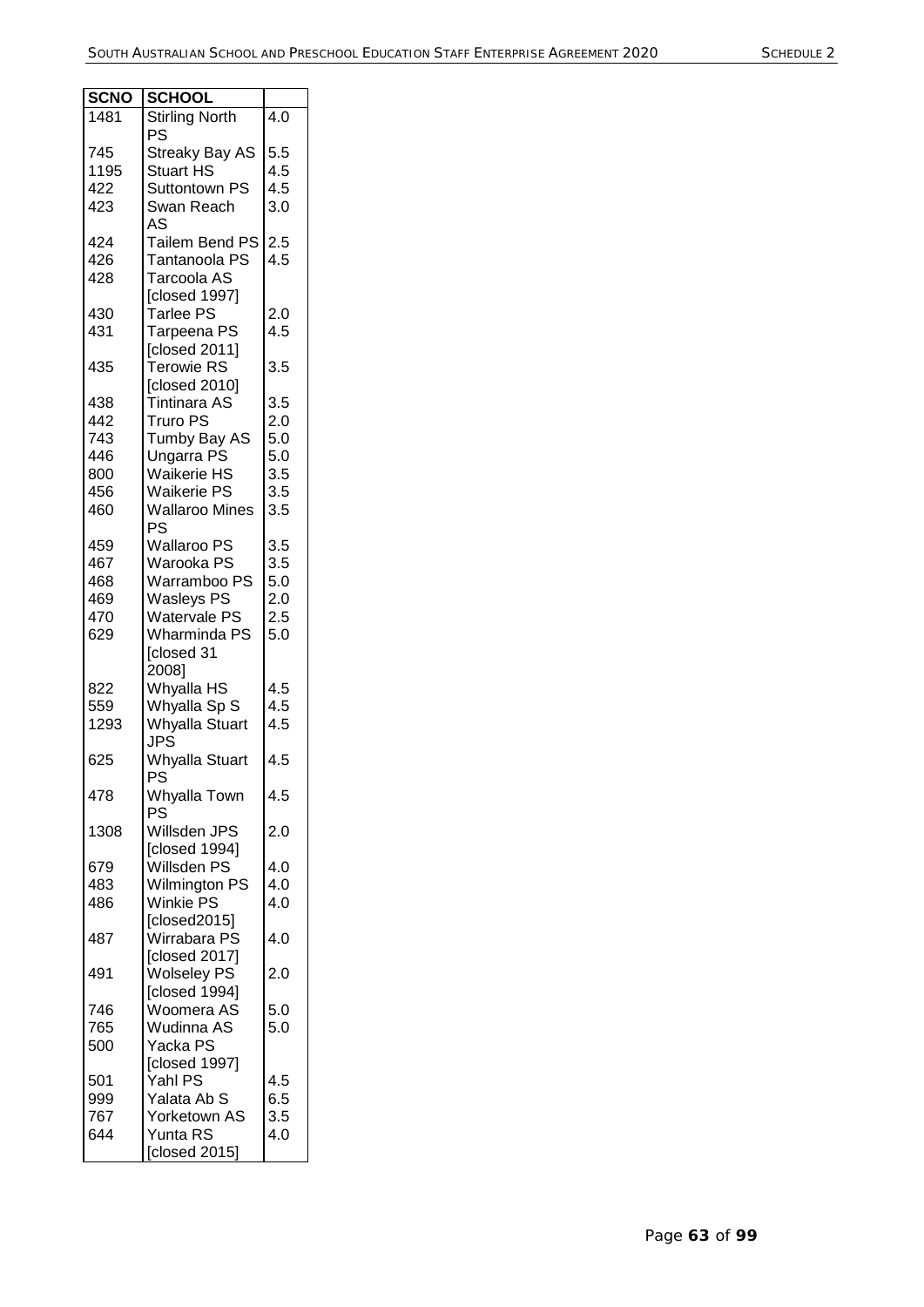## **SCHEDULE 2.2 – SCHOOLS AND PRESCHOOLS – COUNTRY INCENTIVES FROM 2003 (INCL.)**

- 1. Country Incentives payable pursuant to this Schedule apply to Teachers, Band A and B leaders Temporary Teachers; and Preschool Teachers employed in schools and preschools listed within specified Country Zones on the following basis:
	- (a) Employees entitled to Country Incentives pursuant to Schedule 2.1 of this Enterprise Agreement will continue to receive those entitlements.
	- (b) These cash incentives accrue and are payable on a fortnightly basis under the same conditions as payment of Locality Allowances.
	- (c) The payments apply during years 1 to 5 of service at a named school/preschool within a relevant Country Zone.
	- (d) The amount of the cash incentive payment depends on the Country Zone in which the relevant school/preschool is located.
	- (e) No period of leave without pay will attract the cash incentive payment.
	- (f) Eligible employees employed on a part-time basis will be entitled to payment on a pro-rata basis in the same proportion as their fraction of time appointment.
	- (g) If a teacher is required to relocate either within a relevant Country Zone or across relevant Country Zones then the entitlement period will be deemed to recommence, that is if a teacher has completed up to and including five years in an eligible school/preschool and relocates to another eligible school/preschool the incentives will again apply; save and except as modified by the following in respect of a teacher whose first appointment to an eligible school/preschool commences at or after the ffpp in the 2021 school year:
		- i. For relocations of 20 days or less, and where the teacher has a right of return to the school/preschool from which they relocated, the applicable year 1 incentives will apply while the teacher is appointed to the school/preschool to which they relocated. On return to the school/preschool from which they relocated, the payment of the incentives will revert to the year of payment of the incentives for which they were receiving before the teacher relocated. If a teacher has already received 5 years of incentives at that school/pre-school (or 8 years if applicable), and therefore exhausted their incentive entitlement before the relocation, the incentives will cease upon their return. In other words, the 5 (or 8 if applicable) years does not restart.
		- ii. Where temporary teachers receive continuous temporary appointments at the same eligible school/preschool (excluding vacation periods), the entitlement to a recommencement of the incentives will not apply and they will progress through the 5 year tier (or 8 year tier if applicable).
		- iii. For teachers appointed as instrumental music teachers to music focus schools, the entitlement to a recommencement of the incentives applies only when their appointment changes to another eligible music focus school.
		- iv. Where a teacher has multiple appointments at eligible schools/preschools, increasing their fraction of time for an appointment at one eligible school/preschool resulting in no longer holding an appointment at another eligible school/preschool will not be considered a relocation for the purpose of this clause.
		- v. Where a teacher is appointed to an eligible school/preschool (original appointment) and is consequently appointed to a concurrent appointment/s at another eligible school/s/preschool/s (for example, two concurrent part-time appointments), the teacher will be paid at the same tier for each appointment and upon the entitlement to country incentives payments ceasing at the original school/pre-school, the entitlement to country incentives payments at the other school/pre-school will also cease.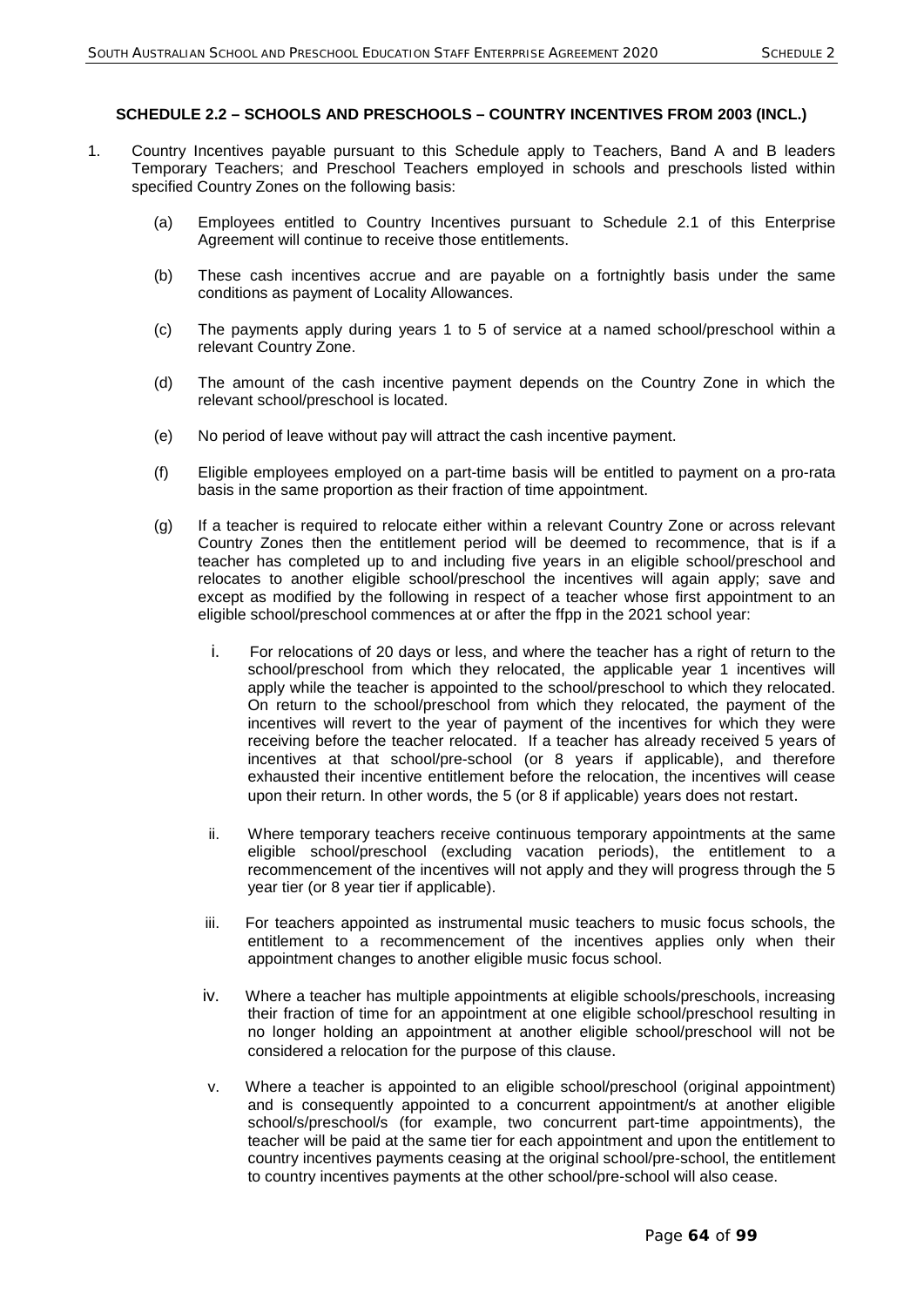- vi. A change in work location from an eligible school/preschool to another eligible school/preschool where the location is at the same physical address (i.e. junior primary to primary school), will not be considered a relocation for the purpose of this clause.
- vii. For the purposes of this paragraph (g), a "first appointment" means an appointment where the teacher has not previously been appointed to an eligible school/preschool.

## **For employees in a current five year country incentives payment scheme which commenced before 2016:**

| Year | Zone #2 | Zone $#3$ | Zone $#4$ | Zone $#5$ |
|------|---------|-----------|-----------|-----------|
|      | \$ pa   | \$ pa     | \$ pa     | \$ pa     |
|      | 1129    | 2577      | 4996      | 8701      |
|      | 1452    | 2901      | 5479      | 9026      |
|      | 1854    | 3223      | 5802      | 9347      |
|      | 2256    | 3625      | 6125      | 9671      |
| 5    | 2577    | 4031      | 6446      | 9991      |

(h) The total annual cash incentive payments for 2019 are:

- (i) There will be a payment of a one off 'incidentals payment' upon recruitment to permanency in any of Country Zones 2, 3, 4 or 5. The payment, which is conditional on the eligible employee actually commencing at the school/preschool in 2019 will be:
	- a. Zone 2 \$483
	- b. Zone 3 \$646
	- c. Zone 4 \$808
	- d. Zone 5 \$968
- (j) The total annual cash incentive payments for 2020 are:

| Year | Zone $#2$ | Zone $#3$ | Zone #4 | Zone $#5$ |
|------|-----------|-----------|---------|-----------|
|      | \$ pa     | \$ pa     | $$$ pa  | \$ pa     |
|      | 1156      | 2638      | 5113    | 8905      |
| ົ    | 1486      | 2969      | 5608    | 9238      |
| 3    | 1898      | 3299      | 5938    | 9567      |
|      | 2309      | 3710      | 6269    | 9898      |
| 5    | 2638      | 4126      | 6597    | 10226     |

- (k) There will be a payment of a one off 'incidentals payment' upon recruitment to permanency in any of Country Zones 2, 3, 4 or 5. The payment, which is conditional on the eligible employee actually commencing at the school/preschool in 2020will be:
	- a. Zone 2 \$494
	- b. Zone 3 \$661
	- c. Zone 4 \$827
	- d. Zone 5 \$991
- (l) The total annual cash incentive payments for 2021 are:

| Year | Zone $#2$ | Zone $#3$ | Zone $#4$ | Zone $#5$ |
|------|-----------|-----------|-----------|-----------|
|      | \$ pa     | \$ pa     | \$ pa     | \$ pa     |
|      | 1183      | 2700      | 5233      | 9114      |
| 2    | 1521      | 3039      | 5740      | 9455      |
| 3    | 1943      | 3377      | 6078      | 9792      |
| 4    | 2363      | 3797      | 6416      | 10131     |
| 5    | 2700      | 4223      | 6752      | 10466     |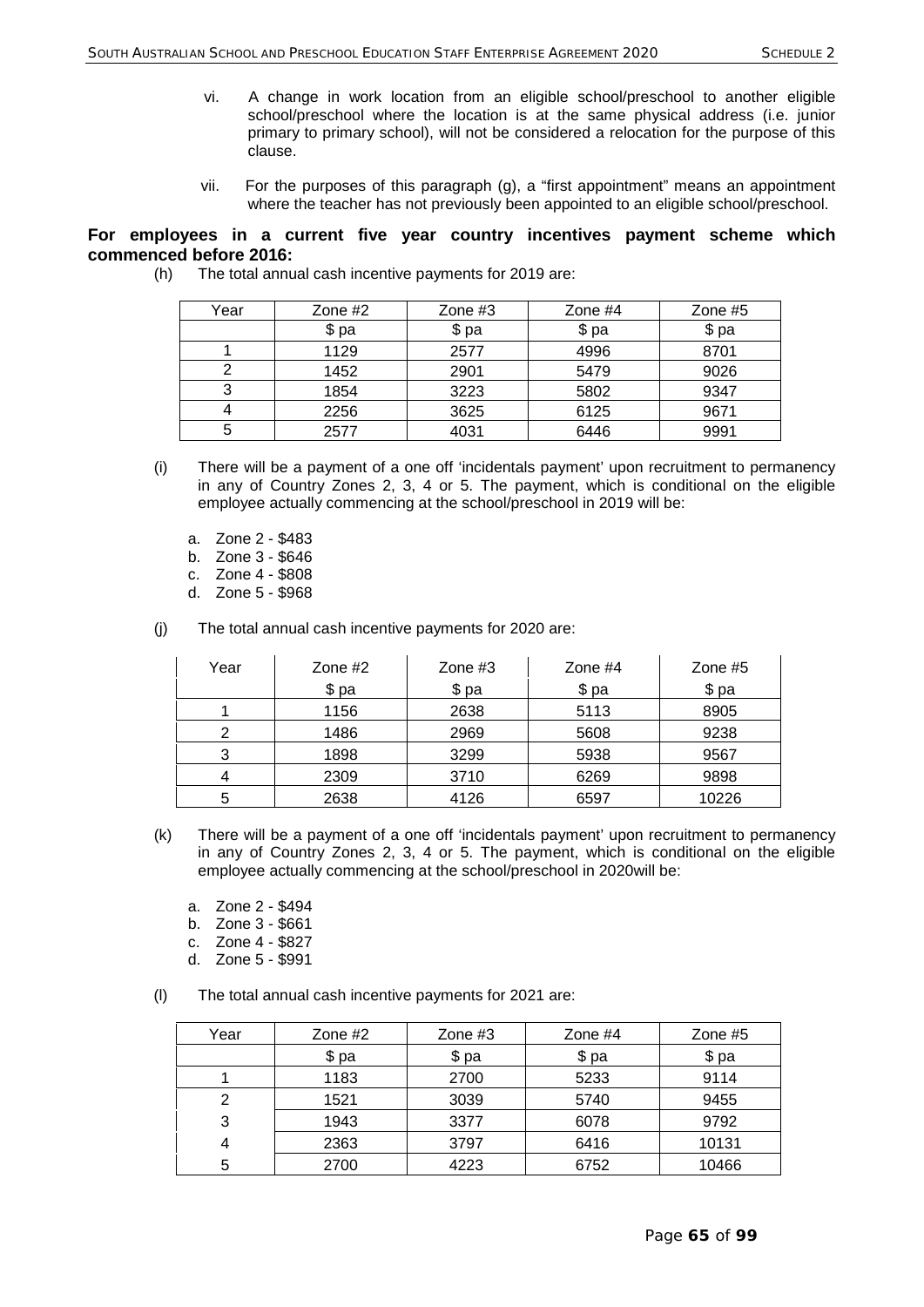- (m) There will be a payment of a one off 'incidentals payment' upon recruitment to permanency in any of Country Zones 2, 3, 4 or 5. The payment, which is conditional on the eligible employee actually commencing at the school/preschool in 2021 will be:
	- a. Zone 2 \$506
	- b. Zone 3 \$677
	- c. Zone 4 \$846
	- d. Zone 5 \$1014
- (n) The total annual cash incentive payments for 2022 are:

| Year | Zone $#2$ | Zone $#3$ | Zone $#4$ | Zone $#5$ |
|------|-----------|-----------|-----------|-----------|
|      | \$ pa     | \$ pa     | \$ pa     | \$ pa     |
|      | 1211      | 2763      | 5356      | 9328      |
| 2    | 1557      | 3110      | 5875      | 9677      |
| 3    | 1989      | 3456      | 6221      | 10022     |
|      | 2419      | 3886      | 6567      | 10369     |
| 5    | 2763      | 4322      | 6911      | 10712     |

- (o) There will be a payment of a one off 'incidentals payment' upon recruitment to permanency in any of Country Zones 2, 3, 4 or 5. The payment, which is conditional on the eligible employee actually commencing at the school/preschool in 2022 will be:
	- a. Zone 2 \$518
	- b. Zone 3 \$693
	- c. Zone 4 \$866
	- d. Zone 5 \$1038

#### **For employees commencing in a five year country incentives scheme from the 2016 school year:**

(p) The total annual cash incentive payments for 2019 are:

| Zone #2 | Zone #3 | Zone $#4$ | Zone #5 |
|---------|---------|-----------|---------|
| \$ pa   | рa<br>w | ზ pa      | \$ pa   |
| '854    | 2071    |           | 9348    |

- (q) There will be a payment of a one off 'incidentals payment' upon recruitment to permanency in any of Country Zones 2, 3, 4 or 5. The payment, which is conditional on the eligible employee actually commencing at the school/preschool in 2019 will be:
	- a. Zone 2 \$483
	- b. Zone 3 \$646
	- c. Zone 4 \$808
	- d. Zone 5 \$968
- (r) The total cash incentives payments for 2020 are:

| Zone #2 | Zone #3 | Zone #4 | Zone #5 |
|---------|---------|---------|---------|
| \$ pa   | \$ pa   | ზ pa    | \$ pa   |
| 1898    | 3348    | 5906    | 9568    |

- (s) There will be a payment of a one off 'incidentals payment' upon recruitment to permanency in any of Country Zones 2, 3, 4 or 5. The payment, which is conditional on the eligible employee actually commencing at the school/preschool in 2020 will be:
	- a. Zone 2 \$494
	- b. Zone 3 \$661
	- c. Zone 4 \$827
	- d. Zone 5 \$991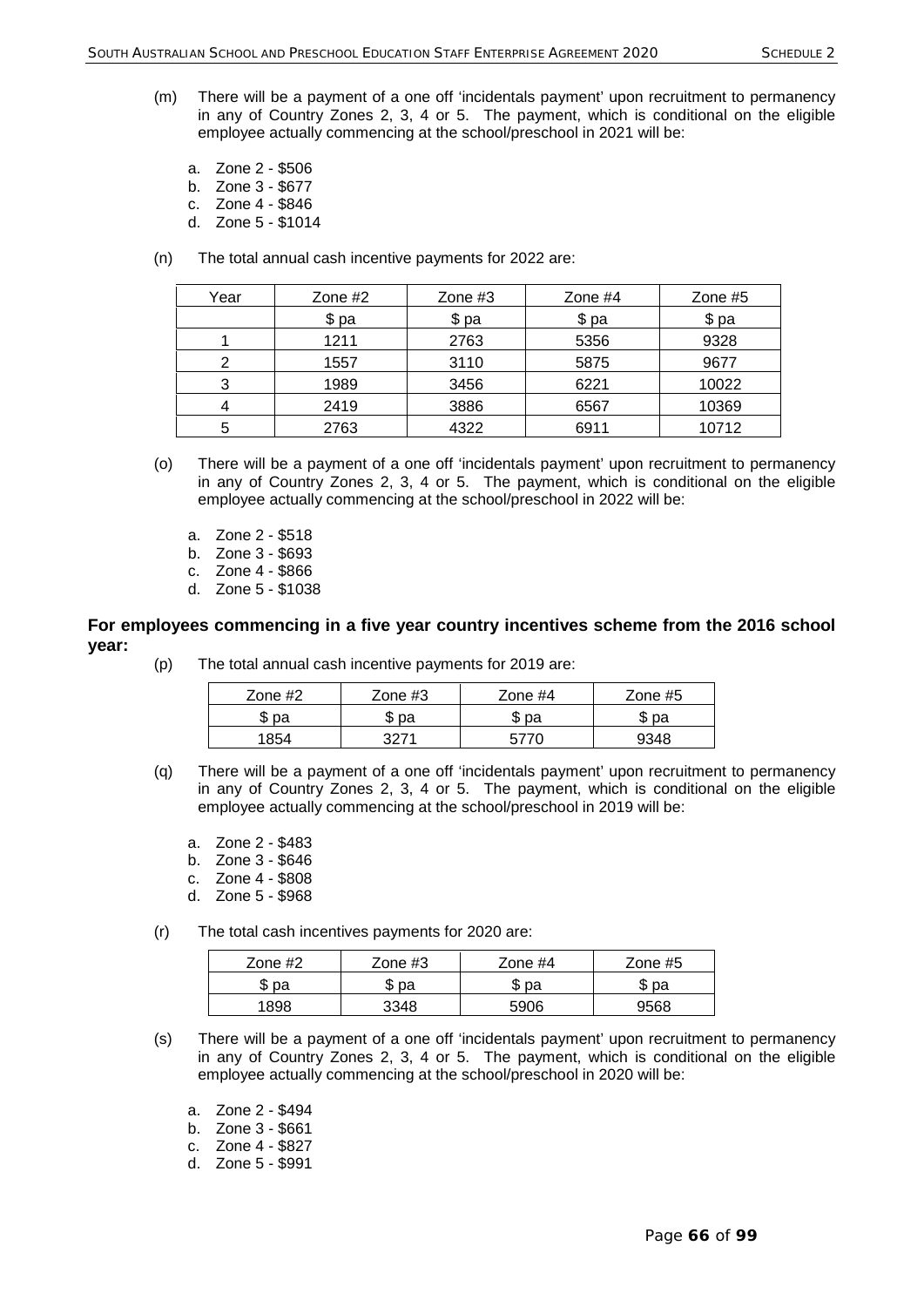(t) The total cash incentives payments for 2021 are:

| Zone $#2$ | Zone #3 | Zone $#4$ | Zone $#5$ |
|-----------|---------|-----------|-----------|
| pa        | рa<br>w | рa<br>w   | pa<br>ѡ   |
| 1943      | 3427    | 6045      | 793       |

- (u) There will be a payment of a one off 'incidentals payment' upon recruitment to permanency in any of Country Zones 2, 3, 4 or 5. The payment, which is conditional on the eligible employee actually commencing at the school/preschool in 2021 will be:
	- a. Zone 2 \$506
	- b. Zone 3 \$677
	- c. Zone 4 \$846
	- d. Zone 5 \$1014
- (v) The total cash incentives payments for 2022 are:

| Zone $#2$ | Zone $#3$ | Zone #4 | Zone $#5$ |
|-----------|-----------|---------|-----------|
| \$ pa     | рa<br>w   | ზ pa    | \$ pa     |
| 1989      | 3508      | 21.R7   | . വാ      |

- (w) There will be a payment of a one off 'incidentals payment' upon recruitment to permanency in any of Country Zones 2, 3, 4 or 5. The payment, which is conditional on the eligible employee actually commencing at the school/preschool in 2022 will be:
	- a. Zone 2 \$518
	- b. Zone 3 \$693
	- c. Zone 4 \$866
	- d. Zone 5 \$1038
- 2. The relevant Country Zones, listing the schools/preschools located within each, are detailed in Appendix 1A of this Schedule.
- 3. Notwithstanding sub-clause 1(c), for the life of this enterprise agreement, and on a trial basis, the payments applicable to service at a named school/preschool within Country Zone 4 and 5 will also apply during years 6, 7 and 8 of service at a named school/preschool within Country Zone 4 or 5.

## **TEACHERS IN ABORIGINAL AND ANANGU SCHOOLS**

- 1. Band A school leaders and persons appointed as school Deputy Principals under Band B in Aboriginal and Anangu Schools are eligible to receive a four week induction program. This should include attendance at the Principal Induction Program (one week), Aboriginal Culture and Studies Course at the Aboriginal Education Unit (one week) and two weeks negotiated observation programs. 50% of the induction program should be taken during school vacations.
- 2. Band 1 teachers and Band B leaders (except Deputy Principals) and Band A Preschool Directors and Preschool Teachers in Aboriginal and Anangu Schools are entitled to one term study leave with pay after 2 years of service in these schools.
- 3. After three years continuous service in a Band A position (except a preschool director) and a Band B Deputy Principal position in an Anangu School a teacher is granted one term's approved Training and Development leave. Teachers completing three continuous years service in a Band A position (except a preschool director) and a Band B Deputy Principal position in an Aboriginal School or Yalata Anangu School are granted a school term of approved Training and Development leave. Such teachers are eligible for this incentive leave on only one occasion in each location.
- 4. For the purposes of this Schedule, *Anangu Schools* means schools located in the communities of Pipalyatjara, Amata, Fregon, Ernabella, Mimili, Murputja, Kenmore Park, Indulkana and Watarru. *Aboriginal Schools* means the following schools: Yalata, Oak Valley, Koonibba, Oodnadatta, Marree, Raukkan, Point Pearce and Carlton Primary.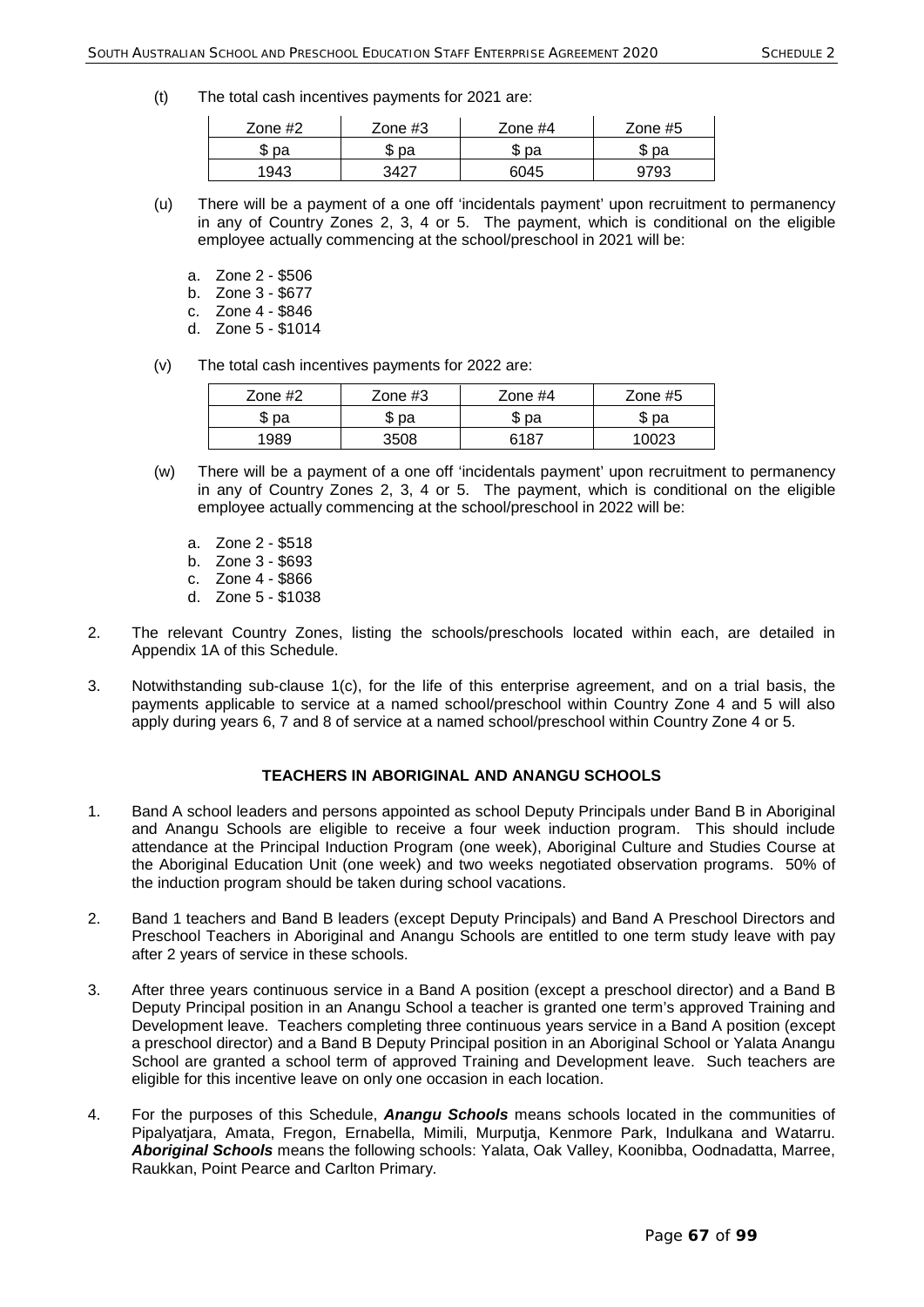## **CONTRACT TEACHERS – PRIOR SERVICE**

1. Upon recruitment to permanency in a country location, the year level of the country incentives payment payable to a teacher will recognise any period/s of continuous contract employment in that location undertaken immediately prior to the teacher's recruitment to permanency.

## **SECONDED TEACHERS**

- 1. With effect from the ffpp from the commencement in the 2020 school year, seconded teachers based in schools and preschools listed within Country Zone 5 will be eligible for country incentive payments pursuant to this Schedule.
- 2. A seconded teacher who was already based in a school or preschool within Zone 5 before the start of the ffpp in the 2020 school year will be entitled to receive an incentive payment for a maximum of 8 years, less the number of years the seconded teacher was based within Zone 5 prior to the start of the 2020 school year.
- 3. With effect from the ffpp from the commencement of the 2020 school year, seconded teachers who are:
	- (a) employed in workplaces which are more than 320 kilometres by the nearest practical road route from the Adelaide General Post Office will be entitled to receive locality allowances as set out it clause 5.8 and schedule 2 of the Teachers (DECS) Award;
	- (b) employed in workplaces in Whyalla, or a suburb thereof, or Iron Knob, will be entitled to receive the allowance as set out in clause 5.10 of the Teachers (DECS) Award.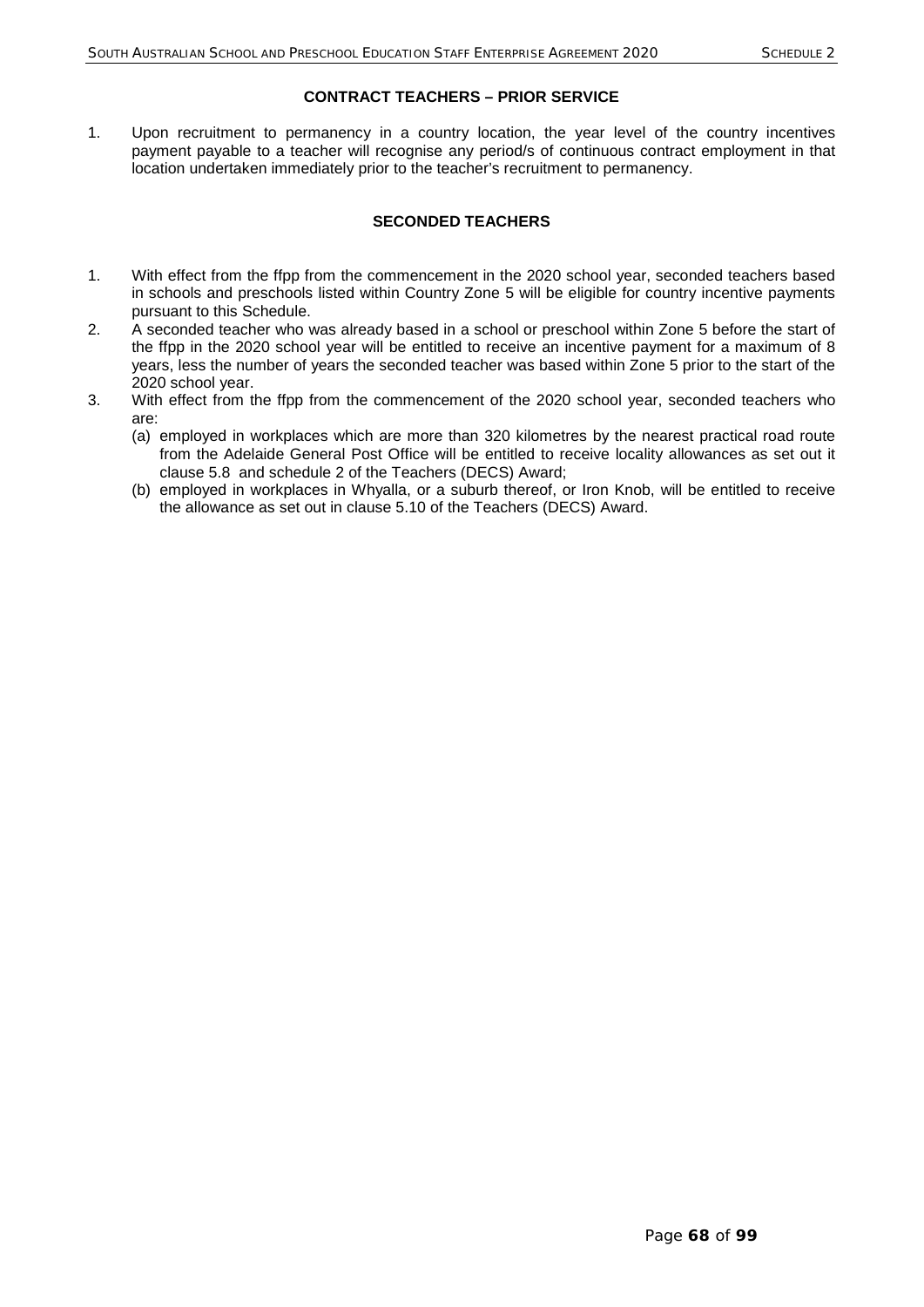# **SCHEDULE 2.2 – APPENDIX 1A – COUNTRY ZONES**

| Zone 2                                 | Zone 3                                            | Zone $4$                            | Zone 5                       |
|----------------------------------------|---------------------------------------------------|-------------------------------------|------------------------------|
| <b>Airdale Primary School</b>          |                                                   | Andamooka Primary School            | Amata Anangu School          |
|                                        |                                                   | Augusta Park Primary School         | Coober Pedy Area School      |
| Allendale East Area School             | <b>Frances Primary School</b>                     | <b>Carlton School</b>               | Ernabella Anangu School      |
| Ardrossan Area School                  | <b>Geranium Primary School</b>                    | Ceduna Area School                  | Fregon Anangu School         |
| <b>Barmera Primary School</b>          | John Pirie Secondary School                       | Cleve Area School                   | Indulkana Anangu School      |
| <b>Beachport Primary School</b>        | Kangaroo Inn Area School                          | <b>Cowell Area School</b>           | Kenmore Park Anangu School   |
| <b>Berri Primary School</b>            | Keith Area School                                 | Edward John Eyre High School        | Koonibba Aboriginal School   |
| <b>Blanchetown Primary School</b>      | Kingston Community School                         | <b>Elliston Area School</b>         | Marree Aboriginal School     |
| <b>Booborowie Primary School</b>       | Lameroo Regional Community<br>School              | <b>Fisk Street Primary School</b>   | Mimili Anangu School         |
| <b>Booleroo Centre District School</b> | Lucindale Area School                             | <b>Flinders View Primary School</b> | Mintabie Area School         |
| Bordertown High School                 | <b>Millicent High School</b>                      | Hawker Area School                  | Murputja Anangu School       |
| <b>Bordertown Primary School</b>       | Millicent North Primary School                    | <b>Hincks Avenue Primary School</b> | Oak Valley Aboriginal School |
| <b>Brinkworth Primary School</b>       | Mt Burr Primary School                            | Karcultaby Area School              | Oodnadatta Aboriginal School |
| <b>Burra Community School</b>          | Mundulla Primary School                           |                                     | Pipalyatjara Anangu School   |
| <b>Bute Primary School</b>             | Naracoorte High School                            | Kimba Area School                   | Watarru Anangu School        |
| <b>Cadell Primary School</b>           | Naracoorte Primary School                         | Leigh Creek Area School             | Yalata Anangu School         |
| Cobdogla Primary School                | Naracoorte South Primary School                   | Lock Area School                    |                              |
| <b>Compton Primary School</b>          | Newbury Park Primary School                       | Long Street Primary School          |                              |
| Coomandook Area School                 | Orroroo Area School                               | <b>Memorial Oval Primary School</b> |                              |
| Coonalpyn Primary School               | Padthaway Primary School                          | Miltaburra Area School              |                              |
| <b>Crystal Brook Primary School</b>    | Peterborough High School                          |                                     |                              |
| <b>Cummins Area School</b>             | Peterborough Primary School                       | Nicolson Avenue Primary School      |                              |
| Curramulka Primary School              | Pinnaroo Primary School                           | Penong Primary School               |                              |
|                                        | Rendelsham Primary School                         | Port Augusta Secondary School       |                              |
|                                        | Robe Primary School                               | Port Augusta Special School         |                              |
| <b>Gladstone High School</b>           |                                                   | Port Augusta West Primary School    |                              |
| <b>Gladstone Primary School</b>        |                                                   |                                     |                              |
| <b>Glenburnie Primary School</b>       | <b>PRESCHOOLS</b>                                 | Port Neill Primary School           |                              |
| <b>Glencoe Central Primary School</b>  | <b>Balharry Memorial Kindergarten</b>             | Quorn Area School                   |                              |
| Glossop High School                    |                                                   | Remote Isolated Childrens'          |                              |
|                                        |                                                   | <b>Education Program</b>            |                              |
| <b>Glossop Primary School</b>          | Keith War Memorial Community Care<br>Kindergarten | Roxby Downs Area School             |                              |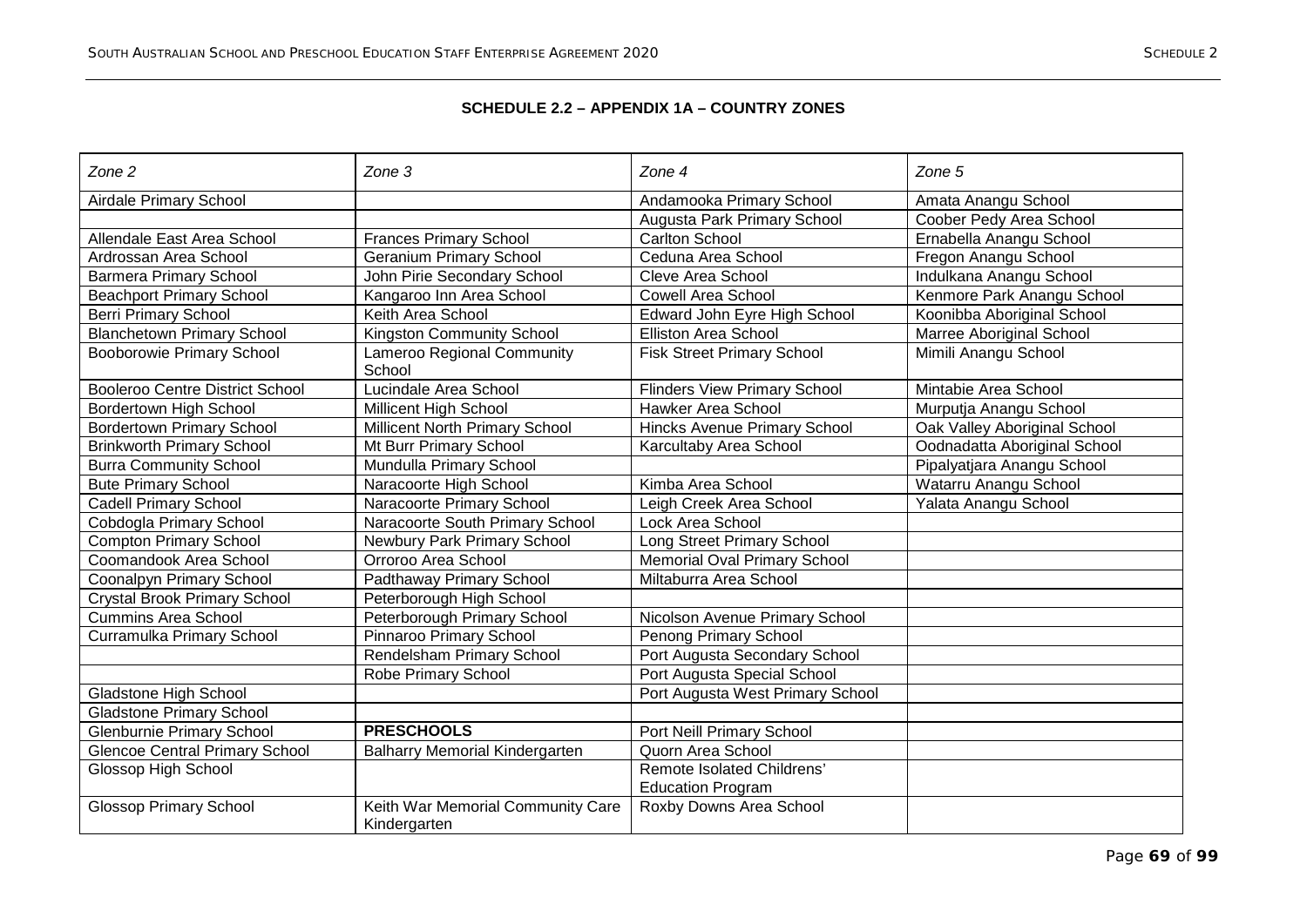| Zone 2                                | Zone 3                            | Zone $4$                                  | Zone 5 |
|---------------------------------------|-----------------------------------|-------------------------------------------|--------|
| <b>Gordon Education Centre</b>        | Kingston Pre-school               | School of the Air                         |        |
| <b>Grant High School</b>              | Lameroo and District Kindergarten | <b>Stirling North Primary School</b>      |        |
| Jamestown Community School            | Michelle de Garis Kindergarten    | <b>Streaky Bay Area School</b>            |        |
| Kadina Memorial Area School           |                                   |                                           |        |
| Kalangadoo Primary School             | Millicent North Kindergarten      | <b>Stuart High School</b>                 |        |
| Kangaroo Island Community             | Naracoorte North Kindergarten     |                                           |        |
| Education                             |                                   |                                           |        |
| Karoonda Area School                  |                                   |                                           |        |
| Kingston on Murray Primary School     | Peterborough Community Preschool  | Whyalla High School                       |        |
| Kirton Point Primary School           | Pinnaroo Kindergarten             | Whyalla Special School                    |        |
| Kongorong Primary School              | Rendelsham Pre-school             | Whyalla Stuart Campus R-7                 |        |
| Lake Wangary Primary School           | Robe Soldiers' Memorial           |                                           |        |
|                                       | Kindergarten                      |                                           |        |
| Laura Primary School                  |                                   | Whyalla Town Primary School               |        |
| <b>Lincoln Gardens Primary School</b> |                                   | Willsden Primary School                   |        |
|                                       |                                   | Woomera Area School                       |        |
| Loxton High School                    |                                   | Wudinna Area School                       |        |
| Loxton North Primary School           |                                   |                                           |        |
| <b>Loxton Primary School</b>          |                                   | <b>PRESCHOOLS</b>                         |        |
|                                       |                                   | Augusta Park Childhood Services<br>Centre |        |
| <b>Maitland Area School</b>           |                                   | Ceduna Pre-school Centre Inc              |        |
| <b>McDonald Park School</b>           |                                   | <b>Cleve District Children's Centre</b>   |        |
|                                       |                                   | Elliston RSL Memorial Children's          |        |
|                                       |                                   | Centre                                    |        |
| Melaleuca Park Primary School         |                                   | <b>Flinders Children's Centre</b>         |        |
| <b>Melrose Primary School</b>         |                                   | <b>Hawker Childhood Services Centre</b>   |        |
| Meningie Area School                  |                                   | Hincks Avenue Children's Centre           |        |
| <b>Mid North Education Centre</b>     |                                   | Kimba Community Kindergarten              |        |
| Mil Lel Primary School                |                                   | Leigh Creek Kindergarten                  |        |
| <b>Minlaton District School</b>       |                                   | <b>Lock Early Learning Centre</b>         |        |
| Monash Primary School                 |                                   | <b>McRitchie Crescent Children's</b>      |        |
|                                       |                                   | <b>Services Centre</b>                    |        |
| Moonta Area School                    |                                   | Miltaburra Children's Centre              |        |
| Moorak Primary School                 |                                   | Minya Bunhil Child Care and               |        |
|                                       |                                   | Kindergarten                              |        |
| <b>Moorook Primary School</b>         |                                   | Neta Kranz Children's Centre              |        |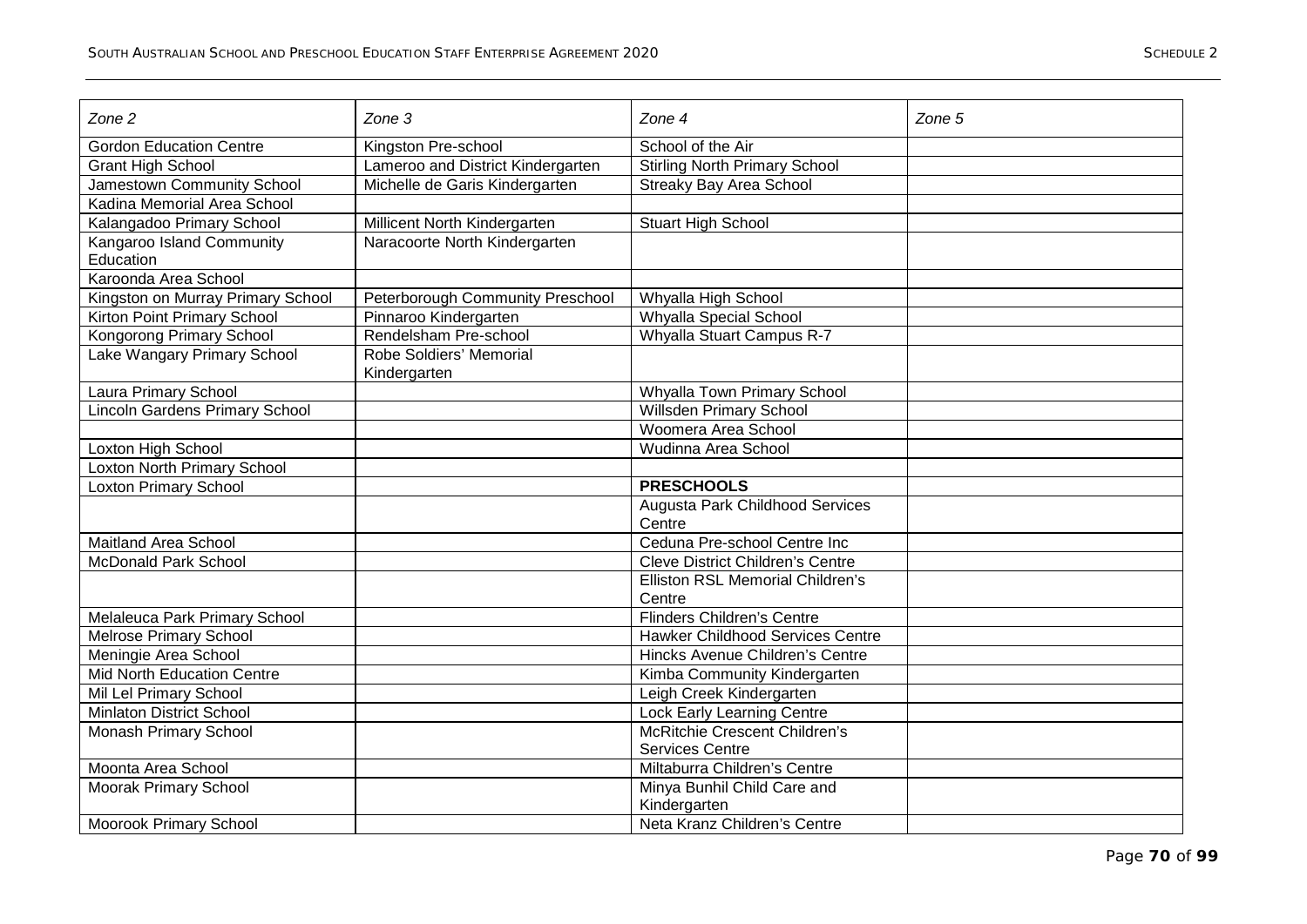| Zone 2                              | Zone 3 | Zone 4                                      | Zone 5 |
|-------------------------------------|--------|---------------------------------------------|--------|
| Morgan Primary School               |        | Norrie Stuart Children's Services<br>Centre |        |
| Mount Gambier High School           |        | Port Augusta Children's Centre              |        |
| Mount Gambier North Primary School  |        | Port Augusta West CSC                       |        |
| Mulga Street Primary School         |        | Quorn Kindergarten                          |        |
| Nangwarry Primary School            |        | Roxby Downs Kindergarten                    |        |
|                                     |        | <b>Stirling North CSC</b>                   |        |
| <b>Napperby Primary School</b>      |        |                                             |        |
|                                     |        | <b>Streaky Bay Children's Centre</b>        |        |
|                                     |        | Whyalla Stuart Early Childhood              |        |
|                                     |        | Centre Kindergarten                         |        |
|                                     |        | Willsden CSC                                |        |
|                                     |        | Win Newby Kindergarten                      |        |
| Penola High School                  |        | Wudinna RSL Memorial Kindergarten           |        |
| Penola Primary School               |        |                                             |        |
| Point Pearce Aboriginal School      |        |                                             |        |
| Poonindie Community Learning        |        |                                             |        |
| Centre                              |        |                                             |        |
| Port Broughton Area School          |        |                                             |        |
|                                     |        |                                             |        |
| Port Lincoln High School            |        |                                             |        |
| Port Lincoln Junior Primary School  |        |                                             |        |
| Port Lincoln Primary School         |        |                                             |        |
| Port Lincoln Special School         |        |                                             |        |
|                                     |        |                                             |        |
| Port Pirie West Primary School      |        |                                             |        |
|                                     |        |                                             |        |
| Ramco Primary School                |        |                                             |        |
| Rapid Bay Primary School            |        |                                             |        |
| Raukkan Aboriginal School           |        |                                             |        |
| Reidy Park Primary School           |        |                                             |        |
| Renmark High School                 |        |                                             |        |
| <b>Renmark North Primary School</b> |        |                                             |        |
| <b>Renmark Primary School</b>       |        |                                             |        |
| <b>Renmark West Primary School</b>  |        |                                             |        |
| <b>Risdon Park Primary School</b>   |        |                                             |        |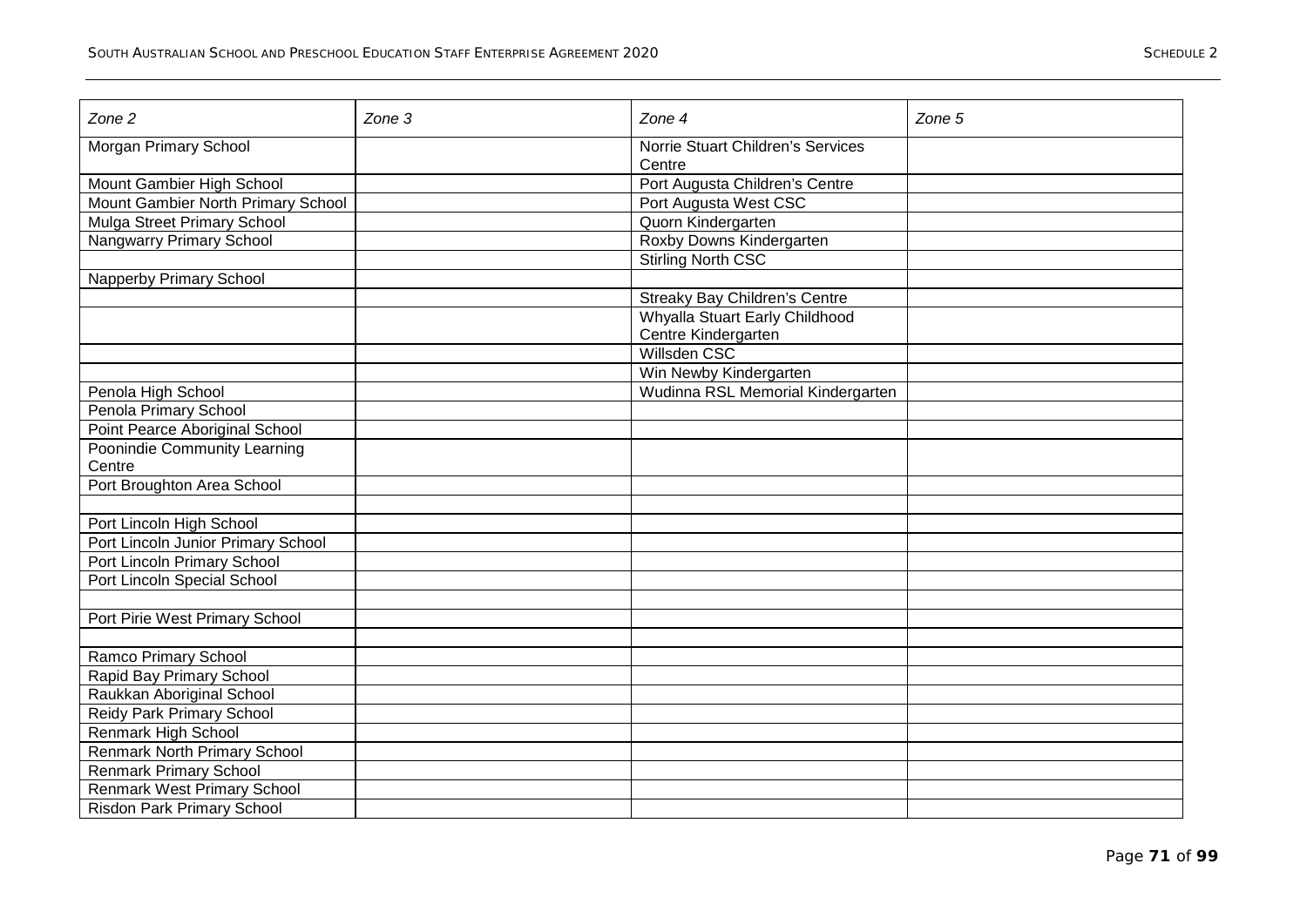| Zone 2                               | Zone 3 | Zone 4 | Zone 5 |
|--------------------------------------|--------|--------|--------|
| <b>Riverland Special School</b>      |        |        |        |
| Robertstown Primary School           |        |        |        |
| <b>Saddleworth Primary School</b>    |        |        |        |
| <b>Snowtown Primary School</b>       |        |        |        |
| Solomontown Primary School           |        |        |        |
| <b>Spalding Primary School</b>       |        |        |        |
| <b>Stansbury Primary School</b>      |        |        |        |
| Suttontown Primary School            |        |        |        |
| Swan Reach Area School               |        |        |        |
| <b>Tantanoola Primary School</b>     |        |        |        |
|                                      |        |        |        |
| Tintinara Area School                |        |        |        |
| Tumby Bay Area School                |        |        |        |
| <b>Ungarra Primary School</b>        |        |        |        |
| Waikerie High School                 |        |        |        |
| <b>Waikerie Primary School</b>       |        |        |        |
| <b>Wallaroo Mines Primary School</b> |        |        |        |
| <b>Wallaroo Primary School</b>       |        |        |        |
| Warooka Primary School               |        |        |        |
| <b>Wilmington Primary School</b>     |        |        |        |
|                                      |        |        |        |
|                                      |        |        |        |
| Yahl Primary School                  |        |        |        |
| Yorketown Area School                |        |        |        |
|                                      |        |        |        |
| <b>PRESCHOOLS</b>                    |        |        |        |
| Acacia Kindergarten                  |        |        |        |
| Akuna Kindergarten                   |        |        |        |
| Ardrossan and Districts Community    |        |        |        |
| Kindergarten                         |        |        |        |
| Barmera Kindergarten                 |        |        |        |
| <b>Berri Community Pre-School</b>    |        |        |        |
| <b>Bishop Kindergarten</b>           |        |        |        |
| <b>Booleroo Centre and District</b>  |        |        |        |
| Kindergarten                         |        |        |        |
| <b>Brinkworth Pre-School Centre</b>  |        |        |        |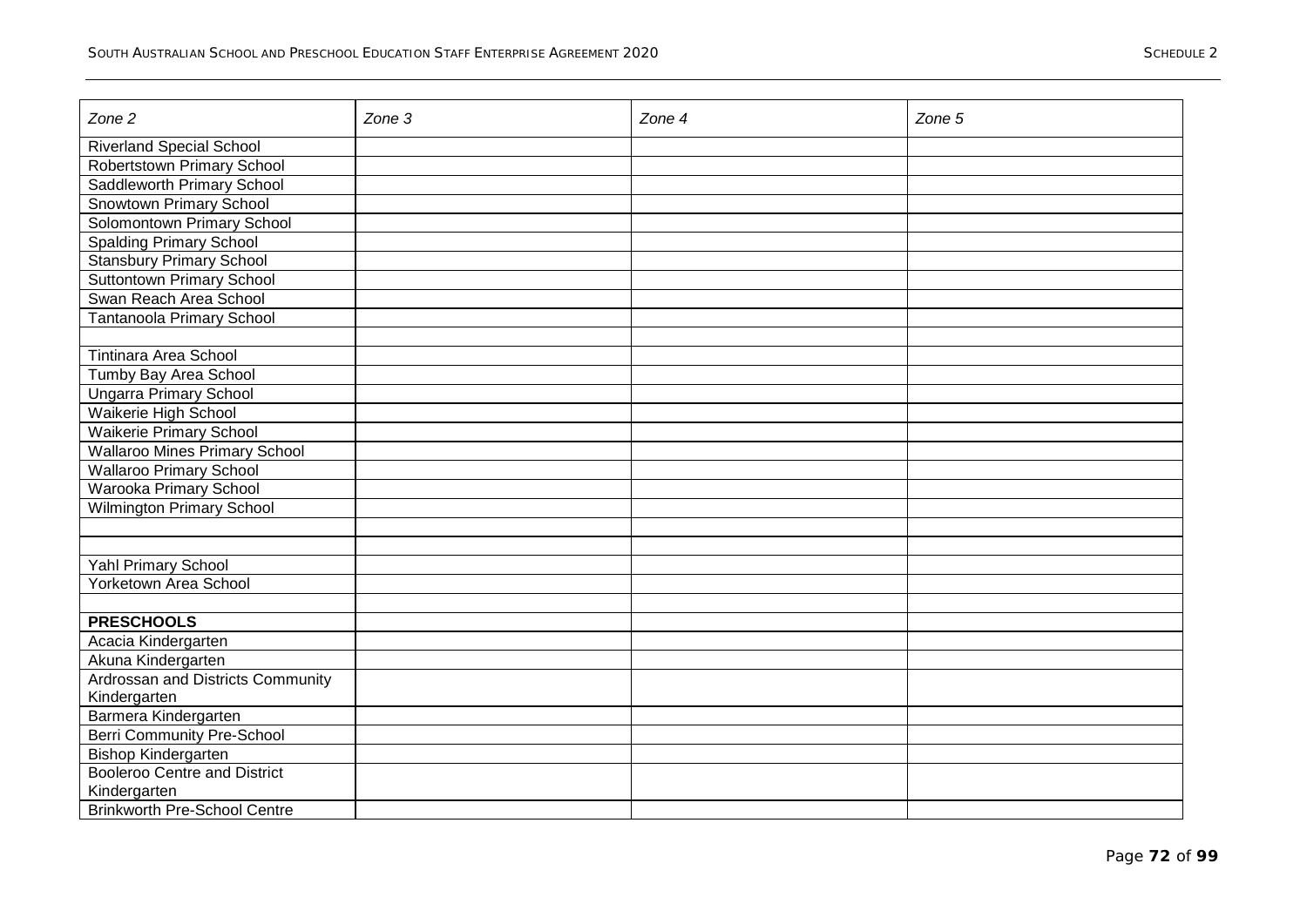| Zone 2                             | Zone 3 | Zone 4 | Zone 5 |
|------------------------------------|--------|--------|--------|
|                                    |        |        |        |
| <b>Burra Early Learning Centre</b> |        |        |        |
|                                    |        |        |        |
| Carol Murray Children's Centre     |        |        |        |
|                                    |        |        |        |
|                                    |        |        |        |
| Cranston Street Kindergarten       |        |        |        |
| Crystal Brook Kindergarten         |        |        |        |
|                                    |        |        |        |
| Ellendale Kindergarten             |        |        |        |
|                                    |        |        |        |
| Gladigau Park Kindergarten         |        |        |        |
|                                    |        |        |        |
| Glencoe District Kindergarten      |        |        |        |
| Jamestown Community Children's     |        |        |        |
| Centre                             |        |        |        |
| Kadina Memorial Area School        |        |        |        |
| Kalangadoo Kindergarten            |        |        |        |
| Kangaroo Island CS Kingscote       |        |        |        |
| KICE - Parndana Campus Preschool   |        |        |        |
| Kirinari Kindergarten              |        |        |        |
| Kirton Point Children's Centre     |        |        |        |
|                                    |        |        |        |
| Lake Wangary Pre-school Centre     |        |        |        |
|                                    |        |        |        |
| Loxton North Kindergarten          |        |        |        |
| Loxton Pre-school Centre Inc.      |        |        |        |
| <b>Maitland Children's Centre</b>  |        |        |        |
| McArthur Park Kindergarten         |        |        |        |
| McKay Children's Centre            |        |        |        |
| Melaleuca Park Kindergarten        |        |        |        |
| Melrose Kindergarten               |        |        |        |
| Meningie Pre-school                |        |        |        |
| Minlaton District Early Learning   |        |        |        |
| Centre                             |        |        |        |
| Monash Kindergarten                |        |        |        |
| Moonta Kindergarten                |        |        |        |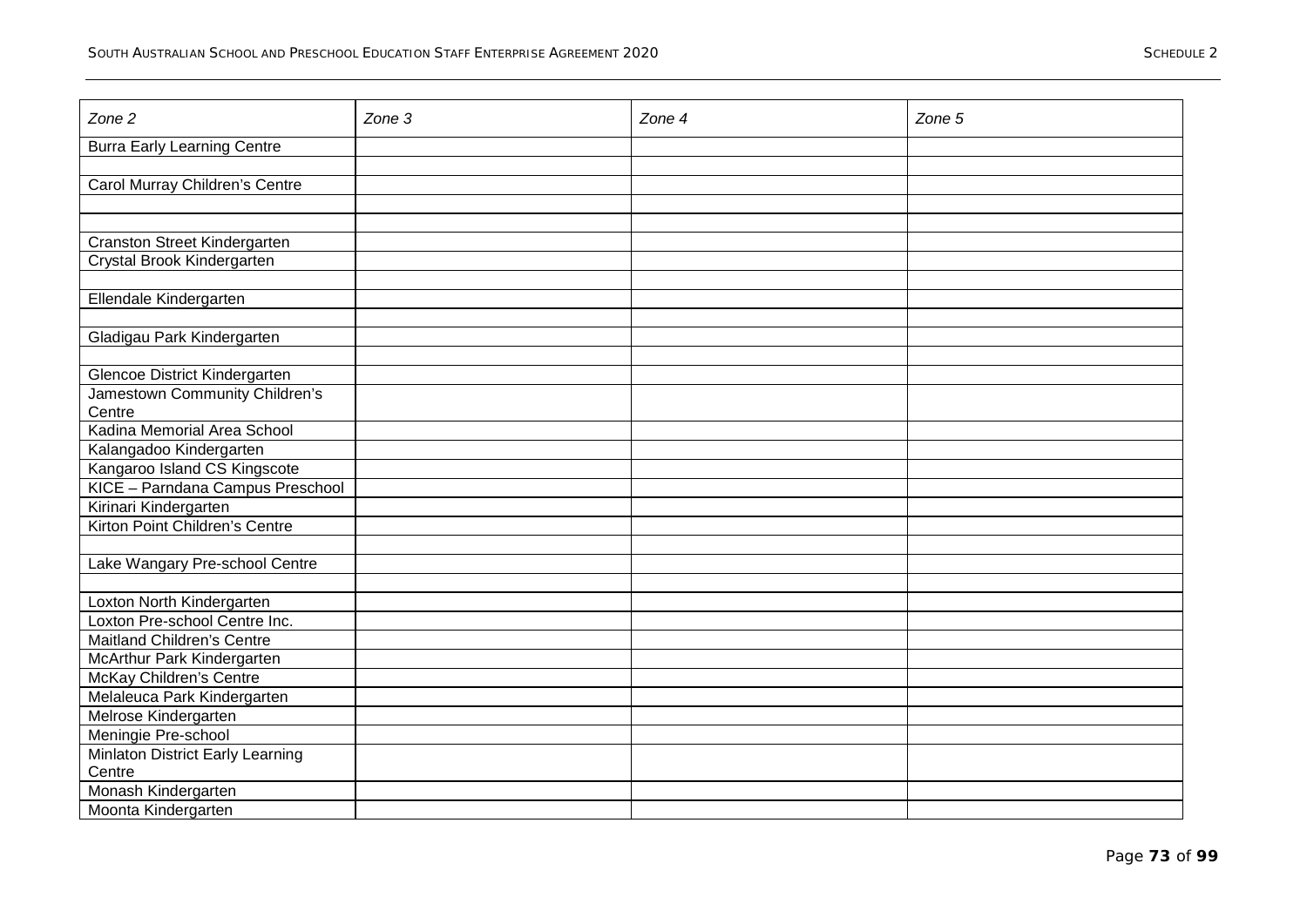| Zone 2                            | Zone 3 | Zone $4$ | Zone 5 |
|-----------------------------------|--------|----------|--------|
|                                   |        |          |        |
|                                   |        |          |        |
| Penneshaw Pre-school              |        |          |        |
|                                   |        |          |        |
| Poonindie Early Childhood Centre  |        |          |        |
| Port Broughton Kindergarten       |        |          |        |
| Port Pirie Community Kindergarten |        |          |        |
| Renmark Children's Centre Inc.    |        |          |        |
| Renmark West Pre-school           |        |          |        |
| Risdon Park South Kindergarten    |        |          |        |
| Saddleworth Early Learning Centre |        |          |        |
|                                   |        |          |        |
| Solomontown Kindergarten          |        |          |        |
| Tumby Bay Kindergarten            |        |          |        |
| Waikerie Children's Centre        |        |          |        |
| Wallaroo Pre-school Centre        |        |          |        |
|                                   |        |          |        |
| Yorketown Community Children's    |        |          |        |
| Centre                            |        |          |        |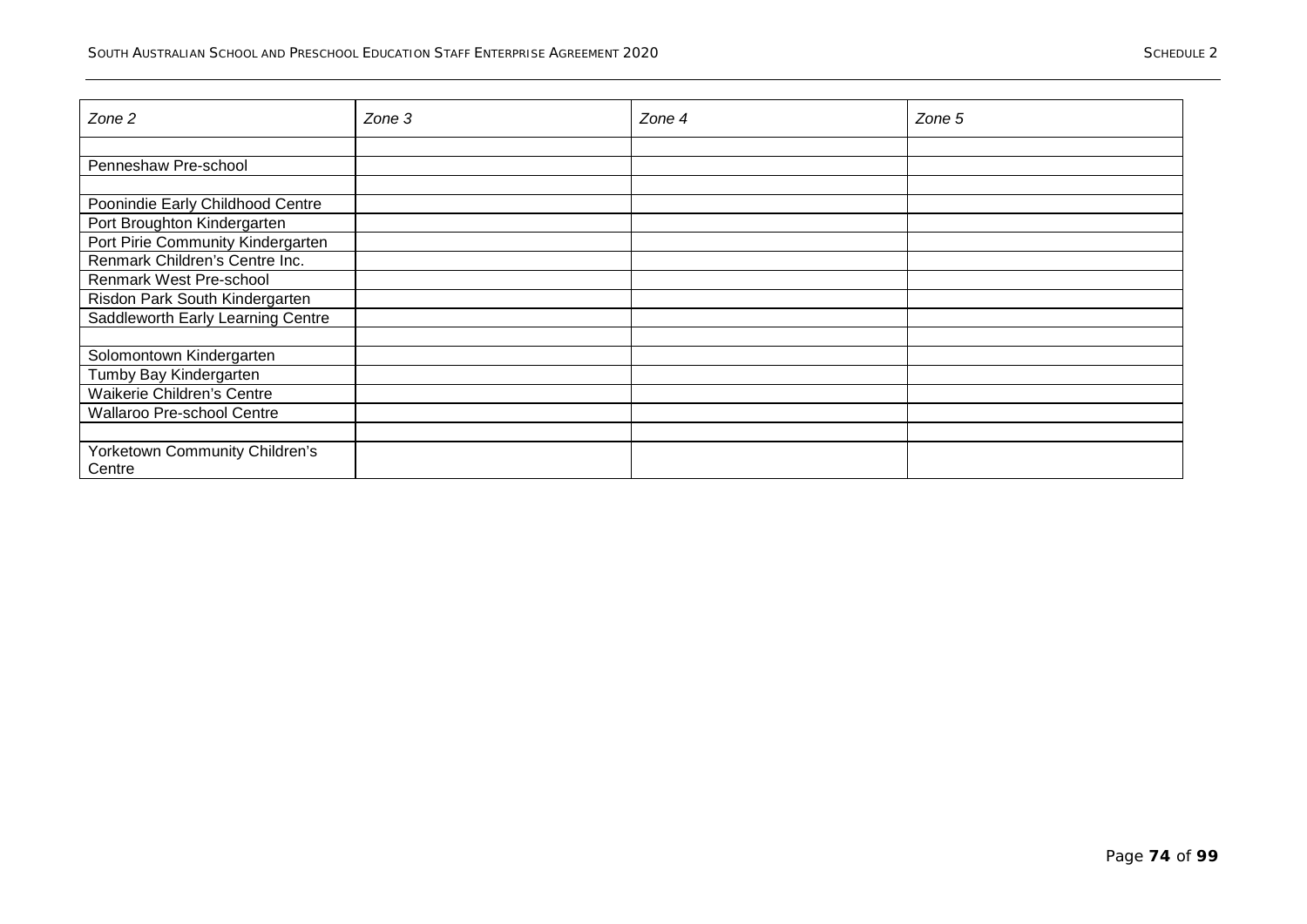# **SCHEDULE 3 – CLASSIFICATIONS**

## 1. **Preliminary**

1.1 The current classification definitions and structure in the safety net awards continue to apply, except to the extent that they are varied by this Schedule.

## 2. **Leadership Positions – Principals**

- 2.1 The classification of Principals will be determined in accordance with Schedule 4 of this Enterprise Agreement.
- 2.2 Principals of sites that meet the criteria set out below will be classified at the Band A-9 level:
	- (a) Sites of a large and complex nature which attract a Band A-8 classification under the SSACR classification system, as set out in Schedule 4 of this Enterprise Agreement, which can be clearly differentiated from other Band A-8 sites.

And

- (b) Meet one or more of the following criteria;
	- Education Works Stage 1 School; or
	- $\triangleright$  A multi-campus site; or
	- $\triangleright$  A site that includes Birth-Year 12 (B-12) or Preschool-Year 12 (P-12) levels of schooling;
	- Or
	- $\triangleright$  A site where enrolment is greater than 1400 students (based on the July enrolment census from the previous year); or
	- $\triangleright$  A Birth-Year 7 (B-7) site where enrolment is greater than 1200 students (based on the July enrolment census from the previous year); or
	- $\triangleright$  A site where the modified Resource Entitlement Statement (RES) is greater than \$10 million in 2010 (to be indexed annually by the increase in standard salary rates).

#### **Principal – Special Class**

- 2.3 The Chief Executive or delegate may create a position of Principal Special Class where one of the following conditions can be met:
	- The role has duties beyond those currently described in the Principal Job and Person Specification; and/or
	- Attraction and retention incentives are required to attract and/or retain a Principal to a school.
- 2.4 For Principal Special Class positions, the incumbent, employed under teacher conditions, will be required to enter into an agreement on an individual basis. Permanent employees who are successful in obtaining a Principal – Special Class position will fall back to their substantive level at the end of tenure of the position, including Key Teacher Fall Back where eligible.
- 2.5 Principal Special Class positions will be advertised as such and clearly indicate whether the role has duties beyond those currently described in the Job and Person Specification and/or whether attraction/retention incentives will be available for negotiation. Where attraction/retention incentives will be available the position will be advertised at a substantive Principal level within the Band A structure.

#### 3. **Leadership Positions – Preschool Directors**

3.1 The classification of Preschool Directors will be classified as follows:

#### Band A-1 Classification (PSD1)

Includes all centres not included below and equates to the existing Standard Kindergarten classification.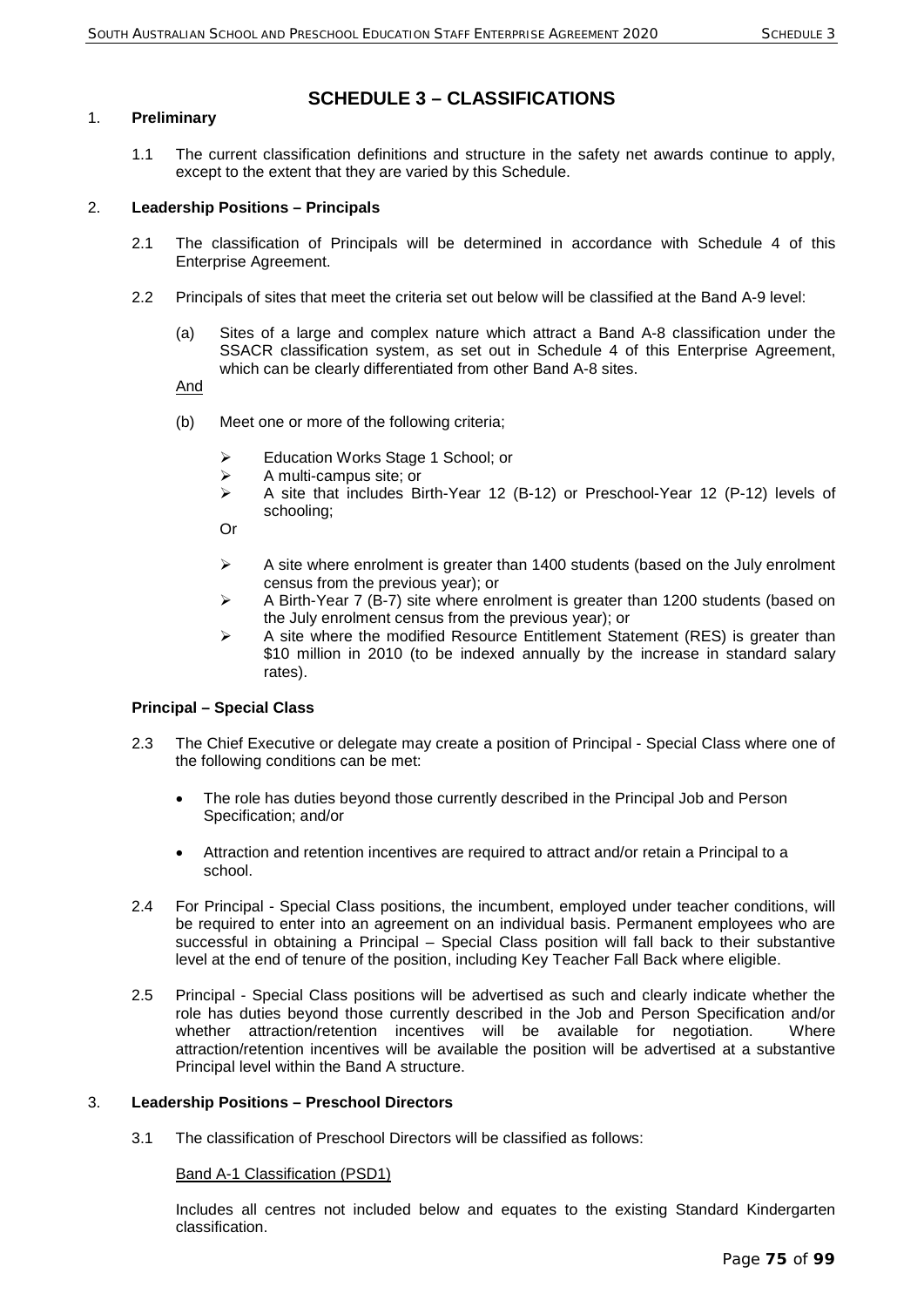## Band A-1 Classification (PSD2)

Includes all centres which fall into one or more of the following categories:

- A complexity factor (see following section) between 385 and 475 inclusive
- An occasional care program with  $4 12$  sessions inclusive
- A rural care program
- A speech and language program
- An inclusive preschools program for children with disabilities with high support needs

### Band A-2 Classification (PSD3)

Includes all centres which fall into one or more of the following categories:

- Average attendance of 86 or more children as determined by the Preschool Staffing Exercise
- A centre with an outreach kindergarten
- A complexity factor of 476 or greater
- A speech and language program and an occasional care program
- An occasional care program with more than 12 sessions
- An inclusive preschools program for children with disabilities and high support needs and an occasional care program

#### Band A-3 Classification (PSD4)

All Preschool Directors engaged in one of the following centres shall be classified as Band A-3:

- (a) Children's Centres for Early Childhood Development and Parenting;
- (b) A Centre with a childcare component including a Centre with long day care places;
- (c) Integrated Sites including:
	- (i) Rural Integrated Centres;
	- (ii) Centres integrated with childcare; and
	- (iii) Centres integrated with at least one government or non-government agency.

#### 3.1.1 *Complexity Factor*

The complexity factor for centres is determined in the following manner:

- The average staffing attendance figure from the Preschool Staffing Exercise multiplied by a factor of three.
- The total enrolment figures for Term 4.
- The number of Aboriginal children enrolled in the centre for Term 4 multiplied by a factor of two.
- The number of children from non-English speaking background enrolled in the centre for Term 4.
- The number of occasional care sessions multiplied by a factor of four.
- The notional school card indicator multiplied by a factor of three.

The sum of all these figures gives the total complexity factor.

## 4**. Teachers**

## 4.1 Step 9 Progression

Relevant criteria for progression to Step 9 teacher salary will be in accordance with the guidelines set out in Attachment 1 to this Schedule.

4.2 Key Teacher Fallback

Permanent teachers who accumulate five years or 1035 days of service from 1 January 1990 occupying positions of a key teacher, Band A or Band B leader (formerly known as Coordinator,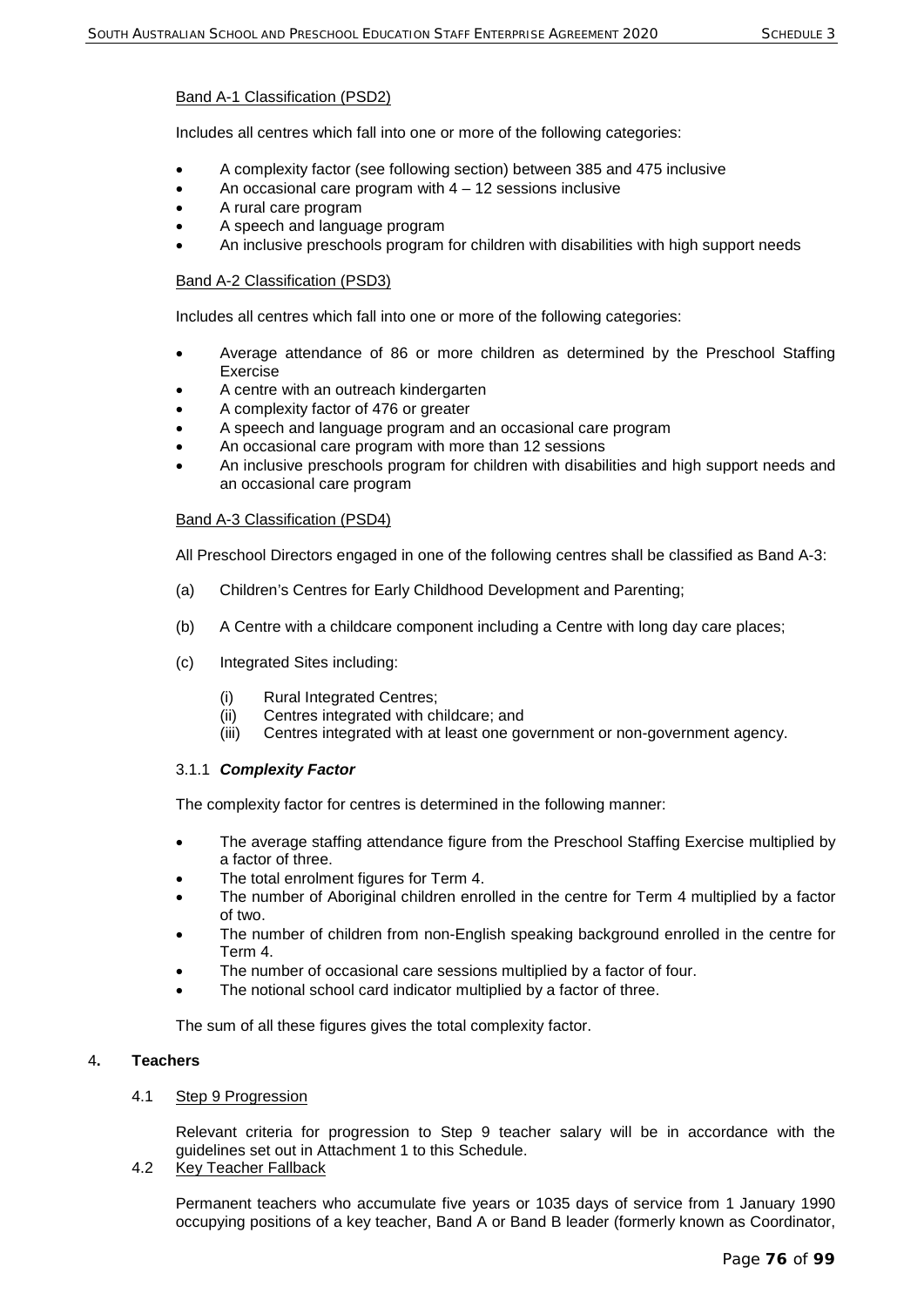Assistant Principal, Senior Leader, Deputy Principal, Principal and/or Preschool Director), Seconded Teacher (up to 5 years) or a combination of these tenured appointments and who are not reappointed to such positions, shall be classified and paid at the level of Key Teacher Fallback.

This fallback salary will not apply if a permanent teacher occupies a Seconded Teacher position for a continuous period longer than five years. In this circumstance the fallback salary will be to the teacher's substantive classification level.

These provisions apply to permanent teachers occupying positions as a Seconded Teacher from the 2015 school year.

From the first full pay period to commence on or after 1 October 2010 the Key Teacher Fallback classification will be the salary equivalent to Advanced Skills Teacher 2.

From the first full pay period to commence on or after 1 October 2012 the Key Teacher Fallback classification for eligible preschool teachers will be the salary equivalent to Advanced Skills Teacher 2.

#### 5. **Criteria for Appointment as a Seconded Teacher**

#### 5.1 Seconded Teacher Level 1

Seconded Teachers at this level:

- Would normally operate as a team member under general direction of superior officers or level 2 or level 3 seconded teachers.
- May be required to advise and assist teachers and students.
- May be expected to establish rapport with practising teachers and develop productive interpersonal relationships.
- Should exercise significant initiative in the application and adaptation of established and innovative principles, techniques and methods.
- This level of responsibility does not exceed the equivalent of a Band A-1.

#### 5.2 Seconded Teacher Level 2

Seconded Teachers at this level:

- Are generally required to coordinate a group which may include other seconded teachers or to direct a project.
- Exercise considerable initiative and judgement in planning and coordinating programmes in their area of expertise.
- Are experienced teachers who have developed a high degree of expertise in a particular field.
- Would be expected to carry out their duties with limited guidance following receipt of limited instructions with clear objectives from senior officers and/or seconded teachers.
- Generally have responsibilities on less than a state-wide basis in their area of expertise.

#### 5.3 Seconded Teacher Level 3

Seconded Teachers at this level:

• Are generally required to supervise others and direct a major project or have a major state-wide and/or national responsibility as a consultant.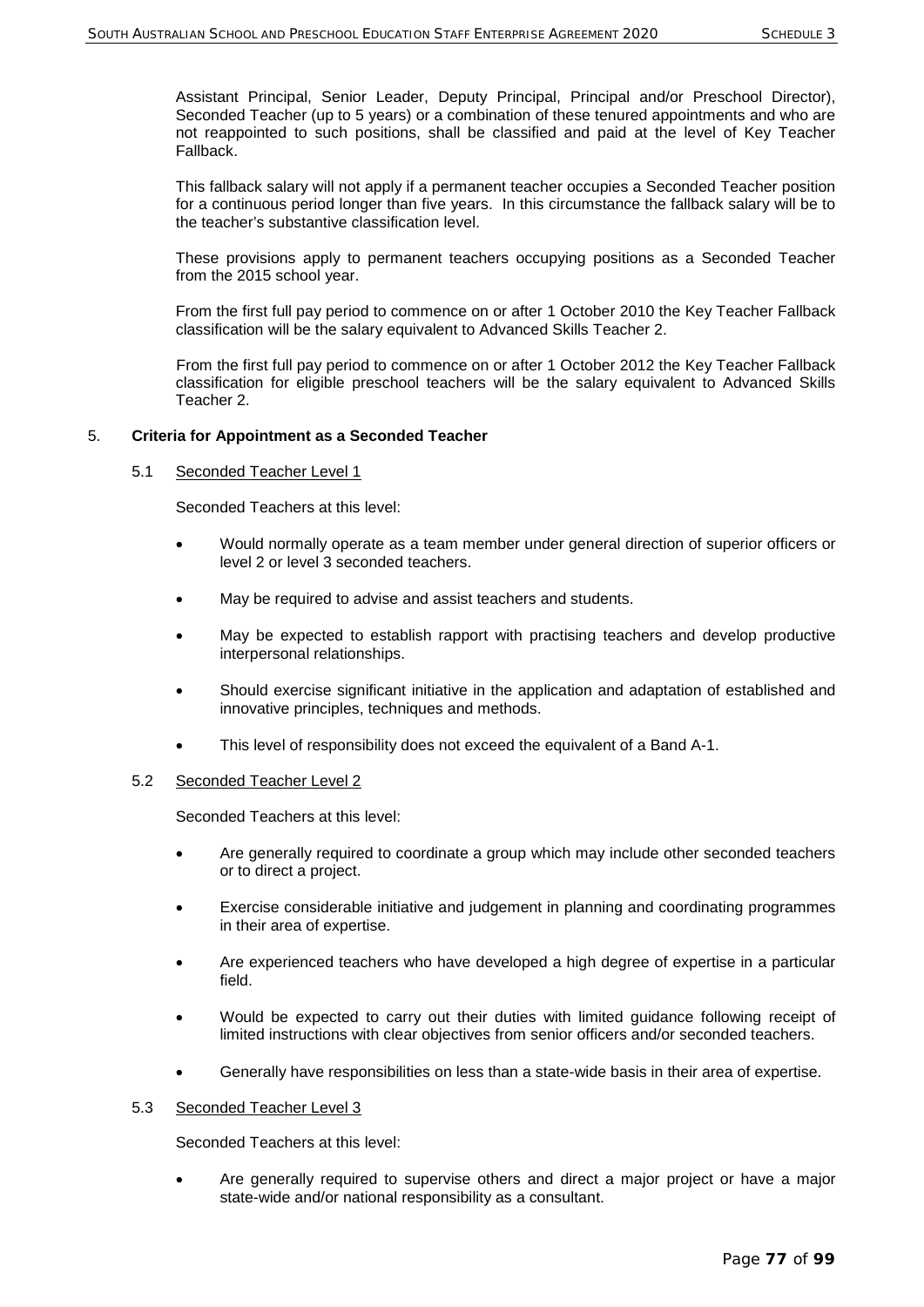- Have extensive knowledge and experience in a particular specialised field and have a high level of initiative and judgement.
- Would be expected to carry out their assigned tasks within broad policy guidelines determined by senior officers and where appropriate directly influence the determination of objectives.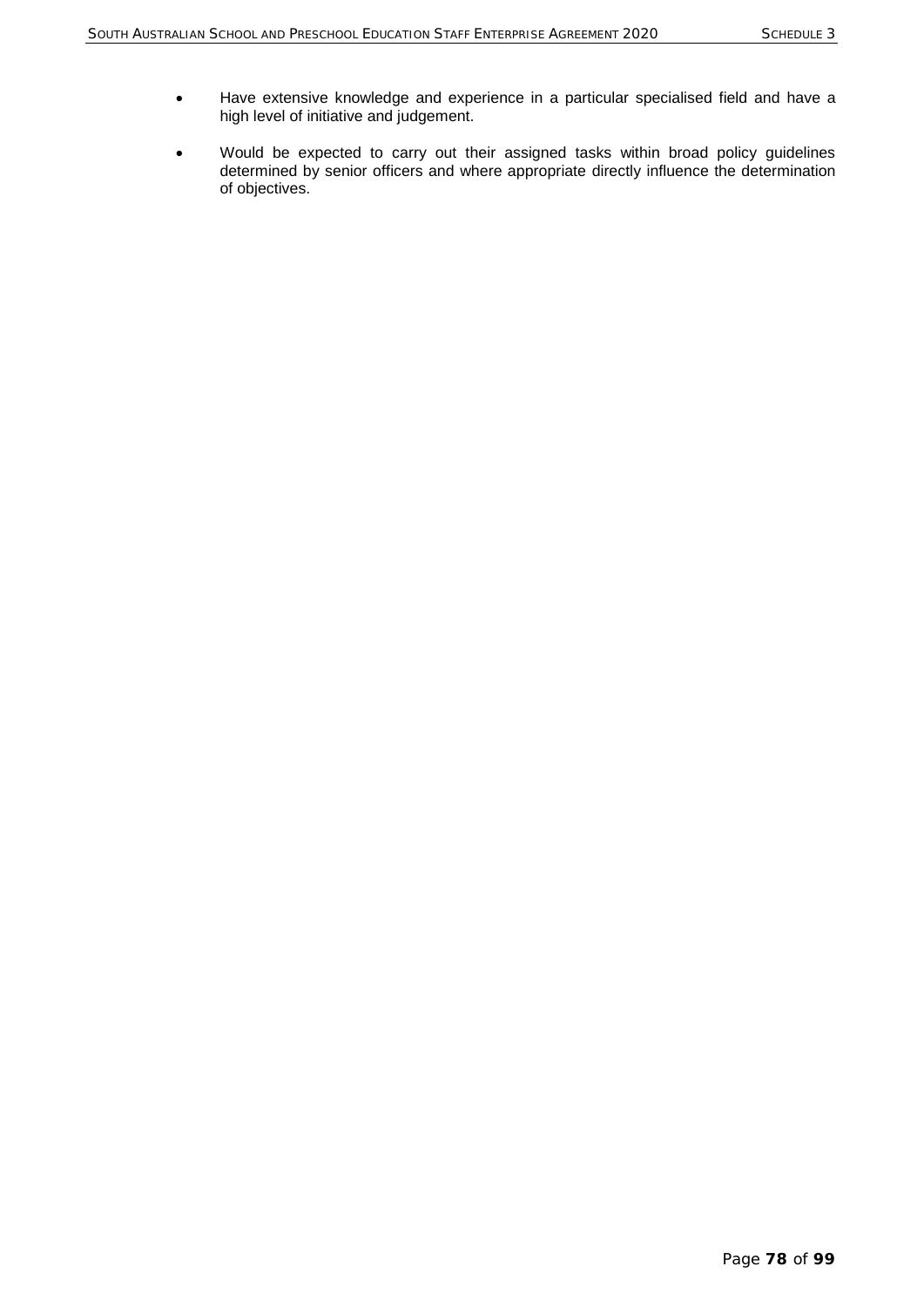## **SCHEDULE 3 – ATTACHMENT 1 – STEP 9 TEACHER GUIDELINES**

## 1. **Introduction**

- 1.1 The Step 9 teacher classification will recognise high quality classroom teaching, the criteria of which can be assessed in terms of
	- knowledge base of student learning;
	- high quality instruction;
	- proficiency in specialised areas of learning;
	- implementation of targeted teaching strategies and skills;
	- improved student performance and educational outcomes; and/or
	- acting as role model and mentor to less experienced teachers.
- 1.2 Subject to the agreement of the parties, these criteria may be further refined to reflect the National Professional Standards for Teachers if and when appropriate.
- 1.3 The Step 9 classification will be available to teachers (including TRTs) as defined under the Safety Net Awards without exception who have completed 207 duty days at step 8 and who wish to participate in the process. All teachers who meet the requirements of this sub clause (1.3) are entitled to apply to progress to Step 9 and have their application individually considered and decided in accordance with the guidelines provided in this Attachment.
- 1.4 Teachers wishing to progress to Step 9 will submit a Professional Development Plan (PDP) to the Principal or Preschool Director or his or her nominated delegate in accordance with section 2. The PDP constitutes a teacher's commitment to undertake the stated professional development and to strive to achieve the objectives in the PDP.
- 1.5 All Step 9 teachers will have opportunities to participate in ongoing and relevant professional development.

#### *Sources of Professional Development*

- (a) Applicable sources of Professional Development may include professional learning that occurs:
	- in the school or preschool setting with colleagues; or
	- via formal programmes, accredited courses or units through university and/or TAFE; or
	- through training conducted by the Department, the AEU or other relevant organisations.

#### *Scope of Professional Development*

- (b) Professional development recognised as acceptable in a Step 9 Professional Development Plan (PDP) will build the teacher's professional knowledge, professional practice and/or professional engagement.
- (c) The training and professional development undertaken by Step 9 teachers must be consistent with:
	- The professional requirements of their role; or
	- The site, district and/or Departmental priorities and needs as determined from time to time.
- 1.6 There will be no quota of Step 9 teachers.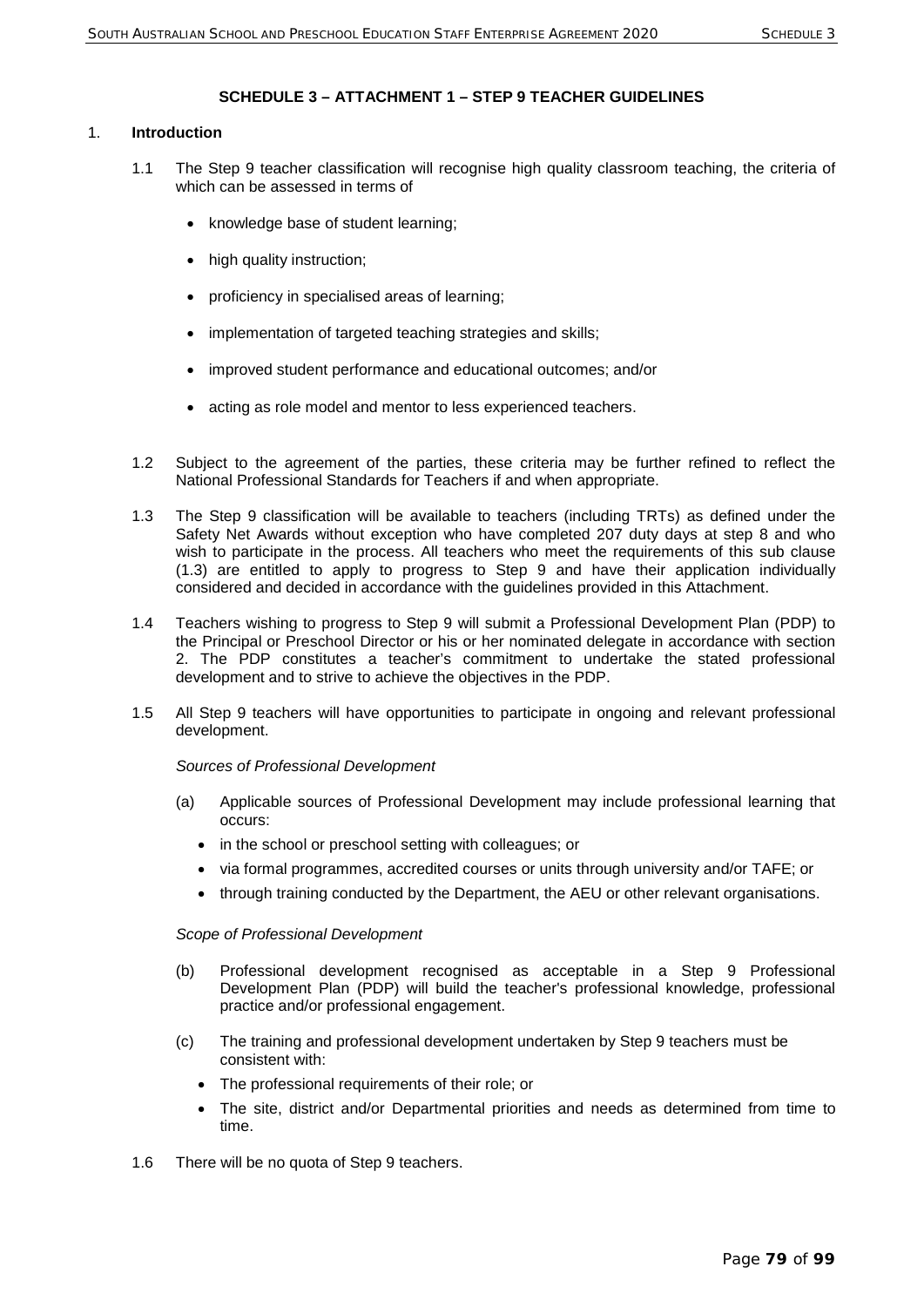- 1.7 There will be continuity of appointment to Step 9 for all teachers (including TRTs) as defined under the Safety Net Awards without exception, in the same way as is currently for teachers on step 8 of the salary scale.
- 1.8 Monitoring the performance of teachers at Step 9 will be via an annual review.
- 1.9 The AEU and the employer may issue information to assist in the implementation of these Step 9 Teacher Guidelines. Any such information must include the following statement:

#### **IMPORTANT**

Applications for Step 9 will be assessed only against Attachment 1 to Schedule 3 of the South Australian School and Preschool Education Staff Enterprise Agreement 2016.

The Enterprise Agreement does not require any material not specifically identified in the Enterprise Agreement to be provided by a teacher in connection with Step 9. However, this does not preclude teachers from choosing to provide additional material to support their application to Step 9.

The following information is intended to assist with the application process but does not impose requirements which must be adhered to in order to apply for and achieve Step 9.

## 2. **Procedure for progression to Step 9**

- 2.1 A teacher on step 8 may apply to progress to Step 9 in accordance with this procedure.
- 2.2 An application can be made by a teacher from 1 month before the teacher has completed 207 duty days at step 8. The progression shall not occur prior to the teacher serving 207 duty days at step 8.
- 2.3. The application shall consist of the submission of a PDP in accordance with Section 3 below.
- 2.4 The application shall be submitted to the Principal or Preschool Director or the nominated delegate of the Principal or Preschool Director.
- 2.5 The Principal or Preschool Director or his/her delegate shall schedule a meeting with the teacher on receipt of the application as soon as practicable, but in any case within fourteen working days.
- 2.6 At this meeting the PDP will be discussed and agreement reached about its scope, purpose and outcomes, in the context of the needs and priorities of the school or preschool and the workload of the teacher.
- 2.7 The PDP may not necessarily be limited to the school or preschool to which the teacher is assigned.
- 2.8 Once agreed, the PDP will be signed by the teacher and the Principal or Preschool Director (or delegate) who will each retain a copy. The teacher will forward the original to a delegate of the Chief Executive within the Department.
- 2.9 The date of reclassification to Step 9 will be the date that the PDP is accepted by the Department and in any case within 7 days of the date that the PDP is received by the Department. If the teacher has not spent 207 duty days on step 8 on the date of receipt, then the date of progression will be the date that the teacher completes 207 duty days at step 8.
- 2.10 The Department must reclassify the teacher accordingly unless there are special reasons justifying refusal.
- 2.11 In the event of a refusal the teacher and the Principal or Preschool Director must be notified in writing within 7 days of the date that the PDP is received by the Department.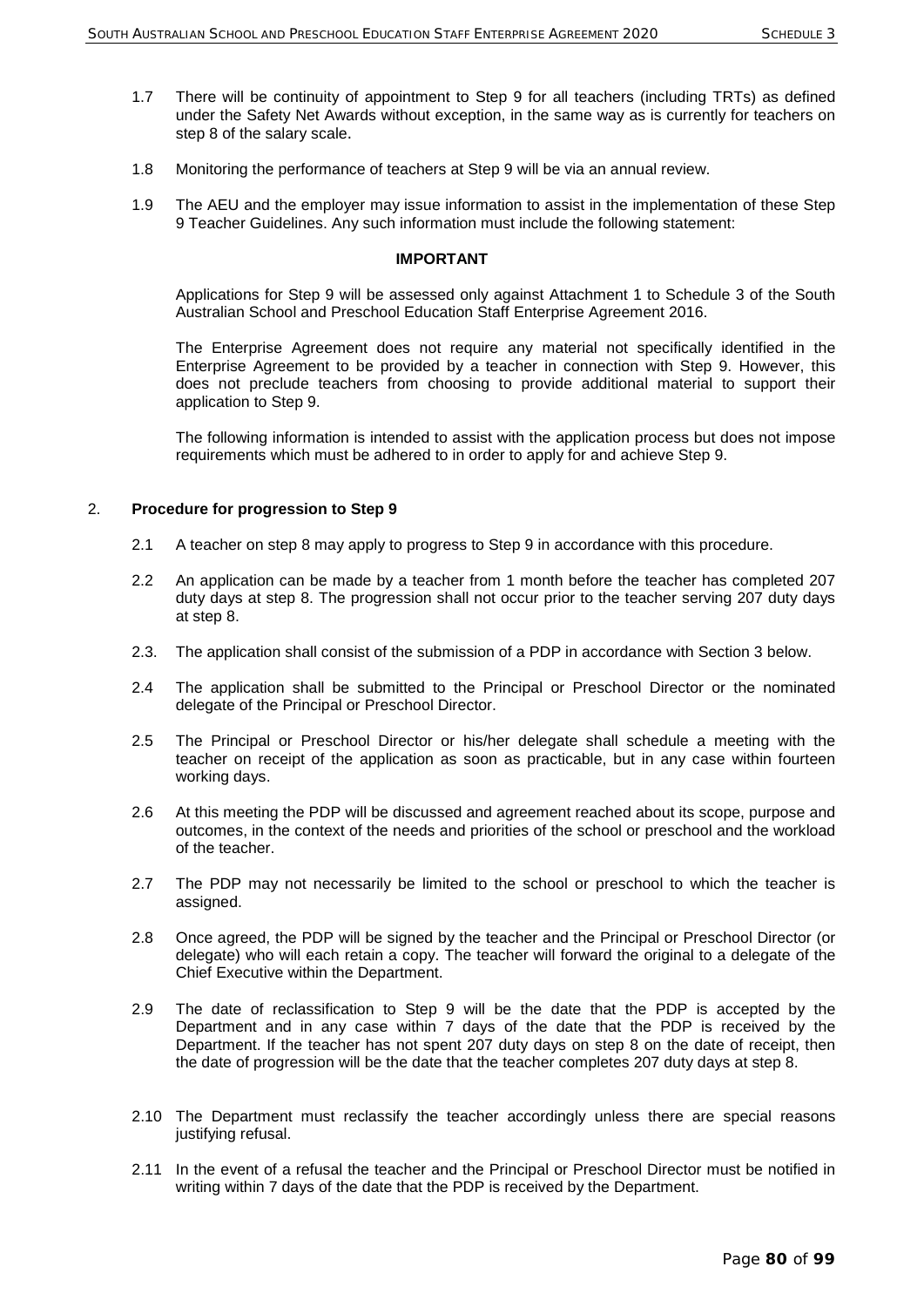- 2.12 If a teacher's application for Step 9 is refused by the Department then the teacher may lodge a grievance in accordance with clause 5 below.
- 2.13 An eligible step 8 teacher may resubmit an application for progression to Step 9 at any time.

## 3. **The Step 9 Professional Development Plan (PDP)**

- 3.1 The PDP will include a statement by the Teacher which will constitute the evidence of high quality teaching by addressing:
	- Knowledge base of student learning;
	- High quality instruction; and
	- Proficiency in specialised areas of learning.
- 3.2 Having regard to the statement, the PDP will identify:
	- The professional development that the teacher proposes to undertake;
	- The nature of the outcomes to be achieved in the classroom;
	- The mentoring and coaching involvement with less experienced teachers; and
	- The nature of the outcomes to be achieved by such mentoring.
- 3.3 Opportunities to mentor/coach less experienced teachers will vary significantly between sites. Where such opportunities are not available, the focus of the PDP will be the professional development that the teacher proposes to undertake and the nature of the outcomes to be achieved in the classroom. In these circumstances, teachers will progress to Step 9 notwithstanding that the PDP does not identify mentoring/coaching involvement.
- 3.4 Professional development and mentoring should be planned so as to have minimal impact upon the teacher's overall workload and be incorporated into the teacher's general duties where possible.
- 3.5 Participation in training and professional development and mentoring outside of normal school hours, to support the PDP, is to be consistent with the Training and Professional Support Strategy and must be negotiated between the Teacher and Principal or Preschool Director.
- 3.6 In identifying and agreeing to professional development in the teacher's PDP, discussion should occur between the teacher and the Principal or Preschool Director (or delegate) in relation to issues such as costs and time release.
- 3.7 Professional development undertaken by the teacher counts towards an eligible teacher's entitlement under the Training and Professional Support Strategy provided it meets the requirements of that scheme.

#### 4. **Step 9 annual review**

- 4.1 The Principal or Preschool Director or his/her delegate will meet with the teacher to conduct an annual review of the PDP.
- 4.2 The review will consider the teacher's performance, professional development in the past year compared to the PDP, and will develop further targets and professional development for the coming year.
- 4.3 If there is any concern in relation to the annual review process then a teacher may lodge a grievance in accordance with clause 5.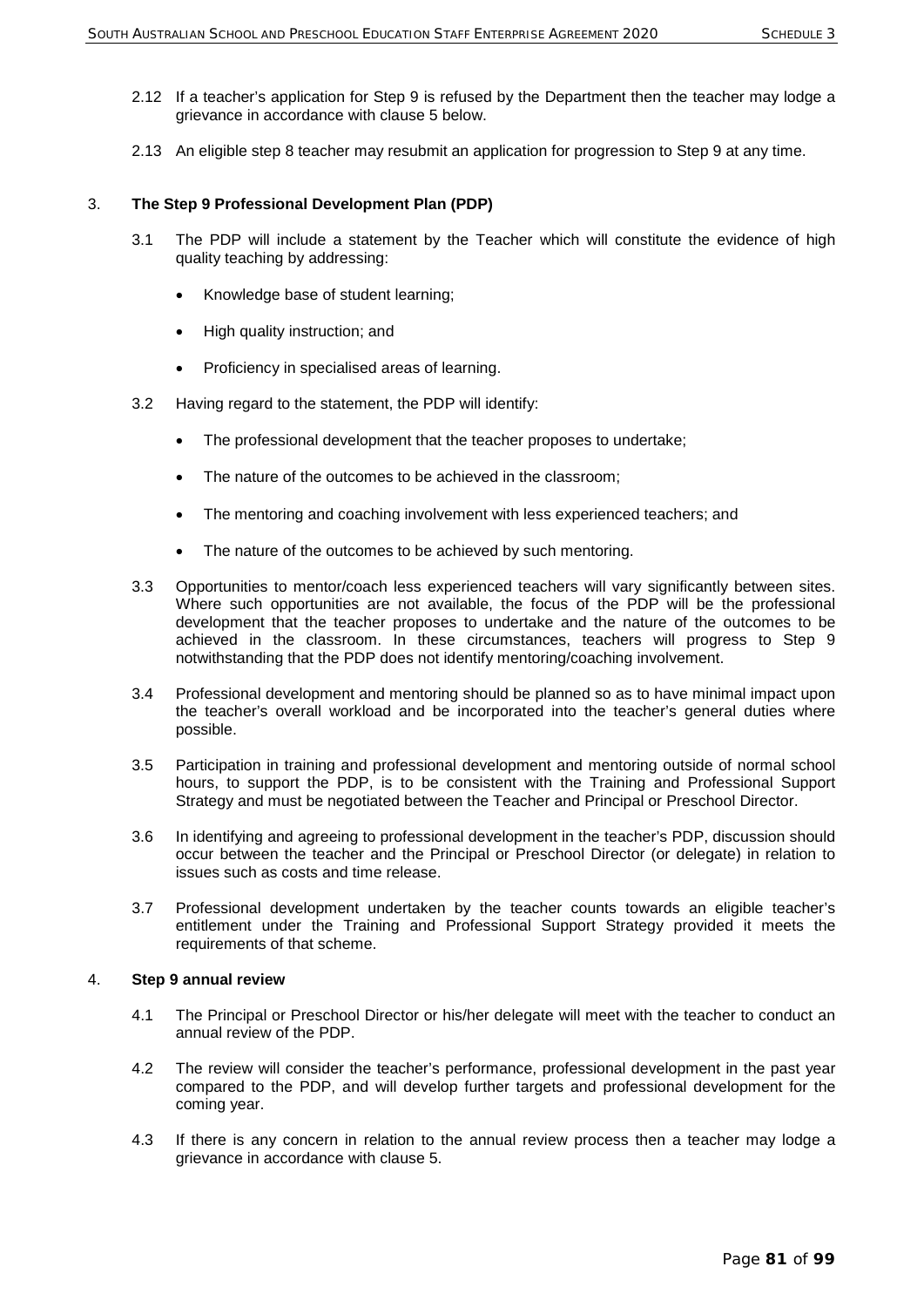## 5. **Grievance procedures**

- 5.1 If an eligible teacher and their Principal or Preschool Director (or delegate) do not agree on the teacher's PDP the following grievance process will be available:
	- The teacher may lodge a grievance with the Principal or Preschool Director (or delegate's) line manager for review of the PDP. This will be the appropriate Education Director in the case of the Principal or Preschool Director.
	- If the matter is still not resolved the matter can be dealt with through existing grievance procedures under the clause 3.1 of this Enterprise Agreement.
- 5.2 If an eligible teacher's application for Step 9 is refused by the Department then the teacher may choose to:
	- Lodge a grievance with the Chief Executive, Department for Education or their delegate in the first instance.
	- Lodge a grievance in accordance with existing procedures for preventing and settling industrial disputes.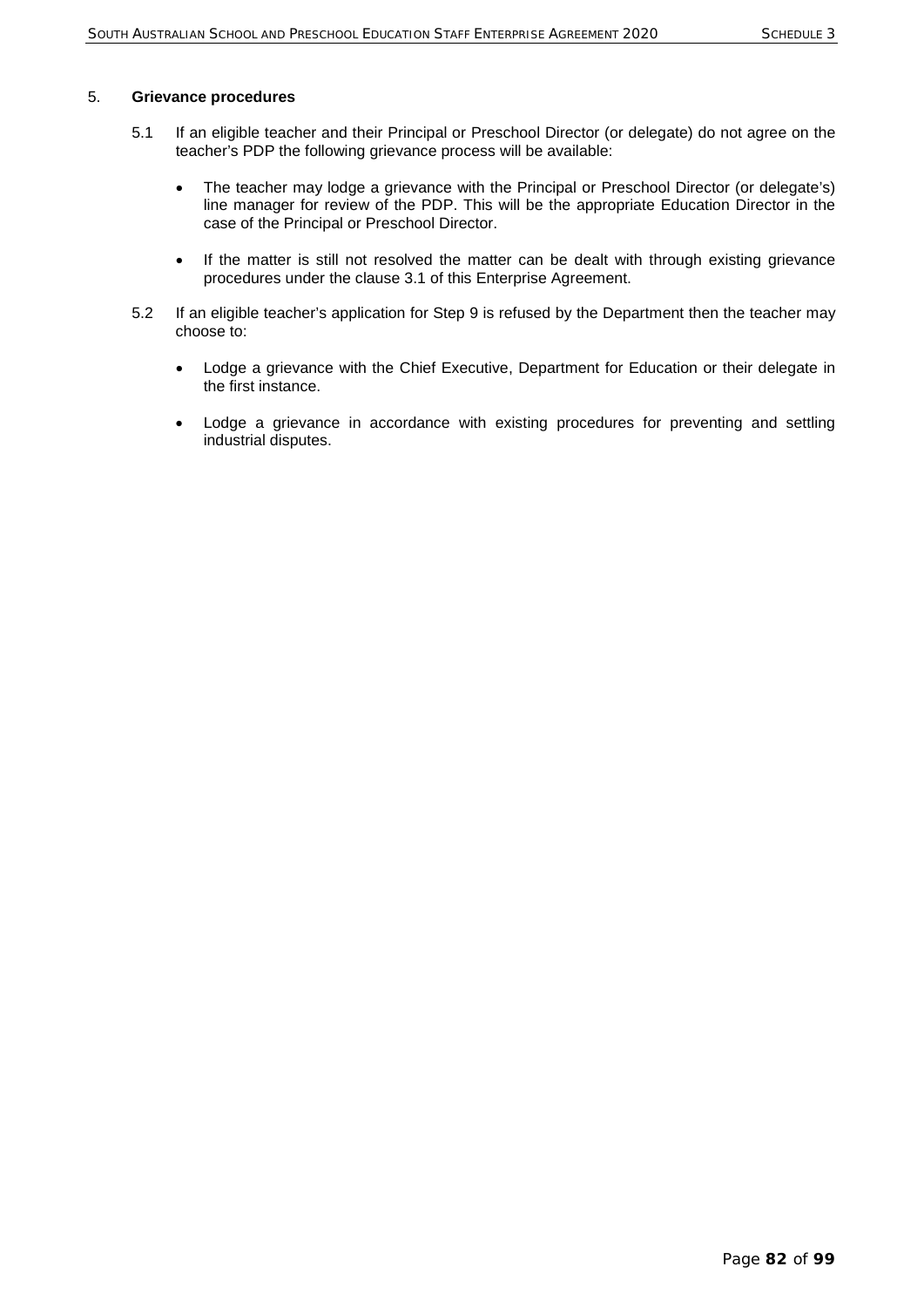# **SCHEDULE 4 – SCHOOL SIZE AND COMPLEXITY RATING (SSACR)**

#### **Introduction**

The school's funding allocation, defined and adjusted as described below is used as the basis for measuring the size and complexity of that school for the purpose of determining the classification level of the Principal at that school. The funding data is used to calculate a School Size and Complexity Rating (SSACR) for each school. Classifications are then determined from the list of schools ranked in order of the SSACR. The student enrolment numbers at that school are then considered in determining the final classification level.

The Principal positions in Primary, Junior Primary, Rural, Area, Combined Primary/Secondary, Secondary, Special or Aboriginal/Aboriginal Lands schools that have student enrolments will use the methodology described in this schedule to determine the Principal classification.

The Principal positions for a small number of specified schools with unique features are classified using manual procedures. These sites are currently:

Adelaide Secondary School of English (site no. 1686) Arbury Park Outdoor School (site no. 1426) Australian Science and Maths School (site no. 1800) Kangaroo Island Community Education (site no. 1882) Open Access College (site no. 0849) SA School for Vision Impaired (site no. 1014) School of Languages (site no. 1802) Sturt St. Community School (site no. 1881) Warriapendi Alternative School (site no. 1364)

The SSACR is calculated using the Resource Entitlement Statement (RES) for the preceding school year that has been provided by the Department and certified correct by the respective school. This version includes corrections such as the term by term variations made for additional classes formed. This would normally be the December RES.

A high proportion of RES funding is used for staff employment. The parties to this agreement acknowledge that managing staff is a major component of a Principal's work. RES allocations include a number of components which enable schools to address the special needs of their students. Such funding levels are considered to contribute to the long-term size and complexity of leadership tasks.

The RES forms the starting point for the calculation of SSACR. The following components of the RES are included in the calculation:

- Student Centred Funding
- Special Needs Funding
- Specified Grants (such as Early Assistance Grant, Early Year Literacy Program, Ethnic Schools, Special Education - Students with Learning Difficulties, etc.)
- School Operating Grant

Full year supplementation items for Engineering Pathways, PRT Management, Flexible Learning Options (FLO), Industry Pathway Programs and Beginning Teacher Support are also included. Other supplementations may be included based on the nature of the funding.

One-off grants and all allocations of a capital nature are excluded such as new buildings and site restoration after a fire.

There are some funding categories not included in the RES such as international education students, child care, out of hours school care, vacation care and special grant funding that directly impact on staffing levels and management complexity. Those categories that are deemed to have a work value impact may be considered in a review process.

School raised funds are excluded from the SSACR.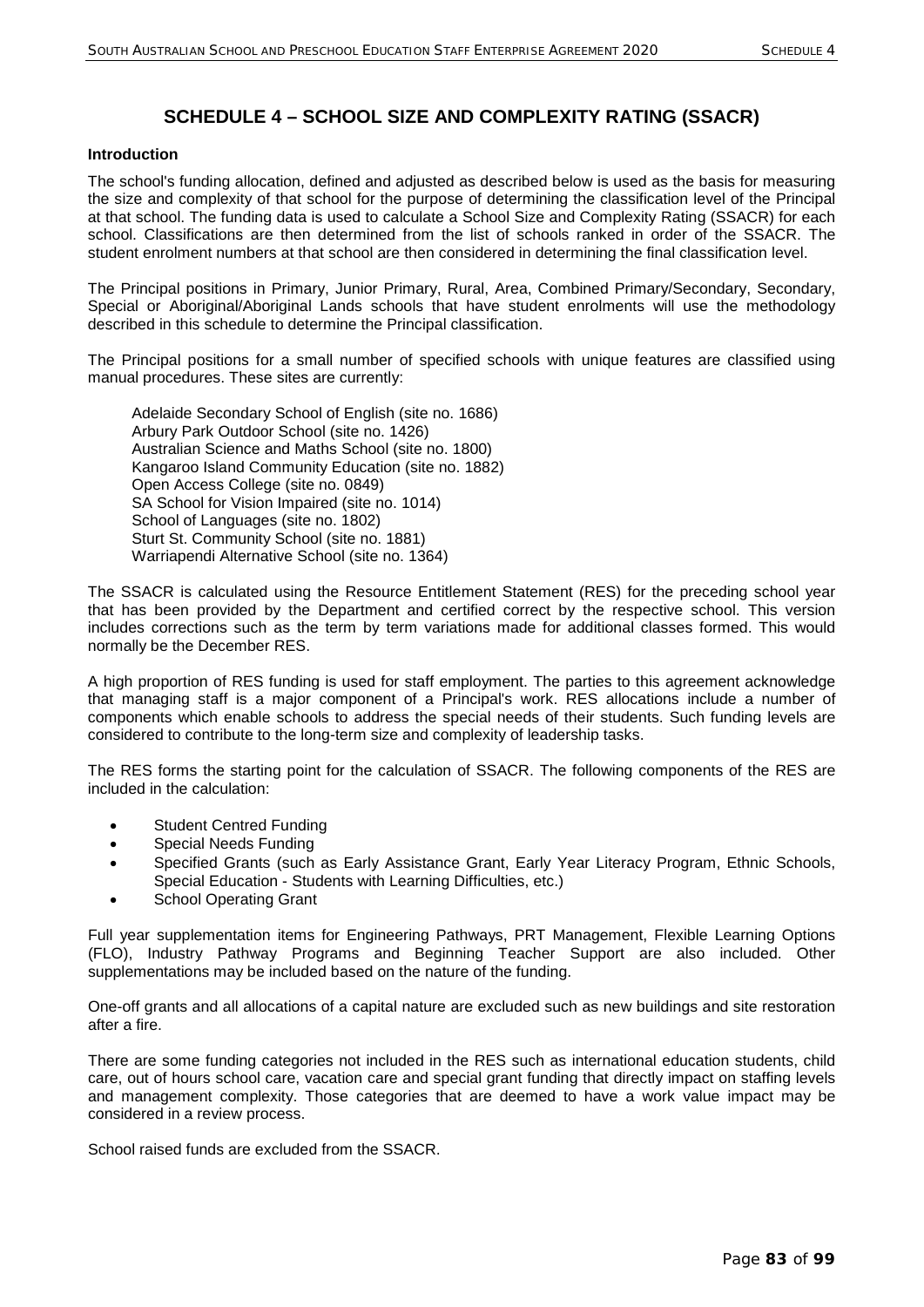#### **Combinations of RES Allocations**

Some schools have campuses, child parent centres, special centres or units attached. Where the Principal is responsible for these child sites, the amount of the RES funding is included with the parent school's RES allocation: This includes the following:

- Centres for Hearing Impaired Children (CHICs) and similarly entitled centres/units
- Disability Units
- School Based Preschools (Child Parent Centres (CPCs))
- Intensive English Language Centres (New Arrivals Programme units)
- Other units/campuses.

Other centres, sites or campuses may be treated in the same way if a school Principal is responsible for them.

#### **Adjustments**

Additional allocations made to the RES such as ICT Funding, etc may be added to the RES totals to maintain SSACR relativities applied to the data.

#### **Modified RES**

The adjustment processes described above are applied to the data for each year. By applying these adjustments to the RES results, a 'Modified RES' is developed.

## **Weighted RES**

The RES allocations include a significant number of components which are provided to enable schools to address disadvantage, e.g. Tier 2 salaries and Special Education grants. These amounts are included in the calculations of SSACR in recognition of the added complexity resulting from devising and managing programmes to cater for the special needs of students. In order to give the appropriate level of recognition to the complexity added by the specific factors of student transience and Aboriginal students, an additional loading is added to the Modified RES. The Modified RES allocation is adjusted in accordance with the current Index of Educational Disadvantage category for each school. The additional percentage adjustments apply to the Modified RES as follows:

| Category 1 | 15% |
|------------|-----|
| Category 2 | 13% |
| Category 3 | 11% |
| Category 4 | 9%  |

The RES allocations include a limited component related to school isolation. These amounts are included in the calculations of SSACR in recognition of the added complexity resulting from isolation in the country zones as defined in the current Enterprise Agreement. In order to give the appropriate level of recognition to the complexity added by isolation, an additional loading is added to the Modified RES, calculated as follows:

Zone 5 20% Zone 4 19% Zone 3 18%

The result of these two adjustments to the modified RES is called the 'Weighted RES'.

#### **Determining Classifications**

Schools are then ranked according to their Weighted RES and each Principal position allocated an interim classification on the basis of selected boundary values.

The initial boundary values are chosen to preserve the overall distribution of classifications.

Work value relativities between each level will be maintained.

The minimum Principal classification level for an Aboriginal/Anangu School will be Band A-2.

Special Schools that are close to boundary values will be reviewed prior to determining the final classification levels.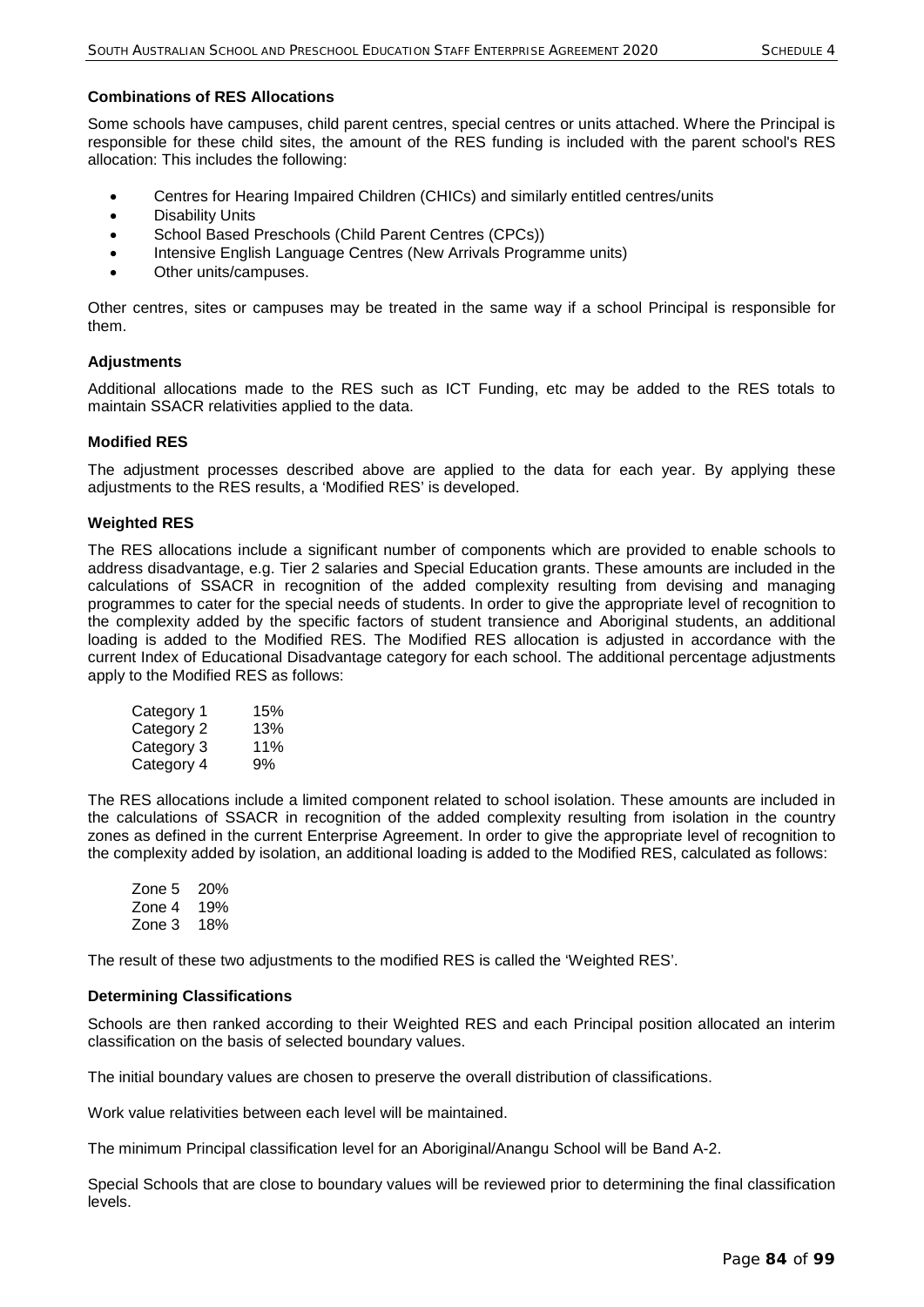### **Impact of Enrolment on Classifications**

The interim classification level may be increased if by applying the following enrolment thresholds, based on the August census of the preceding year, a higher classification level is achieved.

The enrolment threshold levels for Primary, Special and Secondary Schools are:

- A Principal level of Band A-9 if enrolments are greater than or equal to 1200
- A Principal level of Band A-8 if enrolments are greater than or equal to 950
- A Principal level of Band A-7 if enrolments are greater than or equal to 750
- A Principal level of Band A-6 if enrolments are greater than or equal to 600
- A Principal level of Band A-5 if enrolments are greater than or equal to 450 A Principal level of Band A-4 if enrolments are greater than or equal to 300
- A Principal level of Band A-3 if enrolments are greater than or equal to 150
- A Principal level of Band A-2 if enrolments are greater than or equal to 20
- A Principal level of Band A-1 if enrolments are less than 20

The enrolment threshold levels for Area, R-12 and Aboriginal R-12 Schools with enrolments are\*:

A Principal level of Band A-9 if enrolments are greater than or equal to 950 A Principal level of Band A-8 if enrolments are greater than or equal to 750 A Principal level of Band A-7 if enrolments are greater than or equal to 600 A Principal level of Band A-6 if enrolments are greater than or equal to 450 A Principal level of Band A-5 if enrolments are greater than or equal to 300 A Principal level of Band A-4 if enrolments are greater than or equal to 150 A Principal level of Band A-3 if enrolments are greater than or equal to 20 A Principal level of Band A-2 if enrolments less than 20

\* Operative from the ffpp on or after 28 January 2016.

## **Access to Classification Information**

A report that contains the Weighted RES, enrolment impact and final classification level for all schools classified under this methodology will be prepared each year. These will be available for inspection by employees.

#### **Principal Classification Review Panel**

The authority for determining classification levels for Principal positions is delegated to the Assistant Director, Workforce Management.

The Principal classification level will be reviewed at the end of the Principal's tenure or when a position becomes vacant and is due to be advertised. Upon vacancy, the Assistant Director, Workforce Management will advise the Education Director of the classification level of the school, based on the most recent boundary values and the School Size and Complexity Rating (SSACR).

If the Education Director believes that there are sufficient special work value considerations falling outside of the SSACR to warrant further review of the position, a written application can be made to the Assistant Director, Workforce Management for a review of classification level of the position prior to advertising.

In exceptional circumstances a Principal's classification may be reviewed during tenure. This would only occur where significant unplanned work value changes occur, e.g. a special refugee program results in a significant increase in complexity or there is a rapid non-projected increase in enrolments. If the Education Director believes that there are sufficient special work value considerations falling outside of the SSACR to warrant a review of the position during tenure, a written application can be made to the Assistant Director, Workforce Management for a review of the classification level of the position.

A Principal Classification Review Panel will be formed to consider the written application and provide advice to the Assistant Director, Workforce Management, on the Principal classification level.

The key consideration in the review process is the extent to which the additional factors will result in an equivalent increase in the SSACR sufficient to warrant changing the Principal's classification.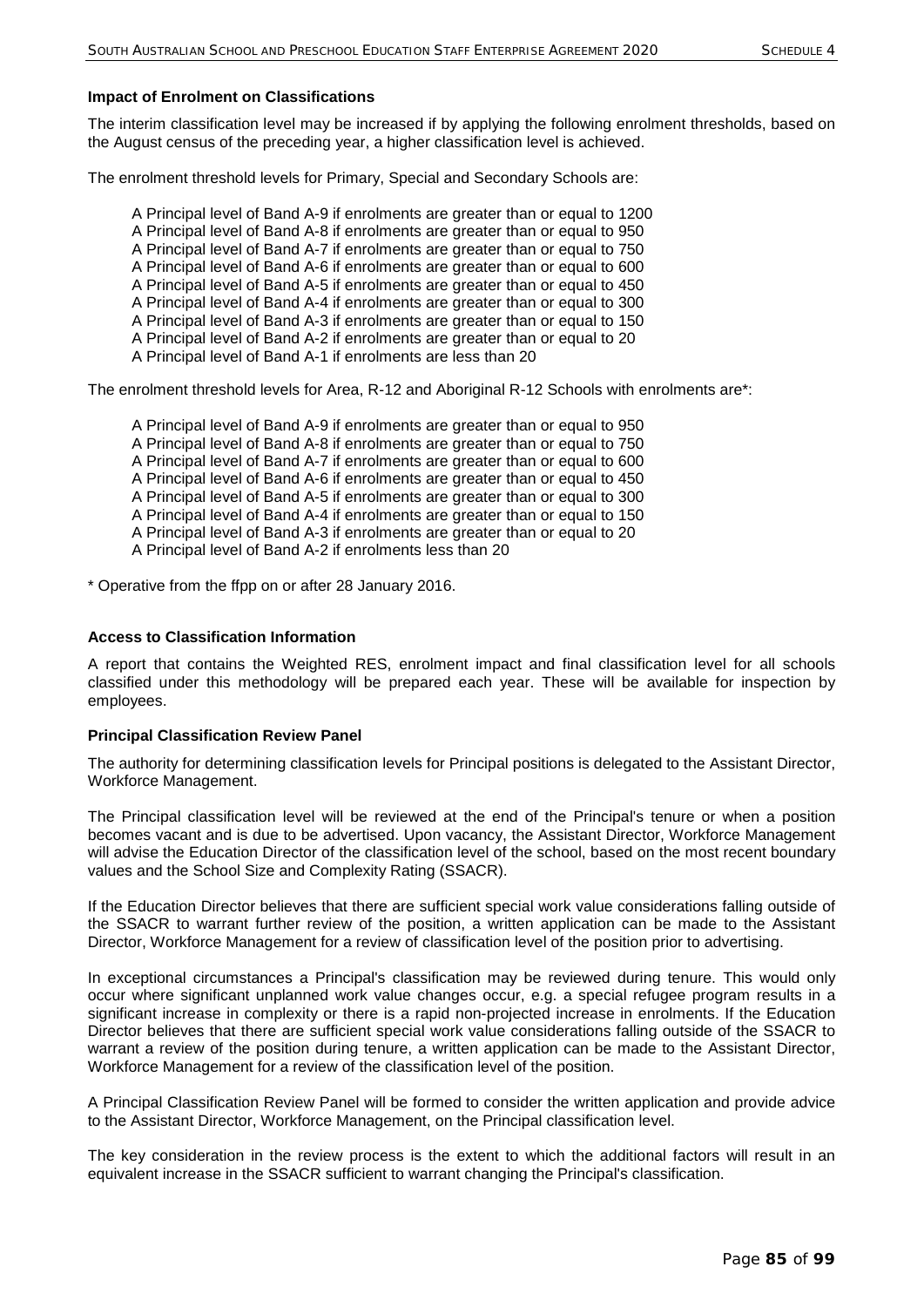These additional factors may include sites of large and complex nature which attract Band A-8 classification under the SSACR classification system which can be clearly differentiated from other Band A-8 sites and include multi levels of schooling (e.g. Preschool to Year 12 sites) and/or multi campus sites.

The panel members consist of the following officers:

Chairperson, Director, People and Culture, Operations Assistant Director, Workforce Management Education Director (nominee) Australian Education Union (nominee)

The Principal Classification Operational Guidelines are published on the Department's intranet.

#### **Unforeseen Outcomes and Consequences**

In the event that either the Department or the AEU identifies an unforeseen or unintended outcome or consequence that arises from the application of this schedule, specifically whether or not it is appropriate to reconsider the use of the Modified RES as a further determinant in the SSACR process, the following procedure will apply:

- Step 1 Consultation between the Department and AEU representatives.
- Step 2 Where the matter cannot be resolved, referral to the SAET for conciliation in the first instance.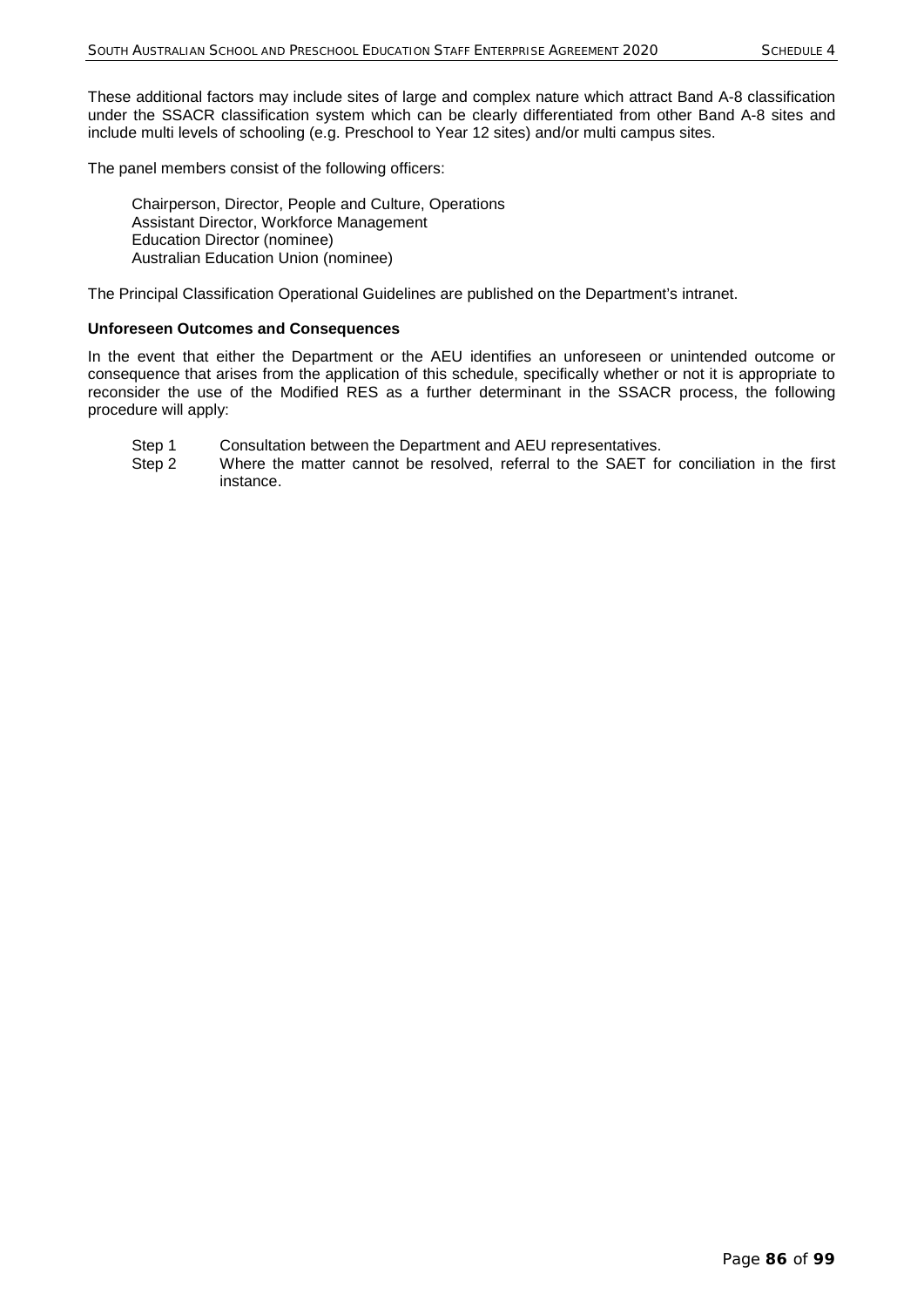# **SCHEDULE 5 – BAND B CLASSIFICATION DESCRIPTORS AND WORK LEVEL DEFINITIONS**

# **BAND B – SCHOOL LEADER CLASSIFICATION**

Each school may establish leadership positions in addition to the Principal. These classifications apply to school based positions, reporting to a school Principal, and usually involve at least some teaching. Leadership positions will be classified on the basis of work value using one of six (6) classification levels.

PCO levels are used in this document because of their common and familiar application. These references are based on the application of the classifications of schools through the School Size and Complexity Rating (SSACR) identified in Schedule 4. Principal PCO levels are to be understood in that context.

The classification level of a position will be commensurate with its work value and school classification as determined by the School Size and Complexity Rating.

Work value is assessed by measuring the relative worth of the position in achieving the school's objectives.

Schools will apply local designation names for school leader positions (See table 3).

## **Deputy Principal Classification**

Schools with a classification Band A-2 and above may have a Deputy Principal.

A Deputy Principal:

- Provides leadership and management across the school and has specific designated areas of responsibility assigned;
- Undertakes some teaching duties pursuant to clauses 5.2.14 and 5.2.17 of this agreement:
- Deputises for the Principal in his / her absence.

Where a Deputy Principal position is established, the Deputy Principal shall be classified in relation to the classification level of that school, as determined by the following table:

| <b>IDESCRIPTION</b>                                        | <b>CLASSIFICATION LEVEL</b>                                                                                                                                                                                                                                                                                                                                            |
|------------------------------------------------------------|------------------------------------------------------------------------------------------------------------------------------------------------------------------------------------------------------------------------------------------------------------------------------------------------------------------------------------------------------------------------|
| <b>Deputy Principal</b><br>Deputy Principal up to Band B-6 | There will be only one Deputy Principal in a site.<br>• Band B-6 DP in a Band A-9 school<br>• Band B-5 DP in a Band A-8 school<br>• Band B-4 DP in Band A-7 & Band A-6 schools<br>• Band B-3 DP in a Band A-5 school<br>• Band B-2 DP in Band A-4 & Band A-3 schools.<br>• In a Band A-2 school, a deputy at the level of<br>Band B-1 <sup>6</sup> (see also table 2). |

#### **Table 1 Deputy Levels**

#### **Other School Leader Positions**

The Band B classification levels available to individual schools are based on those described in Table 2 below.

There is no restriction on the number of leadership positions that may be established in a school within budget. Position classifications can be at any of the available levels up to and including the same level as the deputy, provided they appropriately reflect the work value of the position.

The classification levels for sub school heads and campus heads in multi-campus schools will have regard for campus/sub-school size and complexity and the proximity of the main campus as these factors impact on the level of direct responsibility and autonomous decision making required. That is to say, they will be at a classification commensurate with that of a school of similar size and complexity.

<span id="page-87-0"></span> $^6$  This is an unfunded legacy provision for a position which matches the entitlement that a few Band A-2 schools had to a primary deputy in 1997. Primary deputies at this level were paid the same as a Secondary Senior. There was no entitlement to administration time.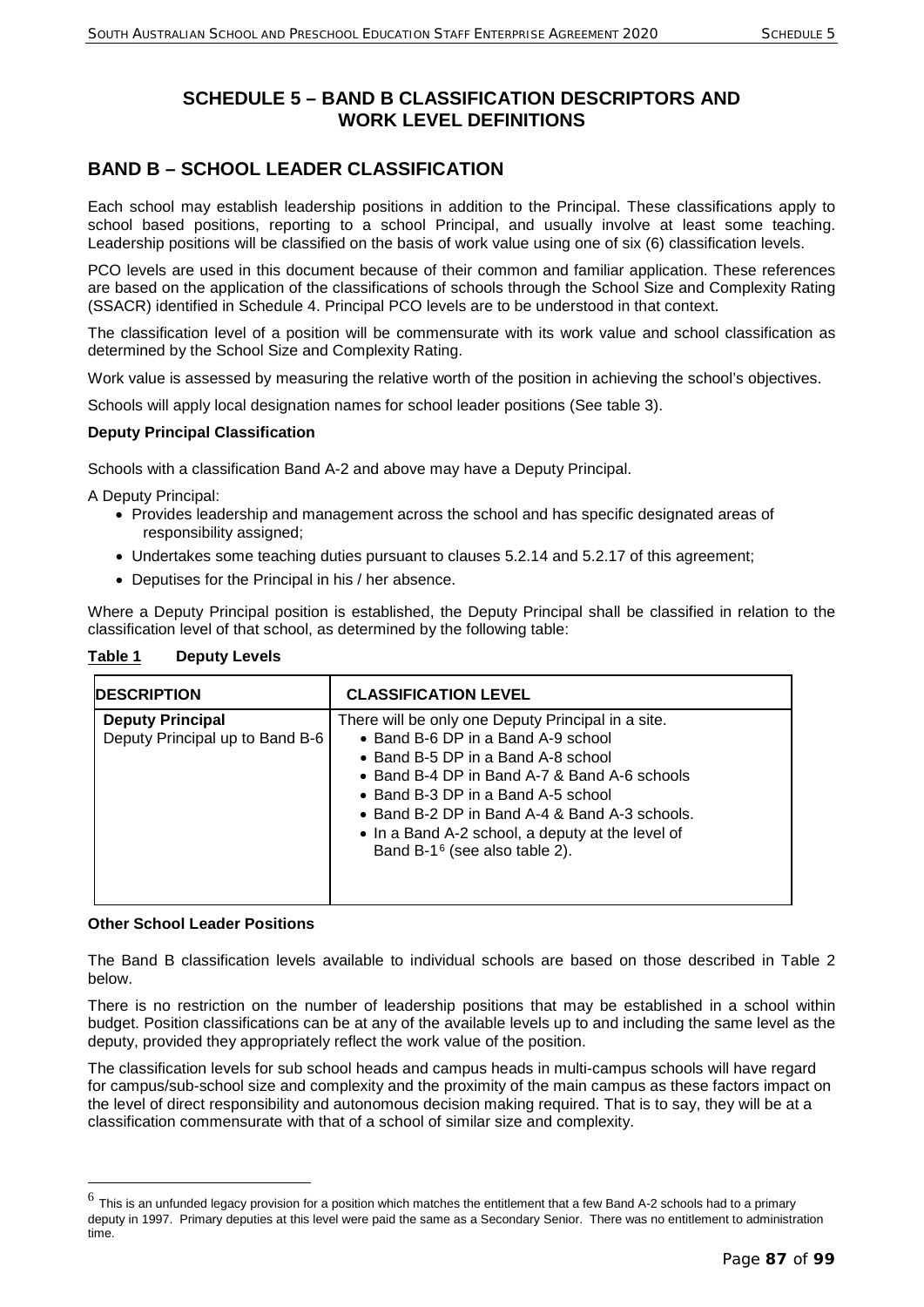| <b>Common Titles</b>              | Coordinator                              | School Leadership - Deputy Principal, Assistant Principal or Senior Leader |                      |                      |                      |                      |
|-----------------------------------|------------------------------------------|----------------------------------------------------------------------------|----------------------|----------------------|----------------------|----------------------|
| School (Band A)<br>Classification | Band B-1                                 | Band B-2                                                                   | Band B-3             | Band B-4             | Band B-5             | Band B-6             |
| 9                                 | Available                                | Available                                                                  | Available            | Available            | Available            | Deputy<br>&/or Other |
| 8                                 | Available                                | Available                                                                  | Available            | Available            | Deputy<br>&/or Other |                      |
| $\overline{7}$                    | Available                                | Available                                                                  | Available            | Deputy<br>&/or Other |                      |                      |
| 6                                 | Available                                | Available                                                                  | Available            | Deputy<br>&/or Other |                      |                      |
| 5                                 | Available                                | Available                                                                  | Deputy<br>&/or Other |                      |                      |                      |
| $\overline{4}$                    | Available                                | Deputy<br>&/or Other                                                       |                      |                      |                      |                      |
| 3                                 | Available                                | Deputy<br>&/or Other                                                       |                      |                      |                      |                      |
| $\overline{2}$                    | Deputy &/or<br>Other<br>(see footnote 7) |                                                                            |                      |                      |                      |                      |
| 1                                 | Available                                |                                                                            |                      |                      |                      |                      |

# **Table 2 Available Classifications**

## **The Role of School Leaders**

School Leaders at this level teach and provide leadership and management in a school, an alliance or cooperative of schools, or a centre, or unit attached to a school and have specific designated areas of assigned responsibility.

School Leaders may carry out teaching duties pursuant to the conditions of the Enterprise Agreement.

Broad areas of responsibility such as the following may be included in a School Leaders Role:

- management of individualised planning, learning and accountability program for a group of staff at a lower classification level as part of the school's performance management process, including induction of new staff;
- resource management within the relevant legal, industrial and policy framework, and in the context of local governance and management;
- leadership and management of specific projects/programs/responsibilities;
- leadership and direction in student wellbeing and/or responsibility for behaviour management;
- management and/or leadership of a discrete section of the school or discrete student cohort, including special needs;
- school improvement and/or implementation of organisational change;
- administrative responsibilities;
- human resource management;
- community and/or local employer liaison;
- curriculum development and renewal;
- leadership and direction in aspects of the school curriculum;
- faculty management;
- year level supervision;
- management of resources for a program or project;
- counselling;

-

- daily operations;
- safety and risk management.

<span id="page-88-0"></span> $<sup>7</sup>$  The appointment of a Band B-1 Deputy Principal in a Band A-2 school was not an entitlement under the previous arrangements.</sup> However, if a school has sufficient resourcing, it may make an appointment at this classification.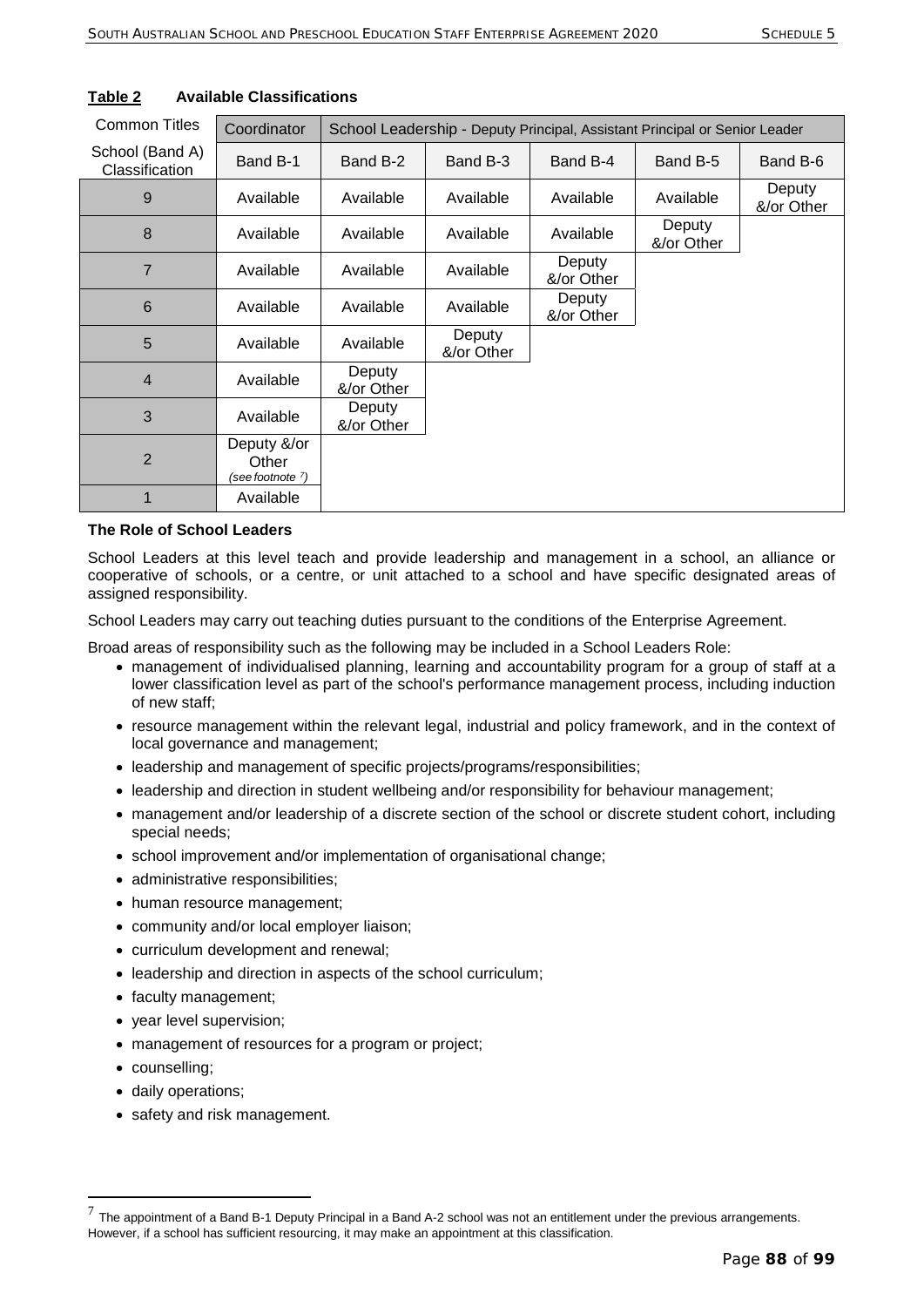#### **Face to Face Teaching**

See clauses 5.2.14 and 5.2.17 which prescribe the maximum face to face teaching time.

Principals, in consultation with the PAC, may reduce the maximum face to face teaching time to take account of work volume and role diversity.

Time and resourcing allocated for leadership roles should promote staff well-being and work life balance. Schools may elect to advertise or negotiate positions with specified face to face teaching time less than that specified in clauses 5.2.14 and 5.2.17. This process should be in consultation with the PAC and with advice from the Senior HR Consultant.

#### **Classification of School Leader Positions**

The local and purposeful design of jobs is a critical aspect in creating and maintaining successful schools. It is crucial that jobs within a school, cluster, centre or unit are seen to be fair and reasonable within the time allocated and the work value or classification of the position.

Work volume is the workload or amount of work undertaken, and should not be confused with work value. Work volume can be managed by effective job design and the appropriate allocation of administration time.

The Principal in consultation with the PAC will use the School Leader classification tables in this schedule, in conjunction with the Work Level Definitions when determining the classification of a position.

Local decision making will enable schools to use a range of leadership positions, notwithstanding the following:

- In determining the number and classification of leadership positions in a school the Principal, in consultation with the PAC, with advice from the school's Senior HR Consultant, will ensure that the classification accurately reflects the work value of the position.
- The classification of leadership positions will include consideration of the following aspects of the position:
	- 1. Required Knowledge and Experience
	- 2. Autonomy
	- 3. Responsibility and Accountability
	- 4. Working Relationships
	- 5. Role Diversity
	- 6. Complexity in the Role
	- 7. Resource Management
	- 8. Strategic Outcomes Required

In exceptional circumstances the Executive Director, People and Culture may approve classifications at higher levels than determined using the Band A level justified by the School Size and Complexity Rating (SSACR). Approval of these extraordinary classifications will be determined on the work value of any such position.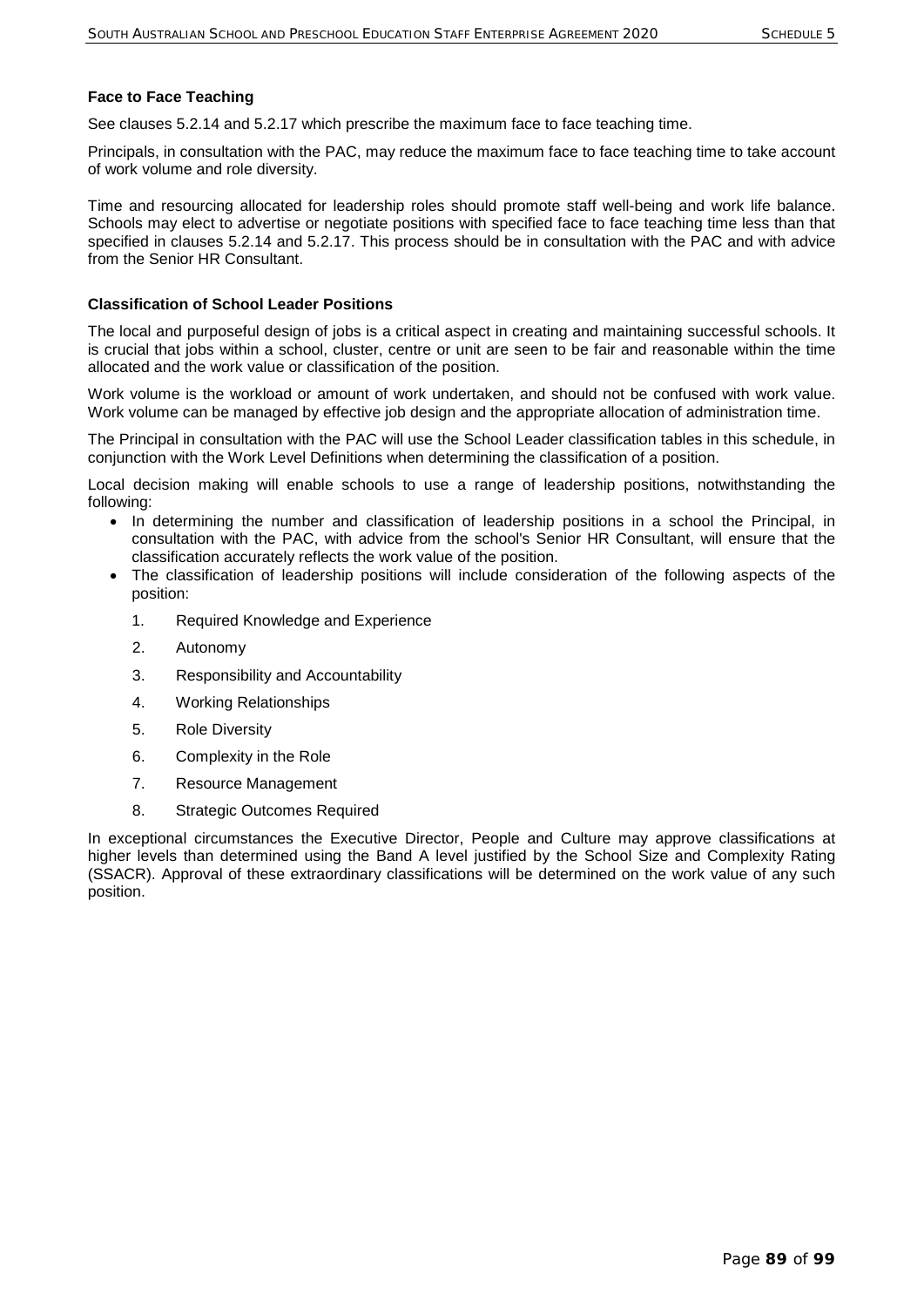## **Table 3 School Leader Classification**

The classification level of a position will be commensurate with its work value, and School Size and Complexity Rating. The following are broad areas of responsibility for School Leaders

| <b>School Size</b><br>and<br><b>Complexity</b> | <b>Typical Transformational Impact for</b>                                                                                                                                                                                                                                                                                     | <b>Common titles</b><br>that have<br>been in use                                              | Descriptions typical of (but<br>not restricted to) the Level                                                                                |
|------------------------------------------------|--------------------------------------------------------------------------------------------------------------------------------------------------------------------------------------------------------------------------------------------------------------------------------------------------------------------------------|-----------------------------------------------------------------------------------------------|---------------------------------------------------------------------------------------------------------------------------------------------|
| <b>Band A-1</b>                                | Typically, because of their small size (fewer than 20<br>students) the Principal is the only leader in these sites.<br>However, where sufficient resources exist to allow a<br>site to create a position, the Band B-1 position will<br>positively impact on all of a school's staff and<br>operations.                        | Coordinator                                                                                   | Coordinator                                                                                                                                 |
| <b>Band A-2</b>                                | The Band B-1 position will positively impact on all of a<br>school's staff and operations.                                                                                                                                                                                                                                     | Coordinator<br><b>Rarely Deputy</b>                                                           | Coordinator, Leader - Literacy<br>and Numeracy                                                                                              |
| <b>Band A-3</b><br><b>Band A-4</b>             | The Band B-1 position will positively impact on all or<br>major section of the school's staff and operations.<br>The Band B-2 position will positively impact on all of<br>the school's staff and operations.                                                                                                                  | Coordinator<br>Deputy<br>Principal,<br>Assistant Principal,<br>Senior Leader                  | Coordinator, Counsellor,<br>Curriculum Leader, Timetabler<br>Curriculum Leader, Senior<br>School Leader, Deputy Principal                   |
| <b>Band A-5</b>                                | The Band B-1 position will positively impact on a<br>significant section of the school's staff and operations<br>The Band B-2 position will positively impact on all or a<br>major section of the school's staff and operations.<br>The Band B-3 position will positively impact on all of a<br>school's staff and operations. | Coordinator<br>Assistant Principal,<br>Senior Leader<br>Deputy<br>Principal,<br>Senior Leader | Coordinator, Curriculum Leader,<br>Student Well Being Coordinator<br><b>Assistant Principal</b><br>Deputy Principal, Assistant<br>Principal |
| <b>Band A-6</b>                                | The Band B-1 position will positively impact on a<br>limited section of the school's staff and operations.<br>The Band B-2 position will support and positively<br>impact on a significant section of the school's staff and<br>operations.                                                                                    | Coordinator<br>Assistant Principal,<br>Senior Leader                                          | Coordinator, Counsellor, Faculty<br>Leader<br>Assistant Principal - Manager<br><b>Administration Services</b>                               |
| <b>Band A-7</b>                                | The Band B-3 position will positively impact on a<br>major section of the school's staff and operations.<br>The Band B-4 position will positively impact on all of a<br>school's staff and operations.                                                                                                                         | Assistant Principal,<br>Senior Leader<br>Deputy<br>Principal,<br>Senior Leader                | Leader - Early Years & JP,<br>Middle Years Leader<br>Deputy Principal, Assistant<br>Principal - Head of School                              |
|                                                | The Band B-1 position will positively impact on a small<br>section of the school's staff and operations.<br>The Band B-2 position will positively impact on a                                                                                                                                                                  | Coordinator<br>Assistant Principal,                                                           | Coordinator, Faculty Leader<br><b>Assistant Principal</b>                                                                                   |
| <b>Band A-8</b>                                | limited section of the school's staff and operations.<br>The Band B-3 position will positively impact on a<br>significant section of the school's staff and operations.<br>The Band B-4 position will positively impact on all or a<br>major section of the school's staff and operations.                                     | Senior Leader<br>Assistant Principal,<br>Senior Leader<br>Senior Leader                       | Leader - Student Well Being &<br><b>Student Services</b><br>Campus Leader.                                                                  |
|                                                | The Band B-5 position will positively impact on all of a<br>school's staff and operations.                                                                                                                                                                                                                                     | Deputy<br>Principal,<br>Senior Leader                                                         | Deputy Principal - Director<br>Innovation and Learning<br>Improvement                                                                       |
|                                                | The Band B-1 position will positively impact on a small<br>section of the school's staff and operations.                                                                                                                                                                                                                       | Coordinator                                                                                   | Coordinator, Counsellor,<br><b>Faculty Leader</b>                                                                                           |
|                                                | The Band B-2 position will positively impact on a<br>limited section of the school's staff and operations.                                                                                                                                                                                                                     | Assistant Principal,<br>Senior Leader                                                         | Assistant Principal - Manager<br>Disabilities and Support<br>Services                                                                       |
| <b>Band A-9</b>                                | The Band B-3 position will positively impact on a<br>moderate section of the school's staff and operations.                                                                                                                                                                                                                    | Assistant Principal,<br>Senior Leader                                                         | Head of Learning and Inclusion                                                                                                              |
|                                                | The Band B-4 position will positively impact on a<br>significant section of the school's staff and operations.                                                                                                                                                                                                                 | Senior Leader                                                                                 | Early Years Learning and Early<br>Childhood Leader                                                                                          |
|                                                | The Band B-5 position will positively impact on all or a<br>major section of the school's staff and operations.                                                                                                                                                                                                                | Senior Leader                                                                                 | Campus Leader, Sub School<br>Head                                                                                                           |
|                                                | The Band B-6 position will positively impact on all of a<br>school's staff and operations.                                                                                                                                                                                                                                     | Deputy Principal                                                                              | DP - Director Curriculum &<br><b>Quality Assurance</b>                                                                                      |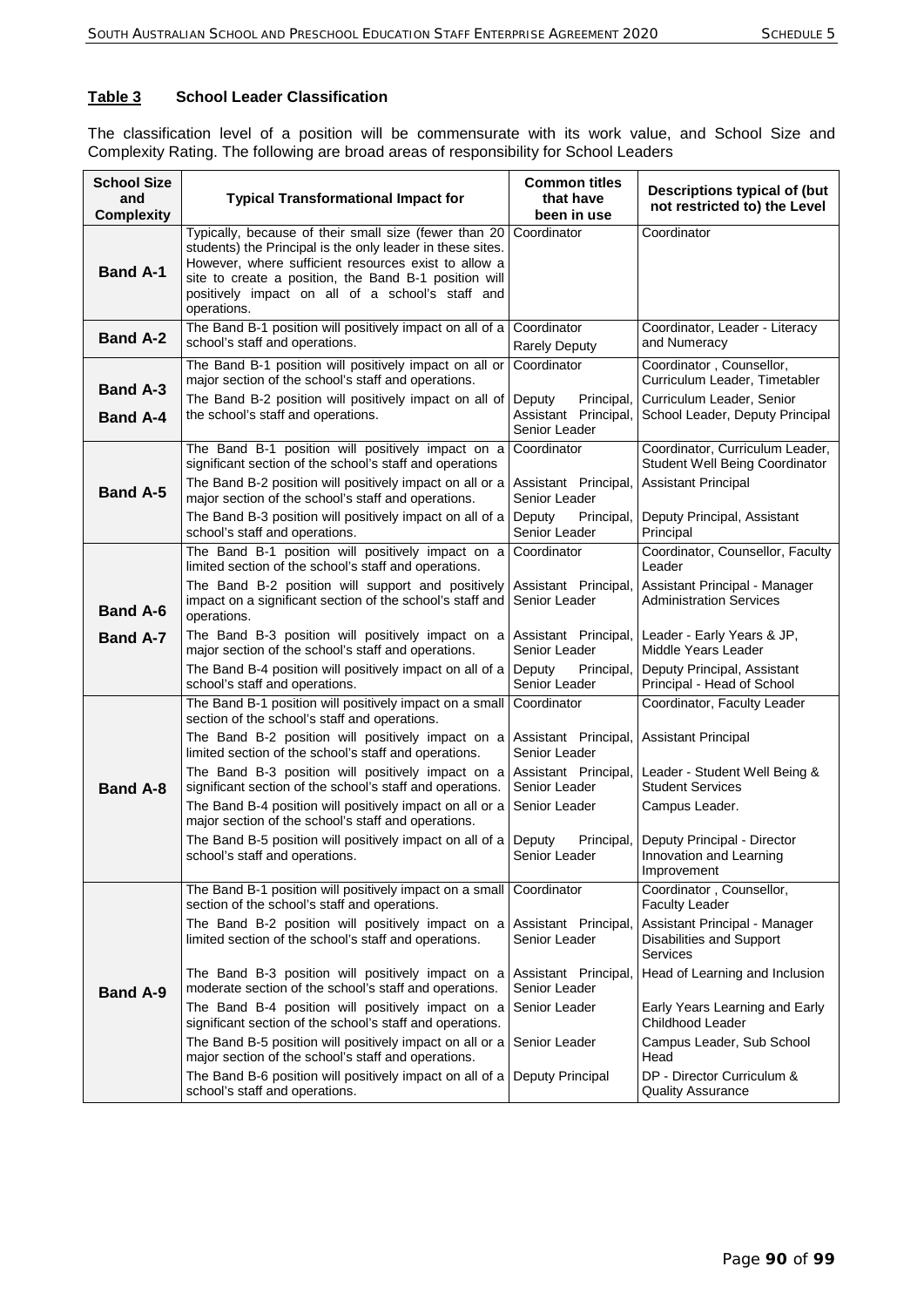# **WORK LEVEL DEFINITIONS FOR SCHOOL LEADER POSITIONS**

## **SCHOOL LEADER BAND B-6**

The leadership of significant whole school programs or functional areas in schools involve a School Leader Band B-6 in the analysis of the needs of students and the translation of the Department educational policy and frameworks into appropriate education programs to meet the needs of all students. A School Leader Band B-6 will be an active contributor to whole school leadership.

Typically a School Leader Band B-6 will be accountable for the effective management of the teaching staff and/or resources of a defined area of the school's operation and for the oversight and leadership of the educational programs provided utilising these resources.

A School Leader Band B-6 will be appointed in a School Size and Complexity Rating 9 (Band A-9) school and typically will fulfil the role of Deputy Principal.

#### **Work Level Definitions**

Required Knowledge and Experience

- Demonstrates an in-depth knowledge of several areas of expertise and detailed understanding of the relationship to other areas of expertise
- Has prior successful experience in school-wide educational leadership

Autonomy

- Authorised to make significant decisions relating to the area of designated responsibility within the framework of the school's strategic plan, policies and budget

Responsibility and Accountability

- Has delegated accountability for significant school programs or functional areas
- Contributes to the overall management of the school through active leadership in policy formulation and decision making

Working Relationships

- Reports directly to the Principal
- Cultivates and influences the professional practices of a significant component of the personnel at the school
- Provides direct performance and development support for a number of other leaders
- Accountable for a significant proportion of school staff

#### Role Diversity

- Has responsibility within key school programs or functional areas
- Undertakes a significant diversity of tasks to contribute to whole-school leadership

Complexity in the Role

- Leads whole school improvement by using high creativity, innovation, and breaking with the past to create new modes of operating
- Responsible for multiple improvement projects
- Focus of role is on leadership to transform practices or processes i.e. cultural leadership

Resource Management

- Delegated to make significant decisions regarding the staff and budget relating to the area of designated responsibility
- Entrusted to use the available resources to deliver the best organisational outcomes

Strategic Outcomes Required

- Shapes and leads the strategic directions of the school in the area of responsibility
- Inspires the sense and purpose of the school's vision and goals
- Leads whole-school improvement

**Position Responsibilities** Typically, a School Leader Band B-6 performs one or more of the following functions: Deputy Principal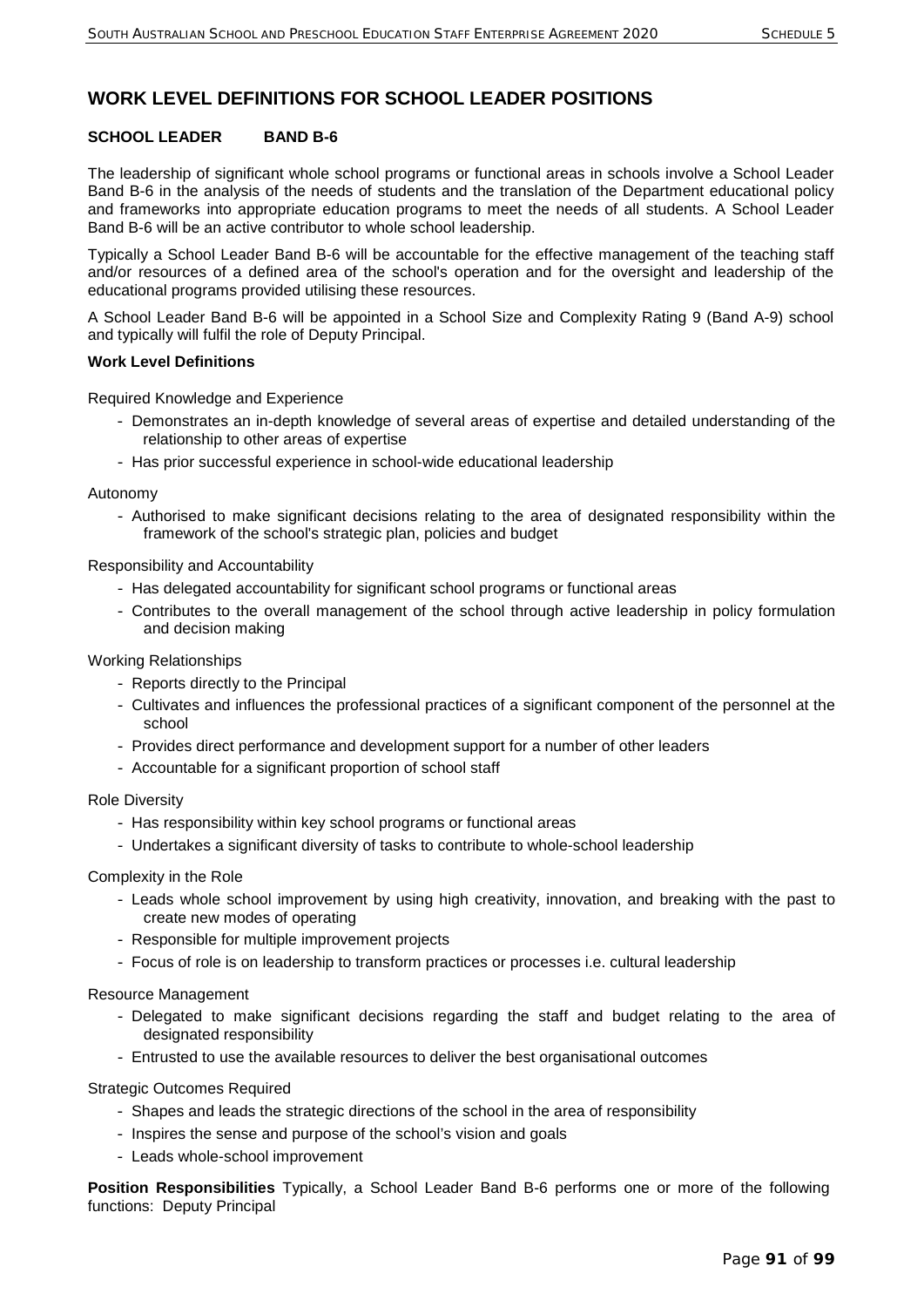The leadership of significant, specific school programs or functional areas in schools involve a School Leader Band B-5 in the analysis of the needs of students and the translation of departmental educational policy and frameworks into appropriate education programs to meet the needs of all students. A School Leader Band B-5 will be an active contributor to whole-school leadership.

Typically a School Leader Band B-5 will be accountable for the effective management of the teaching staff and resources of a defined area of the school's operation and for the oversight and leadership of the educational programs provided utilising these resources. Refer to Table 3 for further clarification.

#### **Work Level Definitions**

Required Knowledge and Experience

- Demonstrates an in-depth knowledge of several specific areas of expertise and understanding of the relationship to other areas of expertise
- Has prior successful experience in educational leadership, typically school-wide

Autonomy

- Authorised to make significant decisions relating to the area of designated responsibility within the framework of the school's strategic plan, policies and budget

#### Responsibility and Accountability

- Has delegated accountability for significant school programs or functional areas
- Contributes to the overall management of the school through active leadership in policy formulation and decision making

#### Working Relationships

- Reports directly to the Principal
- Cultivates and influences the professional practices of a significant component of the personnel at the school
- Provides direct performance and development support for a team of other staff including other leaders
- Accountable for a significant proportion of school staff

#### Role Diversity

- Has diverse responsibility within specific school programs or functional areas
- Undertakes a diversity of tasks to contribute to whole-school leadership

Complexity in the Role

- Leads large scale improvement by using high creativity, innovation, and breaking with the past to create new modes of operating
- Responsible for multiple interdependent improvement projects
- Focus of role is on leadership to transform practices or processes i.e. cultural leadership

#### Resource Management

- Delegated to make decisions regarding the staff and budget relating to the area of designated responsibility
- Entrusted to use the available resources to deliver the best organisational outcomes

#### Strategic Outcomes Required

- Shapes and leads the strategic directions of the school in the area of responsibility
- Inspires the sense and purpose of the school's vision and goals
- Leads school improvement

#### **Position Responsibilities**

Typically, a School Leader Band B-5 performs one or more of the following functions:

Deputy Principal; Sub School Leader; Leader of a large whole-school program; School Improvement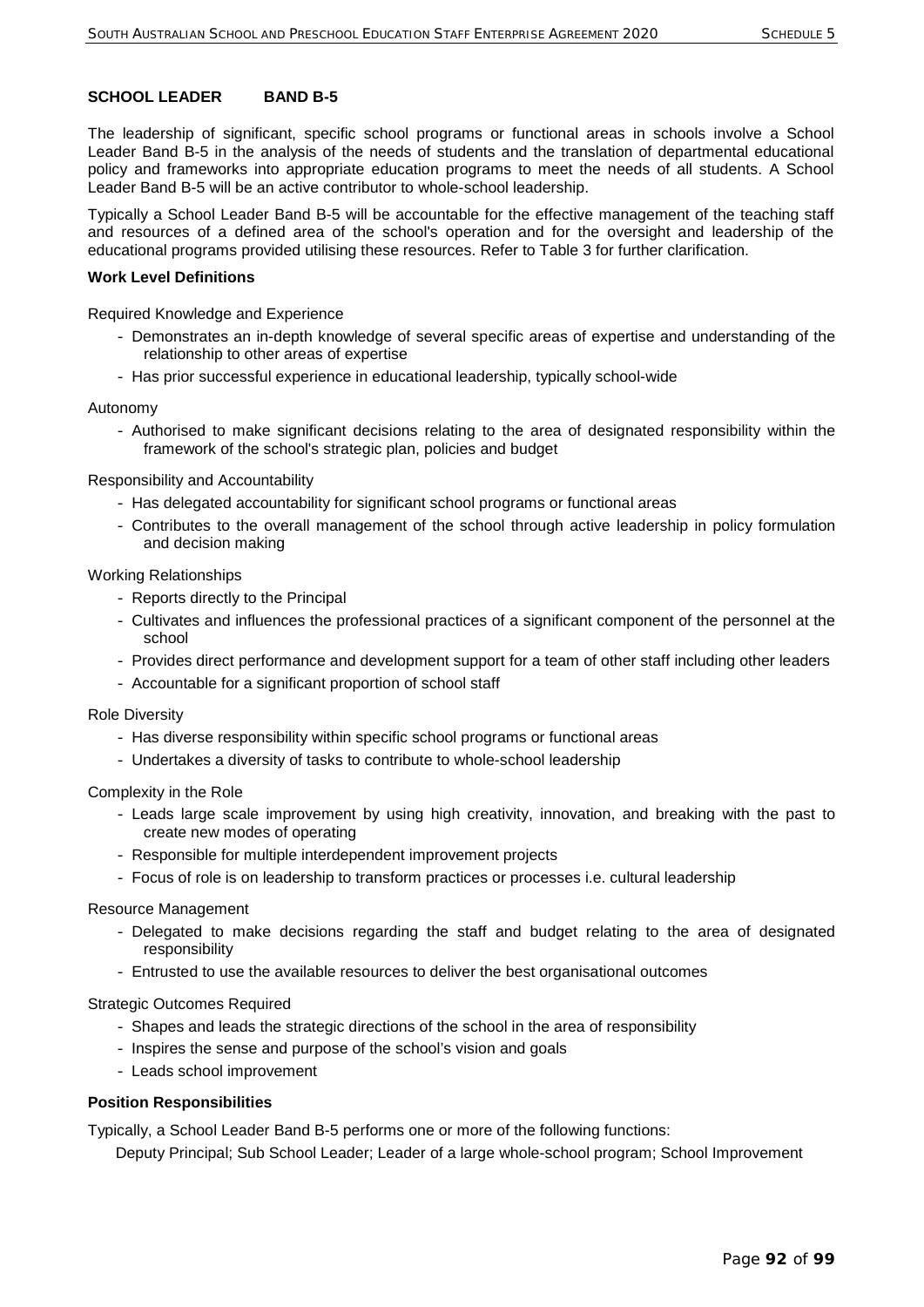A School Leader Band B-4 will provide leadership of specific school programs or functional areas in schools. A School Leader Band B-4 will be an active participant in whole-school management.

Typically a School Leader Band B-4 will be accountable for the holistic leadership of a defined area of the school's educational programs and/or operation. Refer to Table 3 for further clarification.

### **Work Level Definitions**

Required Knowledge and Experience

- Demonstrates an in-depth knowledge of a number of specific areas of expertise and awareness of the relationship to other areas of expertise
- Has prior successful experience in educational leadership

#### Autonomy

- Primarily self-directed within the area of responsibility
- Authorised to make some decisions in the area of designated responsibility within the framework of the school's strategic plan, policies and budget

#### Responsibility and Accountability

- Typically has some delegated accountability for specific school programs or functional areas
- Contributes to the overall management of the school through leadership in policy formulation and decision making

#### Working Relationships

- Typically reports directly to the Principal
- Cultivates and influences the professional practices at the school
- Provides direct performance and development support for a number of other staff including other leaders
- Accountable for a proportion of school staff

#### Role Diversity

- Has diverse responsibility within limited school programs or functional areas
- Contributes to specific aspects of whole-school leadership

#### Complexity in the Role

- Identifies focus of improvement within the area of responsibility, collects and analyses data and uses a diversity of approaches (including innovation) to influence new practices and processes
- Responsible for sequential improvement projects
- Focus of role is on leadership to improve practices or processes within the area of responsibility

#### Resource Management

- Delegated to make some decisions regarding the staff and budget relating to the area of designated responsibility within the framework of the school's strategic plan, policies and budget

#### Strategic Outcomes Required

- Influences the strategic directions of the school in the area of responsibility
- Supports the sense and purpose of the school's vision, typically by leading an aspect of school improvement related to the area of responsibility

#### **Position Responsibilities**

Typically, a School Leader Band B-4 performs one or more of the following functions:

Deputy Principal; Sub School Leader; Leader of a large program, project or school cohort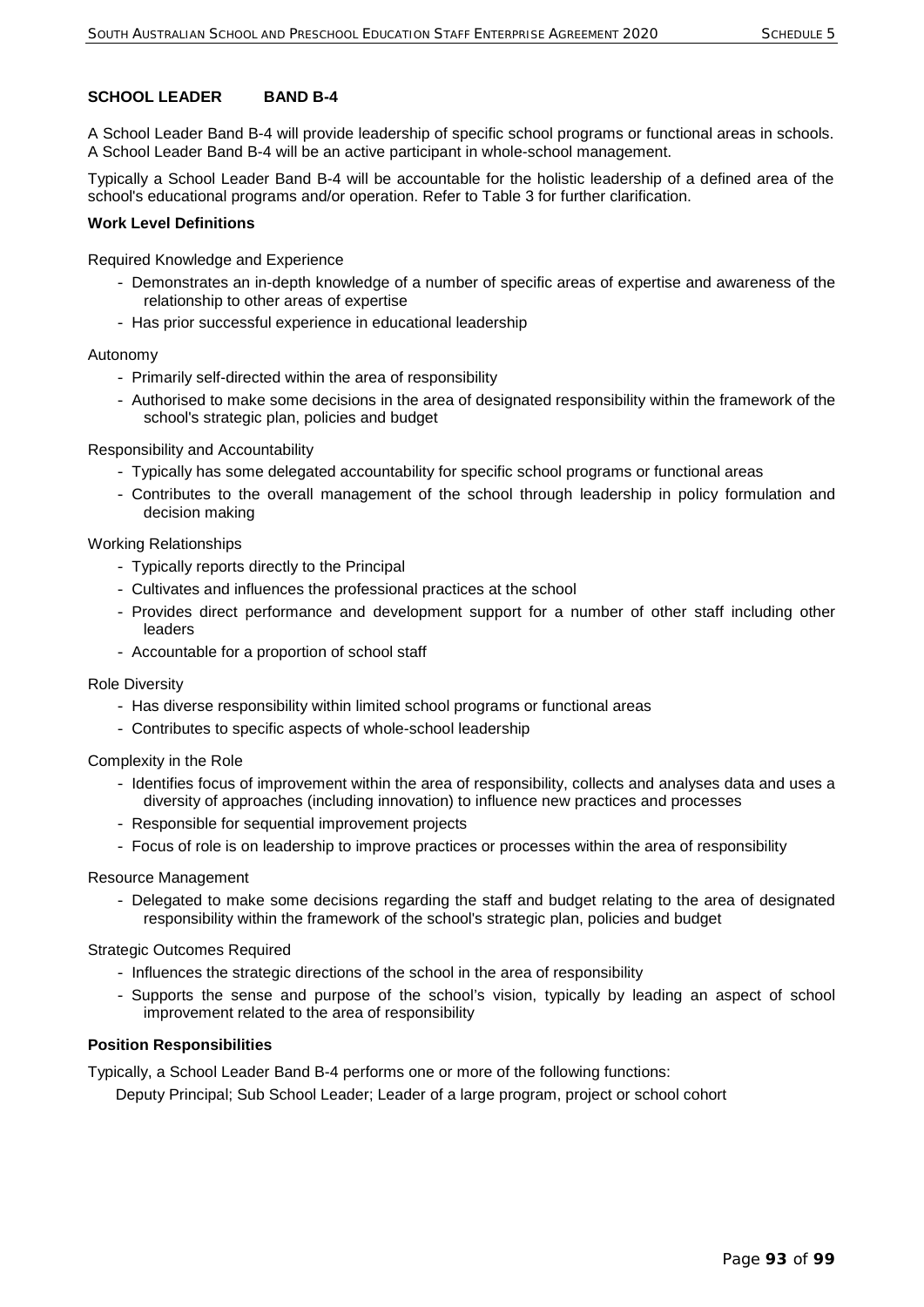A School Leader Band B-3 will provide leadership of specific school programs or functional areas in schools. A School Leader Band B-3 will contribute to aspects of whole-school management.

Typically a School Leader Band B-3 will be responsible for the holistic leadership of a defined area of the school's educational programs and/or operation. Refer to Table 3 for further clarification.

### **Work Level Definitions**

Required Knowledge and Experience

- Demonstrates an in-depth knowledge of a specific area of expertise with an understanding of the relationships to other areas of expertise
- Typically has prior successful experience in educational leadership

## Autonomy

- Works under broad direction with significant professional independence
- May be authorised to make some decisions in the area of designated responsibility within the framework of the school's strategic plan, policies and budget

#### Responsibility and Accountability

- Responsible for specific school programs or functional areas
- Contributes to the overall management of the school through active participation in, and typically leadership of, policy formulation and decision making

## Working Relationships

- Reports directly to the Principal or a school leader at a higher classification level
- Cultivates and influences the professional practices at the school
- Provides direct performance and development support for a number of other staff possibly including other leaders
- Accountable for a group of school staff

#### Role Diversity

- Undertakes a diversity of tasks within specific school programs or functional areas
- May contribute to specific aspects of whole-school leadership

#### Complexity in the Role

- Leads improvements in work practices and/or processes within the area of responsibility using analysis and a range of established and newly tailored principles, practices and procedures
- Responsible for planning and carrying out sequential projects
- Focus of the role has a balance between effective management and leadership within the area of responsibility

#### Resource Management

- Typically actively involved in making decisions regarding the staff and budget relating to the area of designated responsibility within the framework of the school's strategic plan, policies and budget

#### Strategic Outcomes Required

- Contributes to the shaping of strategic directions of the school particularly in the area of responsibility
- Supports the sense and purpose of the school's vision through collaborative leadership in an aspect of school improvement

#### **Position Responsibilities**

Typically, a School Leader Band B-3 performs one or more of the following functions:

Deputy Principal; Sub School Leader; Leader of a program, project or school cohort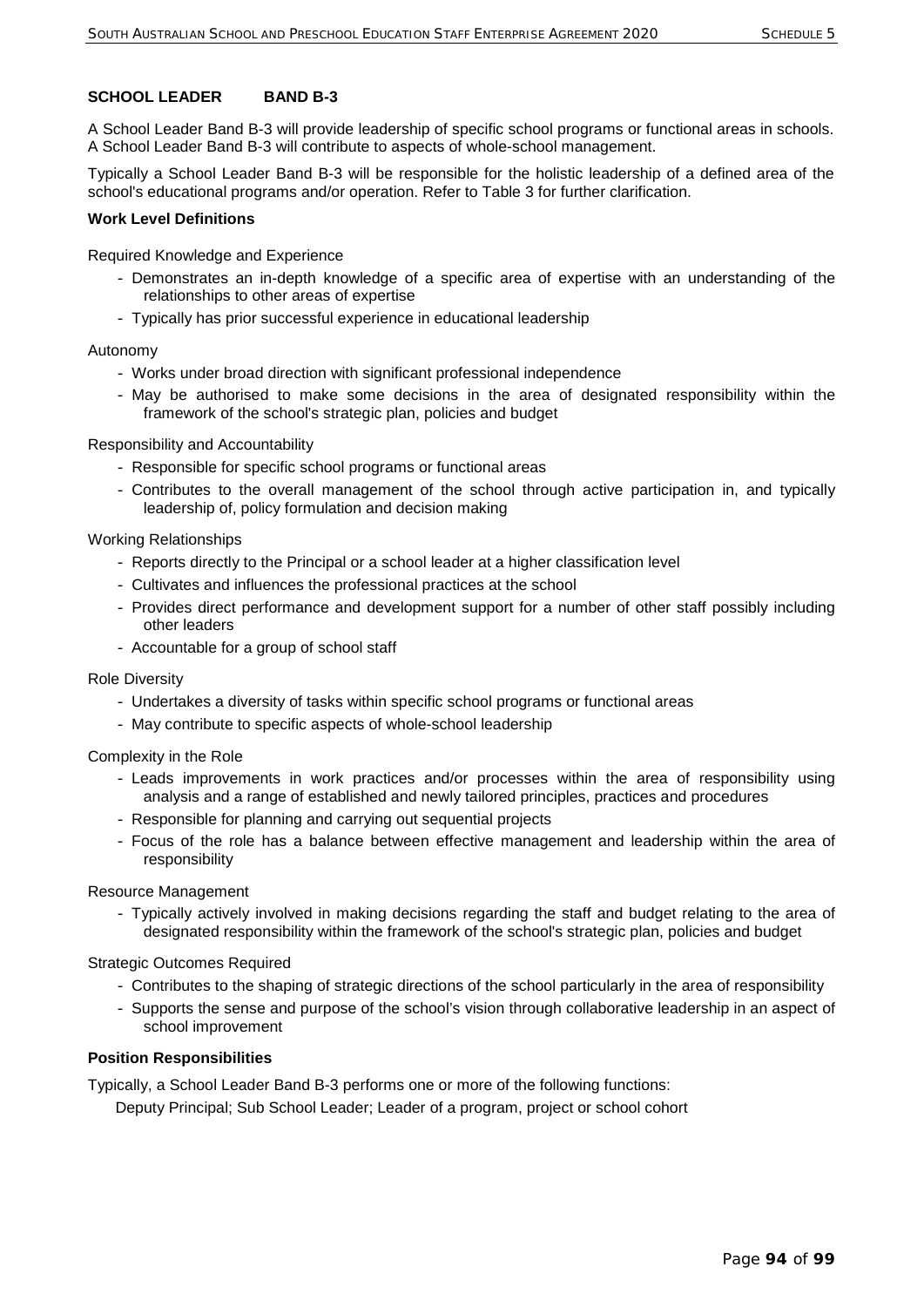A School Leader Band B-2 will lead specific school programs or functional areas in schools. Refer to Table 3 for further clarification.

Typically a School Leader Band B-2 will be responsible for the effective leadership of a team and holistic management of an aspect of the school's educational programs and/or operation.

### **Work Level Definitions**

Required Knowledge and Experience

- Demonstrates an in-depth knowledge of a specific area of expertise with an awareness of the relationships to other areas of expertise
- May have prior successful experience in educational leadership

Autonomy

- Works under broad direction
- Operates with high levels of professional independence within the area of responsibility within the framework of the school's strategic plan, policies and budget

Responsibility and Accountability

- Responsible for specific school programs or functional areas
- Contributes to the overall management of the school through participation in policy formulation and decision making

Working Relationships

- Reports directly to the Principal or a school leader at a higher classification level
- Leads and supports a team of people
- Provides direct performance and development support for a team of staff

#### Role Diversity

- Undertakes a diversity of tasks within a limited number of school programs or functional areas relevant to the area of responsibility

Complexity in the Role

- Implements improvements in work practices and/or modifies processes within the area of responsibility using a range of established and newly tailored principles, practices and procedures
- Focus of the role is on effective management together with some leadership within the area of responsibility
- Typically seeks advice from another leader regarding improvement strategies

Resource Management

- Typically manages the budget and will be consulted regarding the staffing and facilities, relating to the area of designated responsibility within the framework of the school's strategic plan, policies and budget

Strategic Outcomes Required

- Understands and supports the strategic directions of the school by leading and implementing agreed strategies in the area of responsibility

#### **Position Responsibilities**

Typically, a School Leader Band B-2 performs one or more of the following functions:

Deputy Principal; Curriculum area management; Leadership of a specific project, program or school cohort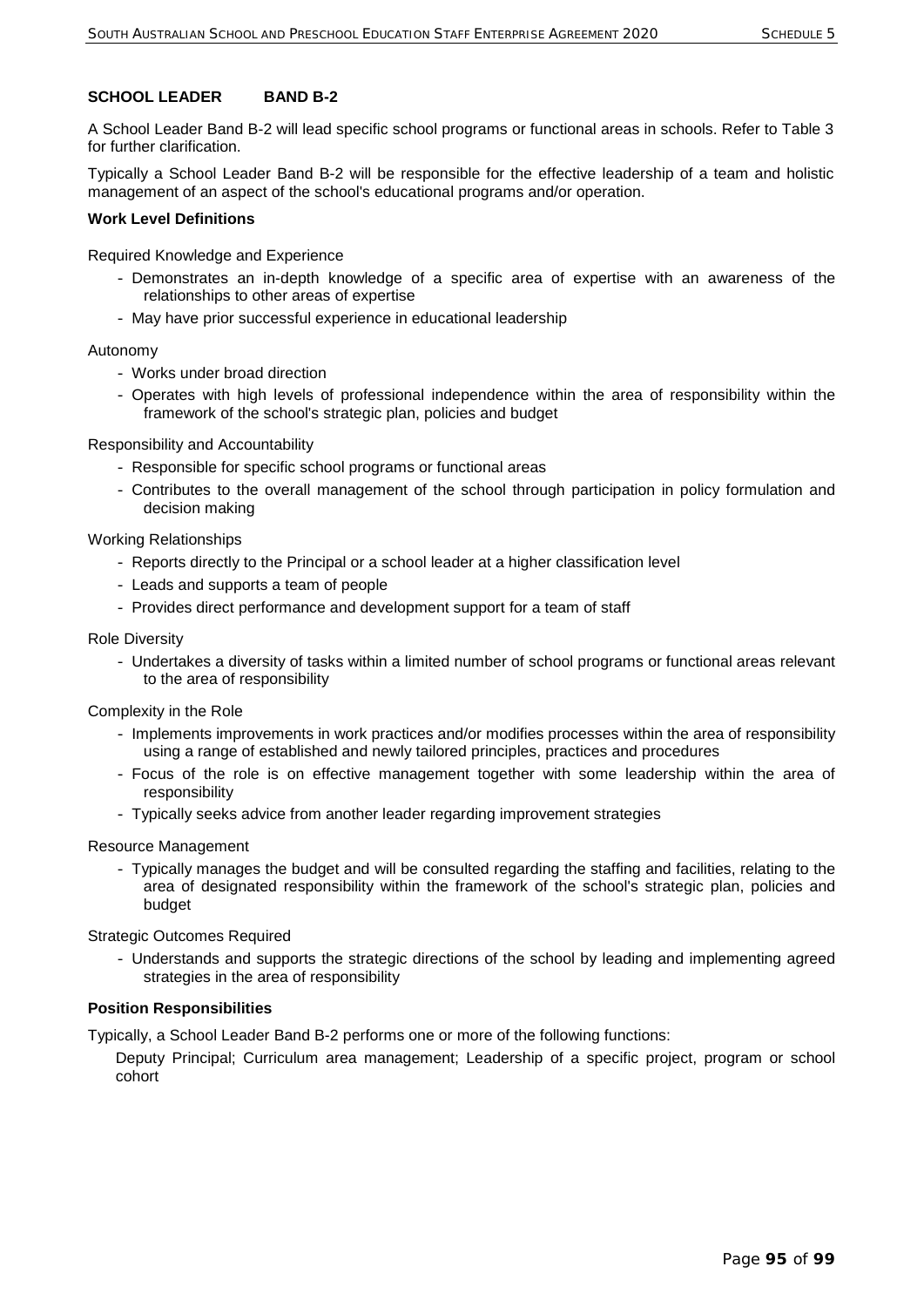School Leader Band B-1 is the entry level to the leadership positions.

A School Leader Band B-1 will manage specific school programs or functional areas in schools. Refer to Table 3 for further clarification.

Typically a School Leader Band B-1 will be responsible for the effective leadership of an aspect of the school's educational programs and/or operation.

# **Work Level Definitions**

Required Knowledge and Experience

- Demonstrates an in-depth knowledge of a specific area of expertise with some awareness of the relationship to other areas of expertise
- May have minimal prior experience in educational leadership

## Autonomy

- Works under limited direction
- Uses professional judgment within the area of responsibility within the framework of the school's strategic plan, policies and budget

Responsibility and Accountability

- Responsible for specific school programs or functional areas
- Supports the overall management of the school through participation in policy formulation and decision making

## Working Relationships

- Reports directly to the Principal or a school leader at a higher classification level
- Supports a small team of people within the area of responsibility
- May provide direct performance and development support for some staff

#### Role Diversity

- Undertakes a diversity of tasks within the area of responsibility

#### Complexity in the Role

- Primarily undertakes duties of a routine nature within area of responsibility mostly using established principles, practices and procedures
- Focus of the role is on effective management within the area of responsibility
- Implements improvements in close cooperation with a leader at a higher level

#### Resource Management

- Typically manages the budget, and may be consulted regarding the staffing and facilities, relating to the area of designated responsibility within the framework of the school's strategic plan, policies and budget

Strategic Outcomes Required

- Supports the strategic directions of the school by implementing agreed strategies in the area of responsibility

#### **Position Responsibilities**

Typically, a School Leader Band B-1 performs one or more of the following functions:

Faculty Management; Year Level Supervision; Management of a specific project or program, Counselling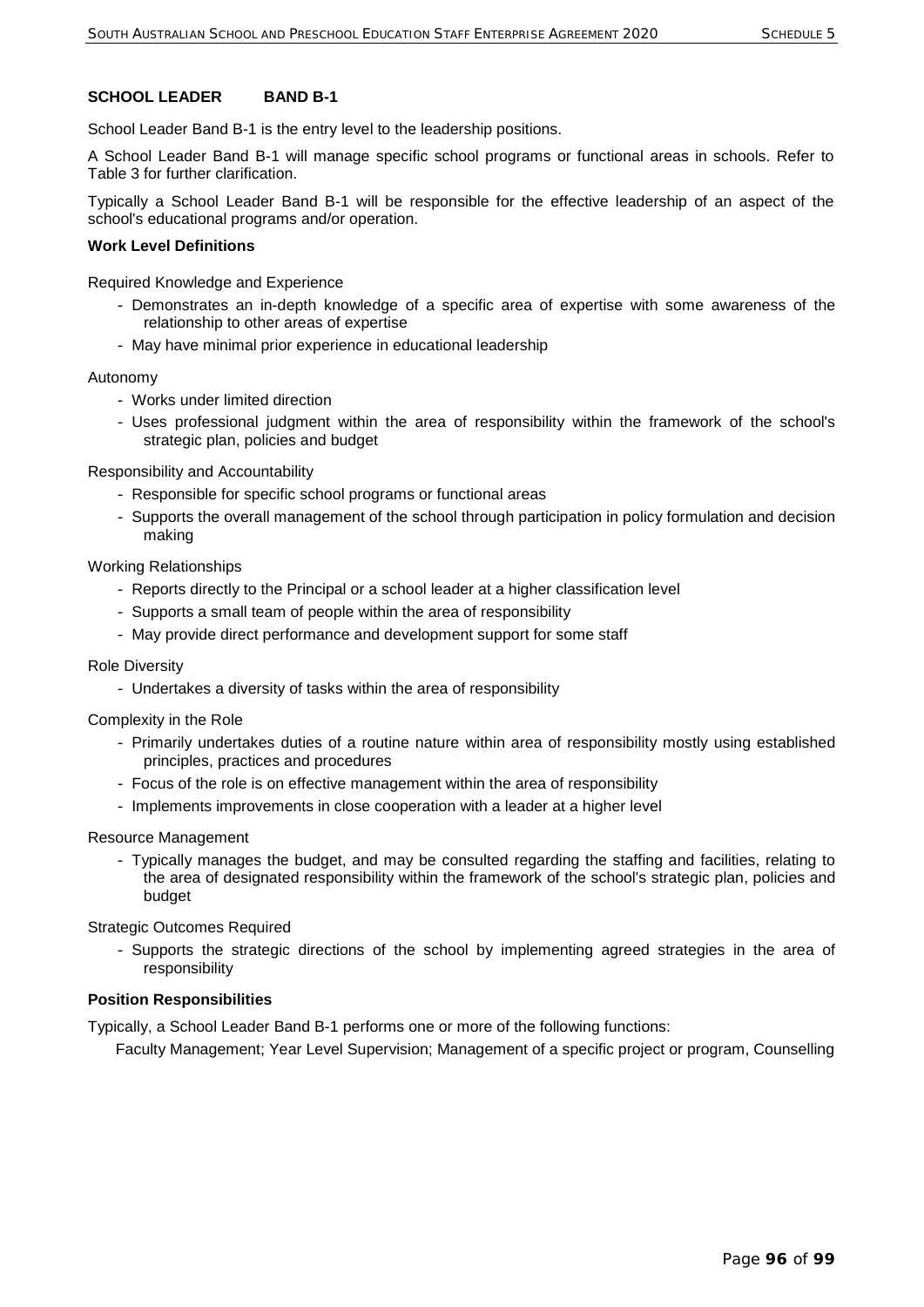| <b>COMPARATIVE PROFILES</b> |  |
|-----------------------------|--|
|-----------------------------|--|

|                                         | Band B-1                                                                                                                                                                                                                                      | Band B-2                                                                                                                                                                                                                                    | Band B-3                                                                                                                                                                                                                                                                             | Band B-4                                                                                                                                                                                                                                                    | Band B-5                                                                                                                                                                                                                                                                         | Band B-6                                                                                                                                                                                                                                                          |
|-----------------------------------------|-----------------------------------------------------------------------------------------------------------------------------------------------------------------------------------------------------------------------------------------------|---------------------------------------------------------------------------------------------------------------------------------------------------------------------------------------------------------------------------------------------|--------------------------------------------------------------------------------------------------------------------------------------------------------------------------------------------------------------------------------------------------------------------------------------|-------------------------------------------------------------------------------------------------------------------------------------------------------------------------------------------------------------------------------------------------------------|----------------------------------------------------------------------------------------------------------------------------------------------------------------------------------------------------------------------------------------------------------------------------------|-------------------------------------------------------------------------------------------------------------------------------------------------------------------------------------------------------------------------------------------------------------------|
| Required<br>Knowledge and<br>Experience | Demonstrates<br>an in-depth<br>knowledge of a<br>specific area of<br>expertise with<br>some<br>awareness of<br>the relationships<br>to other areas of<br>expertise<br>May have<br>minimal prior<br>experience in<br>educational<br>leadership | Demonstrates<br>an in-depth<br>knowledge of a<br>specific area of<br>expertise with<br>an awareness of<br>the relationships<br>to other areas of<br>expertise<br>May have prior<br>successful<br>experience in<br>educational<br>leadership | Demonstrates<br>an in-depth<br>knowledge of a<br>specific area of<br>expertise with<br>an<br>understanding<br>of the<br>relationships to<br>other areas of<br>expertise<br>Typically has<br>prior successful<br>experience in<br>educational<br>leadership                           | Demonstrates<br>an in-depth<br>knowledge of a<br>number of<br>specific areas of<br>expertise and<br>awareness of<br>the relationship<br>to other areas of<br>expertise<br>Has prior<br>successful<br>experience in<br>educational<br>leadership             | Demonstrates<br>an in-depth<br>knowledge of<br>several specific<br>areas of<br>expertise and<br>understanding<br>of the<br>relationship to<br>other areas of<br>expertise<br>Has prior<br>successful<br>experience in<br>educational<br>leadership,<br>typically school-<br>wide | Demonstrates<br>an in-depth<br>knowledge of<br>several areas of<br>expertise and<br>detailed<br>understanding<br>of the<br>relationship to<br>other areas of<br>expertise<br>Has prior<br>successful<br>experience in<br>school-wide<br>educational<br>leadership |
| Autonomy                                | Works under<br>limited direction<br>Uses<br>professional<br>judgment within<br>the area of<br>responsibility<br>within the<br>framework of<br>the school's<br>strategic plan,<br>policies and<br>budget                                       | Works under<br>broad direction<br>Operates with<br>high levels of<br>professional<br>independence<br>within the area<br>of responsibility<br>within the<br>framework of<br>the school's<br>strategic plan,<br>policies and<br>budget        | Works under<br>broad direction<br>with significant<br>professional<br>independence<br>May be<br>authorised to<br>make some<br>decisions in the<br>area of<br>designated<br>responsibility<br>within the<br>framework of<br>the school's<br>strategic plan,<br>policies and<br>budget | Primarily self-<br>directed within<br>the area of<br>responsibility<br>Authorised to<br>make some<br>decisions in the<br>area of<br>designated<br>responsibility<br>within the<br>framework of<br>the school's<br>strategic plan,<br>policies and<br>budget | Authorised to<br>make significant<br>decisions<br>relating to the<br>area of<br>designated<br>responsibility<br>within the<br>framework of<br>the school's<br>strategic plan,<br>policies and<br>budget                                                                          | Authorised to<br>make significant<br>decisions<br>relating to the<br>area of<br>designated<br>responsibility<br>within the<br>framework of<br>the school's<br>strategic plan,<br>policies and<br>budget                                                           |
| Responsibility<br>and<br>Accountability | Responsible for<br>specific school<br>programs or<br>functional areas<br>Supports the<br>overall<br>management of<br>the school<br>through<br>participation in<br>policy<br>formulation and<br>decision making                                | Responsible for<br>specific school<br>programs or<br>functional areas<br>Contributes to<br>the overall<br>management of<br>the school<br>through<br>participation in<br>policy<br>formulation and<br>decision making                        | Responsible for<br>specific school<br>programs or<br>functional areas<br>Contributes to<br>the overall<br>management of<br>the school<br>through active<br>participation in,<br>and typically<br>leadership of,<br>policy<br>formulation and<br>decision making                      | Typically has<br>some delegated<br>accountability<br>for specific<br>school programs<br>or functional<br>areas<br>Contributes to<br>the overall<br>management of<br>the school<br>through<br>leadership in<br>policy<br>formulation and<br>decision making  | Has delegated<br>accountability<br>for significant<br>school programs<br>or functional<br>areas<br>Contributes to<br>the overall<br>management of<br>the school<br>through active<br>leadership in<br>policy<br>formulation and<br>decision making                               | Has delegated<br>accountability<br>for significant<br>school programs<br>or functional<br>areas<br>Contributes to<br>the overall<br>management of<br>the school<br>through active<br>leadership in<br>policy<br>formulation and<br>decision making                |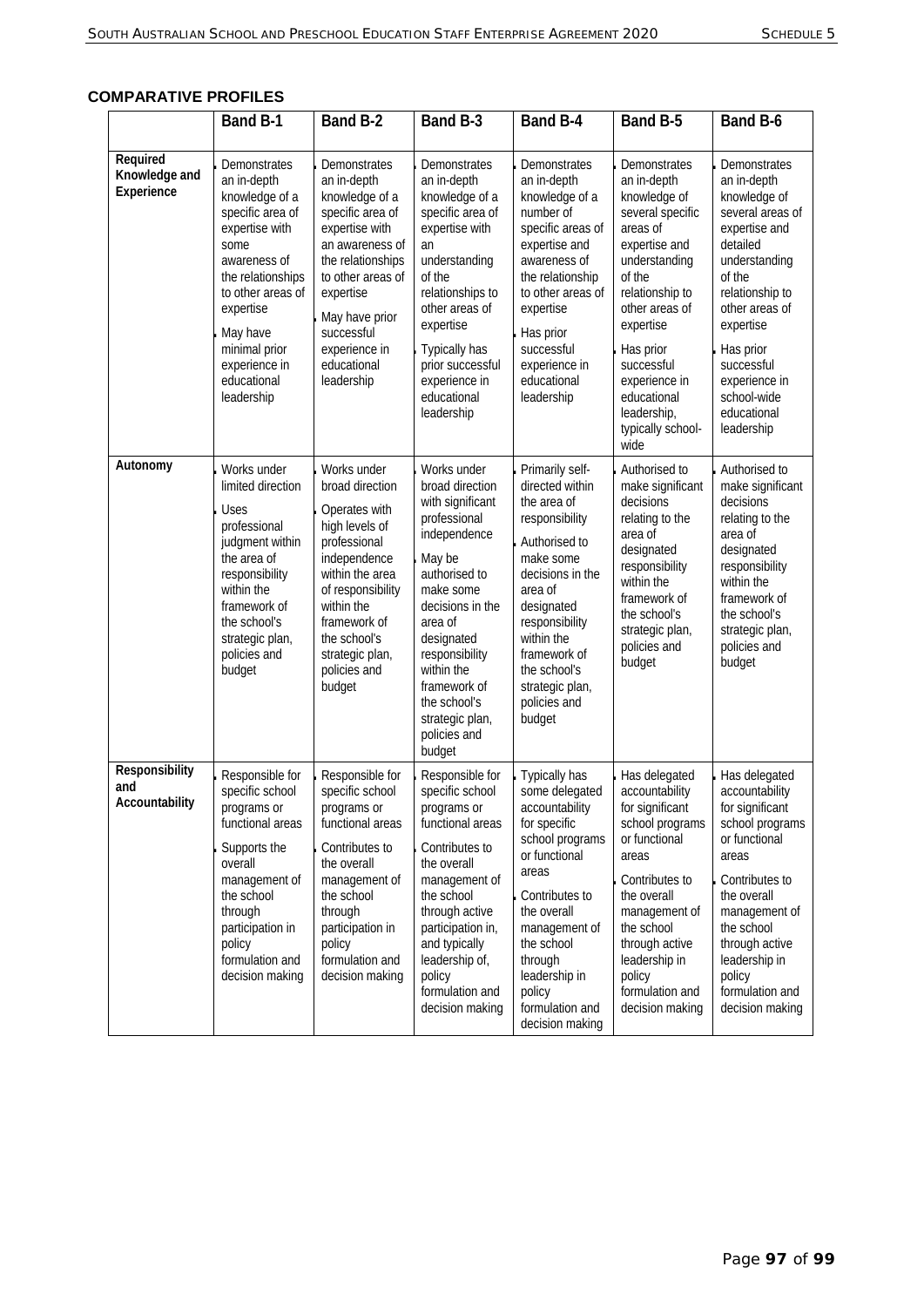|                           | <b>Band B-1</b>                                                                                                                                                                                                                                                                                                                                                           | Band B-2                                                                                                                                                                                                                                                                                                                                                                                                                                                                 | Band B-3                                                                                                                                                                                                                                                                                                                                                                                                                                               | Band B-4                                                                                                                                                                                                                                                                                                                                                                                                                    | Band B-5                                                                                                                                                                                                                                                                                                                                                                       | Band B-6                                                                                                                                                                                                                                                                                                                                                |
|---------------------------|---------------------------------------------------------------------------------------------------------------------------------------------------------------------------------------------------------------------------------------------------------------------------------------------------------------------------------------------------------------------------|--------------------------------------------------------------------------------------------------------------------------------------------------------------------------------------------------------------------------------------------------------------------------------------------------------------------------------------------------------------------------------------------------------------------------------------------------------------------------|--------------------------------------------------------------------------------------------------------------------------------------------------------------------------------------------------------------------------------------------------------------------------------------------------------------------------------------------------------------------------------------------------------------------------------------------------------|-----------------------------------------------------------------------------------------------------------------------------------------------------------------------------------------------------------------------------------------------------------------------------------------------------------------------------------------------------------------------------------------------------------------------------|--------------------------------------------------------------------------------------------------------------------------------------------------------------------------------------------------------------------------------------------------------------------------------------------------------------------------------------------------------------------------------|---------------------------------------------------------------------------------------------------------------------------------------------------------------------------------------------------------------------------------------------------------------------------------------------------------------------------------------------------------|
| Working<br>Relationships  | Reports directly<br>to the Principal<br>or a school<br>leader at a<br>higher<br>classification<br>level<br>Supports a<br>small team of<br>people within<br>the area of<br>responsibility<br>May provide<br>direct<br>performance<br>and<br>development<br>support for<br>some staff                                                                                       | Reports directly<br>to the Principal<br>or a school<br>leader at a<br>higher<br>classification<br>level<br>Leads and<br>supports a team<br>of people<br>Provides direct<br>performance<br>and<br>development<br>support for a<br>team of staff                                                                                                                                                                                                                           | Reports directly<br>to the Principal<br>or a school<br>leader at a<br>higher<br>classification<br>level<br>Cultivates and<br>influences the<br>professional<br>practices at the<br>school<br>Provides direct<br>performance<br>and<br>development<br>support for a<br>number of other<br>staff possibly<br>including other<br>leaders<br>Accountable for<br>a group of<br>school staff                                                                 | Typically reports<br>directly to the<br>Principal<br>Cultivates and<br>influences the<br>professional<br>practices at the<br>school<br>Provides direct<br>performance<br>and<br>development<br>support for a<br>number of other<br>staff including<br>other leaders<br>Accountable for<br>a proportion of<br>school staff                                                                                                   | Reports directly<br>to the Principal<br>Cultivates and<br>influences the<br>professional<br>practices of a<br>significant<br>component of<br>the personnel at<br>the school<br>Provides direct<br>performance<br>and<br>development<br>support for a<br>team of other<br>staff including<br>other leaders<br>Accountable for<br>a significant<br>proportion of<br>school staff | Reports directly<br>to the Principal<br>Cultivates and<br>influences the<br>professional<br>practices of a<br>significant<br>component of<br>the personnel at<br>the school<br>Provides direct<br>performance<br>and<br>development<br>support for a<br>number of other<br>leaders<br>Accountable for<br>a significant<br>proportion of<br>school staff |
| <b>Role Diversity</b>     | Undertakes a<br>diversity of tasks<br>within the area<br>of responsibility                                                                                                                                                                                                                                                                                                | Undertakes a<br>diversity of tasks<br>within a limited<br>number of<br>school programs<br>or functional<br>areas relevant<br>to the area of<br>responsibility                                                                                                                                                                                                                                                                                                            | Undertakes a<br>diversity of tasks<br>within specific<br>school programs<br>or functional<br>areas<br>May contribute<br>to specific<br>aspects of<br>whole-school<br>leadership                                                                                                                                                                                                                                                                        | Has diverse<br>responsibility<br>within limited<br>school programs<br>or functional<br>areas<br>Contributes to<br>specific aspects<br>of whole-school<br>leadership                                                                                                                                                                                                                                                         | Has diverse<br>responsibility<br>within specific<br>school programs<br>or functional<br>areas<br>Undertakes a<br>diversity of tasks<br>to contribute to<br>whole-school<br>leadership                                                                                                                                                                                          | Has<br>responsibility<br>within key<br>school programs<br>or functional<br>areas<br>Undertakes a<br>significant<br>diversity of tasks<br>to contribute to<br>whole-school<br>leadership                                                                                                                                                                 |
| Complexity in<br>the Role | Primarily<br>undertakes<br>duties of a<br>routine nature<br>within area of<br>responsibility<br>mostly using<br>established<br>principles,<br>practices and<br>procedures<br>Focus of the<br>role is on<br>effective<br>management<br>within the area<br>of responsibility<br>Implements<br>improvements in<br>close<br>cooperation with<br>a leader at a<br>higher level | Implements<br>improvements in<br>work practices<br>and/or modifies<br>processes within<br>the area of<br>responsibility<br>using a range of<br>established and<br>newly tailored<br>principles,<br>practices and<br>procedures<br>Focus of the<br>role is on<br>effective<br>management<br>together with<br>some leadership<br>within the area<br>of responsibility<br><b>Typically seeks</b><br>advice from<br>another leader<br>regarding<br>improvement<br>strategies | Leads<br>improvements in<br>work practices<br>and/or<br>processes within<br>the area of<br>responsibility<br>using analysis<br>and a range of<br>established and<br>newly tailored<br>principles,<br>practices and<br>procedures<br>Responsible for<br>planning and<br>carrying out<br>sequential<br>projects<br>Focus of the<br>role has a<br>balance<br>between<br>effective<br>management<br>and leadership<br>within the area<br>of responsibility | Identifies focus<br>of improvement<br>within the area<br>of responsibility,<br>collects and<br>analyses data<br>and uses a<br>diversity of<br>approaches<br>(including<br>innovation) to<br>influence new<br>practices and<br>processes<br>Responsible for<br>sequential<br>improvement<br>projects<br>Focus of role is<br>on leadership to<br>improve<br>practices or<br>processes within<br>the area of<br>responsibility | Leads large<br>scale<br>improvement by<br>using high<br>creativity,<br>innovation, and<br>breaking with<br>the past to<br>create new<br>modes of<br>operating<br>Responsible for<br>multiple<br>interdependent<br>improvement<br>projects<br>Focus of role is<br>on leadership to<br>transform<br>practices or<br>processes i.e.<br>cultural<br>leadership                     | Leads whole<br>school<br>improvement by<br>using high<br>creativity,<br>innovation, and<br>breaking with<br>the past to<br>create new<br>modes of<br>operating<br>Responsible for<br>multiple<br>improvement<br>projects<br>Focus of role is<br>on leadership to<br>transform<br>practices or<br>processes i.e.<br>cultural<br>leadership               |